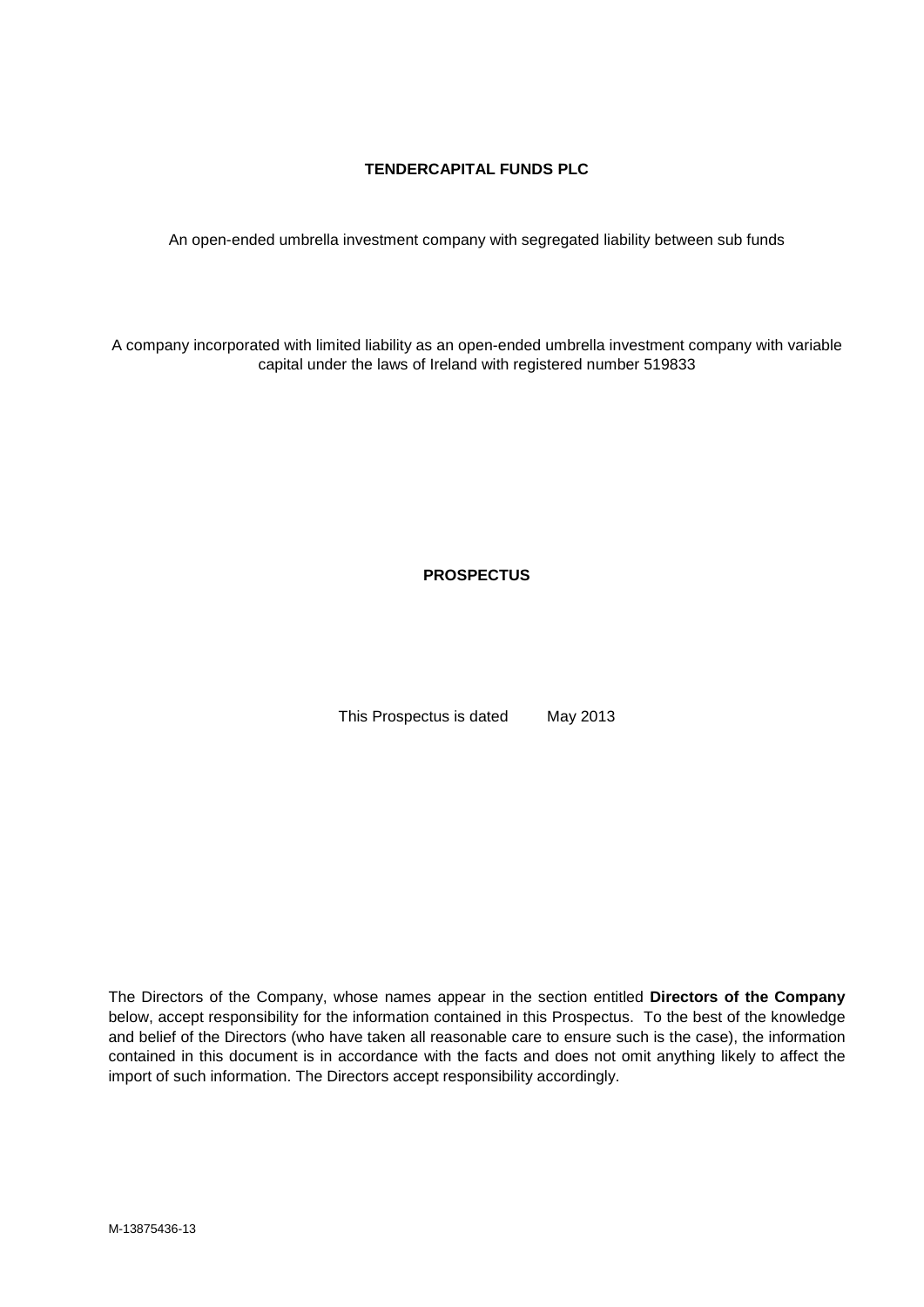The information contained in this Prospectus, or any document referred to in it, including the relevant Supplement is not to be construed as legal, tax or investment advice. **If you are in any doubt about the information contained in those documents, you should consult your stockbroker, bank manager, solicitor, accountant or other independent financial adviser.**

Defined terms used in this Prospectus shall have the meanings attributed to them in the **Definitions** section below.

**This Prospectus describes TENDERCAPITAL FUNDS PLC (the Company), an open ended investment company with variable capital incorporated on 8 November 2012 under the Companies Acts 1963 to 2012. The Company has been authorised by the Central Bank pursuant to the European Communities (Undertakings for Collective Investment in Transferable Securities) Regulations, 2011 (S.I. No. 352 of 2011) as amended, supplemented or consolidated from time to time (the Regulations). This authorisation however, does not constitute a warranty by the Central Bank as to the performance of the Company and the Central Bank shall not be liable for the performance or default of the Company. Authorisation of the Company is not an endorsement or guarantee of the Company by the Central Bank nor is the Central Bank responsible for the contents of the Prospectus and the Supplements.**

The Company is structured as an open-ended umbrella investment company with segregated liability between sub funds. Shares representing interests in different Funds of the Company may be issued from time to time by the Directors. Within each Fund, the Directors may issue Shares or more than one Class. All Shares of each Class will rank *pari passu* save as provided for in the relevant Supplement. A separate portfolio of assets will be maintained for each Fund (and accordingly not for each Class of Shares) and will be invested in accordance with the investment objective and strategies applicable to the particular Fund. As the Company has segregated liability between its Funds, any liability incurred on behalf of or attributable to any Fund shall be discharged solely out of the assets of that Fund.

Particulars relating to individual Funds and the Classes of Shares available therein are set out in the relevant Supplement. Each Supplement shall form part of, and should be read in conjunction with, this Prospectus.

On the introduction of any new Fund (for which prior Central Bank approval is required) or any new Class of Shares (which must be issued in accordance with the requirements of the Central Bank and notified to and cleared in advance by the Central Bank), the Company will prepare and will issue a new or updated Supplement setting out the relevant details of each such Fund or new Class of Shares as the case may be.

Distribution of this Prospectus and the relevant Supplement is not authorised in any jurisdiction after publication of the most recent annual report and audited accounts of the Company for the period up to 31 December unless accompanied by a copy of such report and accounts or the then latest published semi-annual report and unaudited accounts (or the then last published annual report and audited accounts, if more recent). Such reports, this Prospectus and the relevant Supplement together form the prospectus for the issue of Shares in the Company.

Application may be made to the Irish Stock Exchange for the listing of Shares issued and available for issue, to be admitted to the Official List and trading on the main securities market of the Irish Stock Exchange. This Prospectus together with the relevant Supplement comprises listing particulars for the purpose of the listing of such Shares on the Irish Stock Exchange.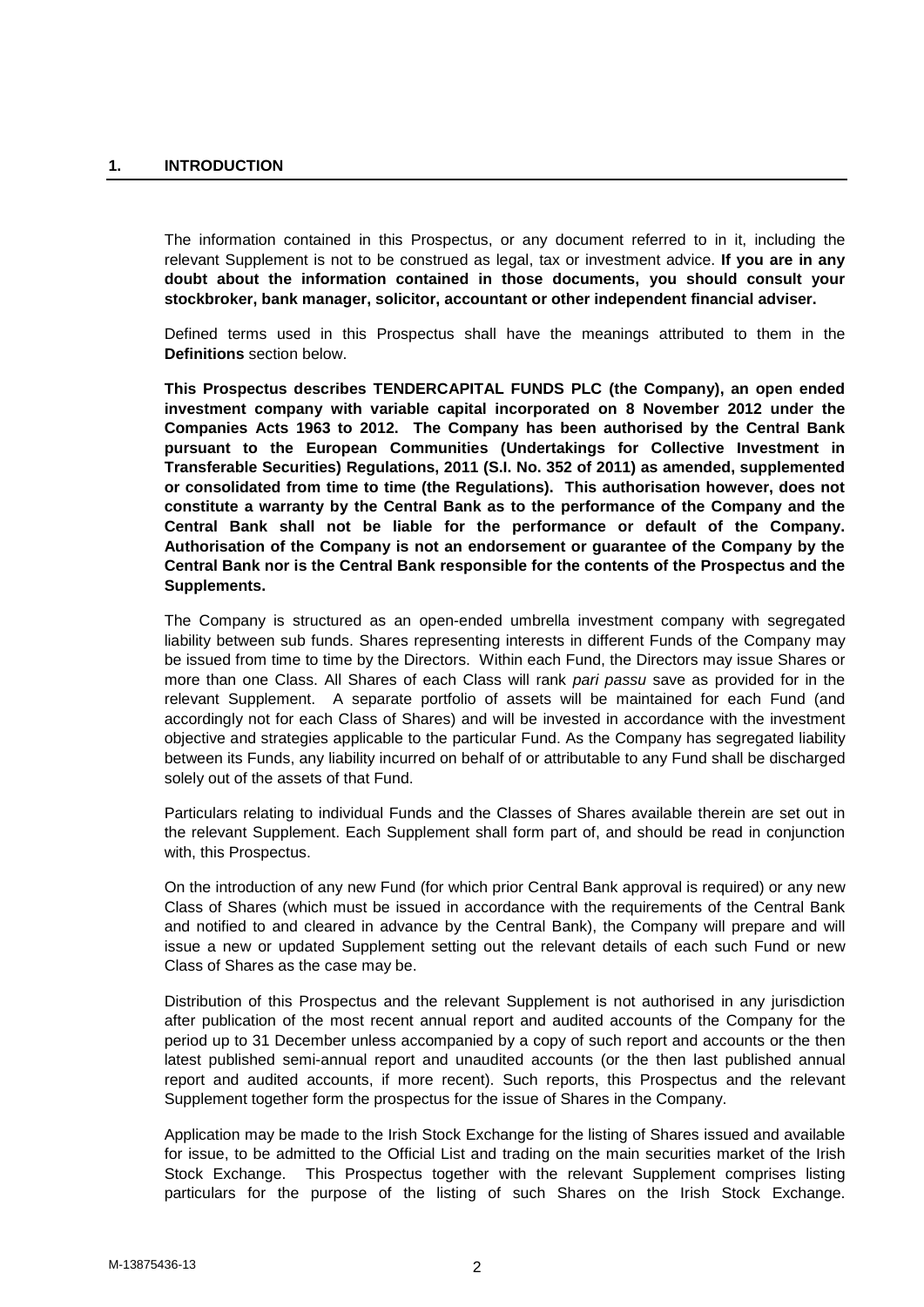Notwithstanding any application to list the Shares, it is not anticipated that an active secondary market will develop in such Shares.

Neither the admission of Shares of the Company to the Official List and to trading on the main securities market of the Irish Stock Exchange nor the approval of the Prospectus pursuant to the listing requirements of the Irish Stock Exchange shall constitute a warranty or representation by the Irish Stock Exchange as to the competence of service providers to or any other party connected with the Company, the adequacy of information contained in the Prospectus or the suitability of the Company for investment purposes**.**

### **Restrictions on Distribution and Sale of Shares**

The distribution of this Prospectus and any Supplement and the offering or purchase of Shares may be restricted in certain jurisdictions and, accordingly, persons into whose possession this Prospectus and/or Supplement comes are required to inform themselves about, and to observe, such restrictions. This Prospectus does not constitute, and may not be used for the purpose of, an offer or solicitation in any jurisdiction or in any circumstances in which such offer or solicitation is unlawful or not authorised or in which the person making such offer or solicitation is not qualified to do.

Shares are offered only on the basis of the information contained in the current Prospectus and relevant Supplement. The Company's annual and half yearly reports are incorporated by reference and are available on request as further described in the section entitled **Documents Available for Inspection** in this Prospectus. No person has been authorised to issue any advertisement or to give any information, or to make any representations in connection with the offering, placing, subscription or sale of Shares other than those contained in the current Prospectus and the relevant Supplement and, if issued, given or made, such advertisement, information or representations must not be relied upon as having been authorised by the Company.

The Directors have the power to impose restrictions on the holding of Shares directly or indirectly by (and consequently to redeem Shares held by) such persons or entities as described under the **Mandatory Redemptions** section of this Prospectus.

## **United States**

The Shares have not been and will not be registered under the Securities Act or the securities laws of any state or political subdivision of the United States and may not, except in a transaction which does not violate US securities laws, be directly or indirectly offered or sold in the US or to or for the benefit of any US Person. Neither the Company nor any Fund will be registered under the Investment Company Act of 1940.

The Investment Manager is not a registered investment adviser under the US Investment Advisers Act of 1940, as amended or the Private Fund Investment Advisers Registration Act 2010 and is not obligated to pursue or obtain any such registration with respect to the Company or the Funds.

Notwithstanding the foregoing, Shares of a Fund may be placed with a limited number of sophisticated institutional investors who are resident in the US or who are US Persons, pursuant to an exemption from the registration requirements of the Securities Act or in circumstances which do not cause the Company to be required to register under the Investment Company Act or the Private Fund Investment Advisers Registration Act 2010 or cause any Investment Manager to become subject to the provisions thereof. This Prospectus is not an offer to sell to any person, a solicitation to any person to buy Shares in the Company or any Fund in any state or jurisdiction in which such an offer would be prohibited by law or to any person that is not an **accredited investor** as defined in the rules and regulations promulgated under the Securities Act.

#### **United Kingdom**

The Company intends to notify the FCA in the UK pursuant to section 264 of the FSMA with a view to the Company becoming a recognised scheme under section 264 of the FSMA. The Company will provide the facilities, including the provision of copies of the prospectus, key investor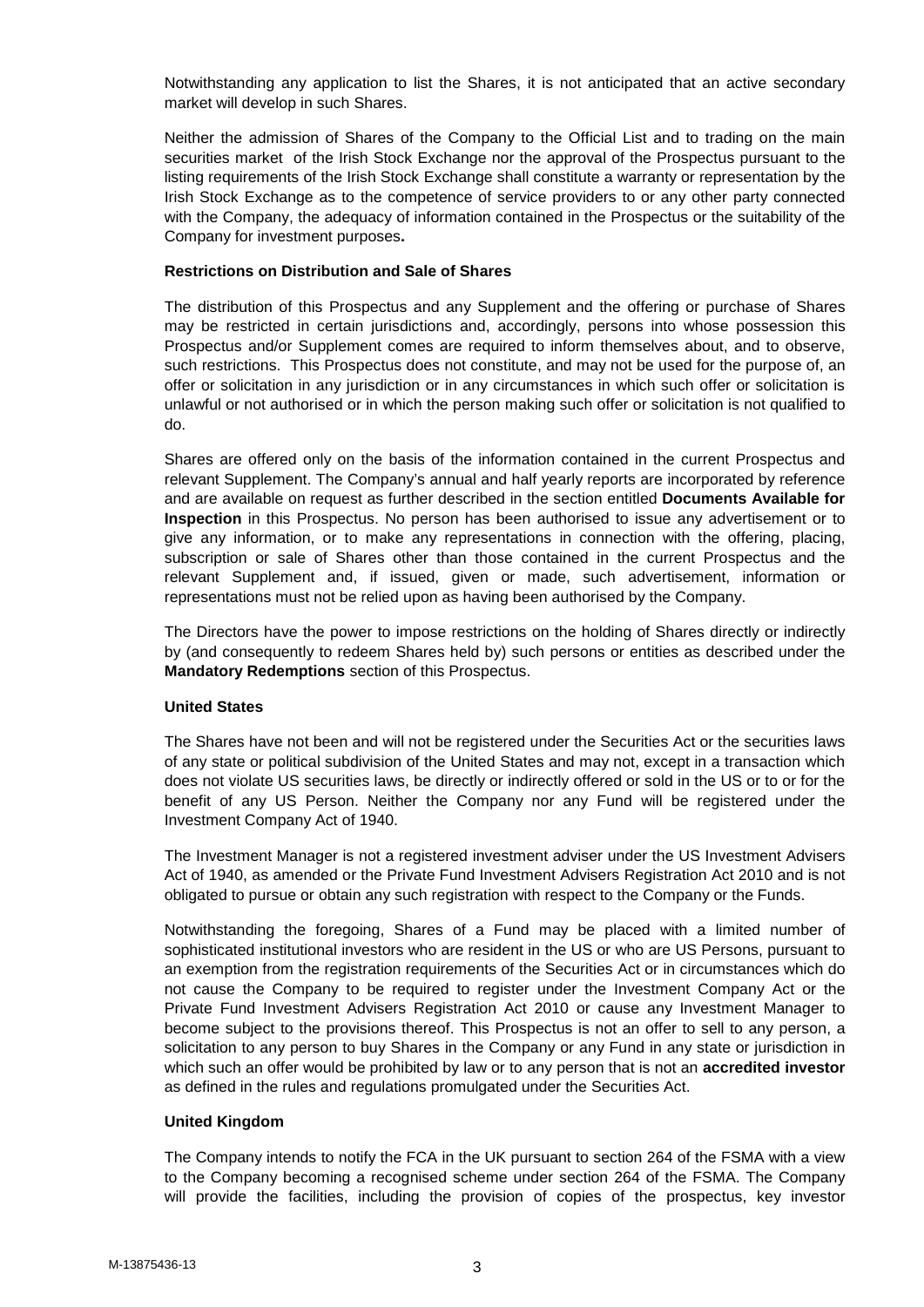information document and other information required by the Collective Investment Schemes Sourcebook published by the FCA regulations governing such schemes at the offices of the Facilities Agent in the UK as specified in the 'Directory' section of this Prospectus. The Company does not have a permanent place of business in the UK.

From the date of this Prospectus until such time as the Company becomes a recognised scheme under the FSMA, its promotion by authorised persons in the UK is restricted by section 21 and 238 of the FSMA and may only be undertaken by an authorised person in compliance with the provisions of section 238 of the FSMA and the regulations made thereunder. In addition, until such time as the Company receives recognition as a recognised scheme under section 264 of the FSMA, and the contents of this document have been approved by an authorised person, this document may not be issued in the UK by a person who is not an authorised person, or caused to be so issued by such a person, except in accordance with the provisions of section 21 of the FSMA and the regulations made thereunder. As against the Company, and any overseas agent thereof who is not a person authorised to carry on investment business in the UK, a UK investor will not benefit from most of the protections afforded by the UK regulatory system, and in particular will not benefit from rights under the Financial Services Compensation Scheme or access to the Financial Ombudsman Service which are designed to protect investors as described in the FSMA and the rules of the FCA.

### **Risk Factors**

Investors should read and consider the section of this Prospectus entitled **Risk Factors** before investing in the Company.

**The value of and income from Shares in a Fund may go up or down and Shareholders may not get back the amount they have invested in the Fund.**

**The Directors are permitted to impose a Subscription Charge of up to 5% of the Net Asset Value per Share. A Redemption Charge of up to 3% of the Net Asset Value per Share may also be imposed. Details of any applicable charges will be disclosed in the relevant Supplement. In the event that such charges are imposed, the difference at any time between the sale and repurchase price of Shares means that any investment in the Company should be viewed as medium to long term.**

**Shareholders should note that the investment management fees, or a portion thereof, may be charged to the capital of the Company and accordingly, on redemptions of holdings, shareholders may not receive back the full amount invested.**

**Shareholders should also note that where there is not sufficient income or capital gains to cover the fees and expenses of the Company that all/part of such fees and expenses may be charged to the capital of the Company. This may have the effect of lowering the capital value of your investment so that income will be achieved by foregoing the potential for future capital growth.**

**As certain Funds may invest more than 20% in emerging markets, an investment in those Funds should only be made by those persons who could sustain a loss on their investment, should not constitute a substantial portion of an investment portfolio and may not be appropriate for all investors.**

#### **Reliance on this Prospectus**

This Prospectus and any other documents referred to in it and the relevant Supplement(s) should be read in their entirety before making an application for Shares. Statements made in this Prospectus and any Supplement are based on the laws and practice in force in Ireland at the date of Prospectus or Supplement, as the case may be, which may be subject to changes. Neither the delivery of this Prospectus or any Supplement or key investor information document nor the offer, placement, allotment or issue of any of the Shares shall under any circumstances create any implication or constitute a representation that the information given in this Prospectus or any Supplement or key investor information document is correct as of any time subsequent to the date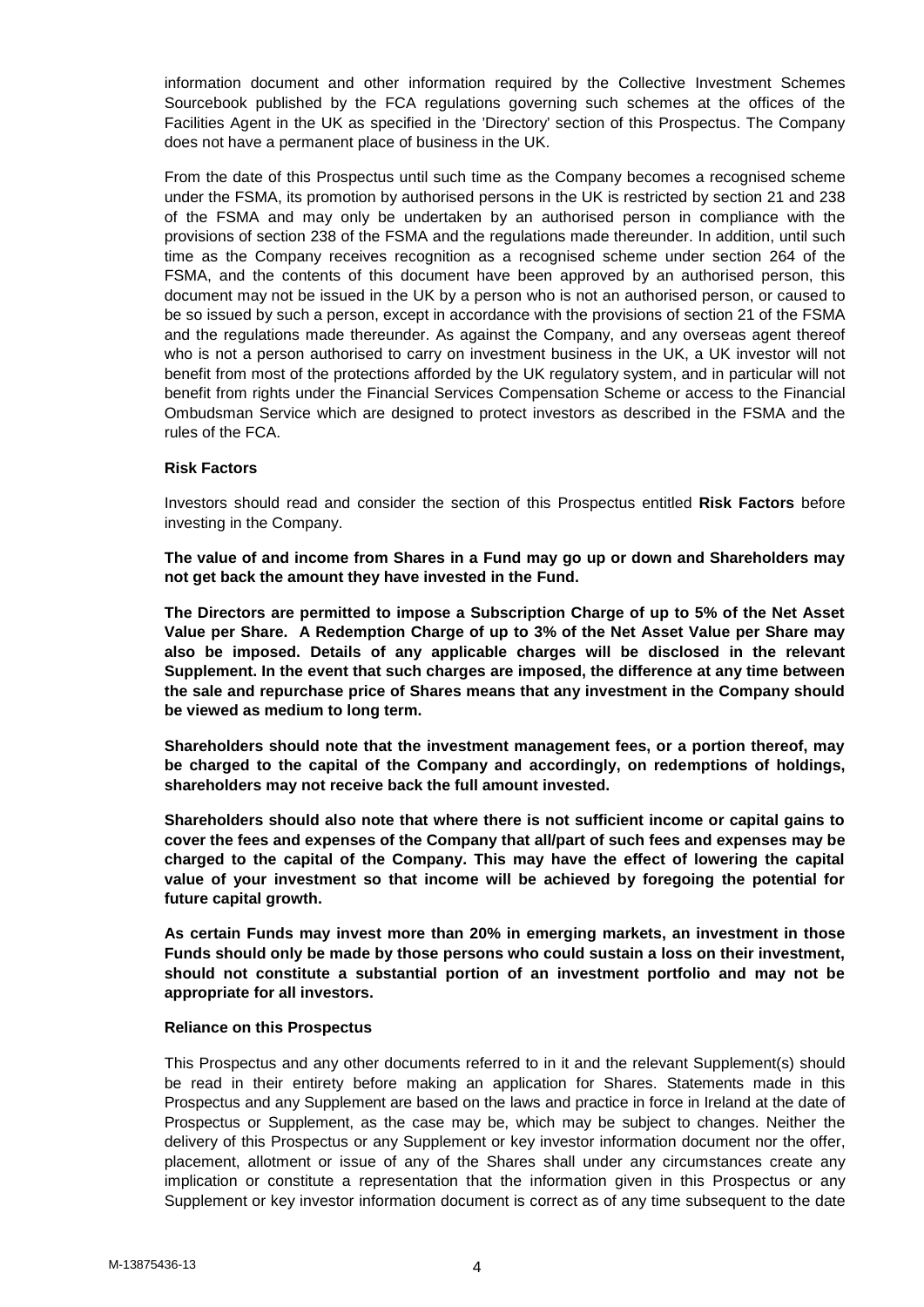this Prospectus or the relevant Supplement or key investor information document. This Prospectus and the Supplements or key investor information document may from time to time be updated in accordance with the requirements of the Central Bank and intending subscribers should enquire of the Distributor or the Administrator as to the issue of any later versions or as to the issue of any reports and accounts of the Company.

The contents of this Prospectus are not intended to contain and should not be regarded as containing advice relating to legal, taxation, investment or any other matters. Each prospective investor must rely upon such investor's own representatives, as to legal, economic, tax and related aspects of the investment described herein and as to its suitability for such investor.

**Prospective investors should inform themselves as to (a) the legal requirements within their own jurisdictions, (b) any exchange control requirements and foreign exchange restrictions, (c) the income and other tax consequences and (d) any other governmental or other consents or formalities which may apply in their own jurisdictions and which might be relevant to the purchase, holding or disposal of Shares.**

This Prospectus may be translated into other languages. Any such translation shall only contain the same information and have the same meanings as this English language document. To the extent that there is any inconsistency between this English language document and the document in another language, this English language document shall prevail except to the extent (but only to the extent) required by the laws of any jurisdiction where the Shares are sold so that in an action based upon disclosure in a document of a language other than English, the language of the document on which such action is based shall prevail.

All Shareholders are entitled to the benefit of, are bound by and are deemed to have notice of the provisions of the Memorandum and Articles of Association of the Company, copies of which are available as mentioned herein.

The Company is required to and will comply with the UCITS Notices (as defined herein).

As at the date of this Prospectus, the Company does not have any outstanding mortgages, charges, debentures, or other borrowings, including bank overdrafts and liabilities made under acceptance credits, obligations made under finance leases, hire purchase commitments, guarantees or other contingent liabilities.

This Prospectus and the relevant Supplement shall be governed by and construed in accordance with Irish law.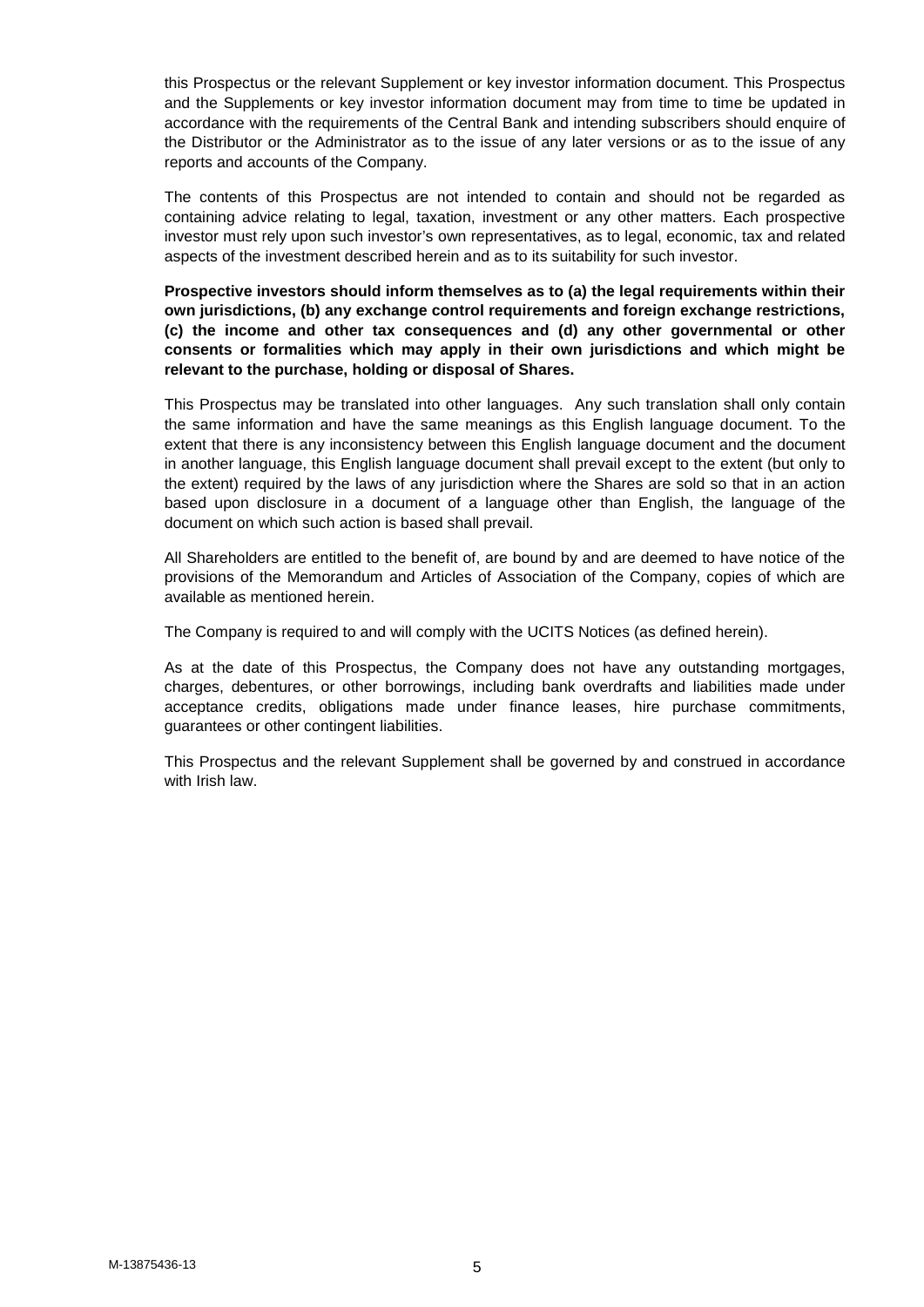# **TABLE OF CONTENTS**

|              |                                                                                  | Page |
|--------------|----------------------------------------------------------------------------------|------|
|              |                                                                                  |      |
|              |                                                                                  |      |
|              |                                                                                  |      |
| 3.1.         |                                                                                  |      |
| 3.2.         |                                                                                  |      |
| 3.3.         |                                                                                  |      |
| 3.4.         |                                                                                  |      |
| 3.5.         |                                                                                  |      |
| 3.6.         |                                                                                  |      |
| 3.7.         |                                                                                  |      |
| 3.8.         |                                                                                  |      |
| 3.9.         |                                                                                  |      |
| 3.10.        |                                                                                  |      |
|              |                                                                                  |      |
|              |                                                                                  |      |
| 4.1.<br>4.2. |                                                                                  |      |
| 4.3.         |                                                                                  |      |
| 4.4.         |                                                                                  |      |
| 4.5.         |                                                                                  |      |
| 4.6.         |                                                                                  |      |
| 4.7.         |                                                                                  |      |
| 4.8.         |                                                                                  |      |
| 4.9.         |                                                                                  |      |
| 4.10.        |                                                                                  |      |
| 4.11.        |                                                                                  |      |
| 4.12.        |                                                                                  |      |
| 4.13.        |                                                                                  |      |
| 4.14.        |                                                                                  |      |
| 4.15.        |                                                                                  |      |
| 4.16.        |                                                                                  |      |
| 4.17.        | Market Capitalisation Risk - Micro, Small and Mid-Sized Company Shares 30        |      |
| 4.18.        |                                                                                  |      |
| 4.19.        |                                                                                  |      |
| 4.20.        |                                                                                  |      |
| 4.21.        |                                                                                  |      |
| 4.22         |                                                                                  |      |
| 4.23.        |                                                                                  |      |
| 4.24.        | Risks associated with Investment in other Collective Investment Schemes (CIS) 33 |      |
| 4.25.        |                                                                                  |      |
| 4.26.        |                                                                                  |      |
| 4.27.        |                                                                                  |      |
| 4.28.        |                                                                                  |      |
|              |                                                                                  |      |
|              |                                                                                  |      |
| 5.1.         |                                                                                  |      |
| 5.2.         |                                                                                  |      |
| 5.3.         |                                                                                  |      |
| 5.4.         |                                                                                  |      |
| 5.5.         |                                                                                  |      |
| 5.6.         |                                                                                  |      |
| 5.7.         |                                                                                  |      |
| 5.8.         |                                                                                  |      |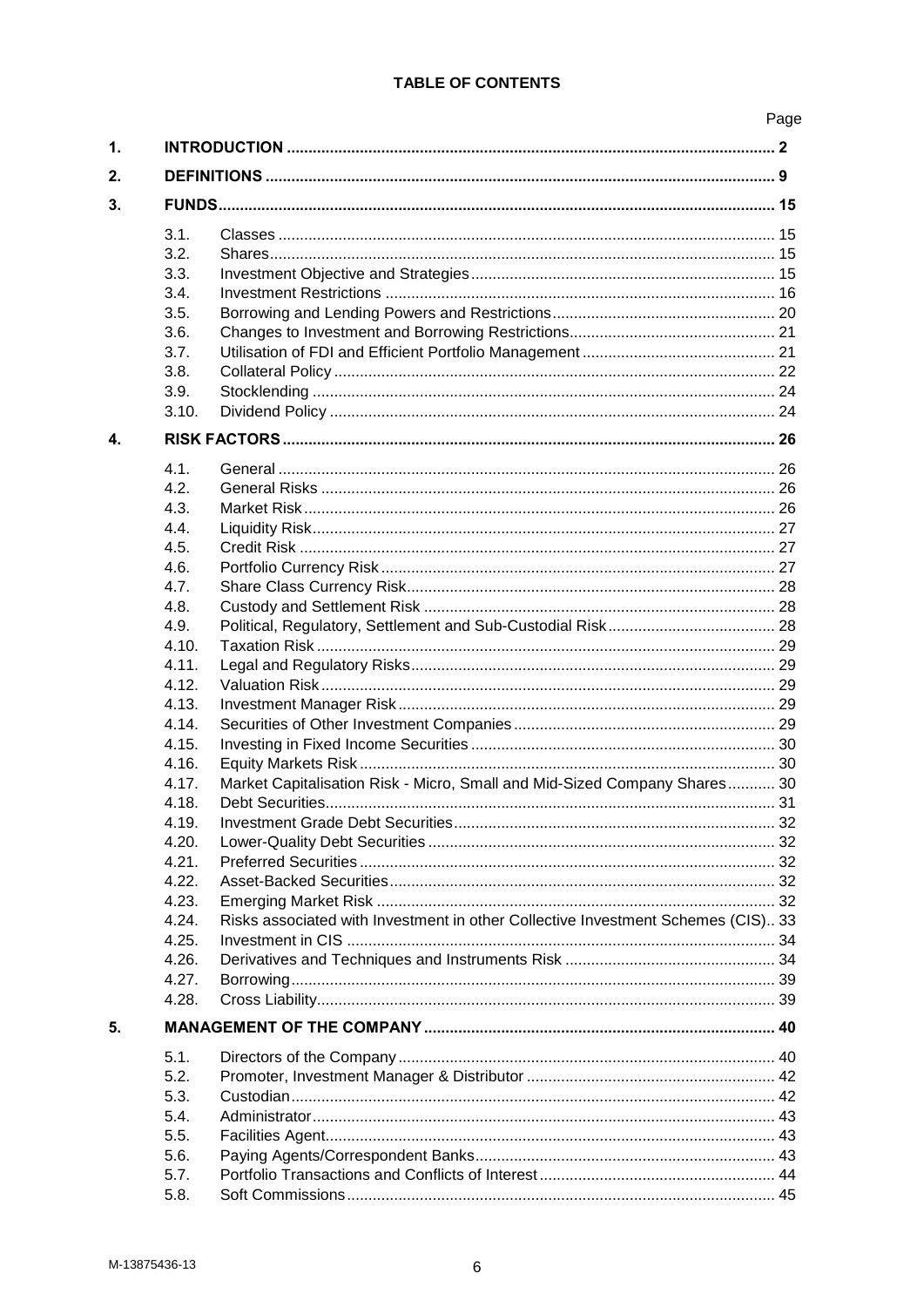| 6.  |       |  |
|-----|-------|--|
|     | 6.1.  |  |
|     | 6.2.  |  |
|     | 6.3.  |  |
|     | 6.4.  |  |
|     | 6.5.  |  |
|     | 6.6.  |  |
|     | 6.7.  |  |
|     | 6.8.  |  |
|     | 6.9.  |  |
|     | 6.10. |  |
|     | 6.11. |  |
|     | 6.12. |  |
|     | 6.13. |  |
|     | 6.14. |  |
|     | 6.15. |  |
|     | 6.16. |  |
|     | 6.17. |  |
|     | 6.18. |  |
| 7.  |       |  |
|     | 7.1.  |  |
|     |       |  |
| 8.  |       |  |
| 9.  |       |  |
|     | 9.1.  |  |
|     | 9.2.  |  |
|     | 9.3.  |  |
|     | 9.4.  |  |
|     | 9.5.  |  |
|     | 9.6.  |  |
|     | 9.7.  |  |
|     | 9.8.  |  |
|     | 9.9.  |  |
|     | 9.10. |  |
|     | 9.11. |  |
|     | 9.12. |  |
|     | 9.13. |  |
|     |       |  |
| 10. |       |  |
|     | 10.1. |  |
|     | 10.2. |  |
|     | 10.3. |  |
|     | 10.4. |  |
| 11. |       |  |
|     | 11.1. |  |
|     | 11.2. |  |
|     | 11.3. |  |
|     | 11.4. |  |
|     | 11.5. |  |
|     | 11.6. |  |
|     | 11.7. |  |
|     | 11.8. |  |
|     | 11.9. |  |
|     |       |  |
| 12. |       |  |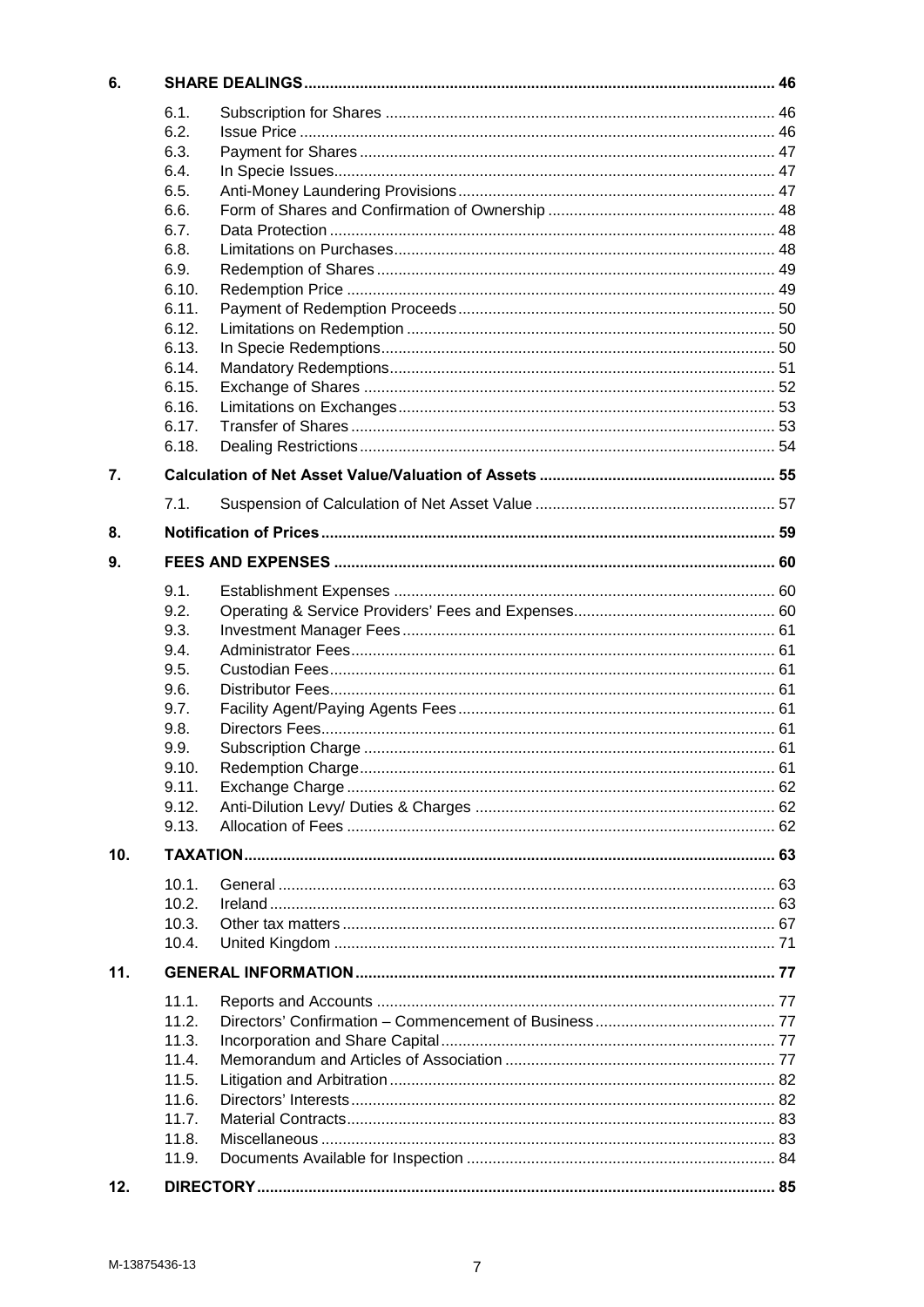| 13 |  |  |  |
|----|--|--|--|
|----|--|--|--|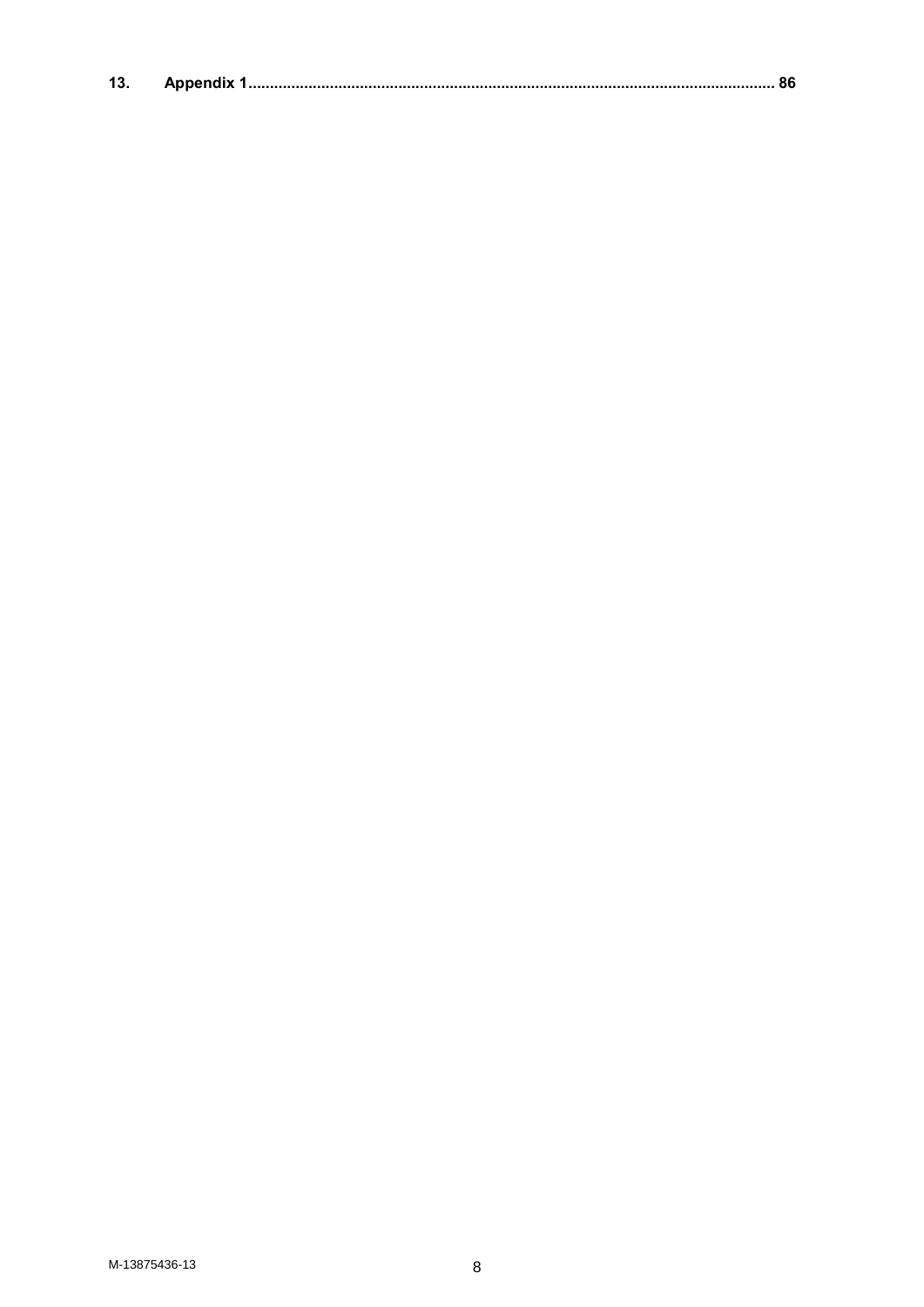**Accounting Date** means the date by reference to which the annual accounts of each Fund shall be prepared and shall be 31 December in each year or such other date as the Directors in accordance with the requirements of the Central Bank may determine and (in the case of the termination of the Company or of a Fund) the date on which the final payment or cash and/or Investments shall have been made to Shareholders;

**Accounting Period** means a period ending on the Accounting Date and commencing, in the case of the first such period on the date of incorporation of the Company and, in subsequent such periods, on the day following expiry of the last Accounting Period;

**Accumulating Shares** means Shares of the Company carrying no right to any distribution of income but the income and capital gains attributable to such Shares is retained within the relevant Fund and reflected in the Net Asset Value of such Shares;

**Administration Agreement** means the agreement dated 19 February 2013 between the Company and the Administrator as amended, supplemented or otherwise modified from time to time in accordance with the requirements of the Central Bank;

**Administrator** means RBC Investor Services Ireland Limited or any successor thereto duly appointed as the administrator of the Company and each Fund in accordance with the requirements of the Central Bank;

**Applicant** means any person who completes and submits the Subscription Agreement to the Administrator in accordance with the manner set out in the Prospectus and any Supplement;

Articles means the Articles of Association of the Company as amended from time to time.

**Associated Person** means a person who is associated with a Director if, and only if, he or she is:

- (a) that Director's spouse, parent, brother, sister or child;
- (b) a person acting in his capacity as the trustee of any trust, the principal beneficiaries of which are the Director, his spouse or any of his children or any body corporate which he controls; or
- (c) a partner of that Director.

A company will be deemed to be associated with a Director if it is controlled by that Director;

**Base Currency** means in relation to any Fund such currency as is specified in the Supplement for the relevant Fund;

**Business Day** means in relation to any Fund such day or days as is or are specified in the Supplement for the relevant Fund;

**Central Bank** means the Central Bank of Ireland or any successor regulatory authority with responsibility for authorising and supervising the Company;

**CIS** means an open ended collective investment scheme within the meaning of Regulation 4(3) of the UCITS Regulations and which is prohibited from investing more than 10% of its assets in another such collective investment scheme;

**Class or Classes** means one or more particular division of Shares in a Fund;

**Companies Acts** means the Irish Companies Acts 1963 to 2012 (as amended, consolidated or supplemented from time to time) including any regulations issued pursuant thereto, insofar as they apply to open-ended investment companies with variable capital;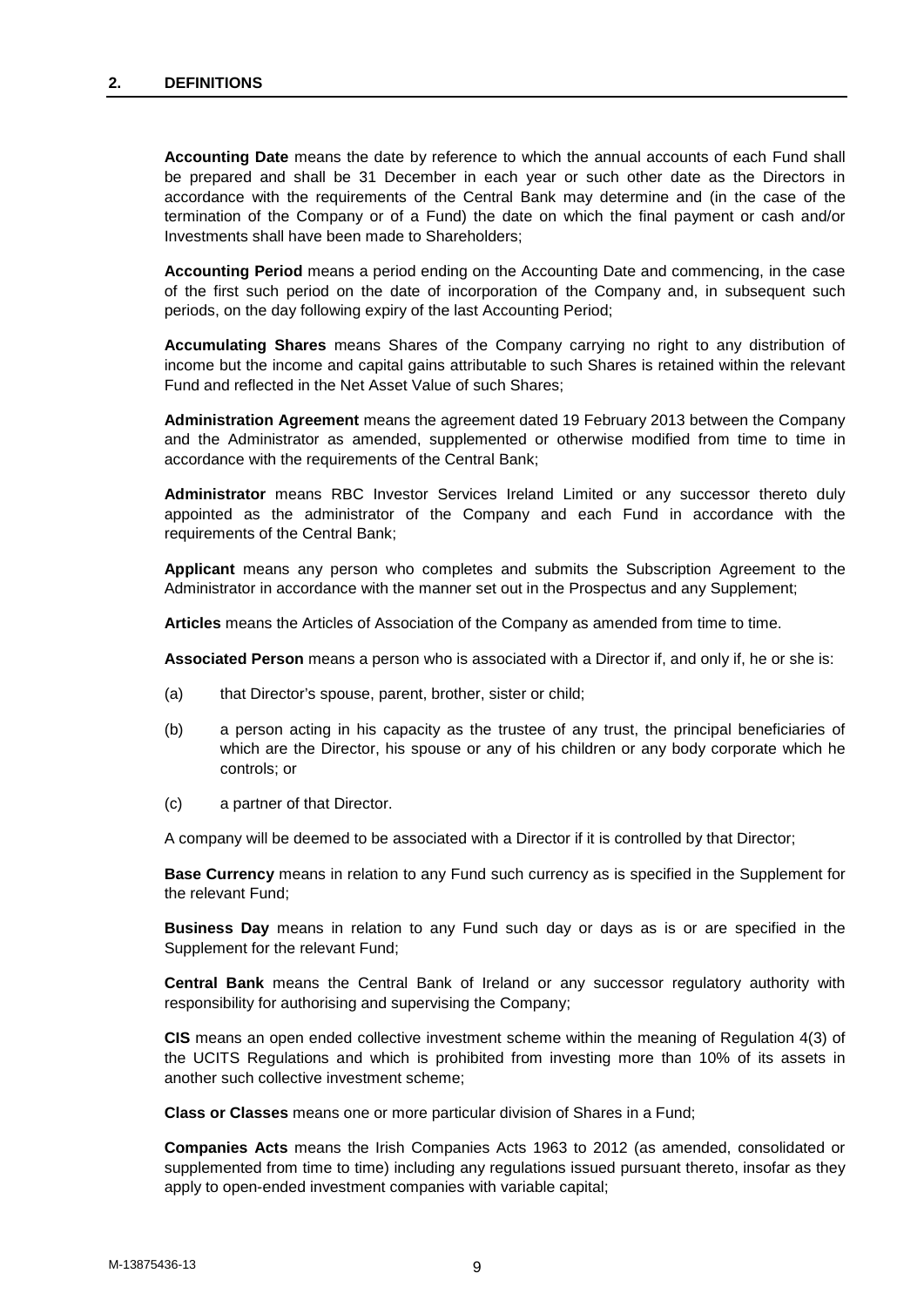**Company** means TENDERCAPITAL FUNDS PLC;

**Connected Person** means the persons defined as such in the section headed **Portfolio Transactions and Conflicts of Interest**;

**Currency Share Class** a Class of Shares denominated in a currency other than the Base Currency of the relevant Fund;

**Custodian** means RBC Investor Services Bank S.A., Dublin Branch or any successor thereto duly appointed custodian of the Company in accordance with the requirements of the Central Bank;

**Custodian Agreement** means the agreement dated 19 February 2013 between the Company and the Custodian as amended, supplemented or otherwise modified from time to time in accordance with the requirements of the Central Bank;

**Dealing Day** means in respect of each Fund such Business Day or Business Days as is or are specified in the Supplement for the relevant Fund provided that there shall be at least two dealing days at regular intervals per month;

**Dealing Deadline** means in relation to applications for subscription, redemption or switching of Shares in a Fund, the day and time specified in the Supplement for the relevant Fund;

**Directors** means the Directors of the Company for the time being and any duly constituted committee or delegate thereof, each a **Director**;

**Distributing Shares** means Shares in a Fund in respect of which the net income and capital gains arising may be distributed;

**Distributor** means the Investment Manager and/or any additional or successor or addition thereto duly appointed as the distributor for the Company in accordance with the requirements of the Central Bank;

**ECAI** means a credit rating agency which satisfies the criteria of an external credit assessment institution in accordance with the Basel III framework for more resilient banks and banking systems issued by the Basel Committee in December 2010 and recognised by the Central Bank of Ireland;

**EEA** means the European Economic Area which comprises the Member States together with Iceland, Liechtenstein and Norway;

**EEA Member State** means a member state of the EEA;

**EU** means the European Union;

**Euro**, **EUR** or **€** means the lawful currency of the Eurozone or any successor currency;

**Eurozone** means those countries who use the Euro as their lawful currency;

**Facilities Agent** means the Investment Manager or any successor company appointed as facilities agent of the Company in the UK;

**FATCA** means the US Foreign Account Tax Compliance Act (as amended, consolidated or supplemented from time to time), including any regulations issued pursuant thereto;

**FCA** means the Financial Conduct Authority of the United Kingdom or any successor regulatory authority thereto;

**FSMA** means the United Kingdom Financial Services and Markets Act 2000 as amended, consolidated, supplemented or re-enacted from time to time including any regulations issued pursuant thereto;

**Fund** means a separate portfolio of assets which is invested in accordance with the investment objective and strategies as set out in the relevant Supplement and to which all liabilities, income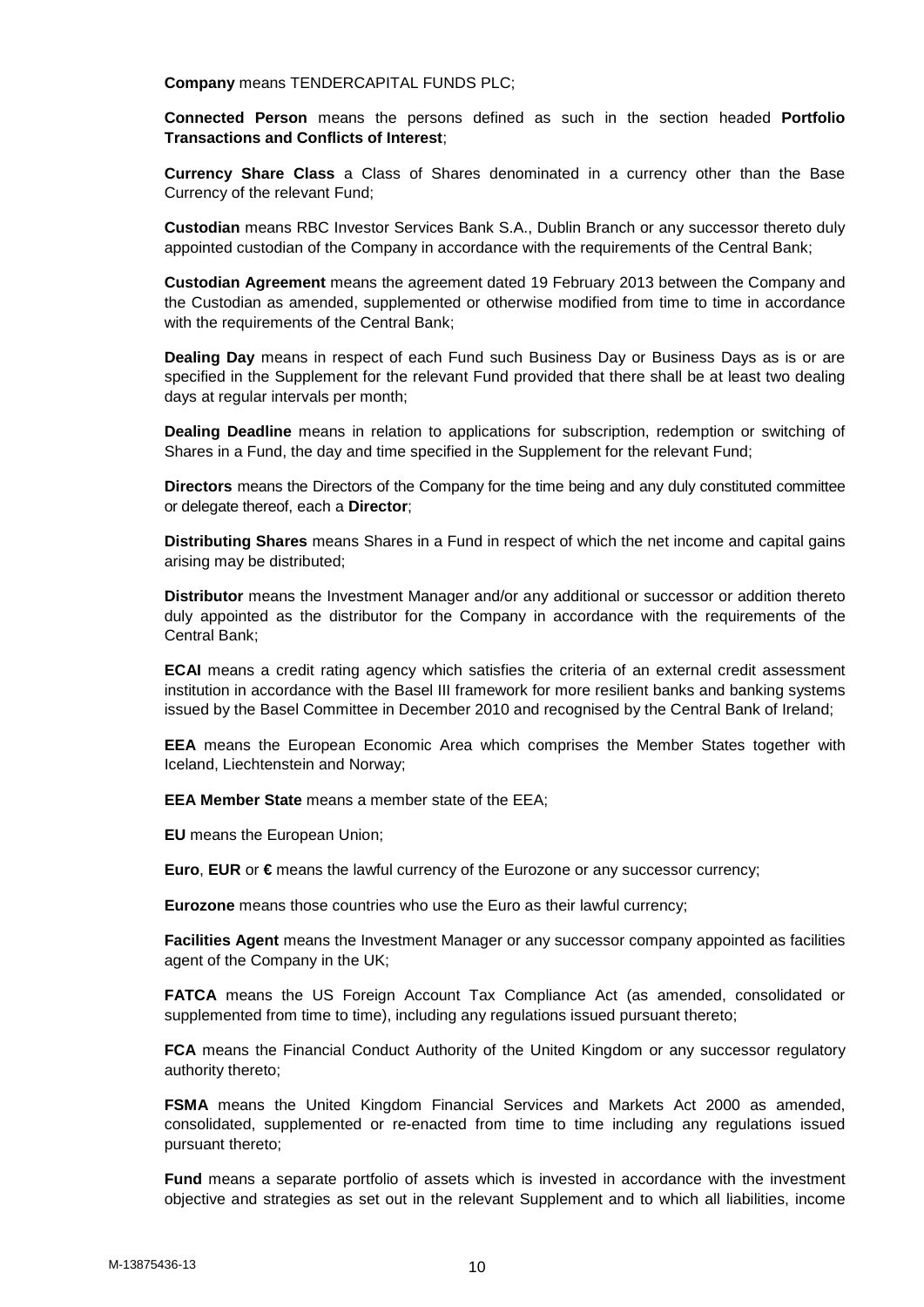and expenditure attributable or allocated to such Fund shall be applied and charged and **Funds** means all or some of the Funds as the context requires and any other funds as may be established by the Company from time to time with the prior approval of the Central Bank;

**Hedged Currency Share Class** means a Currency Share Class whose denominated currency is hedged against the Base Currency of the relevant Fund;

**Hedged Share Class** means a Share Class in respect of which the Company may conduct currency and/or interest rate hedging transactions as specified in the Supplement for the relevant Fund where the benefits and costs of such hedging transactions will accrue solely to holders of Shares of such Class, and which may be a Hedged Currency Share Class;

**Initial Issue Price** means the price per Share at which Shares are initially offered in a Fund or Class during the Initial Offer Period (excluding the Subscription Charge, if any) as specified in the Supplement for the relevant Fund;

**Initial Offer Period** means the period during which Shares in a Fund are initially offered at the Initial Issue Price as specified in the Supplement for the relevant Fund;

**Investment Company Act** means the United States Investment Company Act of 1940 as amended;

**Investment Management and Distribution Agreement** means the agreement dated 19 February 2013 between the Company and the Investment Manager as substituted, amended, supplemented, novated or otherwise modified from time to time in accordance with the requirements of the UCITS Notices;

**Investment Manager** means Tender Capital Limited, or any successor or addition thereto duly appointed in accordance with the requirements of the Central Bank and/or as specified in the Supplement in respect of each Fund as the investment manager for that relevant Fund;

**Ireland** means the Republic of Ireland;

**Issue Price** means the Net Asset Value per Share of the relevant Fund or Class as at the Valuation Point plus a provision for any duties and charges as set out in this Prospectus or in the relevant Supplement and any Subscription Charge;

**Member State** means a member state of the EU;

**Memorandum of Association** means the Memorandum of Association of the Company;

**Minimum Additional Investment Amount** means such amount (if any) as the Directors may from time to time prescribe as the minimum additional investment amount required by each Shareholder for Shares of each Class in a Fund as is specified in the Supplement for the relevant Fund;

**Minimum Initial Investment Amount** means such amount (if any) as the Directors may from time to time determine as the minimum initial investment amount required by each Applicant for Shares of each Class in a Fund as is specified in the Supplement for the relevant Fund;

**Minimum Fund Size** means such amount (if any) as the Directors may decide for a Fund and as set out in the Supplement for the relevant Fund;

**Minimum Redemption Amount** such amount (if any) as the Directors may from time to time prescribe as the minimum redemption amount for Shares of any Class in a Fund as is specified in the Supplement for the relevant Fund;

**Minimum Shareholding** means such number or value of Shares of any Class (if any) as specified in the Supplement for the relevant Class of Shares within a Fund;

**Money Market Instruments** means instruments normally dealt in on the money markets which are liquid and have a value that can be accurately determined at any time;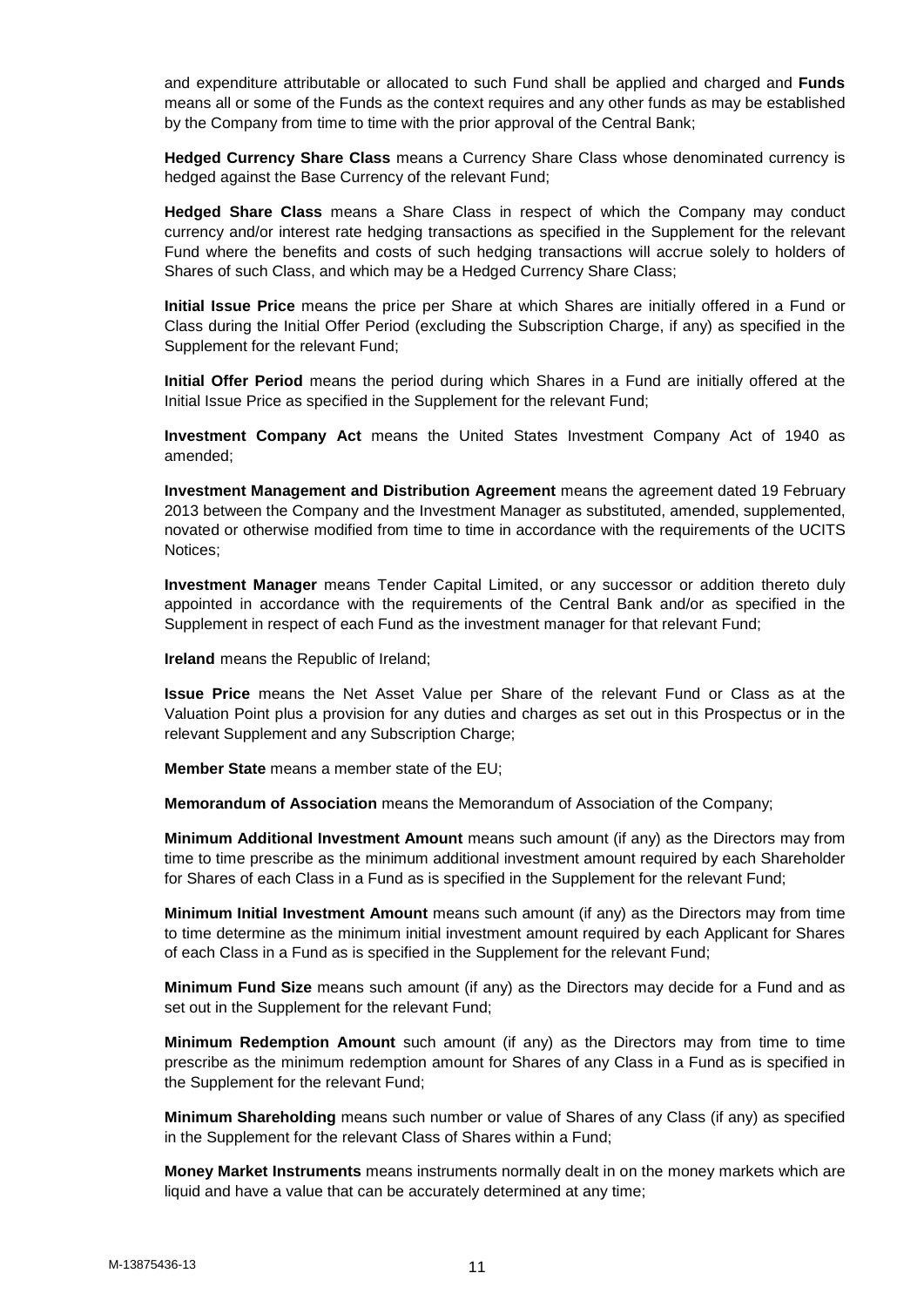**month** means a calendar month;

**Net Asset Value** or **NAV** means in respect of the assets of a Fund or attributable to a Class thereof the amount determined in accordance with the Articles as described in the **Calculation of Net Asset Value/Valuation of Assets** section of this Prospectus;

**Net Asset Value per Share** means the Net Asset Value of a Fund divided by the number of Shares in issue in that Fund or the Net Asset Value attributable to a Class divided by the number of Shares issued in that Class rounded to such number of decimal places as the Directors may determine in accordance with the Articles and as further described in the **Calculation of Net Asset Value/Valuation of Assets** section below as the Net Asset Value per Share;

**Non-Member State** means a state which is not a Member State;

**OECD** means the Organisation for Economic Co-operation and Development;

**OECD Member State** means a member state of the OECD;

**OTC derivative** means a financial derivative instrument dealt in over the counter and not dealt in on a Regulated Market;

**Paying Agent** means one or more paying agents that may be appointed by the Company in certain jurisdictions;

**Promoter** means Tender Capital Limited;

**Prospectus** means the current prospectus of the Company and any Supplements and addenda thereto;

**Redemption Charge** means in respect of a Fund the charge payable (if any) on a redemption of Shares as is specified in the Supplement for the relevant Fund;

**Redemption Price** means the Net Asset Value per Share of the relevant Fund or Class as at the Valuation Point less any duties and charges as set out in this Prospectus or in the relevant Supplement and less any Redemption Charge;

**Redemption Proceeds** means the amount reflecting the Net Asset Value of the Shares to be redeemed on the relevant Dealing Day less a provision for any duties and charges as set out in this Prospectus or in the relevant Supplement and less any Redemption Charge;

**Regulated Market** means any exchange or market on which the Company may invest and which is regulated, recognised, open to the public and operating regularly and which is set out in Appendix I hereto;

**Regulations** means the European Communities (Undertakings for Collective Investment in Transferable Securities) Regulations, 2011, as may be amended from time to time and any rules or notices made by the Central Bank pursuant to them which are applicable to the Company;

**Related Companies** has the meaning assigned thereto in Section 140(5) of the Companies Act, 1990, as amended from time to time. In general this states that companies are related where 50%. of the paid up share capital of, or 50%. of the voting rights in, one company are owned directly or indirectly by another company;

**Relevant Period** means a period of 8 years beginning with the acquisition of a Share and each subsequent period of 8 years beginning immediately after the preceding relevant period;

**Securities Act** means the United States Securities Act of 1933, as amended;

**Settlement Date** means in respect of receipt of monies for subscription for Shares or dispatch of monies for the redemption of Shares, the date specified in the Supplement for the relevant Fund, unless otherwise approved by the Directors and notified to the Administrator. In the case of redemptions this date will be no more than ten Business Days after the relevant Dealing Deadline;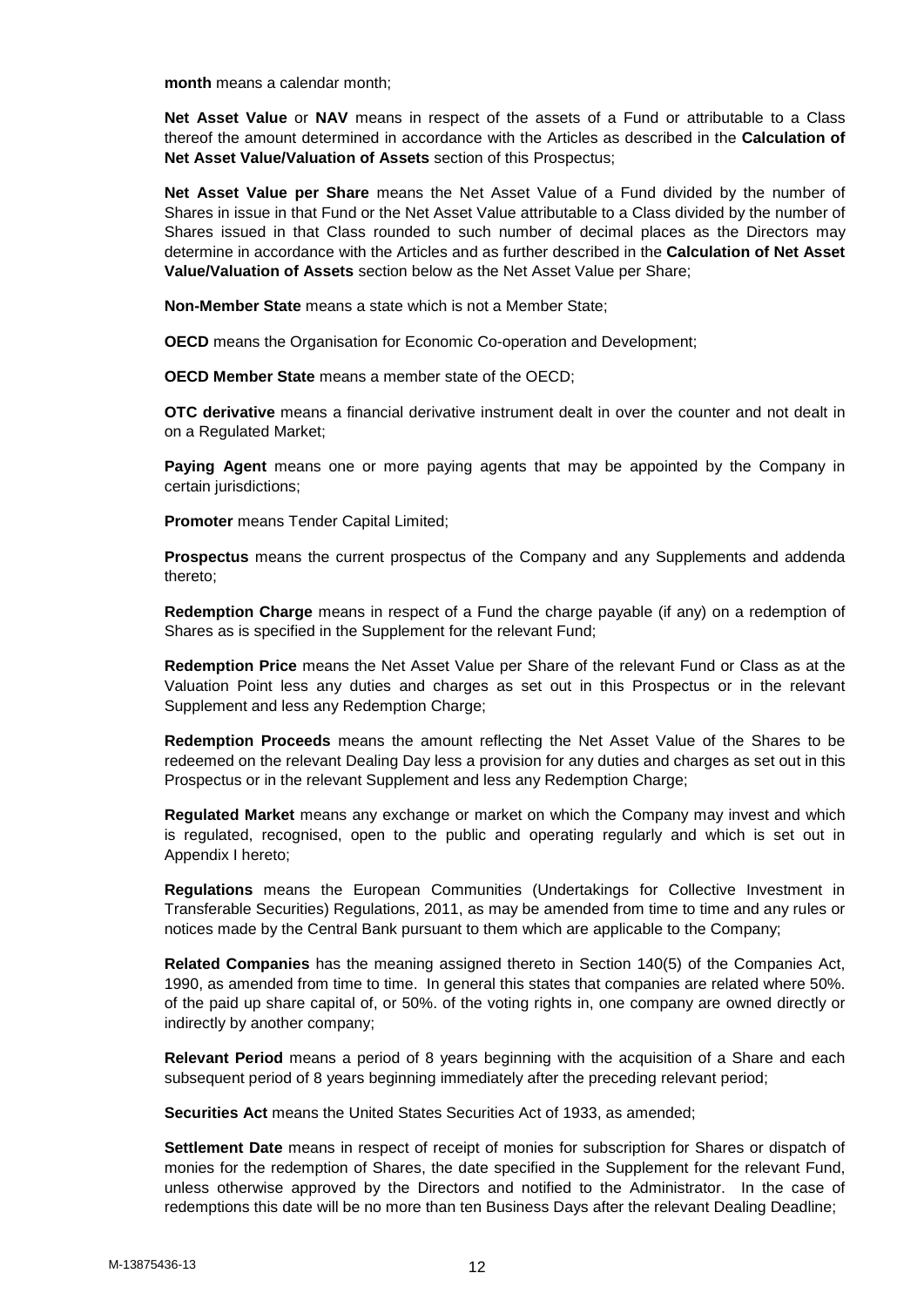**Shares** means participating shares in the Company representing interests in a Fund and where the context so permits or requires any Class of participating shares representing interests in a Fund and Share means any one of them;

**Shareholders** means registered holders of Shares, and each a **Shareholder**;

**Subscription Agreement** means the agreement pursuant to the provisions of which an Applicant agrees to purchase Shares in and become a Shareholder of the Company as prescribed by the Company from time to time and which may be obtained from the Distributor, the Facilities Agent and the Administrator;

**Subscription Charge** means in respect of a Fund, the charge payable (if any) on the subscription for Shares as is specified in the Supplement for the relevant Fund;

**Sterling, Pound, GBP, £** means the lawful currency of the United Kingdom or any successor currency thereto;

**Supplement** means any supplement to the Prospectus issued on behalf of the Company from time to time;

**transferable securities** shall have the meaning prescribed in the UCITS Notices;

**UCITS** means an undertaking for collective investment in transferable securities established pursuant to the UCITS Directive;

**UCITS Directive** means Council Directive No 2009/65/EC of 13 July 2009 on the Co-ordination of laws, regulations and administrative provisions relating to UCITS as amended, supplemented or replaced from time to time;

**UCITS Notices** means the notices and guidelines issued by the Central Bank from time to time affecting the Company or any Fund;

**Unhedged Currency Share Class** means a Class of Shares where typically, Shares may be applied and paid for, income payments calculated and paid and redemption proceeds paid in a currency other than the Base Currency of the relevant Fund on the basis of a currency conversion at the prevailing spot currency exchange rate of the relevant Base Currency for the currency of the relevant Share Class;

**United Kingdom** and **UK** means the United Kingdom of Great Britain and Northern Ireland;

**United States** and **US** means the United States of America, (including each of the states, the District of Columbia and the Commonwealth of Puerto Rico) its territories, possessions and all other areas subject to its jurisdiction;

**US Dollars**, **USD, US\$ Dollars** and **\$** means the lawful currency of the United States or any successor currency;

**US Person** means, unless otherwise determined by the Directors, a person resident in the US, a citizen of the US, a corporation, partnership or other entity created or organised in or under the laws of the US, an estate or trust treated as a resident of the US for income tax purposes, or any person falling within the definition of the term US Person under Regulation S of the US Securities Act and includes: (i) any natural person resident in the US; (ii) any partnership or corporation organized or incorporated under the laws of the US; (iii) any estate of which any executor or administrator is a US Person; (iv) any trust of which any trustee is a US Person; (v) any agency or branch of a non-United States entity located in the US; (vi) any non-discretionary account or similar account (other than an estate or trust) held by a dealer or other fiduciary for the benefit or account of a US Person; (vii) any discretionary account or similar account (other than an estate or trust) held by a dealer or other fiduciary, organized, incorporated, or (if an individual) resident in the US; and (viii) any partnership or corporation if: (A) organized or incorporated under the laws of any non- US jurisdiction; and (B) formed by a US Person principally for the purpose of investing in securities not registered under the Securities Act, unless it is organized or incorporated, and owned, by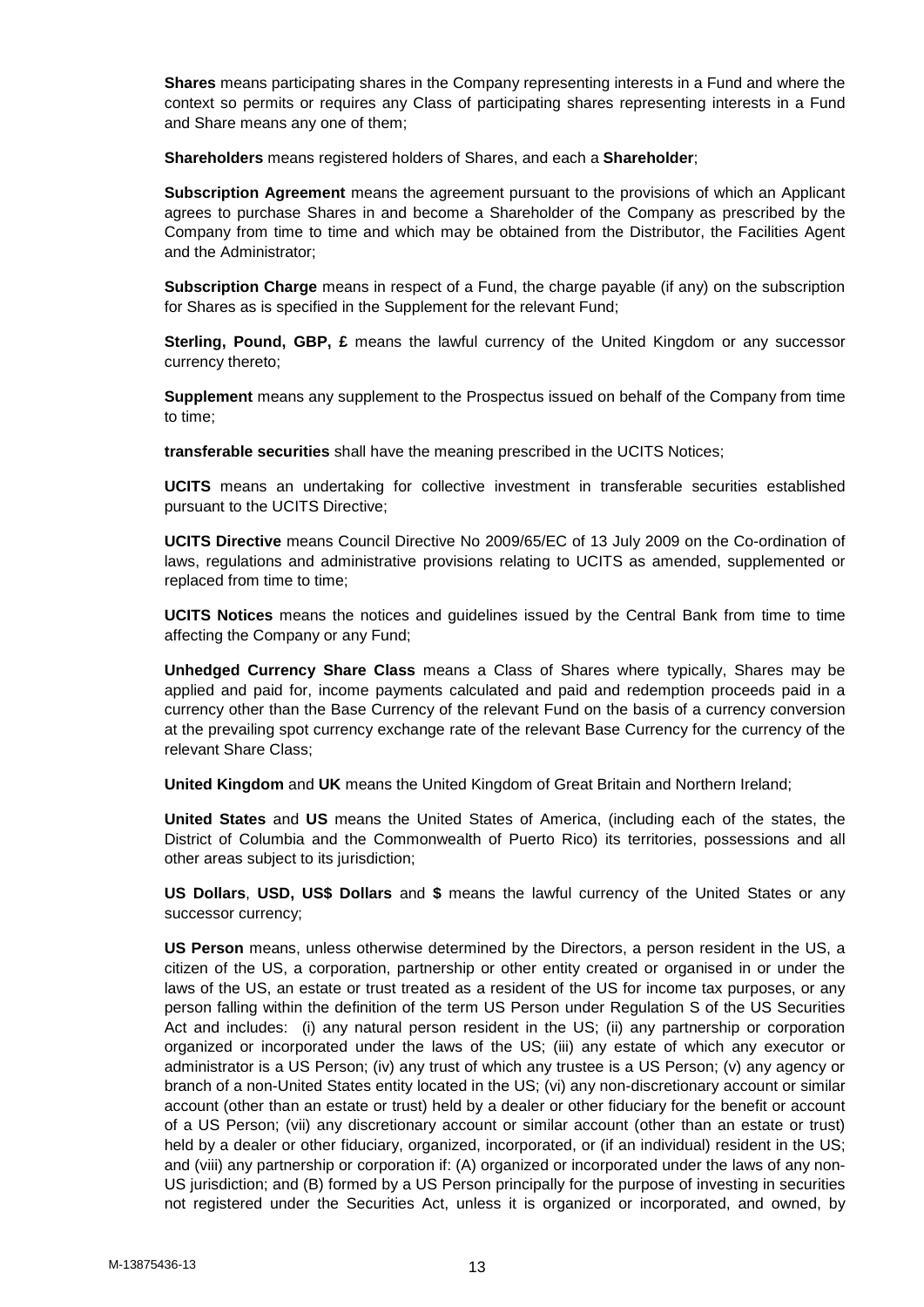accredited investors (as defined in Rule 501(a) of the Securities Act) who are not natural persons, estates or trusts;

**US Related Investor** means an investor in which a US Person owns, or by virtue of attribution by application of Section 958 of the US Code is deemed to own, or has the opportunity to acquire, 10% or more of the voting power or ownership or beneficial interest in that investor; and

**Valuation Point** the point in time by reference to which the Net Asset Value of a Fund and the Net Asset Value per Share are calculated as is specified in the Supplement for the relevant Fund.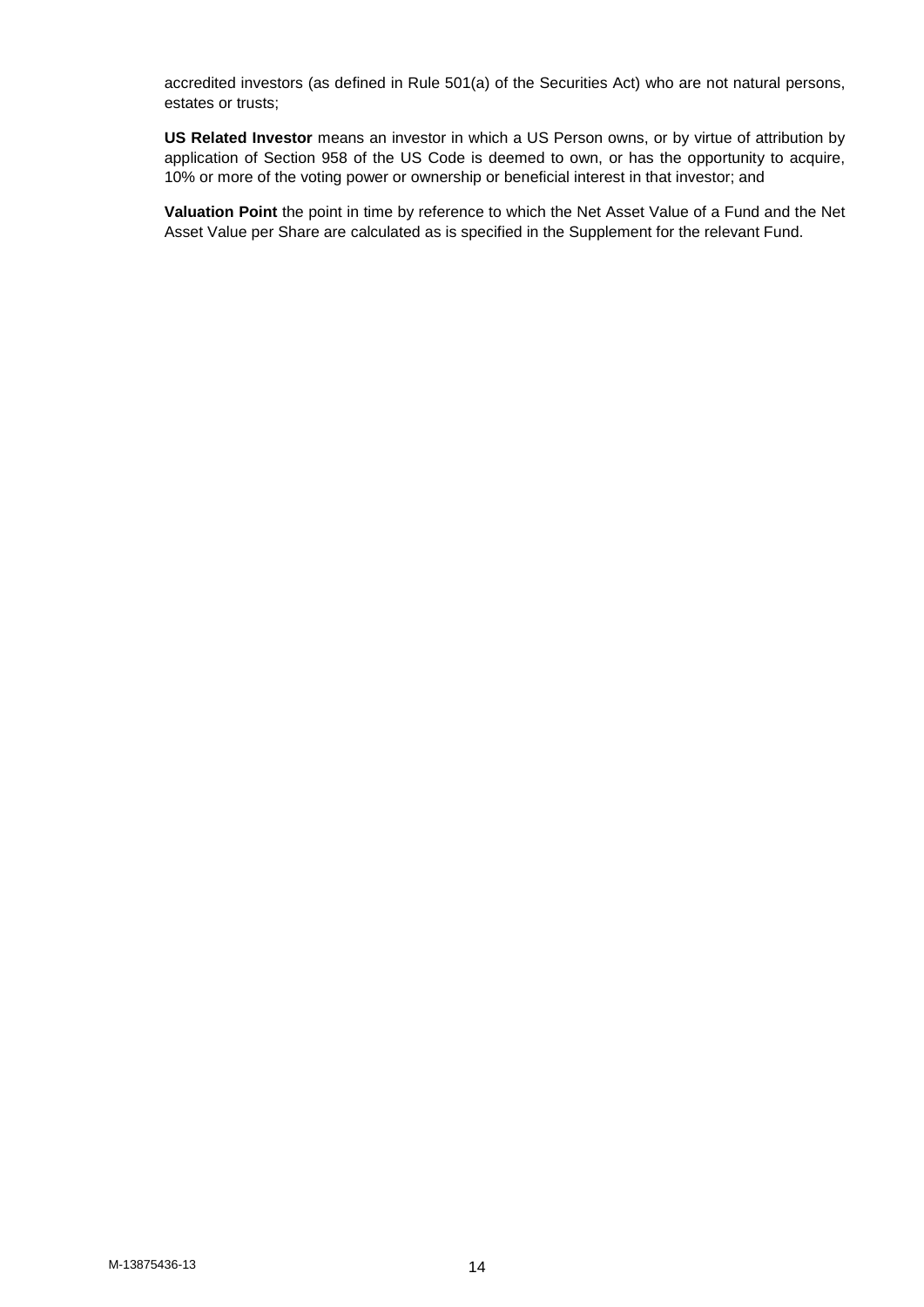### **3. FUNDS**

The Company has adopted an umbrella structure which may be comprised of different Funds with segregated liability between its Funds, to provide both individual and institutional investors with a choice of Shares in different Funds. Each Fund may be differentiated by its specific investment objective, strategy, currency of denomination or other specific features as described in the relevant Supplement. A separate pool of assets is maintained for each Fund and is invested in accordance with each Fund's respective investment objective. Because the Company has segregated liability between its Funds, any liability incurred on behalf of or attributable to any Fund shall be discharged solely out of the assets of that Fund. Shares may be issued in relation to each Fund.

### 3.1. **Classes**

Each Fund may comprise of one or more Classes. The different Classes of Shares available for issue in each Fund will be set out in a Supplement for the relevant Fund. The different Classes of Shares in a Fund may, inter alia, have the following distinguishing features: currency of denomination; may be Hedged Share Classes or Unhedged Currency Share Classes; levels of fees and expenses charging structures, and may have different Minimum Initial/Minimum Additional Investment Amounts. The different Classes of Shares within a Fund together represent interests in the single pool of assets maintained for that Fund.

### 3.2. **Shares**

Within each Fund and Class, the Company may issue Accumulating Shares and Distributing Shares which shall represent interests in the same distinct portfolio of investments. The net income per Distributing Share may be distributed or re-invested in accordance with the dividend policy for the Fund as set out in the relevant Supplement and may be in the form of additional Shares to Shareholders. No declarations or distributions shall be made in respect of the Accumulating Shares.

#### 3.3. **Investment Objective and Strategies**

The investment objective and policies of each Fund will be formulated by the Directors at the time of the creation of that Fund. Details of the investment objective and policies for each Fund of the Company appear in the Supplement for the relevant Fund.

Any change in the investment objective or material change in investment policies of a Fund will be subject to the prior written approval of all Shareholders of the Fund or approval by ordinary resolution passed at a general meeting of the relevant Fund duly convened or held. Subject and without prejudice to the preceding sentence of this paragraph, in the event of a change of investment objective and/or policies of a Fund on the basis of an ordinary resolution passed at a general meeting of the Shareholders of the Fund, a reasonable notification period must be given to each Shareholder of the Fund to enable a Shareholder to have its Shares repurchased prior to the implementation of such change.

Under the rules of the Irish Stock Exchange, in the absence of unforeseen circumstances, the investment objective and policies for each Fund whose shares are listed on the Irish Stock Exchange, must be adhered to for at least three years following the admission of the Shares of the relevant Fund to the Official List and to trading on the main securities market of the Irish Stock Exchange. The rules also provide that any material change in the investment objective of such a Fund or its policies during this period may only be made with the approval of the Irish Stock Exchange and an ordinary resolution of the Shareholders of the relevant Fund.

The Investment Manager has been given full discretion in the investment and reinvestment of the assets of each Fund, provided that it complies with the Fund's investment objective, policies and restrictions in exercising that discretion. Each Fund's asset allocation shall be determined solely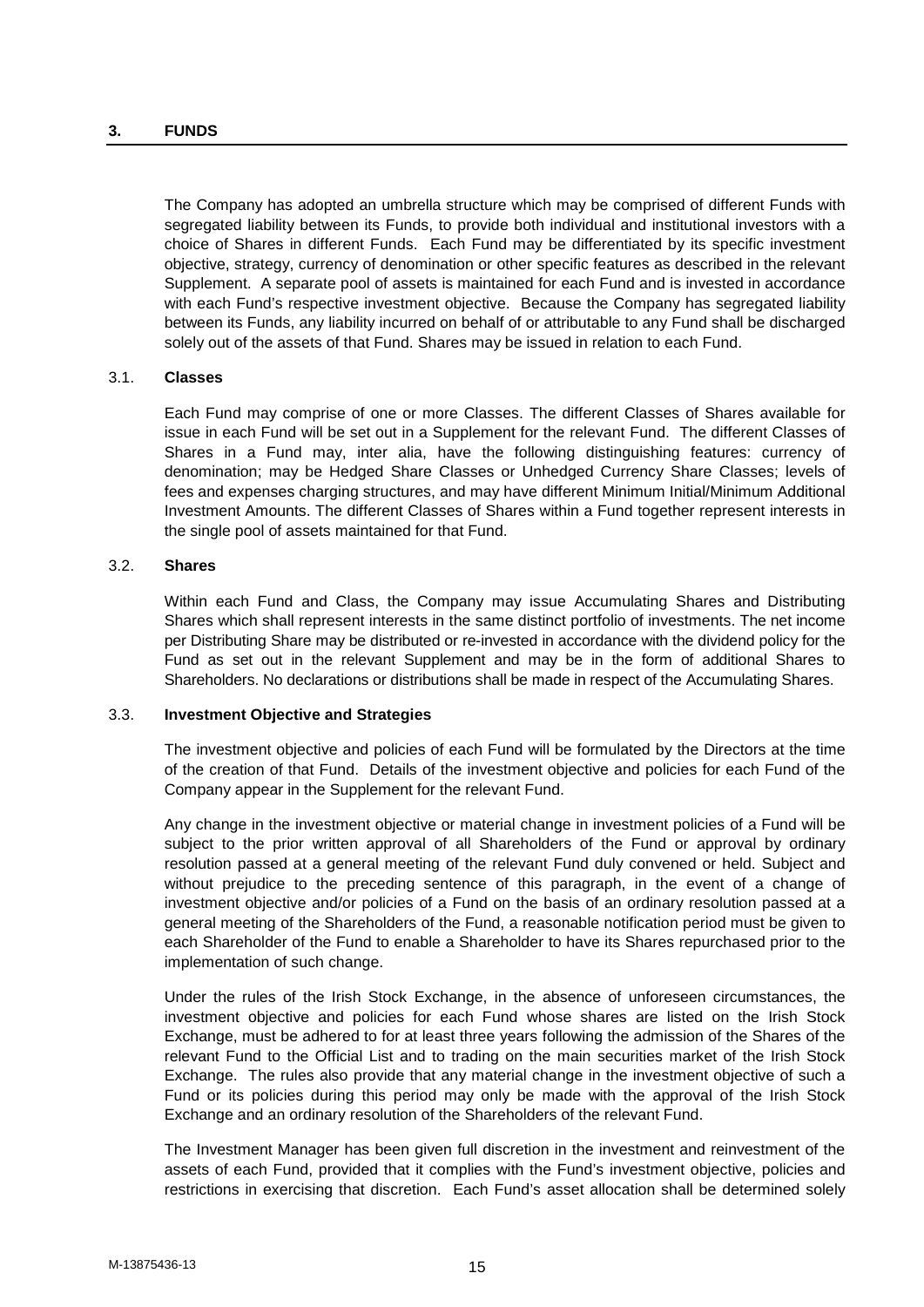by the Investment Manager. Accordingly, the exposure of each Fund to individual issuers, instruments or markets shall be determined from time to time solely by the Investment Manager in accordance with the requirements of the Central Bank.

The list of Regulated Markets on which a Fund's investments in securities and financial derivative instruments, other than permitted investments in unlisted securities and over the counter derivative instruments, will be listed or traded is set out in Appendix I.

### **Cross Investment**

A Fund may invest in other Funds where provided for in the Supplement for the investing Fund. Actual limits of such investment will be set out in the Supplement and will be in accordance with the section headed **Investment in other collective investment schemes** under the **Investment Restrictions** section below. Cross investment in a Fund may not be made if that Fund holds Shares in another Fund.

## 3.4. **Investment Restrictions**

The investment restrictions for each Fund will be formulated by the Directors at the time of the creation of the Fund. The Articles provide that investments may only be made as permitted by the Articles and the Regulations. In any event, each Fund will comply with the UCITS Notices.

The following general investment restrictions apply to each Fund except where restrictions are expressly or implicitly disapplied in accordance with the requirements of the Central Bank. In that case, the Supplement for the relevant Fund will set out the extent to which such investment restrictions do not apply and specify if any additional restrictions apply.

## 1. **Permitted Investments**

Investments of a Fund must be confined to:

- 1.1. transferable securities and money market instruments as prescribed in the UCITS Notices which are either admitted to official listing on a stock exchange in a Member State or non-Member State or which are dealt on a market which is regulated, operates regularly, is recognised and open to the public in a Member State or non-Member State and is listed in Appendix I;
- 1.2. recently issued transferable securities which will be admitted to official listing on a stock exchange or other market (as described above) within a year;
- 1.3. money market instruments, as defined in the UCITS Notices, other than those dealt in on a Regulated Market;
- 1.4. shares or units of UCITS;
- 1.5. shares or units of non-UCITS as set out in the Central Bank's Guidance Note 2/03;
- 1.6. deposits with credit institutions as prescribed in the UCITS Notices; and
- 1.7. financial derivative instruments as prescribed in the UCITS Notices.

## 2. **Investment Limits**

- 2.1. A Fund may invest no more than 10% of its Net Asset Value in transferable securities and money market instruments other than those referred to in paragraph 1 above.
- 2.2. A Fund may invest no more than 10% of its Net Asset Value in recently issued transferable securities which will be admitted to official listing on a stock exchange or other market (as described in paragraph 1.1) within a year. This restriction will not apply in relation to investment by a Fund in certain U.S. securities known as Rule 144A securities provided that the securities are issued with an undertaking to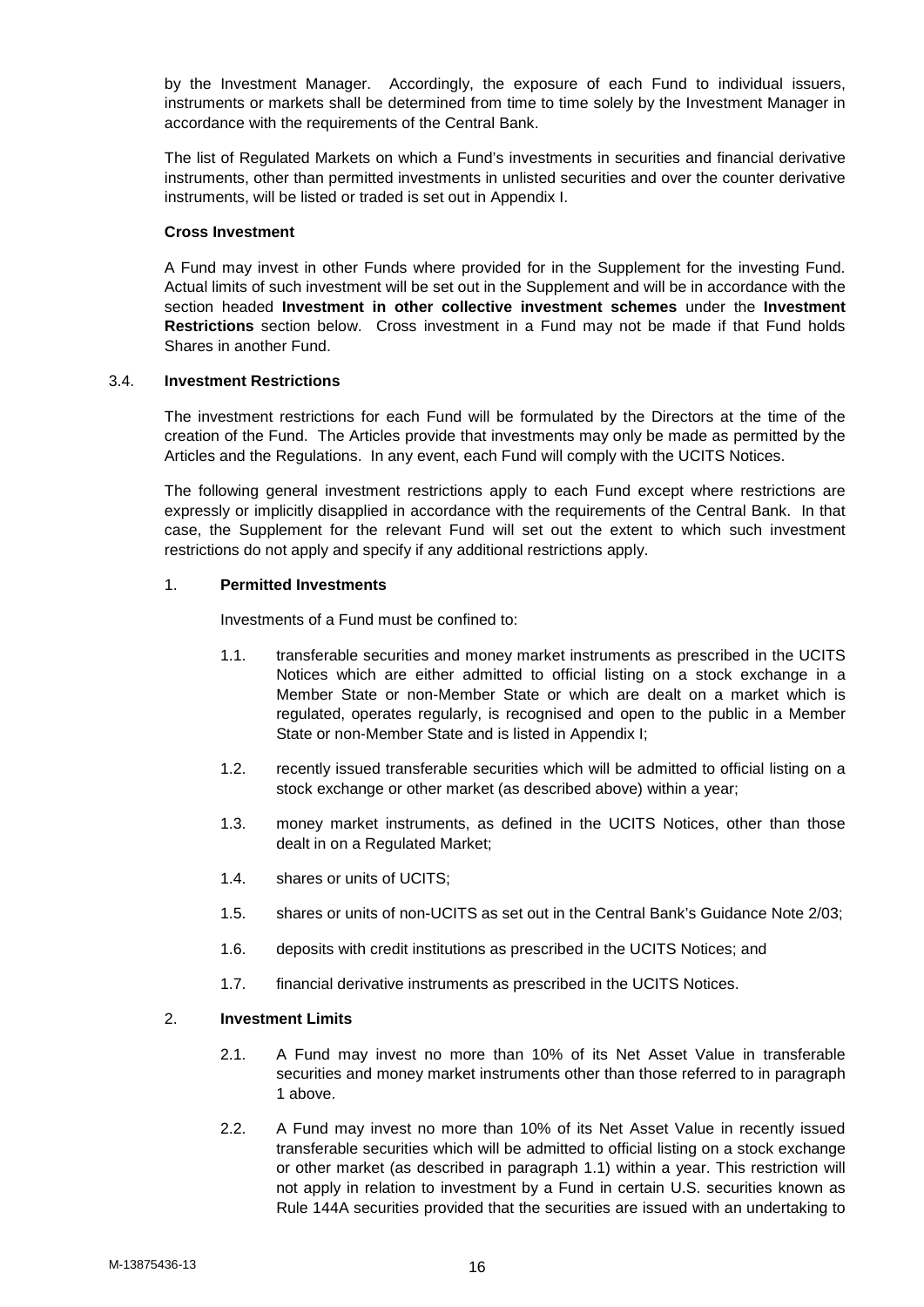register with the U.S. Securities and Exchange Commission within one year of issue and the securities are not illiquid securities, i.e. they may be realised by the Fund within seven days at the price, or approximately at the price, at which they are valued by the Fund.

- 2.3. A Fund may invest no more than 10% of its Net Asset Value in transferable securities or money market instruments issued by the same body provided that the total value of transferable securities and money market instruments held in the issuing bodies in each of which it invests more than 5%. is less than 40%.
- 2.4. Subject to the prior approval of the Central Bank, the limit of 10%. (as described in paragraph 2.3 above) is raised to 25%. in the case of bonds that are issued by a credit institution which has its registered office in a Member State and is subject by law to special public supervision designed to protect bond-holders. If a Fund invests more than 5%. of its Net Asset Value in these bonds issued by one issuer, the total value of these investments may not exceed 80%. of the net asset value of the Fund.
- 2.5. The limit of 10%. (as described in paragraph 2.3 above) is raised to 35%. if the transferable securities or money market instruments are issued or guaranteed by a Member State or its local authorities or by a Non-Member State or public international body of which one or more Member States are members.
- 2.6. The transferable securities and money market instruments referred to in paragraphs 2.4 and 2.5 above shall not be taken into account for the purpose of applying the limit of 40%. referred to in paragraph 2.3.
- 2.7. A Fund may not invest more than 20%. of its Net Asset Value in deposits made with the same credit institution.

Deposits with any one credit institution, other than credit institutions authorised in the EEA, credit institutions authorised within a signatory state (other than an EEA Member State) to the Basle Capital Convergence Agreement of July 1988 (Switzerland, Canada, Japan, United States) or a credit institution authorised in Jersey, Guernsey, the Isle of Man, Australia or New Zealand, held as ancillary liquidity, must not exceed 10%. of a Fund's Net Asset Value.

This limit may be raised to 20%. in the case of deposits made with the Custodian.

2.8. The risk exposure of a Fund to a counterparty to an OTC derivative may not exceed 5%. of its Net Asset Value.

This limit is raised to 10%. in the case of credit institutions authorised in the EEA, credit institutions authorised within a signatory state (other than an EEA Member State) to the Basle Capital Convergence Agreement of July 1988 or a credit institution authorised in Jersey, Guernsey, the Isle of Man, Australia or New Zealand.

- 2.9. Notwithstanding paragraphs 2.3, 2.7 and 2.8 above, a combination of two or more of the following issued by, or made or undertaken with, the same body may not exceed 20%. of a Fund's Net Asset Value: investments in transferable securities or money market instruments; deposits; and/or risk exposures arising from OTC derivatives transactions.
- 2.10. The limits referred to in paragraphs 2.3, 2.4, 2.5, 2.7, 2.8 and 2.9 above may not be combined, so that exposure to a single body shall not exceed 35%. of a Fund's Net Asset Value.
- 2.11. Group companies are regarded as a single issuer for the purposes of paragraphs 2.3, 2.4, 2.5, 2.7, 2.8 and 2.9 above. However, a limit of 20%. of a Fund's Net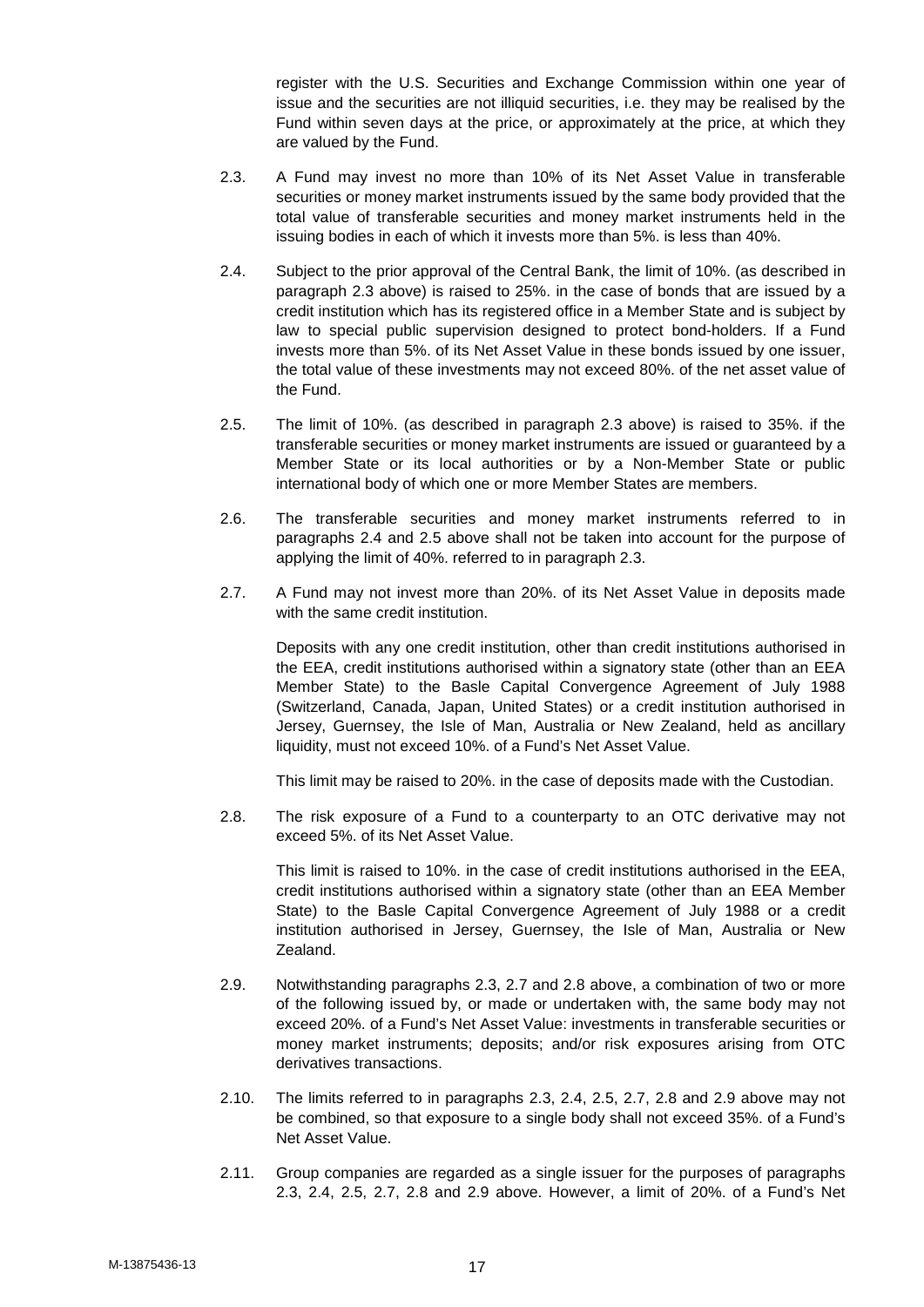Asset Value may be applied to investment in transferable securities and money market instruments within the same group.

2.12. A Fund may invest up to 100%. of its Net Asset Value in different transferable securities and money market instruments issued or guaranteed by any Member State, its local authorities, Non-Member State or public international body of which one or more Member States are members.

The individual issuers may be drawn from the following list:

OECD governments (provided the relevant issues are investment grade), Government of Brazil (provided the issues are of investment grade), Government of India (provided the issues are of investment grade), Government of Singapore, European Investment Bank, European Bank for Reconstruction and Development, International Finance Corporation, International Monetary Fund, Euratom, The Asian Development Bank, European Central Bank, Council of Europe, Eurofima, African Development Bank, International Bank for Reconstruction and Development (The World Bank), The Inter American Development Bank, European Union, Federal National Mortgage Association (Fannie Mae), Federal Home Loan Mortgage Corporation (Freddie Mac), Government National Mortgage Association (Ginnie Mae), Student Loan Marketing Association (Sallie Mae), Federal Home Loan Bank, Federal Farm Credit Bank, Tennessee Valley Authority, Straight-A Funding LLC.

The Fund must hold securities from at least six different issues, with securities from any one issue not exceeding 30%. of net assets.

### 3. **Investment in other collective investment schemes**

- 3.1. A Fund may not invest more than 20%. of its Net Asset Value in any one CIS.
- 3.2. Investment in non-UCITS CIS may not, in aggregate, exceed 30% of the Fund's Net Asset Value.
- 3.3. A Fund may not invest in another single structure CIS or a sub-fund of an umbrella CIS, which itself invests more than 10% of its net assets in other CIS.
- 3.4. When a Fund invests in the shares or units of other CIS that are managed, directly or by delegation, by the Investment Manager or by any other company with which the Investment Manager is linked by common management or control, or by a substantial direct or indirect holding, the Investment Manager or other company may not charge subscription, switching or redemption fees on account of the investment by the Fund in the shares or units of such other CIS.
- 3.5. Where a commission (including a rebated commission) is received by the Investment Manager by virtue of an investment in the shares or units of another CIS, this commission must be paid into the property of the Fund.
- 3.6. Investment by a Fund in another Fund of the Company is subject to the following additional provisions:
	- (i) investment must not be made in a Fund which itself holds Shares in another Fund within the Company; and
	- (ii) the investing Fund may not charge an annual management fee in respect of that portion of its assets invested in other Funds within the Company. This provision is also applicable to the annual fee charged by the Investment Manager where such fee is paid directly out of the assets of the Fund.

## 4. **Index Tracking UCITS**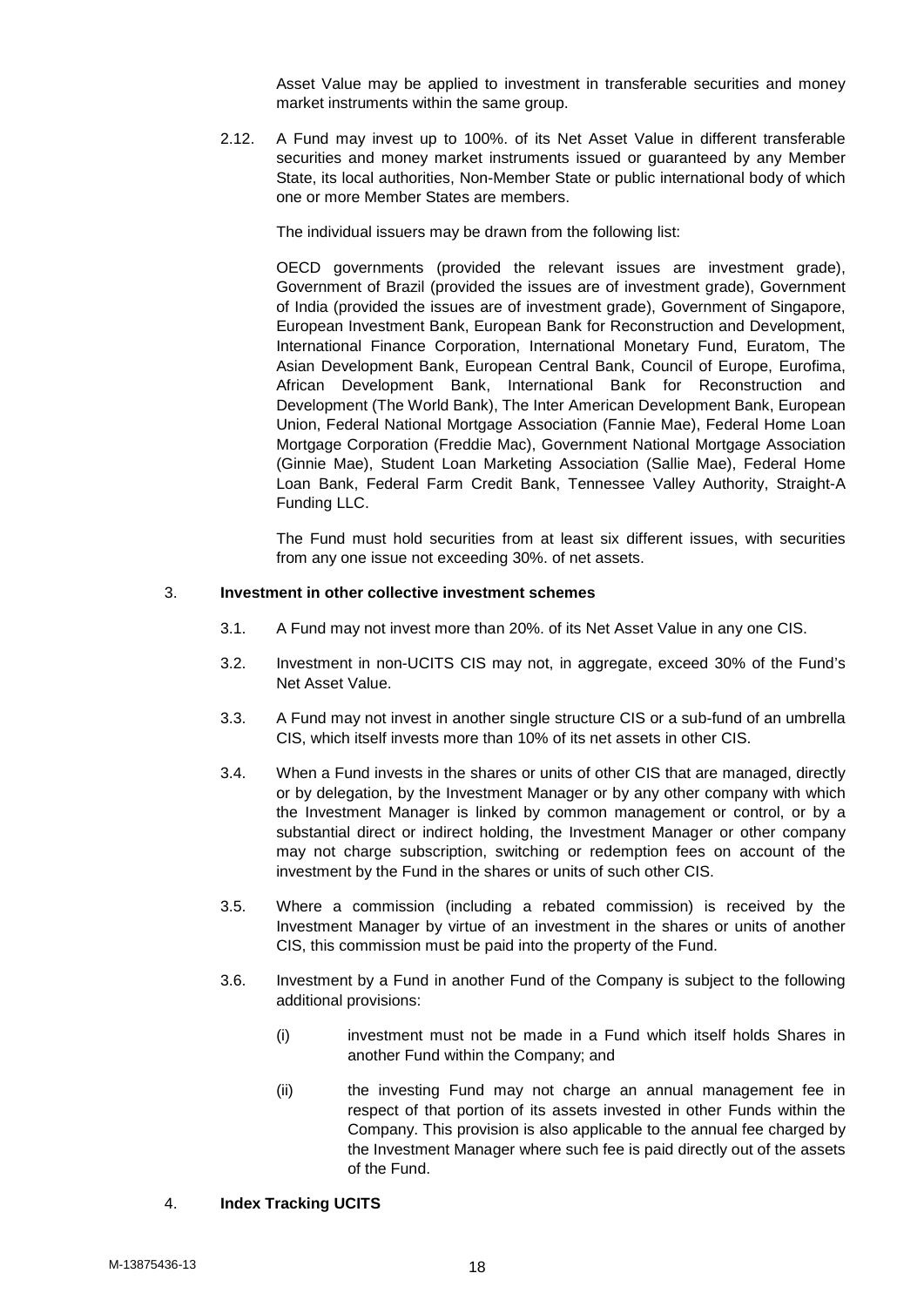- 4.1. A Fund may invest up to 20%. of its Net Asset Value in shares and/or debt securities issued by the same body where the investment policy of the Fund is to replicate an index which satisfies the criteria set out in the UCITS Notices and is recognised by the Central Bank.
- 4.2. The limit in paragraph 4.1 above may be raised to 35%., and applied to a single issuer, where this is justified by exceptional market conditions.

## 5. **General Provisions**

- 5.1. The Company acting in connection with all of the CIS it manages, may not acquire any shares carrying voting rights that would enable it to exercise significant influence over the management of an issuing body.
- 5.2. A Fund may acquire no more than:
	- (i) 10%. of the non-voting shares of any single issuing body;
	- (ii) 10%. of the debt securities of any single issuing body;
	- (iii) 25%. of the shares or units of any single CIS;
	- (iv) 10%. of the money market instruments of any single issuing body.

NOTE: The limits laid down in sub-paragraphs (ii), (iii) and (iv) above may be disregarded at the time of acquisition if at that time the gross amount of the debt securities or of the money market instruments, or the net amount of the securities in issue cannot be calculated.

- 5.3. Paragraphs 5.1and 5.2 above shall not be applicable to:
	- (i) transferable securities and money market instruments issued or guaranteed by a Member State or its local authorities;
	- (ii) transferable securities and money market instruments issued or guaranteed by a Non-Member State;
	- (iii) transferable securities and money market instruments issued by public international bodies of which one or more Member States are members;
	- (iv) shares held by a Fund in the capital of a company incorporated in a Non-Member State which invests its assets mainly in the securities of issuing bodies having their registered offices in that Non-Member State, where under the legislation of that Non-Member State such a holding represents the only way in which the Fund can invest in the securities of issuing bodies of that Non-Member State. This waiver is applicable only if in its investment strategies the company from the Non-Member State complies with the limits laid down in paragraphs 2.3, 2.11, 3.1, 3.2, 5.1, 5.2 above and paragraphs 5.4, 5.5 and 5.6 below, and provided that where these limits are exceeded, paragraphs 5.5 and 5.6 below are observed;
	- (v) shares held by an investment company or investment companies in the capital of subsidiary companies carrying on only the business of management, advice or marketing in the country where the subsidiary is located, in regard to the repurchase of shares or units at the request of share or unit holders exclusively on their behalf.
- 5.4. A Fund need not comply with the investment restrictions herein when exercising subscription rights attaching to transferable securities or money market instruments that form part of their assets.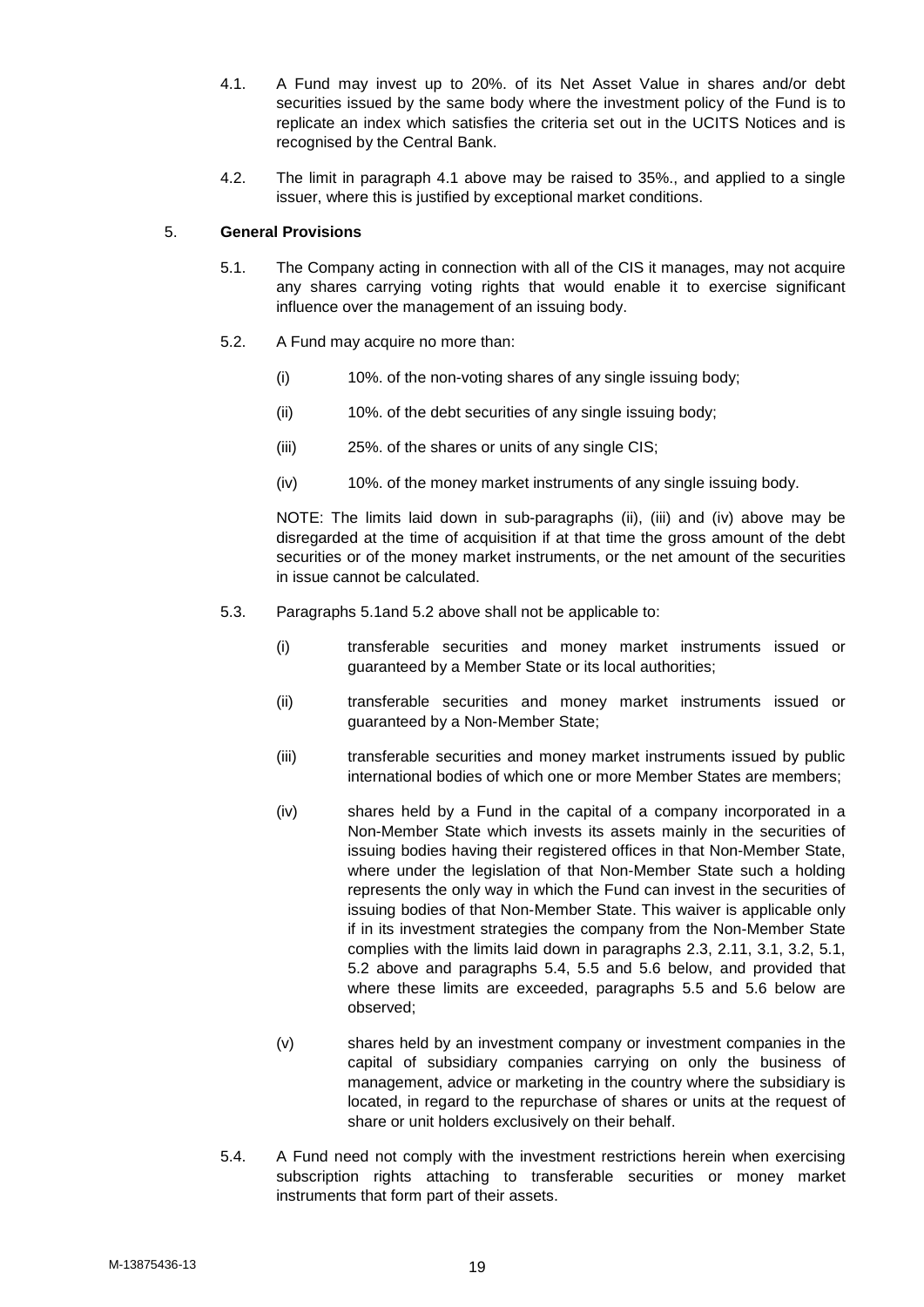- 5.5. The Central Bank may allow recently authorised Funds to derogate from the provisions of paragraphs 2.3 to 2.12, 3.1, 3.2, 4.1 and 4.2 above for six months following the date of their authorisation, provided they observe the principle of risk spreading.
- 5.6. If the limits laid down herein are exceeded for reasons beyond the control of a Fund, or as a result of the exercise of subscription rights, the Fund must adopt as a priority objective for its sales transactions the remedying of that situation, taking due account of the interests of its Shareholders.
- 5.7. The Company may not carry out uncovered sales of transferable securities; money market instruments; shares or units of CIS; or financial derivative instruments.
- 5.8. A Fund may hold ancillary liquid assets.

## 6. **Financial Derivative Instruments (FDI)**

- 6.1. A Fund's global exposure (as prescribed in the UCITS Notices) relating to FDI must not exceed its total net asset value.
- 6.2. Position exposure to the underlying assets of FDI, including embedded FDI in transferable securities or money market instruments, when combined where relevant with positions resulting from direct investments, may not exceed the investment limits set out in the UCITS Notices. (This provision does not apply in the case of index based FDI provided the underlying index is one which meets with the criteria set out in the UCITS Notices).
- 6.3. A Fund may invest in FDI dealt in over-the-counter (OTC) provided that the counterparties to the OTC transactions are institutions subject to prudential supervision and belonging to categories approved by the Central Bank.
- 6.4. Investment in FDI are subject to the conditions and limits laid down by the Central Bank.

## 3.5. **Borrowing and Lending Powers and Restrictions**

The Company may borrow up to 10%. of a Fund's Net Asset Value at any time and the Custodian may charge the assets of such Fund as security for any such borrowing, provided that such borrowing is only for temporary purposes. Credit balances (e.g. cash) may not be offset against borrowings when determining the percentage of borrowings outstanding. Assets of a Fund may not be passed outside the Custodian's custody network to secure borrowings. The Company may acquire foreign currency by means of a back to back loan agreement(s). Foreign currency obtained in this manner is not classed as borrowings for the purposes of the borrowing restrictions set out above provided that the offsetting deposit equals or exceeds the value of the foreign currency loan outstanding. Where the offsetting deposit is not denominated in the Base Currency of the relevant Fund, changes in the exchange rate between the Base Currency and the currency of the offsetting deposit may lead to a depreciation of the value of the offsetting deposit as expressed in the Base Currency.

Without prejudice to the powers of the Company to invest in transferable securities, money market instruments and other financial instruments referred to in paragraph 1 of the Investment Restrictions under the heading Permitted Investments above, the Company may not lend to, or act as guarantor on behalf of, third parties.

A Fund may acquire transferable securities, money market instruments and other financial instruments referred to in paragraph 1 of the Investment Restrictions above which are not fully paid. The Company may not carry out uncovered sales of transferable securities, money market instruments and other financial instruments.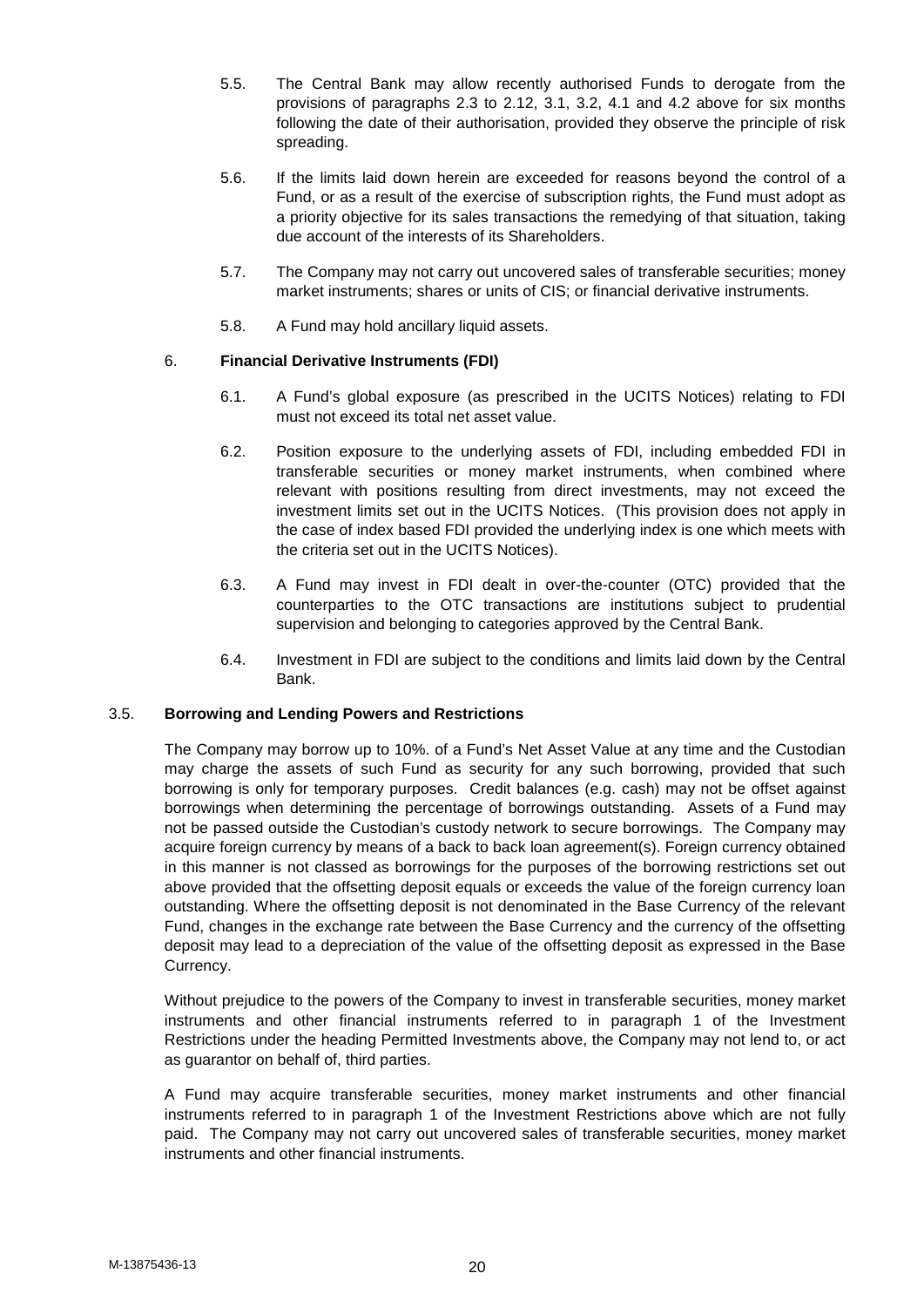A Fund may engage in leverage through the use of financial derivative instruments to the extent permitted by the UCITS Notices. The extent to which a Fund may be leveraged, if any, will be set out in the relevant Supplement.

Any particular borrowing restrictions for a Fund will appear in the Supplement for the relevant Fund.

### 3.6. **Changes to Investment and Borrowing Restrictions**

It is intended that the Company shall have the power (subject to the prior approval of the Central Bank) to avail itself of any change in the investment and borrowing restrictions specified in the Regulations which would permit investment by the Company in securities, derivative instruments or in any other forms of investment in which investment is at the date of this Prospectus restricted or prohibited under the Regulations.

### 3.7. **Utilisation of FDI and Efficient Portfolio Management**

Subject to the Regulations and the conditions of, and within the limits laid down by, the Central Bank, each Fund may utilise FDI including equivalent cash settled instruments dealt on a regulated market and/or OTC derivatives for investment purposes, details of which shall be set out in the Supplement of the relevant Fund, where applicable.

The Investment Manager, on behalf of each Fund, may also use investment techniques and instruments, including FDI, relating to transferable securities and other financial instruments including but not limited to futures and options, forward currency contracts, warrrants, repurchase agreements, reverse repurchase agreements, swap agreements, stocklending agreements, and when-issued securities for efficient portfolio management and/or hedging purposes subject to the conditions and within the limits prescribed from time to time by the Central Bank. Such techniques may involve the lending of portfolio securities by a Fund, but such stocklending must be secured by adequate collateral and will be subject to the conditions and limits set out in the UCITS Notices.

Techniques and instruments utilised for the purposes of efficient portfolio management may only be used in accordance with the investment strategy of the relevant Fund. Any such technique or instrument should be reasonably believed by the Investment Manager to be economically appropriate to the efficient portfolio management of the relevant Fund, i.e., the use of such a technique or instrument may only be undertaken for the purpose of one or more of the following:

- (a) a reduction in risk;
- (b) a reduction in cost; or
- (c) an increase in capital or income returns to a Fund with a level of risk which is consistent with the risk profile of the Fund and the risk diversification rules set out in UCITS Notice 9.

The specific techniques and instruments to be utilised by each Fund (if any) are set out in the Supplement for the relevant Fund.

For the purpose of providing margin or collateral in respect of transactions in FDI, the Company may transfer, mortgage, charge or encumber any assets or cash forming part of the relevant Fund.

Where any such operations concern the use of derivative transactions, this will be set out in the relevant Supplement and the Company will employ a risk-management process which enables it to accurately measure, monitor and manage at any time the risk of a Fund's positions and their contribution to the overall risk profile of the portfolio of assets of a Fund. It must employ a process for accurate and independent assessment of the value of OTC derivatives. Before utilising any FDI on behalf of a Fund, the Company must file a risk management process report with the Central Bank and in accordance with particular requirements of the Central Bank shall specify, for that purpose, the types of derivative instruments, the underlying risks, the quantitative limits and the methods which are chosen in order to estimate the risks associated with transactions in any FDI applicable to a Fund. A Fund will not employ any instruments that are not included in the existing risk management process which has been cleared by the Central Bank. Prior to investing in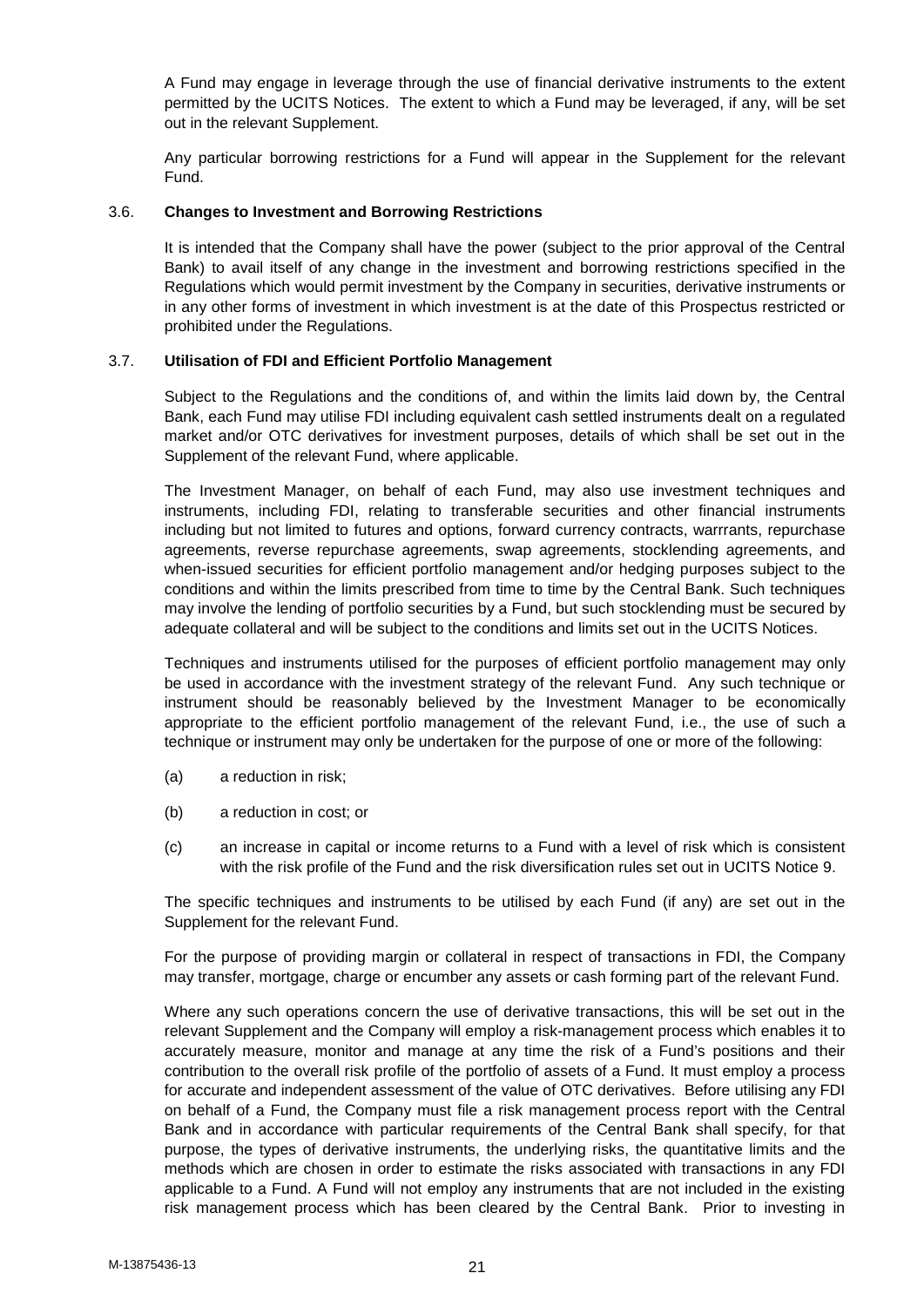financial derivative instruments which are not included in the cleared risk management process, a revised risk management process report will be cleared by the Central Bank. The Company will ensure that a Fund's global exposure to FDI does not exceed the total Net Asset Value of its portfolio and that counterparty risk exposure to any OTC derivative transactions never exceeds the limits permitted under the Regulations.

The Company will on request provide supplementary information to Shareholders relating to the risk management methods employed, including the quantitative limits that are applied and any recent developments in the risk and yield characteristics of the main categories of investments in respect of the relevant Funds.

### **Operational Costs/Fees**

Direct and indirect operational costs and/or fees arising from the use of techniques and instruments for efficient portfolio management purposes on behalf of a Fund may be deducted from the revenue delivered to the relevant Fund. These costs and/or fees will be charged at normal commercial rates and will not include hidden revenue.

Where applicable, the entities to which such direct and indirect operational costs and/or fees have be paid during the annual period to the relevant accounting year end of the Fund (including whether such entities are related to the Company or Custodian) will be disclosed in the annual report for such period".

## 3.8. **Collateral Policy**

## 3.8.1. **Types of Collateral**

## 3.8.1.1 **Non Cash Collateral**

Non-cash collateral must, at all times, meet with the following requirements:

- (i) **Liquidity**: Non-cash collateral should be highly liquid and traded on a regulated market or multilateral trading facility with transparent pricing in order that it can be sold quickly at a price that is close to pre-sale valuation. Collateral received should also comply with the provisions of Regulation 74 of the UCITS Regulations (paragraphs 5.1-5.3 in the section entitled "Investment Restrictions" at 3.4 above);
- (ii) **Valuation**: Collateral must be capable of being valued on at least a daily basis and assets that exhibit high price volatility should not be accepted as collateral unless suitably conservative haircuts are in place;
- (iii) **Issuer credit quality**: Collateral received should be of high quality;
- (iv) **Correlation**: Collateral received should be issued by an entity that is independent from the counterparty and is not expected to display a high correlation with the performance of the counterparty;
- (v) **Diversification (asset concentration)**: Collateral should be sufficiently diversified in terms of country, markets and issuers with a maximum exposure to a given issuer of 20% of the Net Asset Value of the relevant Fund. When a Fund is exposed to different counterparties, the different baskets of collateral should be aggregated to calculate the 20% limit of exposure to a single issuer;
- (vi) **Immediately available**: Collateral received should be capable of being fully enforced by the Company at any time without reference to or approval from the relevant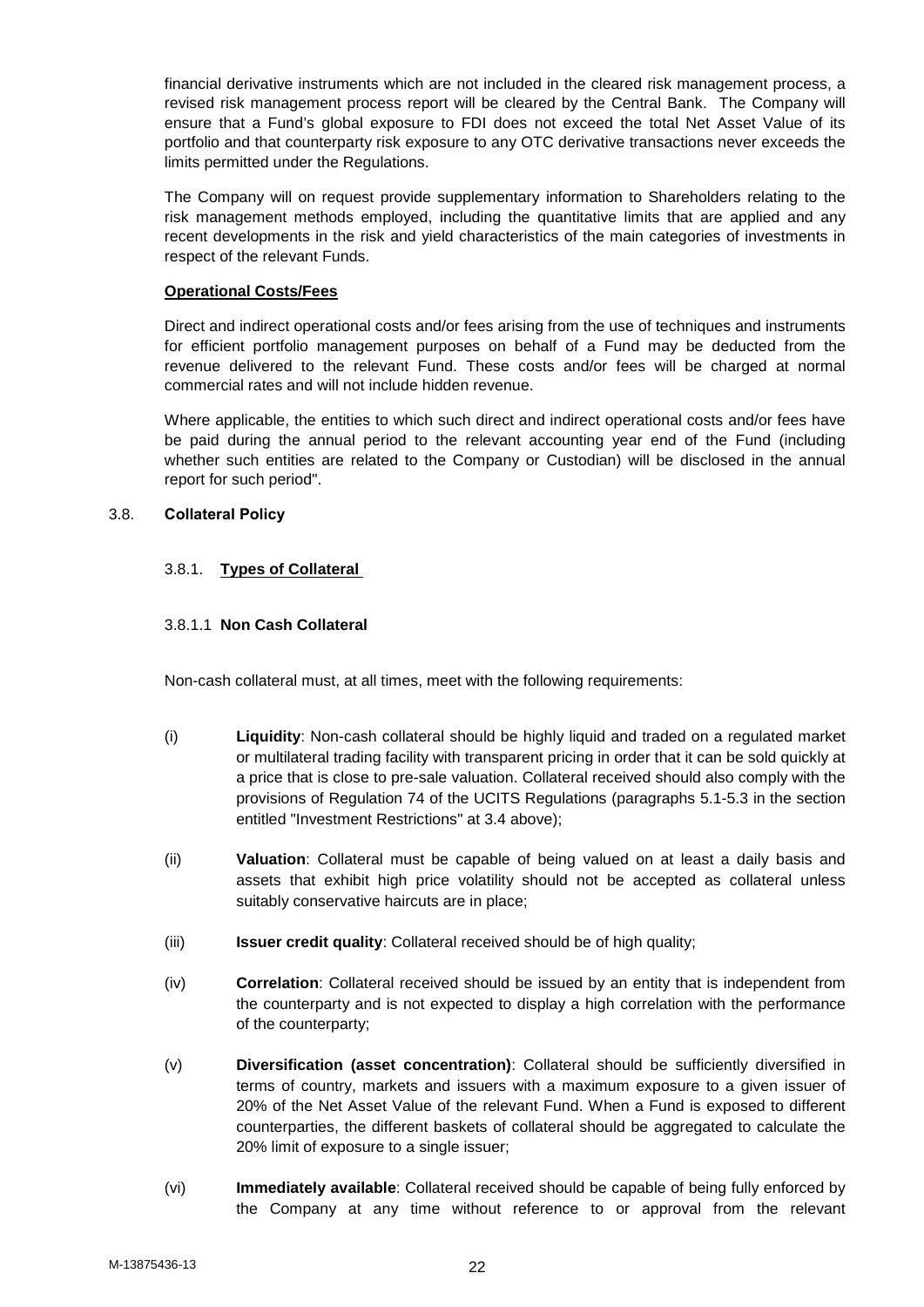counterparty; and

Non-cash collateral received cannot be sold, pledged or reinvested by the Fund.

## 3.8.1.2 **Cash Collateral**

Reinvestment of cash collateral must be in accordance with the following requirements:

- (i) cash received as collateral may only be invested in the following:
	- (a) deposits with a credit institution authorised in the European Economic Area (EEA) (EU Member States, Norway, Iceland, Liechtenstein), a credit institution authorised within a signatory state, other than an EU Member State or a Member State of EEA, to the Basle Capital Convergence Agreement of July 1988 (Switzerland, Canada, Japan, United States) or a credit institution authorised in Jersey, Guernsey, the Isle of Man, Australia or New Zealand (the **Relevant Institutions**);
	- (b) high quality government bonds;
	- (c) reverse repurchase agreements provided the transactions are with credit institutions subject to prudential supervision and the Company is able to recall at any time the full amount of cash on an accrued basis;
	- (d) short-term money market funds as defined in the ESMA Guidelines on a Common Definition of European Money Market Funds (ref CESR/10-049);
- (ii) invested cash collateral must be diversified in accordance with the requirements in section 3.8.1.1 (v) above;
- (iii) invested cash collateral may not be placed on deposit with the counterparty or a related entity.

## 3.8.2. **Level of Collateral Required**

Unless otherwise specified in a Supplement for a Fund, the levels of collateral required are as follows:

| Repurchase                  | agreements | at least 100% of the exposure to the counterparty                                                                                                       |
|-----------------------------|------------|---------------------------------------------------------------------------------------------------------------------------------------------------------|
| Reverse<br>agreements       | repurchase | at least 100% of the exposure to the counterparty                                                                                                       |
| Lending<br>0f<br>securities | portfolio  | at least 100% of the exposure to the counterparty                                                                                                       |
| OTC derivatives             |            | Such collateral to ensure, in any event, that counterparty<br>exposure is managed within the limits set out in Investment<br><b>Restrictions abovel</b> |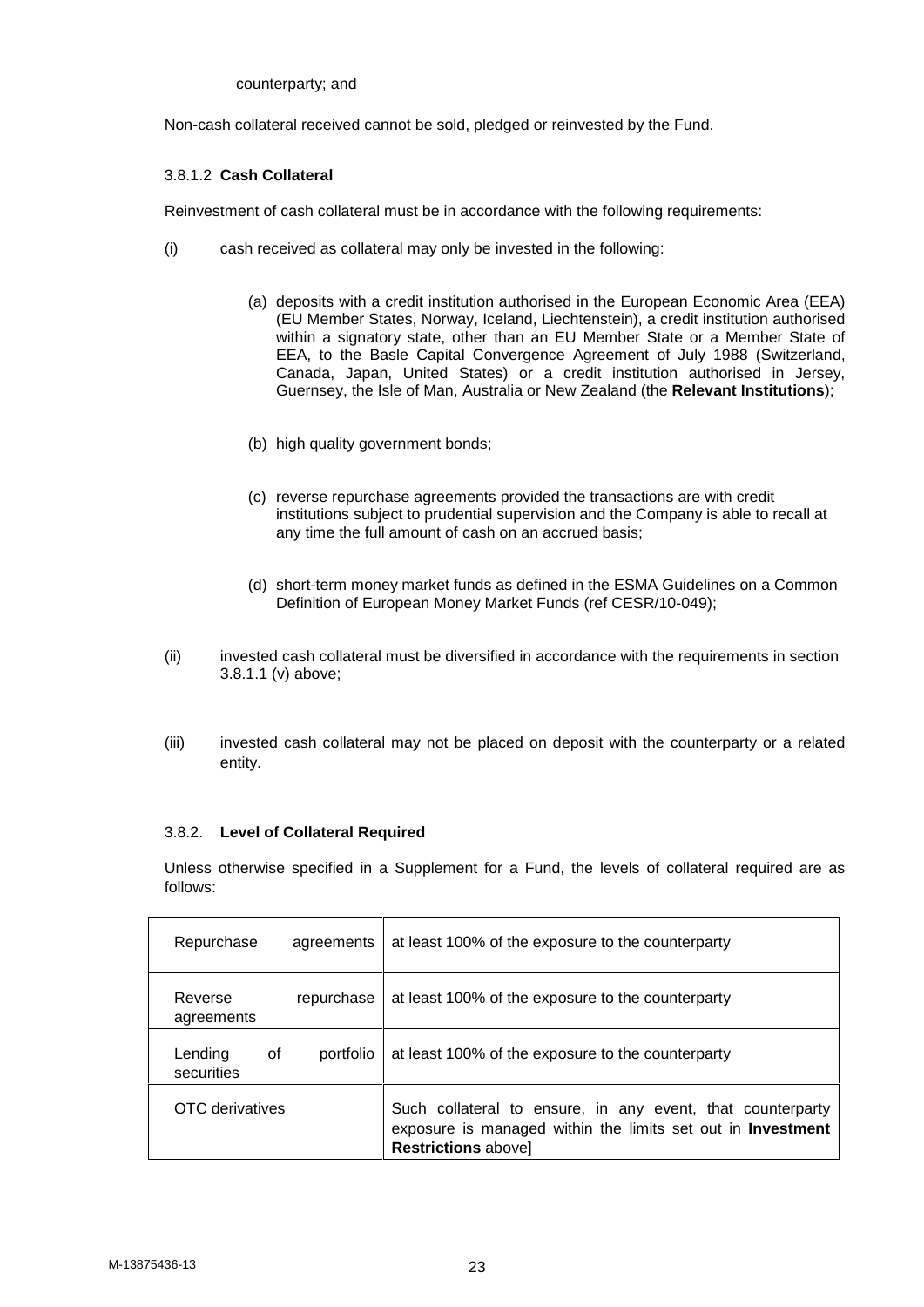### 3.8.3. **Haircut Policy**

Where applicable, the Company will only accept non-cash collateral which does not exhibit high price volatility and therefore a haircut policy is not required. Should this policy change, the prospectus will be updated to reflect the revised policy.

## 3.9. **Share Class Hedging**

The Company may (but is not obliged to) enter into certain currency and/or interest rate related transactions in order to hedge the currency and/or interest rate exposure of the assets of a Fund attributable to a particular Share Class for the purposes of efficient portfolio management. In addition, a Currency Share Class may be hedged against exchange rate fluctuation risks between the denominated currency of the Currency Share Class and the Base Currency of the Fund in which that Class of Shares is issued. Any financial instruments used to implement such strategies with respect to one or more Hedged Share Classes shall be assets/liabilities of a Fund as a whole but will be attributable to the relevant Hedged Share Class(es) and the gains/losses on and the costs of the relevant financial instruments will accrue solely to the relevant Hedged Share Class. Where a Share Class is to be hedged this will be disclosed in the Supplement for the Fund in which such Share Class is issued. Any currency and/or interest rate exposure of a Hedged Share Class may not be combined with or offset against that of any other Share Class of a Fund. The currency and/or interest rate exposure of the assets attributable to a Hedged Share Class may not be allocated to other Share Classes. Where the Company seeks to hedge against currency and/or interest rate fluctuations, while not intended, this could result in over-hedged or under-hedged positions due to external factors outside the control of the Company. However, over-hedged positions will not exceed 105% of the Net Asset Value of the relevant Share Class and hedged positions will be kept under review to ensure that positions materially in excess of 100% of the Net Asset Value will not be carried forward from month to month. To the extent that hedging is successful for a particular Hedged Currency Share Class the performance of the Hedged Currency Share Class is likely to move in line with the performance of the underlying assets with the result that Shareholders in that Hedged Currency Share Class will not gain if the Hedged Currency Share Class currency falls against the Base Currency and/or the currency in which the assets of the particular Fund are denominated. A Hedged Share Class will not be leveraged as a result of such currency hedging transactions.

In the case of an Unhedged Currency Share Class a currency conversion will take place on subscriptions, redemptions, switches and distributions at prevailing exchange rates. The value of the Share expressed in the Share Class currency will be subject to exchange rate risk in relation to the Base Currency.

#### 3.10. **Stocklending**

The Company has power to lend all of the securities and may do so from time to time, as and when considered appropriate in the interests of Shareholders and in accordance with applicable regulations and market practice. Securities lending arrangements will be entered into for the purposes of efficient portfolio management. In accordance with normal market practice, borrowers may be required to provide collateral to the Company of a value of at least equal to the market value of any securities loaned in accordance with the Company' collateral policy as set out in section 3.8 above. The income generated from these arrangements will accrue to the relevant Fund net of any operational costs/ fees, including transaction expenses in connection with such loans. For securities lending made with connected persons of the Custodian, it must be made on arm's length commercial terms as detailed in section 5.7 below. If the Company chooses to engage in stocklending, this will be detailed in the relevant Supplement.

## 3.11. **Dividend Policy**

The Directors decide the dividend policy and arrangements relating to each Fund and details are set out where applicable in the relevant Supplement. Under the Articles, the Directors are entitled to declare dividends out of the relevant Fund being: (i) the accumulated revenue (consisting of all revenue accrued including interest and dividends) less expenses and/or (ii) realised and unrealised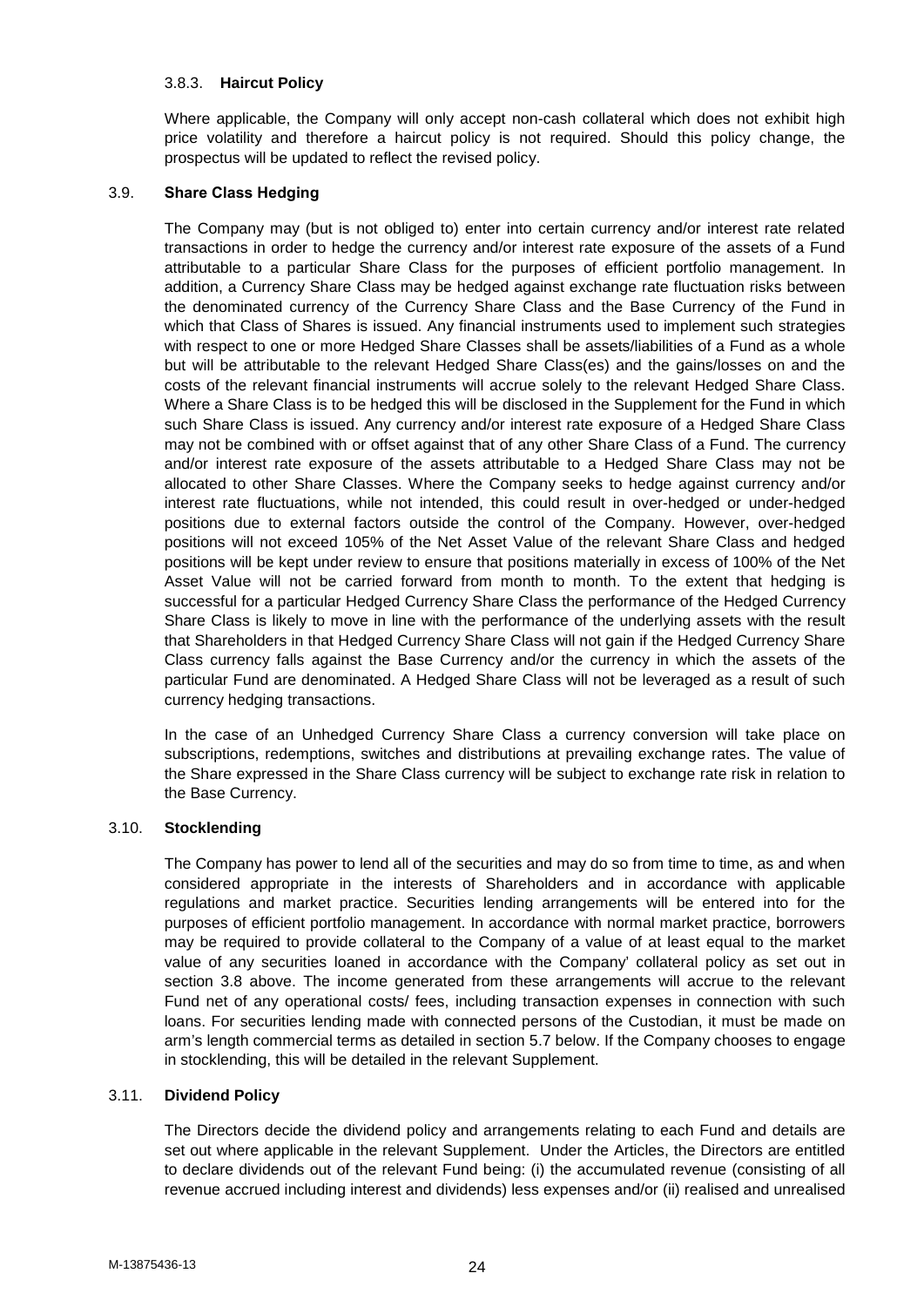gains on the disposal/ valuation of investments less realised and unrealised losses of the relevant Fund. No declarations or distributions shall be made in respect of the Accumulating Shares. The net income earned per Accumulating Share will be accumulated and reinvested on behalf of Shareholders of Accumulating Shares.

The Directors may satisfy any dividend due to Shareholders in whole or in part by distributing to them in specie any of the assets of the relevant Fund, and in particular any investments to which the relevant Fund is entitled. A Shareholder may require the Company instead of transferring any assets in specie to him, to arrange for a sale of the assets and for payment to the Shareholder of the net proceeds of same. The Company will be obliged and entitled to deduct an amount in respect of Irish taxation from any dividend payable to a Shareholder in any Fund who is or is deemed to be a Taxable Irish Person and pay such sum to the Irish tax authorities. Dividends (if any) will be paid in accordance with the policy of the Irish Stock Exchange, where applicable.

Dividends not claimed within six years from their due date will lapse and revert to the relevant Fund.

Dividends payable to Shareholders will be paid by electronic transfer to the bank account designated by the Shareholder in the original Subscription Agreement (or as otherwise agreed with the Directors) at the expense of the payee and will be paid within the time frame as provided for in the relevant Supplement.

Distribution payments in cash will be made in the currency of denomination of the relevant Share Class unless the relevant Supplement provides otherwise.

The dividend policy for each Fund and the type of Shares available therein are set out in the Supplement for the relevant Fund. Any change in the dividend policy for a Fund will be notified to all Shareholders in that Fund in advance and full details of such a change will be provided in an updated Supplement for that Fund.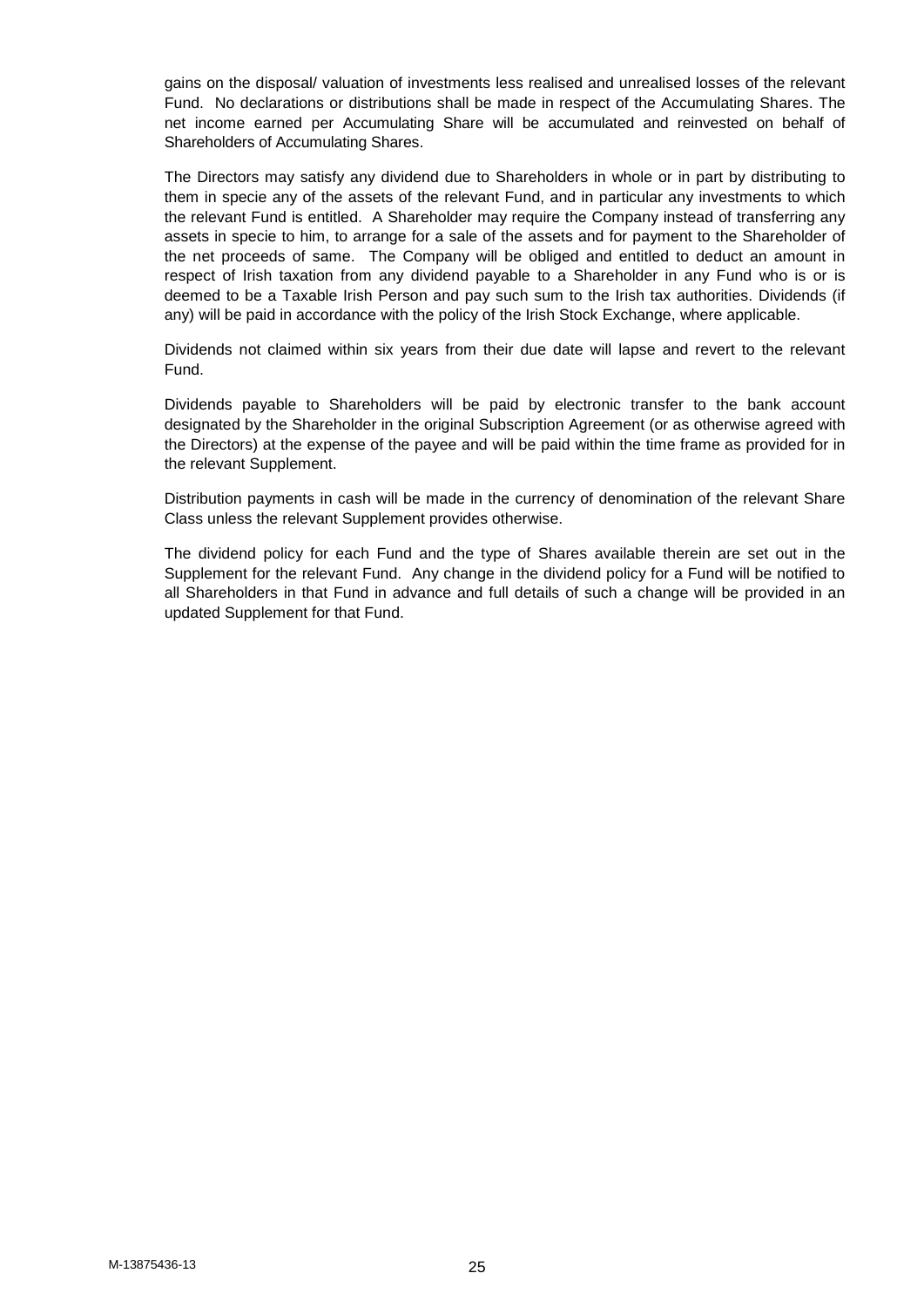#### 4.1. **General**

The risks described below should not be considered to be an exhaustive list of the risks which potential investors should consider in addition to all of the information in this Prospectus and the relevant Supplement before investing in a Fund. Different risks may apply to different Funds and/or Classes. Details of risks specific to any Fund or Class in addition to those set out below will be disclosed in the relevant Supplement. Potential investors should be aware that an investment in a Fund may also be exposed to normal market fluctuations and other risks from time to time. Although care is taken to understand and manage the risks described below and in the relevant Supplement, the Funds and accordingly the Shareholders in the Funds will ultimately bear the risks associated with the investments of the Funds. Potential investors should consult their professional financial and tax advisers before making an investment.The difference at any one time between the sale price (to which may be added a sales charge or commission) and the redemption price of Shares (from which may be deducted a redemption fee) means an investment should be viewed as medium to long term. The attention of potential investors is also drawn to the taxation risks associated with investing in the Company, an overview of which are set out in the Section of the Prospectus entitled **Taxation**.

Among the principal risks of investing in the Funds which could adversely affect their Net Asset Value, yield and total return, are:

### 4.2. **General Risks**

An investment in a Fund is neither insured nor guaranteed by any government, government agencies or instrumentalities or any bank guarantee fund. Shares of a Fund are not deposits or obligations of, or guaranteed or endorsed by, any bank and the amount invested in Shares may fluctuate up and/or down. An investment in a Fund involves certain investment risks, including the possible loss of principal and there is no assurance that that any appreciation in the value of investments will occur or that the investment objective of a Fund will actually be achieved and results may vary substantially over time. A Fund's investment strategy may carry considerable risks.

The Funds will be investing in assets selected by the Investment Manager in accordance with the respective investment objectives and policies of the Fund. The value of investments and the income from them, and therefore the value of and income from Shares relating to each Fund, will be closely linked to the performance of such investments. Investments made by the Investment Manager will be speculative and an investment in a Fund, therefore, involves a degree of risk.

Past performance of the Company or any Fund should not be relied upon as an indicator of future performance. The value of Shares and the income from them may go down as well as up and, accordingly, an investor may not get back the full amount invested and an investment should only be made by persons who can sustain a loss on their investment.

## 4.3. **Market Risk**

The value of securities may be affected by a decline in the entire market of an asset class in which investments are made thus affecting the prices and values of the assets in the Fund. Securities may decline in value due to factors affecting securities markets generally or particular industries represented in the securities markets. The value of a security may decline due to general market conditions which are not specifically related to a particular company, such as real or perceived adverse economic conditions, changes in the general outlook for corporate earnings, changes in interest or currency rates or adverse investor sentiment generally. They may also decline due to factors which affect a particular industry or industries, such as labour shortages or increased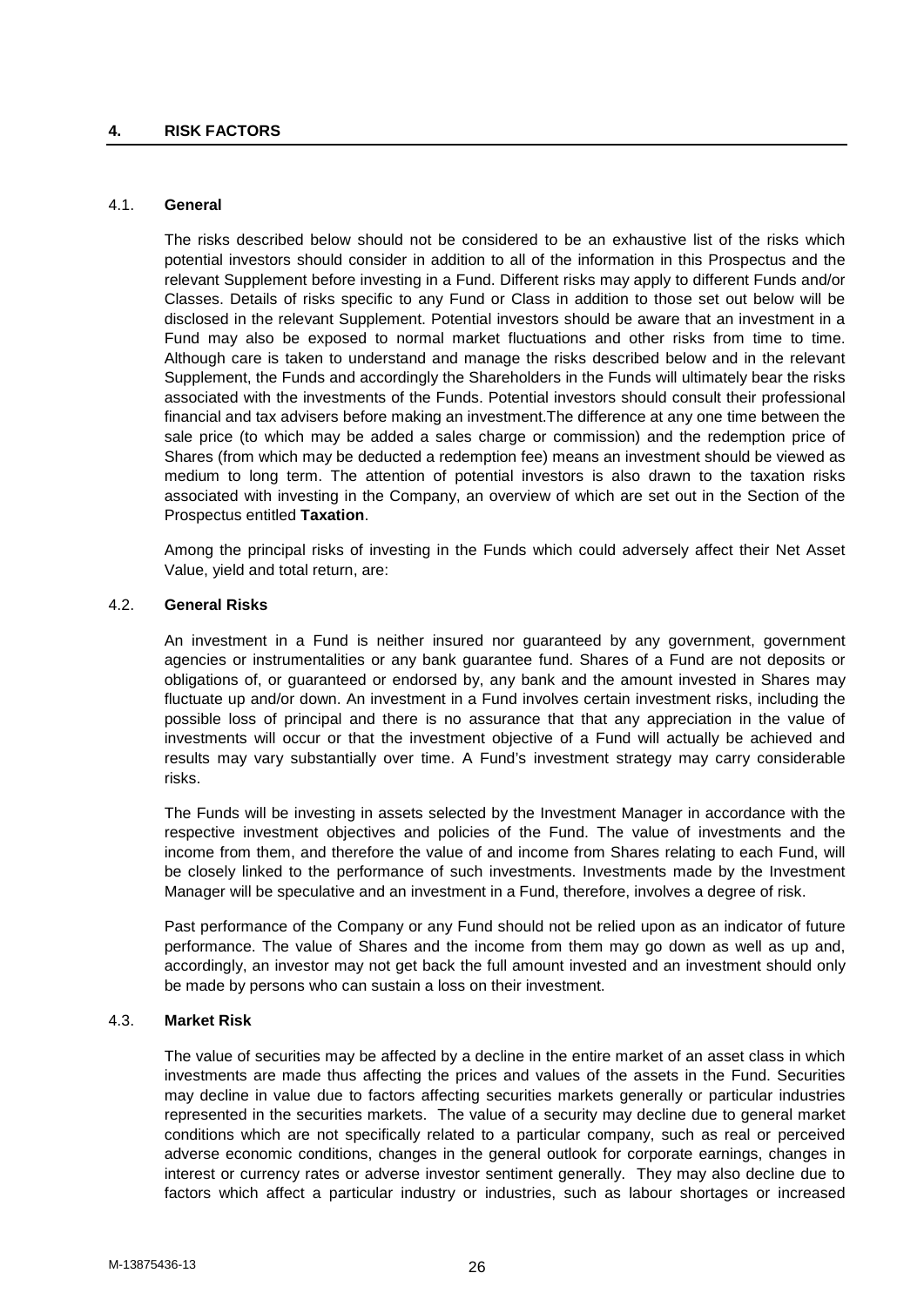production costs and competitive conditions within an industry. During a general downturn in the securities markets, multiple asset classes may decline in value simultaneously. Equity securities generally have greater price volatility than fixed-income securities. In addition, some of the Regulated Markets on which a Fund may invest may be less well-regulated than those in developed markets and may prove to be illiquid, insufficiently liquid or highly volatile from time to time. This may affect the price at which a Fund may liquidate positions to meet redemption requests or other funding requirements. The higher the volatility of the market in which a Funds invests, the greater the market risk. Such markets are subject to greater fluctuations in return.

### 4.4. **Liquidity Risk**

Liquidity risk is the risk of a Fund having insufficient realisable cash, investments and borrowing capacity to fund redemption requests net of subscriptions. A Fund's assets primarily comprise realisable securities which can be readily sold in normal market conditions. However not all securities or instruments invested in by a Fund may be listed or rated and consequently liquidity of such securities or instruments may be low. A Fund may also encounter difficulties in disposing of assets at their fair market price due to adverse market conditions. A Fund's liabilities arise primarily through its exposure to redemption of Shares that Shareholders wish to sell. The Investment Manager endeavours to manage the Funds' investments, including cash, to meet its liabilities. However, investments may need to be sold if insufficient cash is available to finance such redemptions. If the size of disposals is sufficiently large, or the market is illiquid, then there is a risk that either the investments might not be sold or the price at which they are sold may adversely affect the Net Asset Value of a Fund. The Directors may, at their discretion, elect to restrict the total number of Shares redeemed in a Fund on any Dealing Day to a maximum percentage of the outstanding Shares in the Fund, in which case all requests will be scaled down pro rata to the number of Shares requested to be redeemed. The remaining balance of Shares may be redeemed on the nest Dealing Day provided no such restriction is applicable.

### 4.5. **Credit Risk**

Credit risk also arises from the uncertainty surrounding the ultimate repayment of principal and interest or other investments by the issuers of such securities. There can be no assurance that the issuers of securities or other instruments in which a Fund invests will not be subject to credit difficulties leading to the loss of some or all of the sums invested in such securities or other instruments. A Fund will also be exposed to a credit risk in relation to the counterparties with whom a Fund trades and may bear the risk of settlement default. Changes in the credit quality of an issuer and/or security or other instrument could affect the value of a security or other instrument or a Fund's share price.

## 4.6. **Portfolio Currency Risk**

A Fund's investments and, where applicable, the investments of any collective investment scheme in which a Fund invests, may be acquired in a wide range of currencies other than the Base Currency of the Fund. Changes in the exchange rate between the Base Currency of the Fund and the currency of the asset may lead to a depreciation of the value of the Fund's assets as expressed in the Base Currency. It may not be possible or practical to hedge against such exchange rate risk. The Investment Manager may, but is not obliged to, mitigate this risk by using financial instruments.

A Fund may from time to time utilise techniques and instruments to seek to protect (hedge) currency exchange transactions either on a spot basis or by buying currency exchange forward contracts. Neither spot transactions nor forward currency exchange contracts eliminate fluctuations in the prices of a Fund's securities or in foreign exchange rates, or prevent loss if the prices of these securities should decline.

A Fund may enter into currency exchange and other transactions and/or use techniques and instruments to seek to protect against fluctuation in the relative value of its portfolio positions as a result of changes in currency exchange rates or interest rates between the trade and settlement dates of specific securities transactions or anticipated securities transactions. Although these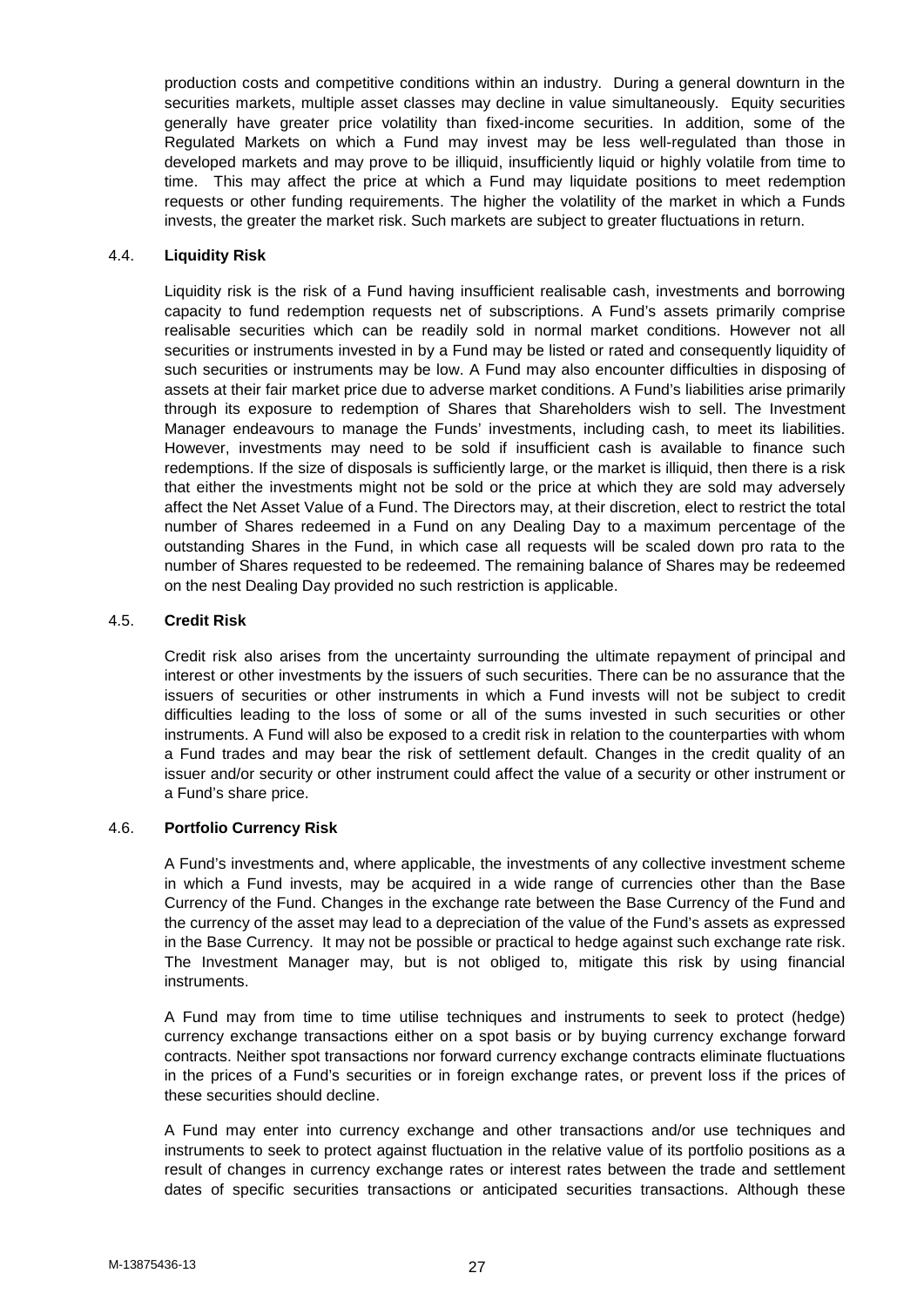transactions are intended to minimise the risk of loss due to a decline in the value of hedged currency or interest rate, they also limit any potential gain that might be realised should the value of the hedged currency or interest rate increase. The precise matching of the relevant contract amounts and the value of the securities involved will not generally be possible because the future value of such securities will change as a consequence of market movements in the value of such securities between the date when the relevant contract is entered into and the date when it matures. The successful execution of a hedging strategy which matches exactly the profile of the investments of any Fund cannot be assured. It may not be possible to hedge against generally anticipated exchange or interest rate fluctuations at a price sufficient to protect the assets from the anticipated decline in value of the portfolio positions as a result of such fluctuations. Fund performance may be strongly influenced by movements in FX rates because currency positions held by the Fund may not always correspond with the securities positions held.

### 4.7. **Share Class Currency Risk**

A Currency Share Class will be denominated in a currency other than the Base Currency of the Fund. Changes in the exchange rate between the Base Currency and such denominated currency of a Currency Share Class may lead to a depreciation of the value of such Shares as expressed in the denominated currency. The Investment Manager may try but is not obliged to mitigate this risk by using financial instruments such as those described under the heading **Portfolio Currency Risk**, for Hedged Currency Share Classes provided that such instruments shall in no case exceed 105% of the Net Asset Value attributable to the relevant Hedged Currency Share Class of the Fund. Investors should be aware that this strategy may substantially limit Shareholders of the relevant Hedged Currency Share Class from benefiting if the denominated currency falls against the Base Currency and/or the currency/currencies in which the assets of the Fund are denominated. In such circumstances Shareholders of the relevant Hedged Currency Share Class of the Fund may be exposed to fluctuations in the Net Asset Value per Share reflecting the gains/losses on and the costs of the relevant financial instruments. Financial instruments used to implement such strategies shall be assets/liabilities of the Fund as a whole. However, the gains/losses on and the costs of the relevant financial instruments will accrue solely to the relevant Hedged Currency Share Class of the Fund.

#### 4.8. **Custody and Settlement Risk**

As a Fund may invest in markets where custodial and/or settlement systems are not fully developed, the assets of the Funds which are traded in such markets and which have been entrusted to sub-custodians, in circumstances where the use of such sub-custodians is necessary, may be exposed to risks in circumstances where by the Custodian will have no liability. Such risks include (i) a non-true delivery versus payment settlement, (ii) a physical market, and as a consequence the circulation of forged securities, (iii) poor information in relation to corporate actions, (iv) registration process that impacts the availability of the securities, (v) lack of appropriate legal/fiscal infrastructure advices, and (vi) lack of compensation/risk fund with the relevant Central Depository. Furthermore, even when a Fund settles trades with counterparties on a delivery versus-payment basis; it may still be exposed to credit risk to parties with whom it trades. The insolvency of the Custodian, or of any local broker, sub-custodian bank or clearing corporation used by the Custodian, may result in the loss of all or a substantial portion of the Fund's assets or in a significant delay in the Fund having access to those assets.

## 4.9. **Political, Regulatory, Settlement and Sub-Custodial Risk**

The value of a Fund's assets may be affected by uncertainties such as international political developments, changes in government policies, changes in taxation, restrictions on foreign investment and currency repatriation, currency fluctuations and other developments in the laws and regulations of countries in which investment may be made. Furthermore, the legal infrastructure and accounting, auditing and reporting standards in certain countries in which investment may be made may not provide the same degree of investor protection or information to investors as would generally apply in major securities markets. As some of the Funds may invest in markets where the trading, settlement and custodial systems are not fully developed, the assets of the a Fund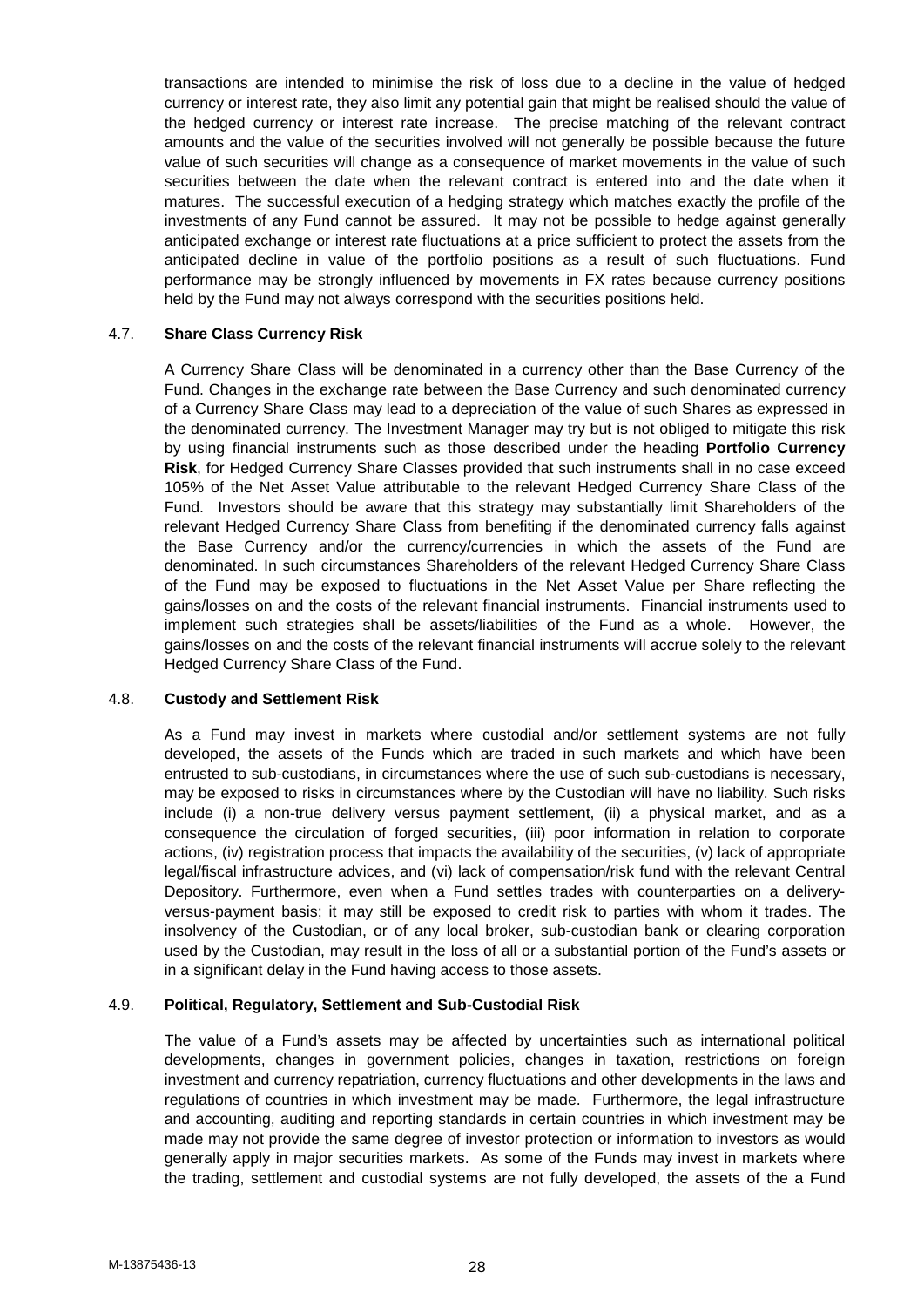which are traded in such markets and which have been entrusted to sub-custodians in such markets may be exposed to risk in circumstances in which the Custodian will have no liability.

### 4.10. **Taxation Risk**

The income and gains of a Fund from its assets may suffer withholding tax which may or may not be reclaimable in the countries where such income and gains arise. If the position changes in the future and either the application of a higher or lower rate results in an additional payment of tax or a repayment to the relevant Fund respectively, the Net Asset Value will not be re-stated and the benefit or the cost will be allocated to the existing Shareholders of the relevant Fund rateably at the time of the adjustment.

In addition, potential Applicants' attention is drawn to the taxation risks associated with investing in the Company and in the Funds. See section headed **Taxation**.

### 4.11. **Legal and Regulatory Risks**

Legal and regulatory (including taxation) changes could adversely affect the Company. Regulation (including taxation) of investment vehicles such as the Company is still evolving and therefore subject to change. In addition, many governmental agencies, self-regulatory organisations and exchanges are authorised to take extraordinary actions in the event of market emergencies. In some jurisdictions the interpretation and implementation of laws and regulations and the enforcement of Shareholder's rights under such laws and regulations may involve significant uncertainties, may not be consistent with those of other nations and may vary from region to region. Furthermore, there may be differences in accounting and auditing standards, reporting practices and disclosure requirements to those generally accepted internationally. The information provided in this Prospectus is based upon the laws and regulations as at the date of the Prospectus but it is not exhaustive and does not constitute legal or tax advice. Laws and regulations of any country may change from time to time. Any change in the taxation legislation in Ireland or in any jurisdiction where a Fund is registered, listed, marketed, or invested could affect the tax status of the Fund, the value of the Fund's investments in the affected jurisdiction, the Fund's ability to achieve its investment objective, and/or alter the post tax returns to Shareholders. The effect of any future legal or regulatory (including taxation) change on the Company is impossible to predict, but could be substantial and have adverse consequences on the rights and returns of Shareholders.

### 4.12. **Valuation Risk**

A Fund may invest some of its assets in unquoted securities or instruments and/or securities which may become illiquid due to market conditions. Such investments or instruments will be valued by the Directors or their delegate in good faith as to their probable realisation value as set out in this Prospectus. Such investments are inherently difficult to value and are the subject of substantial uncertainty. There is no assurance that the estimates resulting from the valuation process will reflect the actual sales or **close-out** prices of such securities.

In addition, assets in which a Fund invests may be valued on a less frequent basis than the Fund. Accordingly there is a risk that (i) the valuations of a Fund may not reflect the true value of assets held by a Fund at a specific time which could result in losses or inaccurate pricing for a Fund and/or (ii) the valuations may not be available at the relevant Valuation Point so that some of the assets of the Fund may be valued at their probable realisation value.

#### 4.13. **Investment Manager Risk**

The Administrator may seek the advice of the Investment Manager with respect to the valuation of certain investments and Shareholders should be aware of an inherent conflict of interest between the involvement of the Investment Manager in recommending the valuation price of a Fund's investment and the Investment Manager's other duties and responsibilities in relation to the Funds.

#### 4.14. **Securities of Other Investment Companies**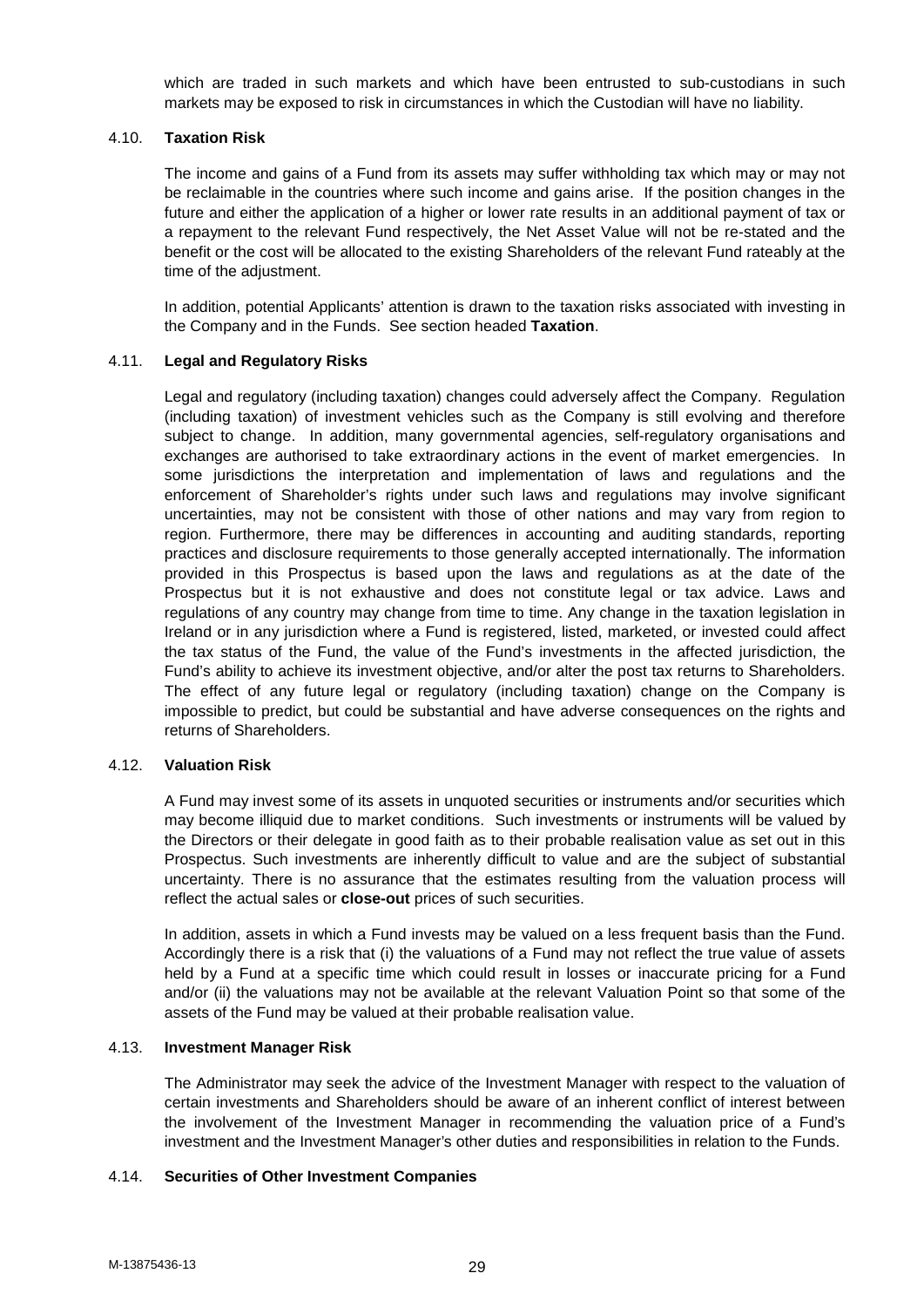Investing in other investment companies involves substantially the same risks as investing directly in the underlying instruments, but may involve additional expenses at the investment companylevel, such as portfolio management fees and operating expenses. The Company and/or the Investment Manager will not have control over the activities of any investment company or collective investment scheme invested in by a Fund. Administrators of collective investment schemes and companies in which a Sub- Fund may invest may manage the collective investment schemes or be managed in a manner not anticipated by the Company or the Investment Manager.

### 4.15. **Investing in Fixed Income Securities**

Investment in fixed income securities is subject to interest rate, sector, security and credit risks. A Fund could lose money if the issuer or guarantor of a fixed income security is unable to make timely principal and/or interest payments, or to otherwise honour its obligation. The credit quality of debt instruments is often assessed by rating agencies. Lower-rated securities will usually offer higher yields than higher-rated securities to compensate for the reduced creditworthiness and increased risk of depreciation and default that these securities carry. Lower-rated securities generally tend to reflect short-term corporate and market developments and may be subject to wider fluctuations in yield, wider bid-offer spreads, greater liquidity premium and accentuated market expectations and consequently greater fluctuations in market values to a greater extent than higher-rated securities which respond primarily to fluctuations in the general level of interest rates. There are fewer investors in lower-rated securities and it may be harder to buy and sell such securities at an optimum time. Changes in such ratings, or the expectations of such changes, may cause changes in yield and market values.

The volume of transactions effected in certain international bond markets may be appreciably below that of the world's largest markets. Accordingly, a Fund's investment in such markets may be less liquid and their prices may be more volatile than comparable investments in securities trading in markets with larger trading volumes. Moreover, the settlement periods in certain markets may be longer than in others which may affect portfolio liquidity.

#### 4.16. **Equity Markets Risk**

Investments in equity securities offer the potential for substantial capital appreciation. However, such investments also involve risks, including issuer, industry, market and general economic related risks. Although the Investment Manager may attempt to reduce these risks by utilising various techniques described in this Prospectus and where applicable in the Supplement for a relevant Fund, adverse developments or perceived adverse developments in one or more of these areas could cause a substantial decline in the value of equity securities owned by a Fund.

## 4.17. **Market Capitalisation Risk - Micro, Small and Mid-Sized Company Shares**

A Fund may invest in equity securities of micro, small and mid-sized (by market capitalisation) companies. Investment in such securities involves special risks. Among other things, the prices of securities of micro, small and mid-sized companies generally are more volatile than those of larger companies; the securities of smaller companies generally are less liquid; and smaller companies generally are more likely to be adversely affected by poor economic or market conditions. The prices of micro-sized companies generally are even more volatile and their markets are even less liquid relative to both small and larger companies. Investments in securities of companies with smaller market capitalisations are generally considered to offer greater opportunity for appreciation but also may involve greater risks than customarily are associated with more established companies. Accordingly, it may be more difficult to effect sales of such securities at an advantageous time or without a substantial drop in price than securities of a company with a large market capitalisation and broad trading market. In addition, securities of small-to-medium-sized companies may have greater price volatility as they are generally more vulnerable to adverse market factors such as unfavourable economic reports. Transactions involving such securities, particularly those transactions which are large in size, are likely to have a greater impact on the costs of running a Fund than similar transactions in securities of a company with a large market capitalisation and broad trading market due to the relatively illiquid nature of markets in securities of small and medium sized companies. The securities of smaller companies may be subject to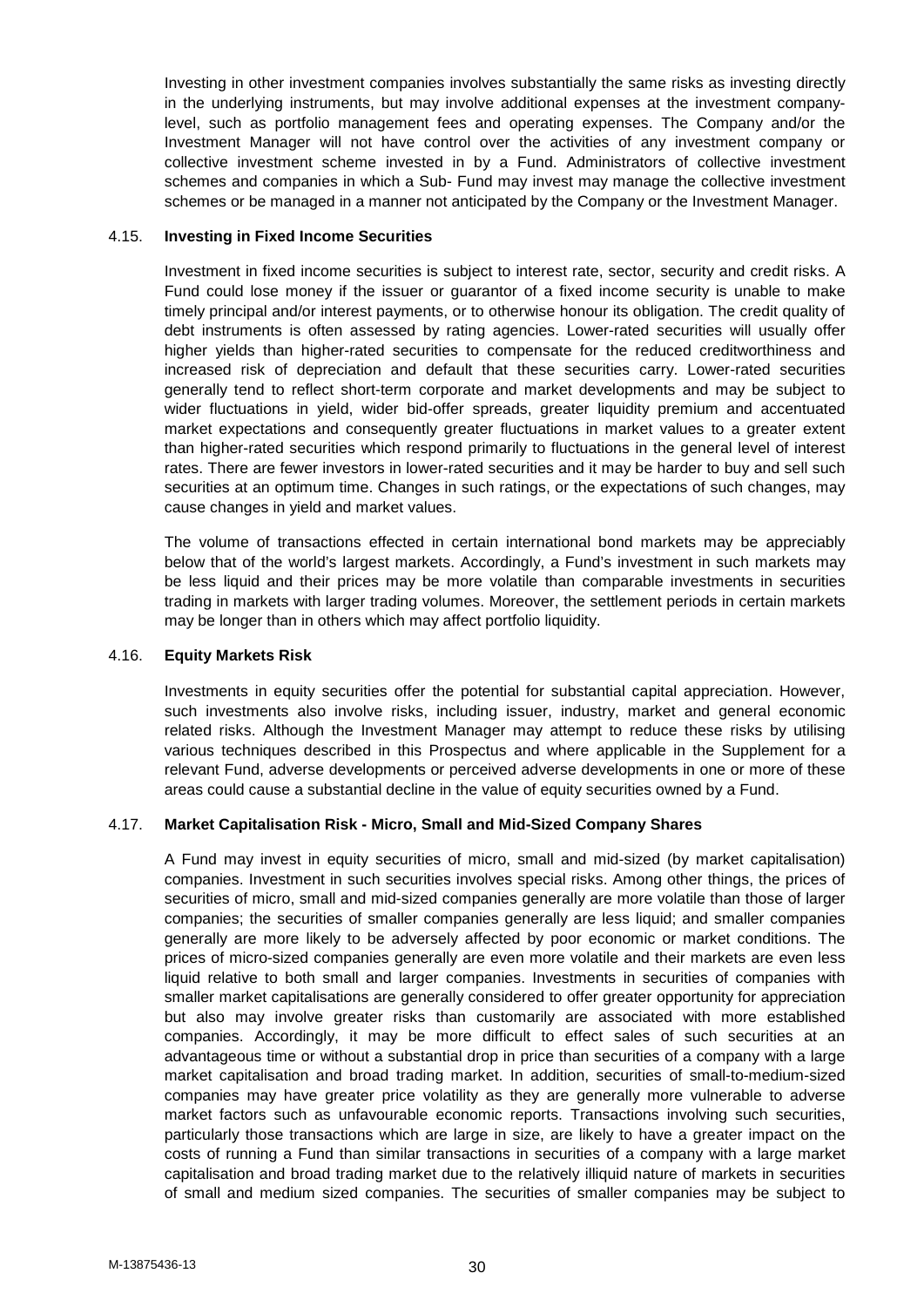more abrupt fluctuations in market price than larger, more established companies. Smaller companies may have limited product lines, markets or financial resources, or they may be dependent upon a limited management group. In addition to exhibiting greater volatility, smaller company shares may, to a degree, fluctuate independently of larger company shares (i.e., small and/or micro company shares may decline in price as the prices of larger company shares rise or vice versa).

#### 4.18. **Debt Securities**

The prices of debt securities fluctuate in response to perceptions of the issuer's creditworthiness and also tend to vary inversely with market interest rates. The value of such securities is likely to decline in times of rising interest rates. Conversely, when rates fall, the value of these investments is likely to rise. The longer the time to maturity the greater are such variations. A Fund which invests in such securities is subject to credit risk (i.e., the risk that an issuer of securities will be unable to pay principal and interest when due, or that the value of a security will suffer because investors believe the issuer is less able to pay). This is broadly gauged by the credit ratings of the securities in which a Fund invests. However, ratings are only the opinions of the agencies issuing them and are not absolute guarantees as to quality. Not all government securities are backed by the full faith and credit of their national government. Some are backed only by the credit of the issuing agency or instrumentality. Accordingly, there is at least a chance of default on these government securities in which a Fund may invest, which may subject a Fund to credit risk. To the extent a Fund invests in medium or low-rated securities and unrated securities of comparable quality, the Fund may realise a higher current yield than the yield offered by higher-rated securities, but investment in such securities involves greater volatility of price and risk of loss of income and principal, including the probability of default by or bankruptcy of the issuers of such securities. Lowrated and comparable unrated securities (collectively referred to as **low-rated** securities) likely have quality and protective characteristics that, in the judgment of a rating organisation, are outweighed by large uncertainties or major risk exposures to adverse conditions, and are predominantly speculative with respect to an issuer's capacity to pay interest and repay principal in accordance with the terms of the obligation. Although the prices of low-rated securities are generally less sensitive to interest rate changes than are higher rated securities, the prices of lowrated securities may be more sensitive to adverse economic changes and developments regarding the individual issuer. When economic conditions appear to be deteriorating, medium or low-rated securities may decline in value due to heightened concern over credit quality, regardless of the prevailing interest rates. Investors should carefully consider the relative risks of investing in high yield securities and understand that such securities are not generally meant for short-term investing. Adverse economic developments can disrupt the market for low-rated securities, and severely affect the ability of issuers, especially highly leveraged issuers, to service their debt obligations or to repay their obligations upon maturity, which may lead to a higher incidence of default on such securities. Low-rated securities are especially affected by adverse changes in the industries in which the issuers are engaged and by changes in the financial condition of the issuers. Highly leveraged issuers may also experience financial stress during periods of rising interest rates. In addition, the secondary market for low-rated securities, which is concentrated in relatively few market makers, may not be as liquid as the secondary market for more highly rated securities. As a result, a Fund could find it more difficult to sell these securities or may be able to sell the securities only at prices lower than if such securities were widely traded. Therefore, prices realised upon the sale of such low-rated securities, under these circumstances, may be less than the prices used in calculating the Fund's Net Asset Value. Low-rated securities also present risks based on payment expectations. If an issuer calls an obligation for redemption, the Fund may have to replace the security with a lower yielding security, resulting in a decreased return for investors. If the Fund experiences unexpected net redemptions, it may be forced to sell its higher-rated securities, resulting in a decline in the overall credit quality of the Fund's investment portfolio and increasing the exposure of the Fund to the risks of low-rated securities. Changes in economic conditions or developments regarding individual issuers of medium or low-rated securities are more likely to cause price volatility and weaken the capacity of such securities to make principal and interest payments than is the case for higher grade debt securities. Investment in such lower rated debt securities may limit a Fund's ability to sell such securities at fair value. Judgment plays a greater role in pricing such securities than in the case of securities having more active markets.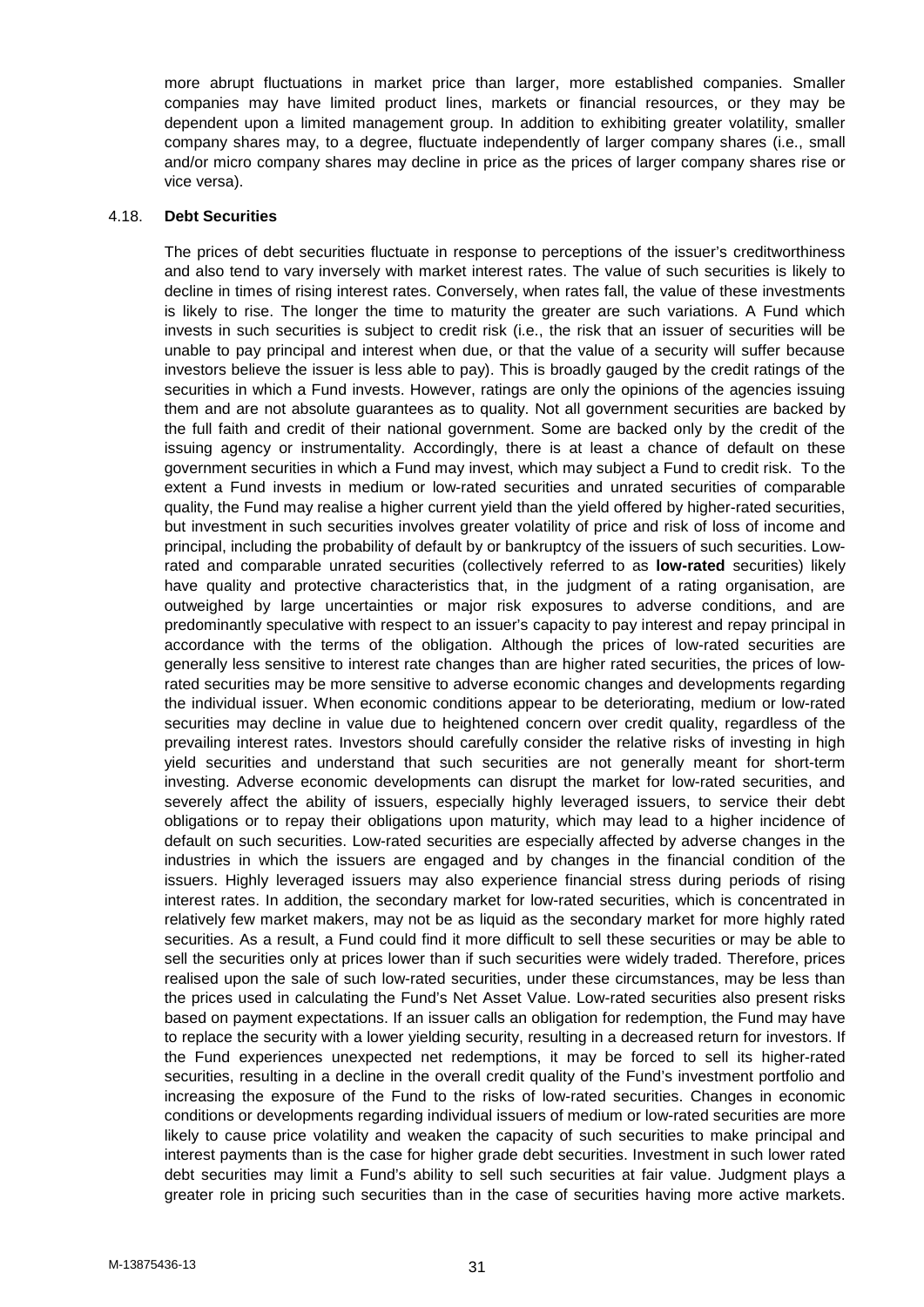Adverse publicity and investor perceptions, whether or not based on fundamental analysis, may also decrease the values and liquidity of lower rated debt securities, especially in a thinly traded market. The ratings issued by rating agencies represent the opinions of those agencies. Such ratings are relative and subjective, and are not absolute standards of quality. Unrated debt securities are not necessarily of lower quality than rated securities, but they may not be attractive to as many buyers. The rating agencies may change, without prior notice, their ratings on particular debt securities held by a Fund, and downgrades in ratings are likely to adversely affect the price of the relevant debt securities. Credit risk is more pronounced for investments in fixed-income securities that are rated below Investment Grade or which are of comparable quality. The risk of default may be greater and the market for these securities may be less active, making it more difficult to sell the securities at reasonable prices, and also making valuation of the securities more difficult. A Fund may incur additional expenses if an issuer defaults and it tries to recover some of the losses in bankruptcy or other similar proceedings.

#### 4.19. **Investment Grade Debt Securities**

Some investment-grade debt securities may possess speculative characteristics and may be more sensitive to economic changes and to changes in the financial conditions of issuers.

### 4.20. **Lower-Quality Debt Securities**

Lower-quality debt securities include all types of debt instruments that have poor protection with respect to the payment of interest and repayment of principal, or may be in default. These securities are often considered to be speculative and involve greater risk of loss or price changes due to changes in the issuer's capacity to pay. The market prices of lower-quality debt securities may fluctuate more than those of higher-quality debt securities and may decline significantly in periods of general economic difficulty, which may follow periods of rising interest rates.

The market for lower-quality debt securities may be thinner and less active than that for higher quality debt securities, which can adversely affect the prices at which the former are sold. Adverse publicity and changing investor perceptions may affect the liquidity of lower-quality debt securities and the ability of outside pricing services to value lower-quality debt securities.

#### 4.21. **Preferred Securities**

In the event an issuer is liquidated or declares bankruptcy, the claims of owners of bonds take precedence over the claims of those who own preferred securities and common stock.

## 4.22. **Asset-Backed Securities**

Payment of interest and re-payment of principal may be largely dependent upon the cash flows generated by the assets backing the securities and, in certain cases, supported by letters of credit, surety bonds, or other credit enhancements. Asset-backed security values may also be affected by other factors including changes in interest rates, the availability of information concerning the pool and its structure, the creditworthiness of the servicing agent for the pool, the originator of the loans or receivables, or the entities providing the credit enhancement. In addition, these securities may be subject to prepayment risk.

## 4.23. **Emerging Market Risk**

To the extent that a Fund invests in emerging markets, the following risks shall also apply:

(a) The trading and settlement practices of some of the stock exchanges or markets on which a Fund may invest may not be the same as those in more developed markets, which may increase settlement risk and/or result in delays in realising investments made by a Fund. In addition, a Fund will be exposed to credit risk on parties with whom it trades and will bear the risk of settlement default. The Custodian may be instructed by the Investment Manager to settle transactions on a delivery free of payment basis where the Investment Manager believes and the Custodian agrees that this form of settlement is common market practice. Shareholders should be aware, however, that this may result in a loss to a Fund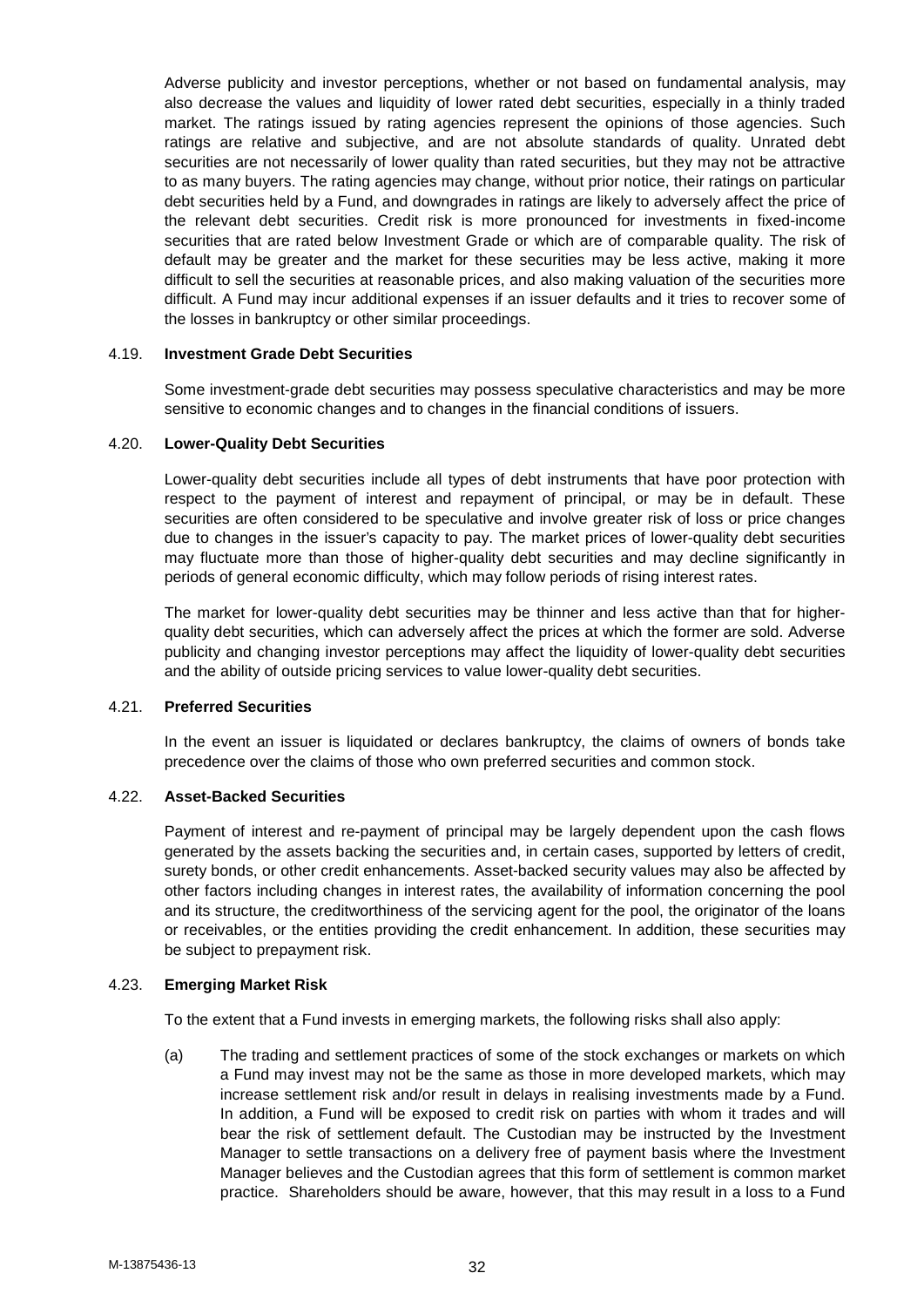if a transaction fails to settle and the Custodian will not be liable to a Fund or to the Shareholders for such a loss.

- (b) Currency fluctuations can be severe in developing countries that have both floating or fixed exchange rate regimes. The latter can undergo sharp one-time devaluations.
- (c) Disclosure and regulatory standards may be less stringent in certain securities markets than they are in developed countries and there may be less publicly available information on the issuers than is published by or about issuers in such developed countries. Consequently some of the publicly available information may be incomplete and/or inaccurate. In some countries the legal infrastructure and accounting and reporting standards do not provide the same degree of shareholder protection or information to investors as would generally apply in many developed countries. In particular, greater reliance may be placed by the auditors on representations from the management of a company and there may be less independent verification of information than would apply in many developed countries. The valuation of assets, depreciation, exchange differences, deferred taxation, contingent liabilities and consolidation may also be treated differently from international accounting standards.
- (d) The performance of a Fund may be affected by changes in economic and market conditions, uncertainties such as political developments, changes in government policies, the imposition of restrictions on the transfer of capital and in legal, regulatory and tax requirements. A Fund may also be exposed to risks of expropriation, nationalisation and confiscation of assets and changes in legislation relating to the level of foreign ownership.
- (e) Local custody services remain underdeveloped in many emerging market countries and there is a transaction and custody risk involved in dealing in such markets. In certain circumstances a Fund may not be able to recover or may encounter delays in the recovery of some of its assets. Such circumstances may include uncertainty relating to, or the retroactive application of legislation, the imposition of exchange controls or improper registration of title. In some emerging market countries evidence of title to shares is maintained in **book-entry** form by an independent registrar who may not be subject to effective government supervision, which increases the risk of the registration of a Fund's holdings of shares in such markets being lost through fraud, negligence or mere oversight on the part of such independent registrars. The costs borne by a Fund in investing and holding investments in such markets will generally be higher than in organised securities markets. As at the date of this Prospectus, MSCI Barra classified the following 22 countries as emerging markets - Brazil, Chile, China, Colombia, Czech Republic, Egypt, Hungary, India, Indonesia, Israel, Malaysia, Mexico, Morocco, Peru, Philippines, Poland, Russia, South Africa, South Korea, Taiwan, Thailand and Turkey.
- (f) Prices of securities traded in emerging markets tend to be less liquid and more volatile.

## 4.24. **Risks associated with Investment in other Collective Investment Schemes (CIS)**

A Fund may invest in one or more collective investment schemes. As a shareholder of another collective investment scheme, a Fund would bear, along with other shareholders, its *pro rata* portion of the expenses of the other collective investment scheme, including management and/or other fees (excluding subscription or redemption charges). These fees would be in addition to the fees payable to the Investment Manager and other expenses which a Fund bears directly in connection with its own operations. For details of the maximum level of management fees that may be charged by a Fund by virtue of its investment in other collective investment schemes please refer to the Supplement for the relevant Fund.

Some of the CIS that a Fund may invest in may in turn invest in FDIs which will result in this Fund being indirectly exposed to the risks associated with such FDI.

The Funds will not have an active role in the day-to-day management of the collective investment schemes in which they invest. Moreover, Funds will generally not have the opportunity to evaluate the specific investments made by any underlying collective investment schemes before they are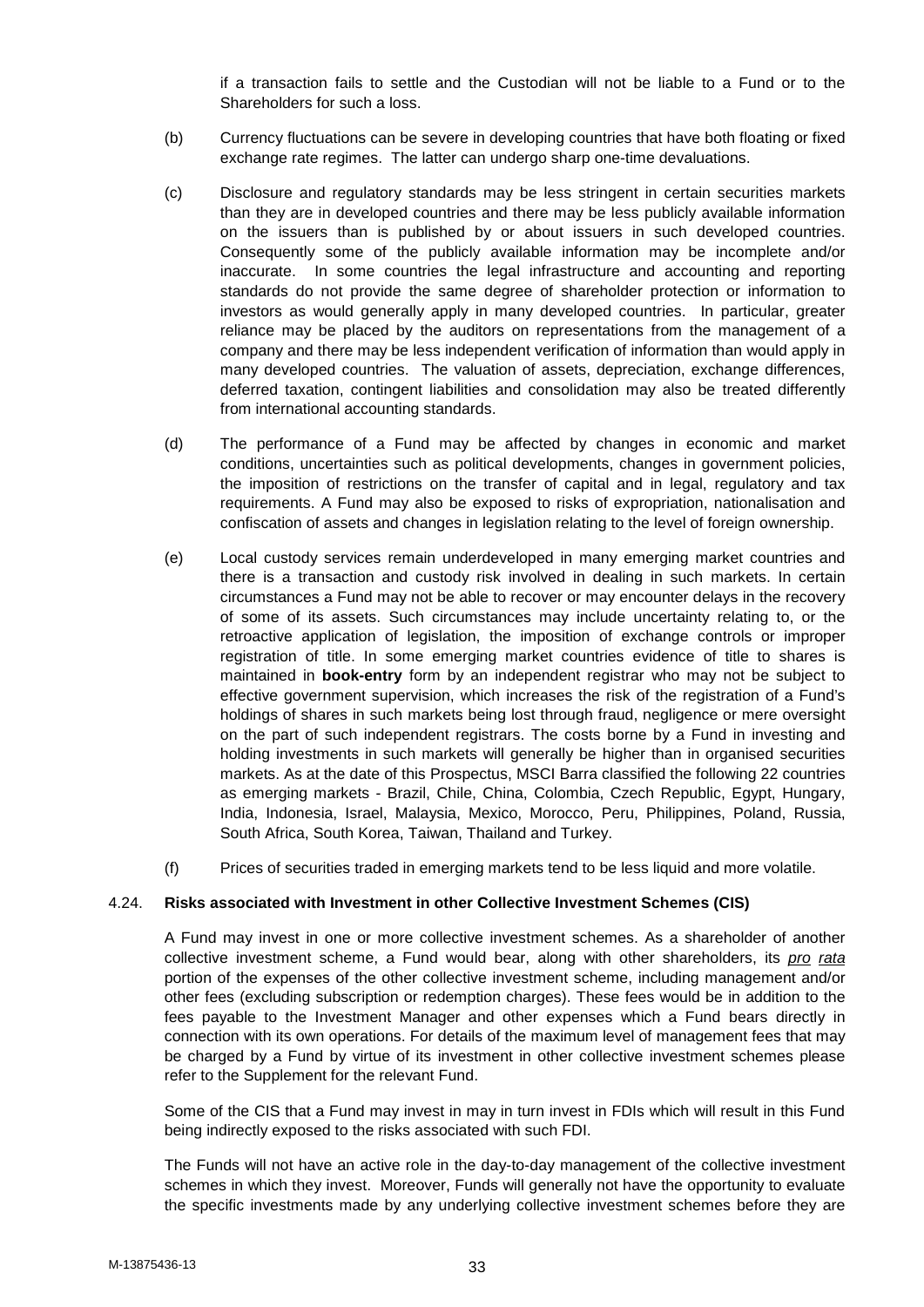made. Accordingly, the returns of a Fund will primarily depend on the performance of these unrelated underlying fund managers and could be substantially adversely affected by the unfavourable performance of such underlying fund managers.

#### 4.25. **Investment in CIS**

The investment policy of certain Funds may permit a Fund to invest up to 100% in collective investment schemes. Such collective investment schemes may deal with a different frequency and on different days than the Fund. This characteristic of the Fund is likely to result from time to time in the Fund achieving less exposure to such collective investment schemes than would otherwise have been the case.

Furthermore, some of the underlying collective investment schemes may be valued by fund administrators affiliated to underlying fund managers, or by the underlying fund managers themselves, resulting in valuations which are not verified by an independent third party on a regular or timely basis. Accordingly there is a risk that the valuations of the Fund may not reflect the true value of such underlying collective investment scheme holdings at a specific Valuation Point, which could result in significant losses for the Fund.

A Fund may be subject to risks associated with any underlying collective investment schemes which may use 'side pockets' (used to separate investments which may be difficult to sell from more liquid investments). The use of side pockets by such underlying collective investment schemes may restrict the ability of a Fund or the Shareholders to fully redeem out of the underlying collective investment scheme until such investments have been removed from the side pocket. Accordingly, the Fund may be exposed to the performance of the underlying collective investment scheme's investment for an indefinite period of time until such investment is liquidated.

A Fund investing 100% in other collective investment schemes will have more exposure to any consequence or loss resulting from such default events than other Funds which do not aim to be fully invested in collective investment schemes.

#### 4.26. **Derivatives and Techniques and Instruments Risk**

While the prudent use of financial derivative instruments (**FDI**) can be beneficial, FDI also involve risks different from, and in certain cases greater than, the risks presented by more traditional investments.

A Fund may from time to time utilize various financial instruments both for investment purposes and for risk management purposes in order to seek to: (i) protect against possible changes in the market value of the Fund's investment portfolio resulting from fluctuations in the currency exchange rates, securities markets and/or changes in interest rates, (ii) protect the Fund's unrealized gains in the value of the Fund's investment portfolio, (iii) facilitate the sale of any such investments, (iv) enhance or preserve returns, spreads or gains on any investment in the Fund's portfolio, (v) hedge the interest rate or currency exchange rate on any of the Fund's liabilities or assets, (vi) protect against any increase in the price of any securities the Fund anticipates purchasing at a later date or (vii) for any other reason that the Investment Manager deems appropriate. Where a Fund utilizes financial instruments for any of the above purposes, it will be set out in the Supplement for that Fund. The risk factors below are relevant to a Fund where the Supplement states the Fund uses the derivative in question for that particular purpose.

## *Techniques and Instruments*

The prices of derivative instruments, including futures and options prices, are highly volatile. Price movements of forward contracts, futures contracts and other derivative contracts are influenced by, among other things, interest rates, changing supply and demand relationships, trade, fiscal, monetary and exchange control programmes and policies of governments, and national and international political and economic events and policies. In addition, governments from time to time intervene, directly and by regulation, in certain markets, particularly markets in currencies and interest rate related futures and options. Such intervention often is intended directly to influence prices and may, together with other factors, cause all of such markets to move rapidly in the same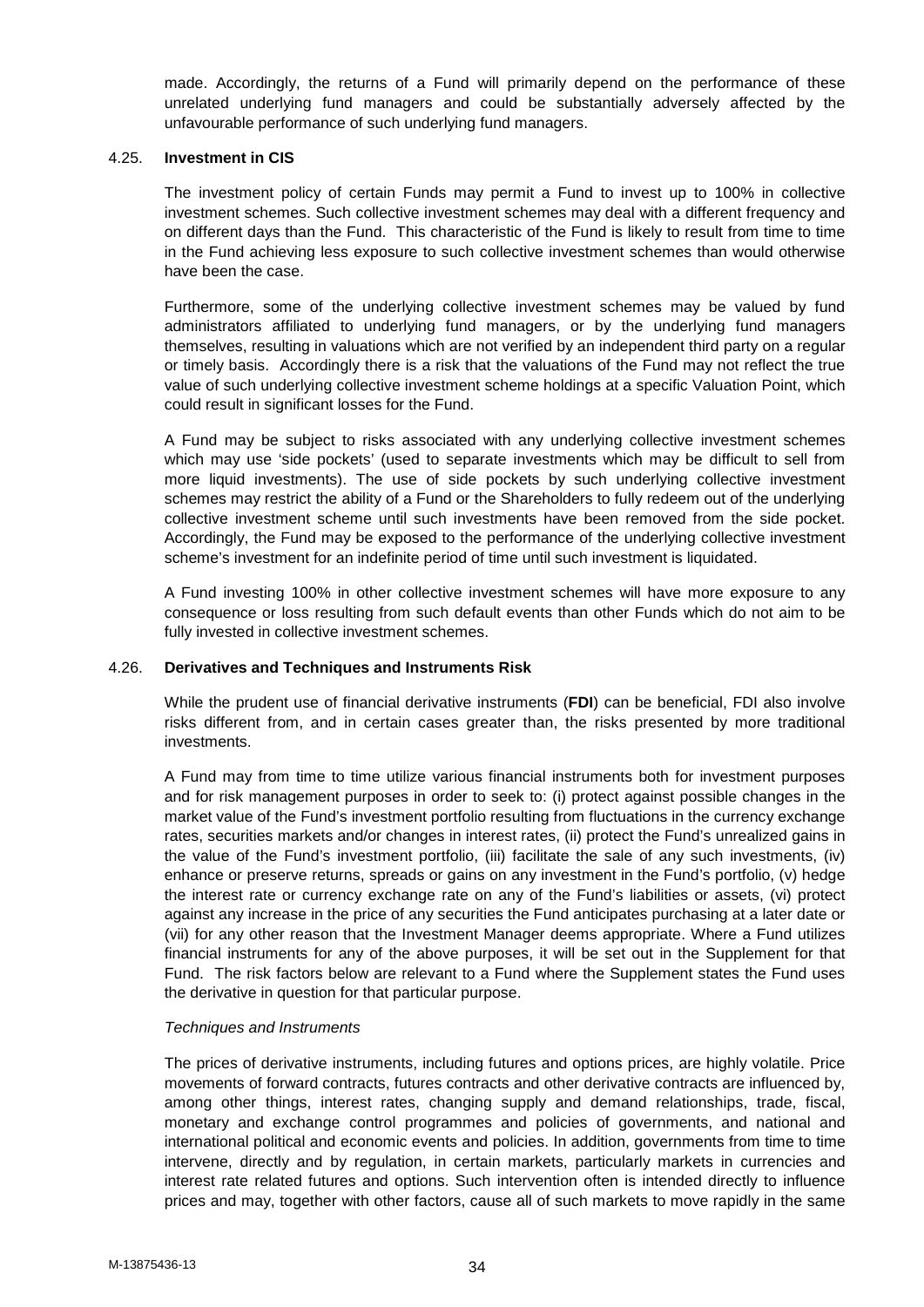direction because of, among other things, interest rate fluctuations. The use of techniques and instruments also involves certain special risks, including (1) dependence on the ability to predict movements in the prices of securities being hedged and movements in interest rates, (2) imperfect correlation between the hedging instruments and the securities or market sectors being hedged, (3) the fact that skills needed to use these instruments are different from those needed to select the Fund's securities and (4) the possible absence of a liquid market for any particular instrument at any particular time, and (5) possible impediments to effective portfolio management or the ability to meet redemption requests.

#### *Derivatives*

Derivatives, in general, involve special risks and costs and may result in losses to a Fund. The successful use of derivatives requires sophisticated management, and a Fund will depend on the ability of the Investment Manager to analyse and manage derivatives transactions. The prices of derivatives may move in unexpected ways, especially in abnormal market conditions. In addition, correlation between the particular derivative and an asset or liability of a Fund may prove not to be what the Investment Manager expected. Some derivatives are **leveraged** and therefore may magnify or otherwise increase investment losses to the Fund. Other risks arise from the potential inability to terminate or sell derivatives positions. A liquid secondary market may not always exist for a Fund's derivatives positions at any time. In fact, many over-the-counter instruments will not be liquid and may not be able to be **closed out** when desired. Over-the-counter instruments such as swap transactions also involve the risk that the other party will not meet its obligations to the Funds. The participants in **over-the-counter** markets are typically not subject to credit evaluation and regulatory oversight as are members of **exchange based** markets, and there is no clearing corporation which guarantees the payment of required amounts. This exposes a Fund to the risk that a counterparty will not settle a transaction in accordance with its terms and conditions because of a dispute over the terms of the contract (whether or not bona fide) or because of a credit or liquidity problem, thus causing the relevant Fund to suffer a loss.

There is a possibility that the agreements governing the FDI techniques may be terminated due, for instance, to supervening illegality or change in the tax or accounting laws relative to those at the time the agreement was originated. There is also a risk if such agreements are not legally enforceable or if the derivative transactions are not documented correctly.

## *Counterparty Risk*

The Funds will be exposed to a credit risk on the counterparties with which they trade in relation to non-exchange traded contracts such as futures, options, swaps, repurchase transactions and forward exchange rate contracts. Non-exchange traded contracts are not afforded the same protections as may apply to participants trading such contracts on organised exchanges, such as the performance guarantee of an exchange clearing house. Non-exchange traded contracts are agreements specifically tailored to the needs of an individual investor which enable the user to structure precisely the date, market level and amount of a given position. The counterparty for these agreements will be the specific company or firm involved in the transaction rather than a recognised exchange and accordingly the insolvency, bankruptcy or default of a counterparty with which a Fund trades such contracts could result in substantial losses to a Fund. If settlement never occurs the loss incurred by the Fund will be the difference between the price of the original contract and the price of the replacement contract or, in the case where the contract is not replaced, the absolute value of the contract at the time it is voided. Furthermore, in some markets 'Delivery versus Payment' may not be possible in which case the absolute value of the contract is at risk if the Fund meets its settlement obligations but the counterparty fails before meeting its obligations under the relevant contract. Furthermore, if the creditworthiness of a derivative counterparty declines, the risk that the counterparty may not perform could increase, potentially resulting in a loss to the portfolio. Regardless of the measures a Fund may implement to reduce counterparty credit risk there can be no assurance that a counterparty will not default or that a Fund will not sustain losses on the transactions as a result.

*OTC Markets Risk*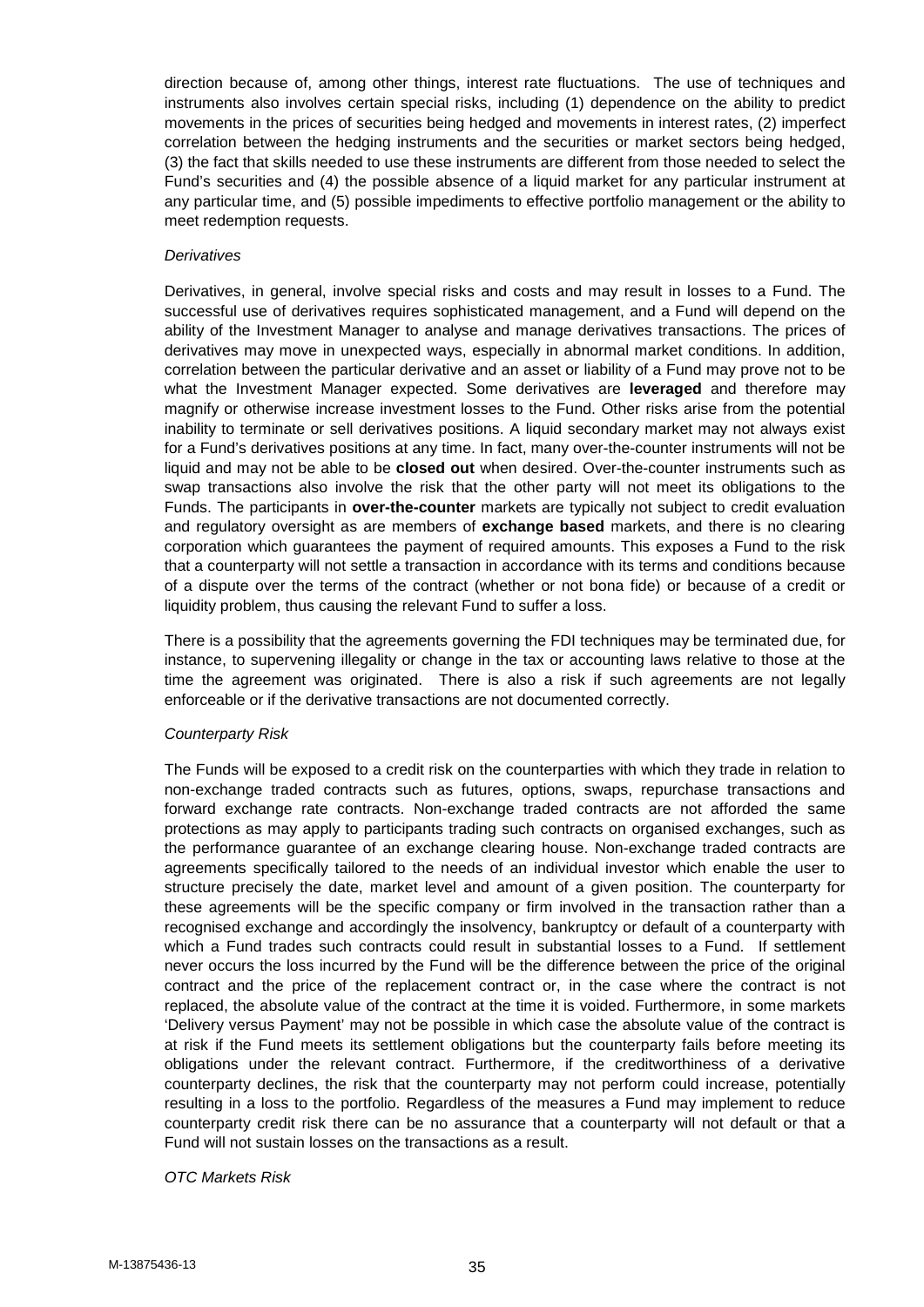Where any Fund acquires securities on OTC markets, there is no guarantee that the Fund will be able to realise the fair value of such securities due to their tendency to have limited liquidity and comparatively high price volatility.

### *Futures Contracts*

Positions in futures contracts may be closed out only on an exchange that provides a secondary market for such futures. However, there can be no assurance that a liquid secondary market will exist for any particular futures contract at any specific time. Thus, it may not be possible to close a futures position. In the event of adverse price movements, a Fund would continue to be required to make daily cash payments to maintain its required margin. In such situations, if a Fund has insufficient cash, it may have to sell portfolio securities to meet daily margin requirements at a time when it may be disadvantageous to do so. In addition, a Fund may be required to make delivery of the instruments underlying futures contracts it holds. The inability to close options and futures positions also could have an adverse impact on the ability to effectively hedge the Fund. The risk of loss in trading futures contracts in some strategies can be substantial, due both to the low margin deposits required and the extremely high degree of leverage involved in futures pricing. As a result, a relatively small price movement in a futures contract may result in immediate and substantial loss (as well as gain) to the investor. Thus, a purchase or sale of a futures contract may result in losses in excess of the amount of investment in the contract. The relevant Fund also incurs the risk that the Investment Manager will incorrectly predict future stock market trends. Utilisation of futures transactions by a Fund does involve the risk of imperfect or no correlation where the securities underlying the futures contracts have different maturities than a Fund's securities being hedged. It is also possible that a Fund could both lose money on futures contracts and also experience a decline in the value of its other securities. There is also a risk of loss by a Fund of margin deposits in the event of the bankruptcy of a broker with whom a Fund has an open position in a futures contract or related option. Finally, futures positions may be illiquid because certain commodity exchanges limit fluctuations in certain futures contract prices during a single day by regulations referred to as **daily price fluctuation limits** or **daily limits**. Under such daily limits, during a single trading day no trades may be executed at prices beyond the daily limits. Once the price of a contract for a particular future has increased or decreased by an amount equal to the daily limit, positions in the future can neither be taken nor liquidated unless traders are willing to effect trades at or within the limit. This could prevent a Fund from liquidating unfavourable positions.

## *Forward Trading*

Forward contracts and options thereon, unlike futures contracts, are not traded on exchanges and are not standardised; rather, banks and dealers act as principals in these markets, negotiating each transaction on an individual basis. Forward and **cash** trading is substantially unregulated; there is no limitation on daily price movements and speculative position limits are not applicable. The principals who deal in the forward markets are not required to continue to make markets in the currencies or commodities they trade and these markets can experience periods of illiquidity, sometimes of significant duration. Market illiquidity or disruption could result in major losses to a Fund.

#### *Foreign Exchange Transactions*

Where a Fund utilises derivatives which alter the currency exposure characteristics of transferable securities held by the Fund, the performance of the Fund may be strongly influenced by movements in foreign exchange rates because currency positions held by the Fund may not correspond with the securities positions held.

#### *Options*

Because option premiums paid or received by a Fund will be small in relation to the market value of the investment underlying the options, trading in options could cause a Fund's Net Asset Value to be subject to more frequent and wider fluctuations than would be the case if a Fund did not utilise options. Upon the exercise of a put option written by a Fund, it may suffer a loss equal to the difference between the price at which a Fund is required to purchase the underlying asset and its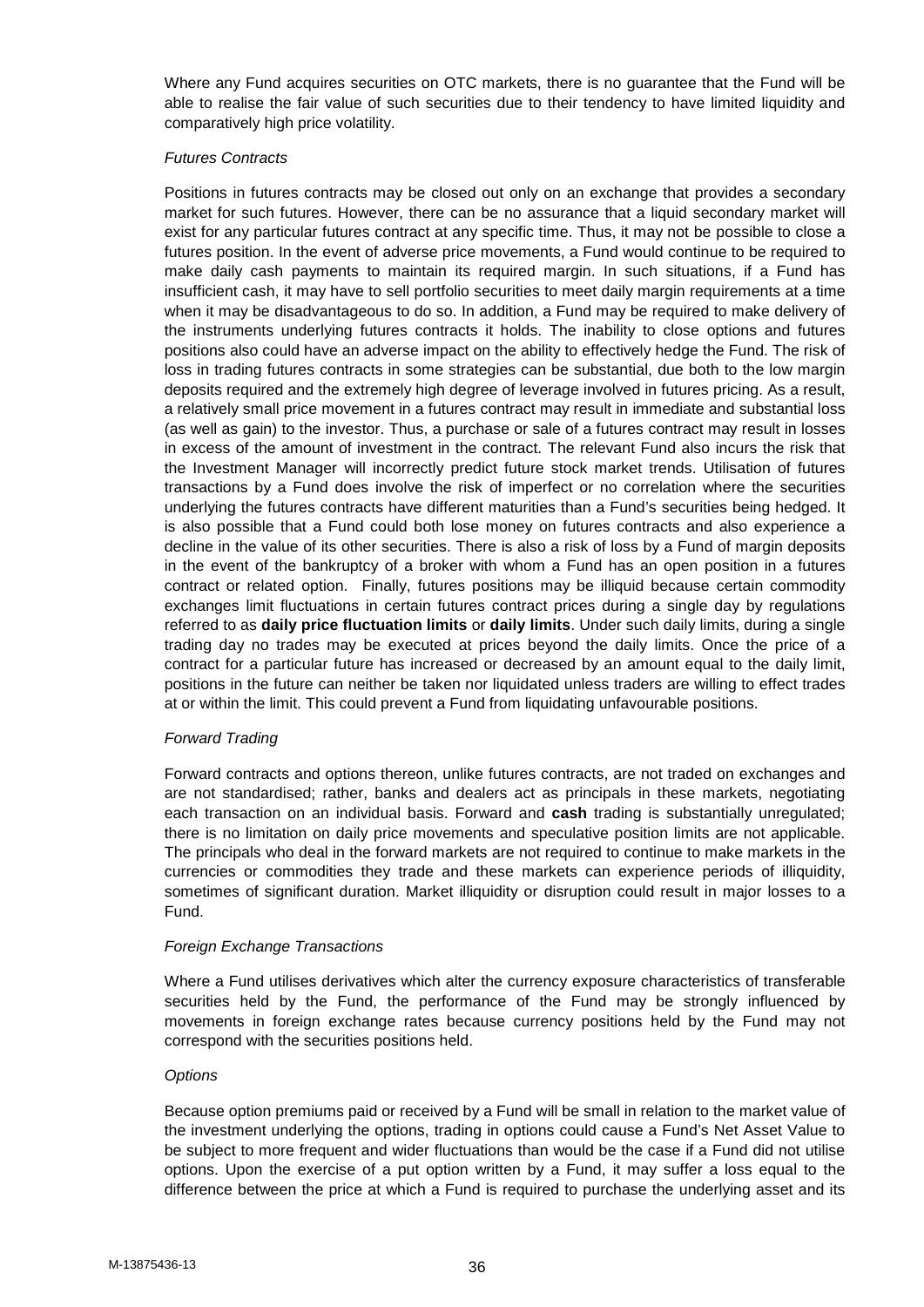market value at the time of the option exercise, less the premium received for writing the option. Upon the exercise of a call option written by a Fund, it may suffer a loss equal to the excess of the market value of the asset at the time of the option's exercise over the price at which the Fund is obliged to sell the asset, less the premium received for writing the option. No assurance can be given that a Fund will be able to effect closing transactions at a time when it wishes to do so. If a Fund cannot enter into a closing transaction, it may be required to hold assets that it might otherwise have sold, in which case it would continue to be at market risk on such assets and could have higher transaction costs, including brokerage commissions. In addition, options that are not exchange traded will subject a Fund to risks relating to its counterparty, such as the counterparty's bankruptcy, insolvency, or refusal to honour its contractual obligations.

#### *Swaps*

Payments under a swap contract may be made at the conclusion of the contract or periodically during its term. If there is a default by the counterparty to a swap contract, a Fund will be limited to contractual remedies pursuant to the agreements related to the transaction. There is no assurance that swap contract counterparties will be able to meet their obligations pursuant to swap contracts or that, in the event of default, the Fund will succeed in pursuing contractual remedies. The Fund thus assumes the risk that it may be delayed in or prevented from obtaining payments owed to it pursuant to swap contracts. In addition, because swap contracts are individually negotiated and ordinarily non-transferable, there also may be circumstances in which it would be impossible for a Fund to close out its obligations under the swap contract. Under such circumstances, a Fund might be able to negotiate another swap contract with a different counterparty to offset the risk associated with the first swap contract. Unless a Fund is able to negotiate such an offsetting swap contract, however, it could be subject to continued adverse developments, even after the Investment Manager has determined that it would be prudent to close out or offset the first swap contract. The use of swaps involves investment techniques and risks different from and potentially greater than those associated with ordinary portfolio securities transactions. If the Investment Manager is incorrect in its expectations of market values or interest rates, the investment performance of a Fund would be less favourable than it would have been if this portfolio management technique were not used.

#### *Credit Default Swaps*

Credit default swaps (**CDS**) provide a measure of protection against defaults of debt issuers. A Fund's use of CDS does not assure their use will be effective or will have the desired result.

The buyer in a CDS contract is obligated to pay the seller a periodic stream of payments over the term of the contract provided that no event of default on an underlying reference asset has occurred. If a credit event occurs, the seller must pay the buyer the full notional value of the reference asset that may have little or no value. If the Fund is a buyer and no credit event occurs the Fund's losses will be limited to the periodic stream of payments over the term of the contract. As a seller, the Fund will receive a fixed rate of income throughout the term of the contract, provided that there is no credit event. If a credit event occurs, the seller must pay the buyer the full notional value of the reference obligation.

There is no assurance that CDS counterparties will be able to meet their obligations pursuant to swap contracts or that, in the event of default, the Fund will succeed in pursuing contractual remedies. The Fund thus assumes the risk that it may be delayed in or prevented from obtaining payments owed to it pursuant to CDS contracts. As a buyer of a CDS, the Fund is exposed to the failure to make payment by the counterparty in the event of a credit event. As a seller of a CDS, the Fund is exposed to non-payment of the periodic stream of payments over the term of the contract and to the full notional value of the reference obligation in the event of a credit event.

#### *Structured Notes*

The structured note needs to be bifurcated between the host contract and the embedded derivative. The embedded derivative (e.g. an option) then needs to be viewed as a stand-alone FDI for risk management purposes and is subject to the same risks as the equivalent FDI.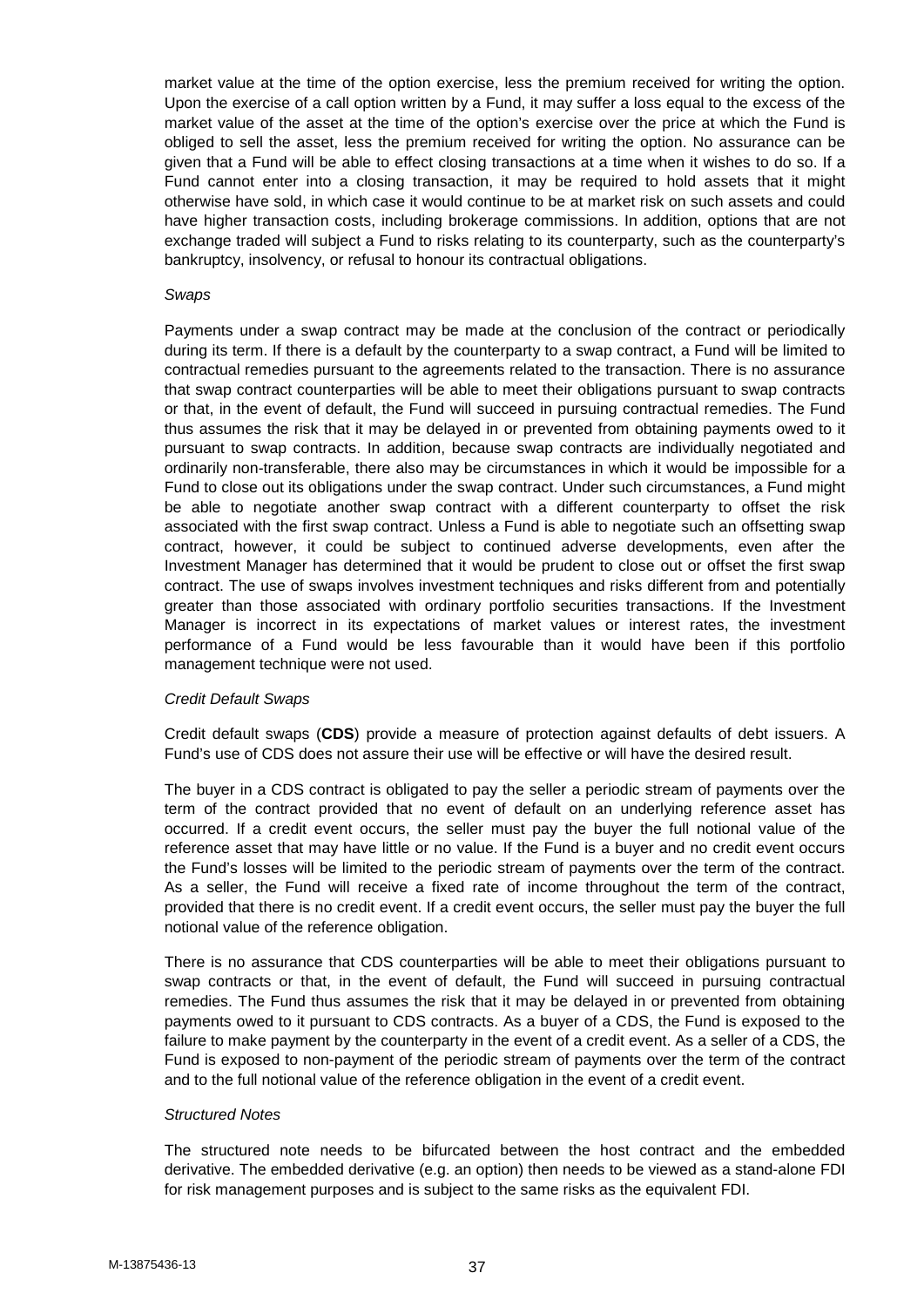A Fund may not be able to hedge its exposure to the underlying derivative should it wish to do so due to the possibility of there not being availability on the market of an equivalent offsetting FDI. Sale of a structured note may also not be possible as they may also be illiquid as discussed above under Liquidity Risk.

Structured notes will subject a Fund to risks relating to its counterparty, such as the counterparty's bankruptcy, insolvency, or refusal to honour its contractual obligations.

# *Repurchase Agreements*

The value of the security purchased may be more or less than the price at which the counterparty has agreed to purchase the security. If the other party to a repurchase agreement should default, the Fund might suffer a delay or loss to the extent that the proceeds from the sale of the underlying securities and other collateral held by the Fund in connection with the repurchase agreement are less than the repurchase price. In addition, in the event of bankruptcy or similar proceedings of the other party to the repurchase agreement or its failure to repurchase the securities as agreed, the Fund could suffer losses, including loss of interest on or principal of the security and costs associated with delay and enforcement of the repurchase agreement.

# *Reverse Repurchase Agreements*

Reverse repurchase transactions involve risks in that (a) in the event of the failure of the counterparty with which cash of a Fund has been placed there is the risk that collateral received may realise less than the cash placed out, whether because of inaccurate pricing of the collateral, adverse market movements, a deterioration in the credit rating of issuers of the collateral, or the illiquidity of the market in which the collateral is traded; and that (b) (i) locking cash in transactions of excessive size or duration, (ii) delays in recovering cash placed out, or (iii) difficulty in realising collateral may restrict the ability of the Fund to meet redemption requests, security purchases or, more generally, reinvestment.

# *Stock-Lending Risk*

As with any extensions of credit, there are risks of delay and recovery. Should the borrower of securities fail financially or default in any of its obligations under any securities lending transaction, the collateral provided in connection with such transaction will be called upon. However, a Fund could experience delays and costs in recovering the securities loaned or in gaining access to the collateral. The collateral will typically be maintained at a value of at least equal to the market value of any securities loaned. However in the event of a sudden market movement there is a risk that the value of the collateral may fall below the value of the securities transferred.

#### *Collateral Risk*

Cash received as collateral may be invested in other eligible securities, including shares of a short term money market fund in accordance with the requirements of the Central Bank. Investing this cash subjects that investment, as well as the securities loaned, to market appreciation or depreciation and the risks associated with such investments, such as failure or default of the issuer of the relevant security.

#### *Risks associated with Warrants*

A warrant is a time-limited right to subscribe for shares, debentures, loan stock or government securities, and is exercisable against the original issuer of the securities. Warrants often involve a high degree of gearing, so that a relatively small movement in the price of the underlying security results in a disproportionately large movement, favourable or unfavourable in the price of the warrant. The prices of warrants can therefore be volatile.

#### *Stock-Lending Risk*

As with any extensions of credit, there are risks of delay and recovery. Should the borrower of securities fail financially or default in any of its obligations under any securities lending transaction, the collateral provided in connection with such transaction will be called upon. However, a Fund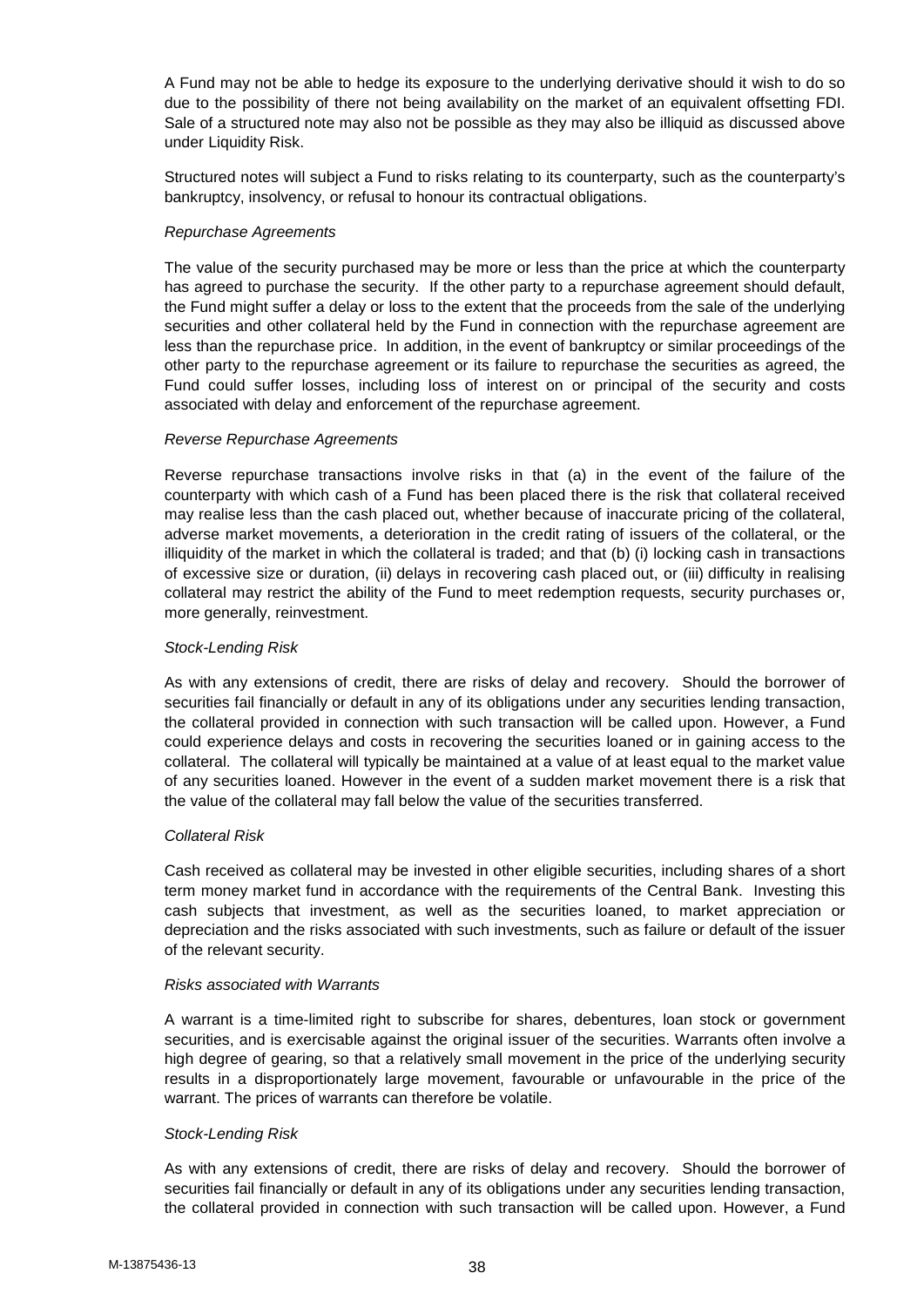could experience delays and costs in recovering the securities loaned or in gaining access to the collateral. The value of the collateral will be maintained to exceed the value of the securities transferred. However in the event of a sudden market movement there is a risk that the value of the collateral may fall below the value of the securities transferred. Cash received as collateral through loan transactions may be invested in other eligible securities, including shares of a money market fund in accordance with the requirements of the Central Bank. Investing this cash subjects that investment, as well as the securities loaned, to market appreciation or depreciation and the risks associated with such investments, such as failure or default of the issuer of the relevant security.

#### 4.27. **Borrowing**

If a Fund borrows money, its share price may be subject to greater fluctuation until the borrowing is paid off. If the Fund makes additional investments while borrowings are outstanding, this may be considered a form of leverage.

## 4.28. **Cross Liability**

The Company has segregated liability between its Funds and accordingly any liability incurred on behalf of or attributable to any Fund shall be discharged solely out of the assets of that Fund. While the provisions of the Companies Acts provide for segregated liability between Funds, these provisions have yet to be tested in foreign courts, in particular, in satisfying local creditors' claims.

Additional risk factors (if any) in respect of each Fund are set out in the Supplement for the relevant Fund.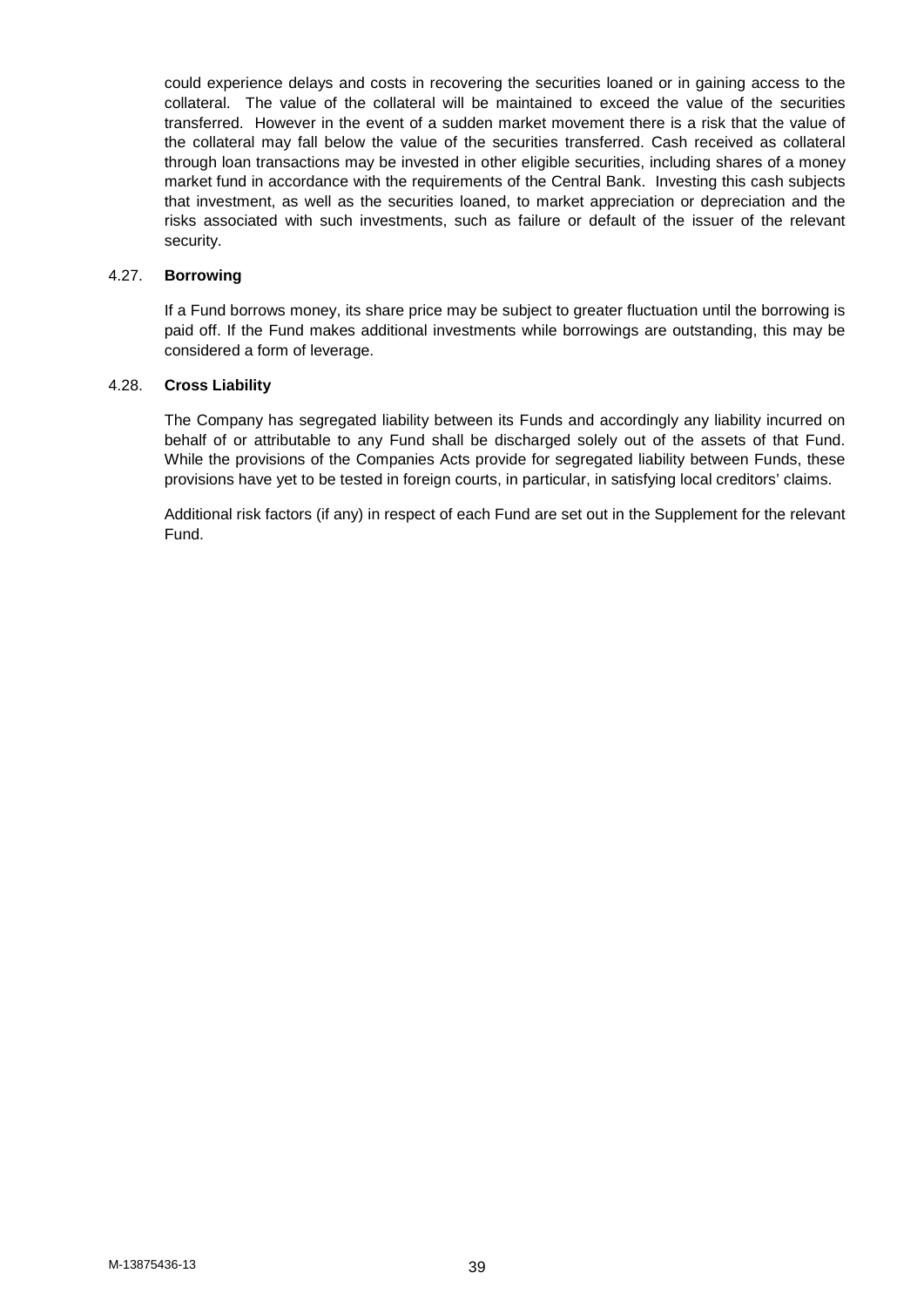## **5. MANAGEMENT OF THE COMPANY**

### 5.1. **Directors of the Company**

The Directors are responsible for managing the business of the Company in accordance with the Articles. The Board of Directors has delegated certain if their duties to the Administrator and the Investment Manager. All Directors are non-executive. The Directors of the Company are described below:

### **Alessandro Chiarini**

Alessandro is a member of the Board of Tender Capital Ltd. He provides advice on a series of projects; from checks/controls regarding internal processes, compliance procedures, service providers, to advisory work on UCITSIV and AIMFD Directives, and also on Company and fund marketing materials including press coverage, setup and control of prospectuses for new fund launches.

Prior to joining Tender Capital Ltd, Alessandro co-founded an alternative investment advisory business in Paris for an equity market neutral fund. He aided in the entire setup and provided research advisory services. The fund was particularly successful during the very negative months of Q4/08 and Q1/09, but subsequently and voluntarily shut down in 2010, due to difficulty in implementing expansion plans.

In 2006, Alessandro joined an alternative investment advisory business in Spain, Absolute Capital Management SL. Alessandro provided advisory services and equity research, focussing particularly on long/short equity and derivative strategies. He was also nominated as a marketing expert for the company and a few funds, updating marketing materials and frequently on the road for investor presentations.

Prior to joining Absolute Capital Management SL, Alessandro was employed by Jefferies International where he helped build up the European equity efforts, and coordinated successfully with the sales and research teams to increase the firm's exposure to European institutional clients. Alessandro was previously Head of Italy for UK equities for Panmure Gordon Ltd, a well known UK equity Investment Bank. Alessandro remained within the German/UK merged WestLB Panmure group for nearly seven years, working in European equity sales. He became co-head of the entire desk and managed directly an Italian/German team. Alessandro also coordinated the sales efforts within the double-hub structure London-Dusseldorf. In 2004, the original Panmure team was spun off from WestLB and sold to Lazard & Co., and Alessandro continued with European equity sales and also acted as chief liaison for the Lazard's Managing Director's weekly meeting, providing an equity markets review until he joined Jefferies International.

Alessandro Chiarini is an Italian national, but has lived and worked for over thirty years abroad, in the USA, the UK, and Europe. Alessandro holds a Degree in Business and Finance from the University of Rome.

#### **Moreno Zani**

Moreno Zani is Chairman of Tender Capital Ltd. Prior to joining Tender Capital Ltd, Moreno was the Managing Director of UIP Wealth Management in Switzerland from 2008 to 2011. Prior to that, Moreno was a sales director and member of the management committee of Sanpaolo Bank, Intesa Sanpaola Group in Switzerland from 2002 to 2008.

Moreno was previously a portfolio manager and member of the Investment Committee of BMG Unicreditoltiano, Monto Carlo between 2000 and 2002 and a portfolio manager and member of the Asset Allocation for CAI's Mutual Funds, Credit Agricole Indosuez in Monto Carlo between 1998 and 2000. Moreno began his career as a bank official with Creditoltaliano, Milan in Italy.

#### **Derek Delaney**

Derek Delaney is Managing Director of DMS Offshore Investment Services and Global Head of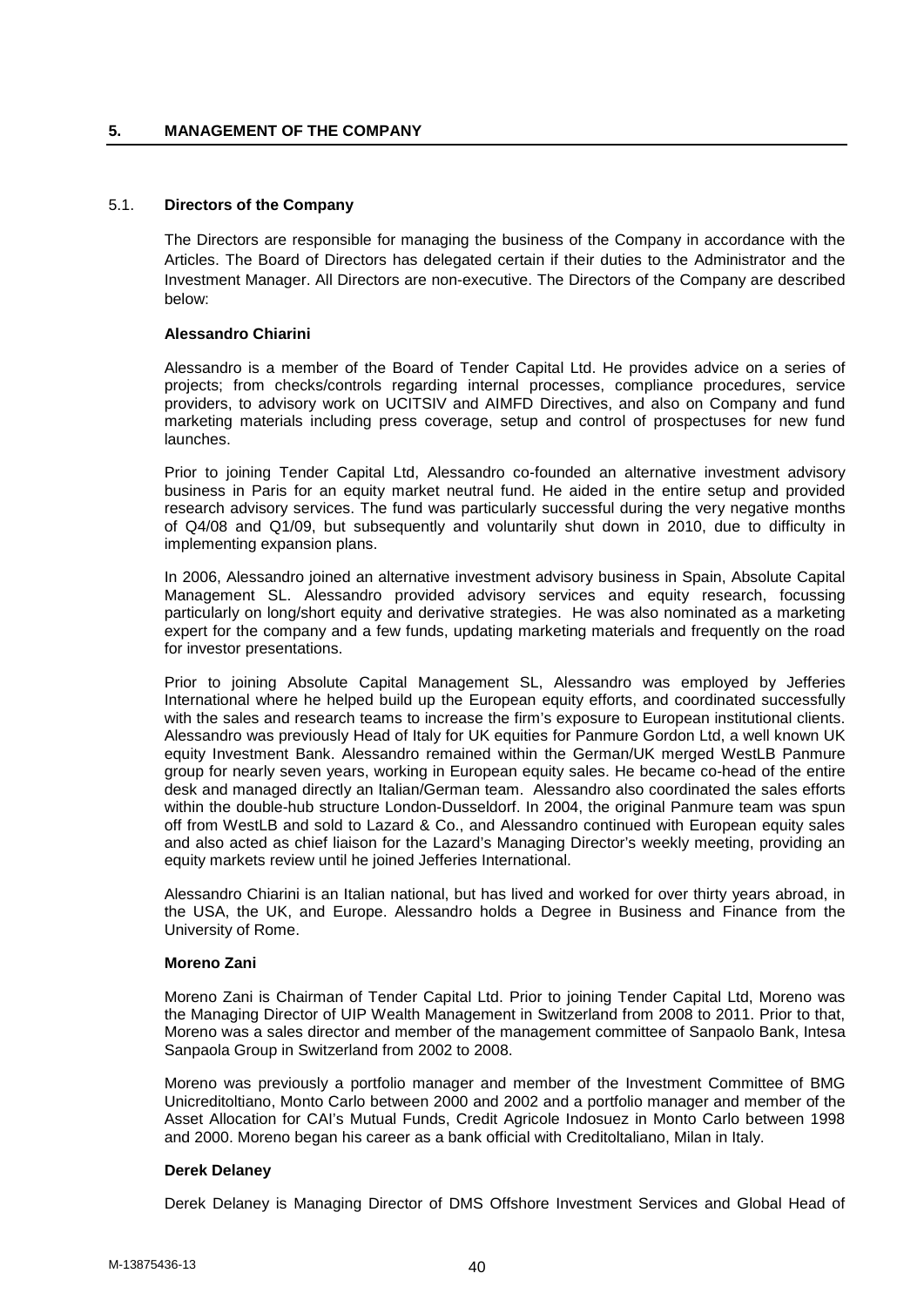Business Development for dms Fund Governance Ltd. Derek serves as an independent director on Luxembourg and Irish funds. He has extensive experience in UCITS, Non-UCITS, alternative investment vehicles and private equity structures.

Previously, Derek was employed with BNY Mellon (Dublin) as a Global Product Manager; Head of Business Solutions within the European Alternative Investment Services (AIS) division. In this role he was responsible for developing and implementing bespoke solutions for existing and prospective clients.

Prior to moving into product management, Derek served as the European and Asian Head of AIS Client Services where he oversaw the service of all alternative clients as well as leading the project management of all new business. In this role, he managed teams in multiple jurisdictions including Asia, Luxembourg and Dublin.

Before joining BNY Mellon, Derek was employed with Citco Fund Services (Dublin) Ltd. where he initially served as a Senior Fund Accountant, and later moved into the role of Senior Manager. As Senior Manager he relocated from Dublin to assist with the set-up of Citco's Cork office, managing teams performing both middle office and NAV valuations.

Derek began his career as a fund accountant at International Fund Services Ltd., working out of both its Ireland and New York offices. Derek earned a Bachelor's degree in Business Studies and Accountancy from Waterford Institute of Technology.

#### **Jeremy O'Sullivan**

Jeremy O' Sullivan is a Director at DMS Offshore Management Services (Europe) Limited. Jeremy serves as an independent director and has extensive experience in UCITS, Non-UCITS, alternative investment vehicles and private equity structures.

Jeremy performs a dual role in the Dublin office, assisting DMS' global client base in understanding the requirements and options open to them in the European regulated space and overseeing the in time zone support provided to DMS' European clients.

Previously, Jeremy worked with BNY Mellon Fund Services (Ireland) Limited. In his role, Jeremy was responsible for the EMEA and APAC Alternative Investment Services New Business Implementation team covering alternative investments and private equity structures.

He is a Chartered Alternative Investment Analyst and holds a Bachelor of Science Degree in Finance from University College Cork, Ireland.

Prior to joining BNY Mellon, Jeremy worked as a business solutions manager with FundAssist, a specialist service provider to the investment funds industry and began his career in the Accounting and Valuations Alternative Funds Department at HSBC Securities Services (Ireland) Limited.

For the purposes of this Prospectus, the address of all of the Directors is the registered office of the Company.

No Director has:

- (i) any unspent convictions in relation to indictable offences; or
- (ii) been bankrupt or the subject of an individual voluntary arrangement, or has had a receiver appointed to any asset of such Director; or
- (iii) been a director of any company which, while he or she was a director with an executive function or within 12 months after he ceased to be a director with an executive function, had a receiver appointed or went into compulsory liquidation, creditors voluntary liquidation, administration or company voluntary arrangements, or made any composition or arrangements with its creditors generally or with any class of its creditors; or
- (iv) been a partner of any partnership, which while he or she was a partner or within 12 months after he or she ceased to be a partner, went into compulsory liquidation, administration or partnership voluntary arrangement, or had a receiver appointed to any partnership asset; or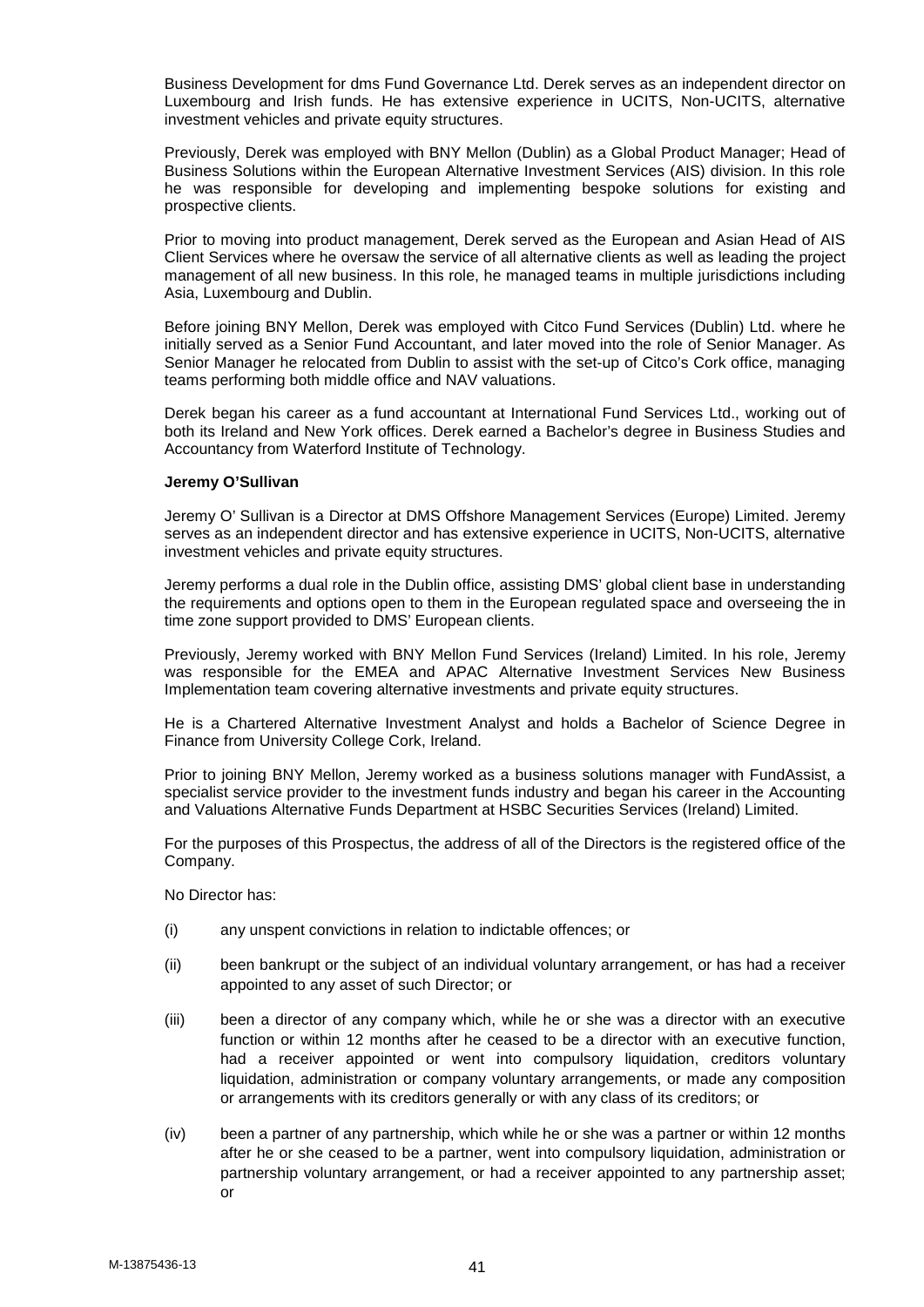- (v) had any public criticism by statutory or regulatory authorities (including recognised professional bodies); or
- (vi) been disqualified by a court from acting as a director or from acting in the management or conduct of affairs of any company.

Save for the information disclosed herein, no further information is required to be given in respect of the Directors pursuant to the listing requirements of the Irish Stock Exchange.

### 5.2. **Promoter, Investment Manager & Distributor**

The Company has appointed Tender Capital Limited to act as the Investment Manager of the Funds pursuant to an Investment Management and Distribution Agreement (further details of which are set out in the section entitled **Material Contracts** below). Tender Capital Limited is also the promoter and Distributor of the Company.

Tender Capital Limited is a limited liability company which manages strategies and products for high net worth individuals. Tender Capital Limited has expertise in different asset classes and has its goal is to preserve capital and to provide consistent returns. Tender Capital Limited is authorised and regulated in the United Kingdom by the FCA. Its registered office is at 42 Brook Street, W1K 5DB, London, United Kingdom.

Subject to the overall supervision of the Directors and to each Fund's investment objectives, policies and restrictions, the Investment Manager will manage the investment and re-investment of each Fund's assets.

The Investment Manager, with the prior approval of the Central Bank, may from time to time seek the advice of or recommendation of any adviser, analyst, consultant or other suitably qualified person to assist it in the performance of its duties.

Tender Capital Limited has also been appointed to act as Distributor of the Company pursuant to the Investment Management and Distribution Agreement (further details of which are set out in the section entitled **Material Contracts** below) and will promote the distribution and marketing of the Shares, and may collect subscription and redemption orders for the Shares on behalf of the Company.

# 5.3. **Custodian**

The Company has appointed RBC Investor Services Bank S.A., Dublin Branch to act as custodian of all of the assets of the Company under the terms of the Custodian Agreement. The Custodian is a company incorporated with limited liability in Luxembourg operating through its Dublin Branch. The Custodian is a wholly-owned subsidiary of the Royal Bank of Canada Group and its head office is 14, Porte de France L 4360 Esch sur Alzette Luxembourg, Luxembourg. The Custodian has been approved by the Central Bank to act as Custodian for the Company. The Custodian is principally engaged in the provision of custody and trustee services for collective investment schemes.

The Custodian is responsible for the safe-keeping of all of the assets of the Company within its custody network. The Custodian will be liable to the Company and the Shareholders for any loss suffered by them as a result of its unjustifiable failure to perform its obligations or its improper performance of them. The Company shall indemnify and hold harmless the Custodian out of the assets of the Company from and against all or any claims and other costs, charges and expenses incurred in enforcing or attempting to enforce this indemnity which the Custodian may suffer or incur in acting as Custodian (including, without limitation, acting on proper instructions or other directions under which it is authorised to act or rely pursuant to this Custodian Agreement) other than by reason of its unjustifiable failure to perform its obligations or its improper performance of them.

The liability of the Custodian will not be affected by the fact that it has entrusted to a third party some or all of the assets in its safe-keeping. The Company and the Custodian acknowledge that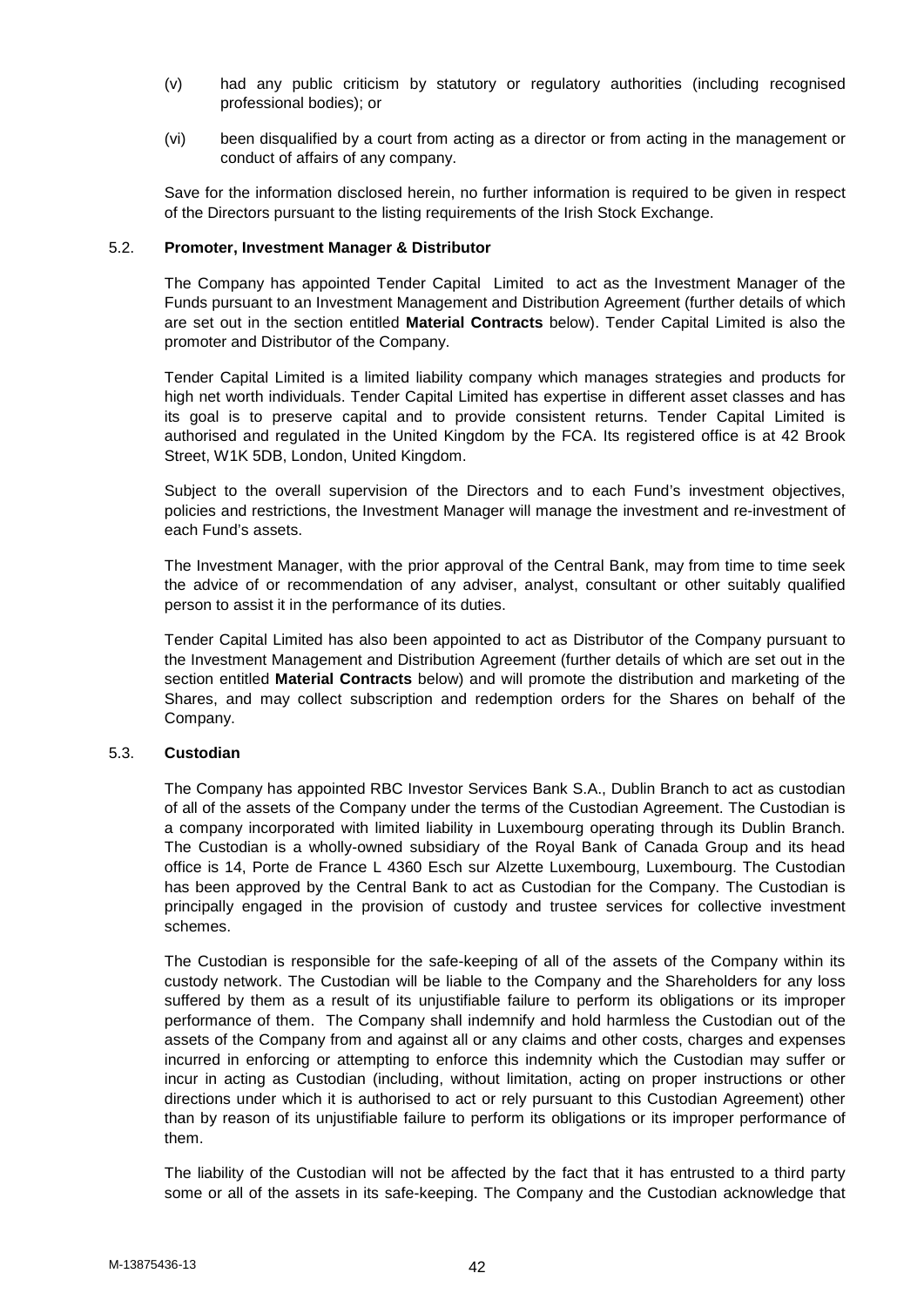the Central Bank considers that in order for the Custodian to discharge its responsibility under the Regulations the Custodian must exercise care and diligence in choosing and appointing a third party as safe-keeping agent so as to ensure that the third party has and maintains the expertise, competence and standing appropriate to discharge the responsibilities concerned. The Custodian must maintain an appropriate level of supervision over the safe-keeping agent and make appropriate inquiries from time to time to confirm that the obligations of the agent continue to be competently discharged. This does not purport to be a legal interpretation of the Regulations and the UCITS Directive.

As the Company may invest in markets where custodial and/or settlement systems are not fully developed, the assets of the Company which are traded in such markets and which have been entrusted to sub-custodians in circumstances where the use of sub-custodians is necessary may be exposed to risk in circumstances whereby the Custodian will have no liability. See **Risk Factors – Custody and Settlement Risk** for additional information.

#### 5.4. **Administrator**

RBC Investor Services Ireland Limited has been appointed by the Company to act as administrator, registrar and transfer agent under the terms of the Administration Agreement.

The Administrator is regulated by the Central Bank of Ireland and was incorporated as a limited liability company in Ireland on 31 January 1997 under registration number 260623. The Administrator is engaged in the business of providing administration services. The Administrator is a wholly-owned subsidiary of the Royal Bank of Canada Group.

The administration duties and functions of the Administrator will include, inter alia, the calculation of the Net Asset Value, the provision of facilities for the confirmation and registration of Shares, the keeping of all relevant records and accounts of the Company and assisting with compliance by the Company with the reporting requirements of the Central Bank.

#### 5.5. **Facilities Agent**

In connection with the Company's application for recognition under section 264 of the FSMA, the Company has appointed Tender Capital Limited as Facilities Agent to maintain the facilities required of a recognised scheme by the rules contained in the FCA Collective Investment Schemes Sourcebook. The Facilities Agent is regulated by the FCA in the conduct of its investment business. The Facilities Agent also acts as the Investment Manager and Distributor for the Company. The registered address of the Facilities Agent is set out in the Directory.

The Articles of the Company together with other documents listed in the Prospectus can be inspected and copies obtained free of charge at the offices of the Facilities Agent. Further copies of the Prospectus or copies of the annual and half yearly reports of the Company may also be obtained, free of charge, from the Facilities Agent. Complaints concerning the Company may be lodged with the Facilities Agent for forwarding to the Company.

# 5.6. **Paying Agents/Correspondent Banks**

Local laws/regulations in EEA Member States may require the appointment of paying agents/representatives/distributors/correspondent banks (**Paying Agent(s)**) and maintenance of accounts by such agents through which subscription and redemption monies or dividends may be paid. Shareholders who choose or are obliged under local regulations to pay or receive subscription or redemption monies or dividends via an intermediate entity rather than directly to the Administrator (e.g. a Paying Agent in a local jurisdiction) bear a credit risk against that intermediate entity with respect to (a) subscription monies prior to the transmission of such monies to the Administrator for the account of the Company or the relevant Fund and (b) redemption monies payable by such intermediate entity to the relevant Shareholder.

The Company may, in accordance with the requirements of the Central Bank, appoint Paying Agents in one or more countries. Where a Paying Agent is appointed in a particular country it will maintain facilities whereby Shareholders who are resident in the relevant country can obtain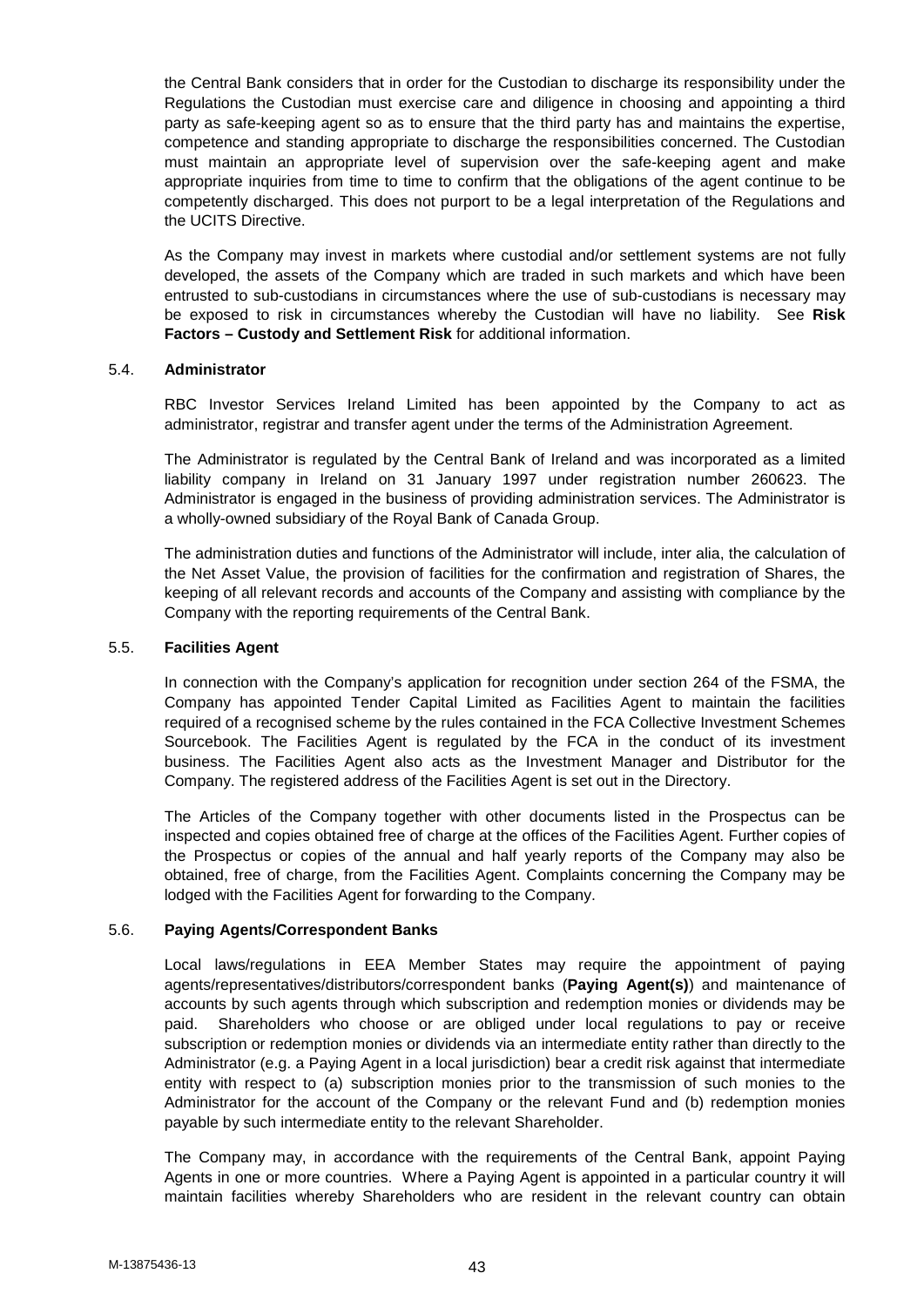payment of dividends and redemption proceeds, examine and receive copies of the Articles of Association and periodic reports and notices of the Company and make complaints if and when appropriate which shall be forwarded to the Company's registered office for consideration.

## 5.7. **Portfolio Transactions and Conflicts of Interest**

Subject to the provisions of this section the Directors, the Investment Manager, the Administrator, the Custodian, the Distributor, the Facilities Agent ,any Shareholder and any of their respective subsidiaries, affiliates, associates, officers, shareholders, employees, agents or delegates (each a Connected Person) may contract or enter into any financial, banking or other transaction with one another or with the Company. This includes, without limitation, investment by the Company in securities of any Connected Person or investment by any Connected Persons in any company or bodies any of whose investments form part of the assets comprised in any Fund or be interested in any such contract or transactions. In addition, any Connected Person may invest in and deal in Shares relating to any Fund or any property of the kind included in the property of any Fund for their respective individual accounts or for the account of someone else. In the event of a conflict arising, each Connected Person shall ensure that the conflict will be resolved fairly.

Each Connected person is or may be involved in other financial, investment and professional activities which may on occasion cause a conflict of interest with the management of the Company and/or their respective roles with respect to the Company. These activities may include managing or advising other funds, purchases and sales of securities, banking and investment management services, brokerage services, valuation of securities (in circumstances in which fees may increase as the value of assets increases) and serving as directors, officers, advisers or agents of other funds or companies, including funds or companies in which the Company may invest.

In particular, the Investment Manager may be involved in advising or managing other investment funds which have similar or overlapping investment objectives to or with the Company or Funds. Each Connected person will use its reasonable endeavours to ensure that the performance of their respective duties will not be impaired by any such involvement they may have and that any conflicts which may arise will be resolved fairly and in the best interests of Shareholders. The Investment Manager will endeavour to ensure a fair allocation of investments among each of its clients.

Any cash of the Company may be deposited, subject to the provisions of the Central Bank Acts, 1942 to 2010, of Ireland, as amended by the Central Bank and Financial Services Regulatory Authority of Ireland Acts, 2003 to 2004 with any Connected Person or invested in certificates of deposit or banking instruments issued by any Connected Person. Banking and similar transactions may also be undertaken with or through a Connected Person.

Any Connected Person may also deal as agent or principal in the sale or purchase of securities and other investments to or from the relevant Fund. There will be no obligation on the part of any Connected Person to account to the relevant Fund or to Shareholders for any benefits so arising, and any such benefits may be retained by the relevant party, provided that such transactions are carried out as if effected on normal commercial terms negotiated at arm's length, are consistent with the best interests of the Shareholders of that Fund and:

- (a) a certified valuation by a person approved by the Custodian (or the Directors in the case of a transaction involving the Custodian) as independent and competent; or
- (b) the relevant transaction is executed on best terms reasonably obtainable on an organised investment exchange or other regulated market in accordance with the rules of such exchange or market; or
- (c) where the conditions set out in (a) and (b) above are not practical, the relevant transaction is executed on terms which the Custodian is (or the Directors are in the case of a transaction involving the Custodian) satisfied conform with normal commercial terms negotiated at arm's length and are consistent with the best interests of Shareholders.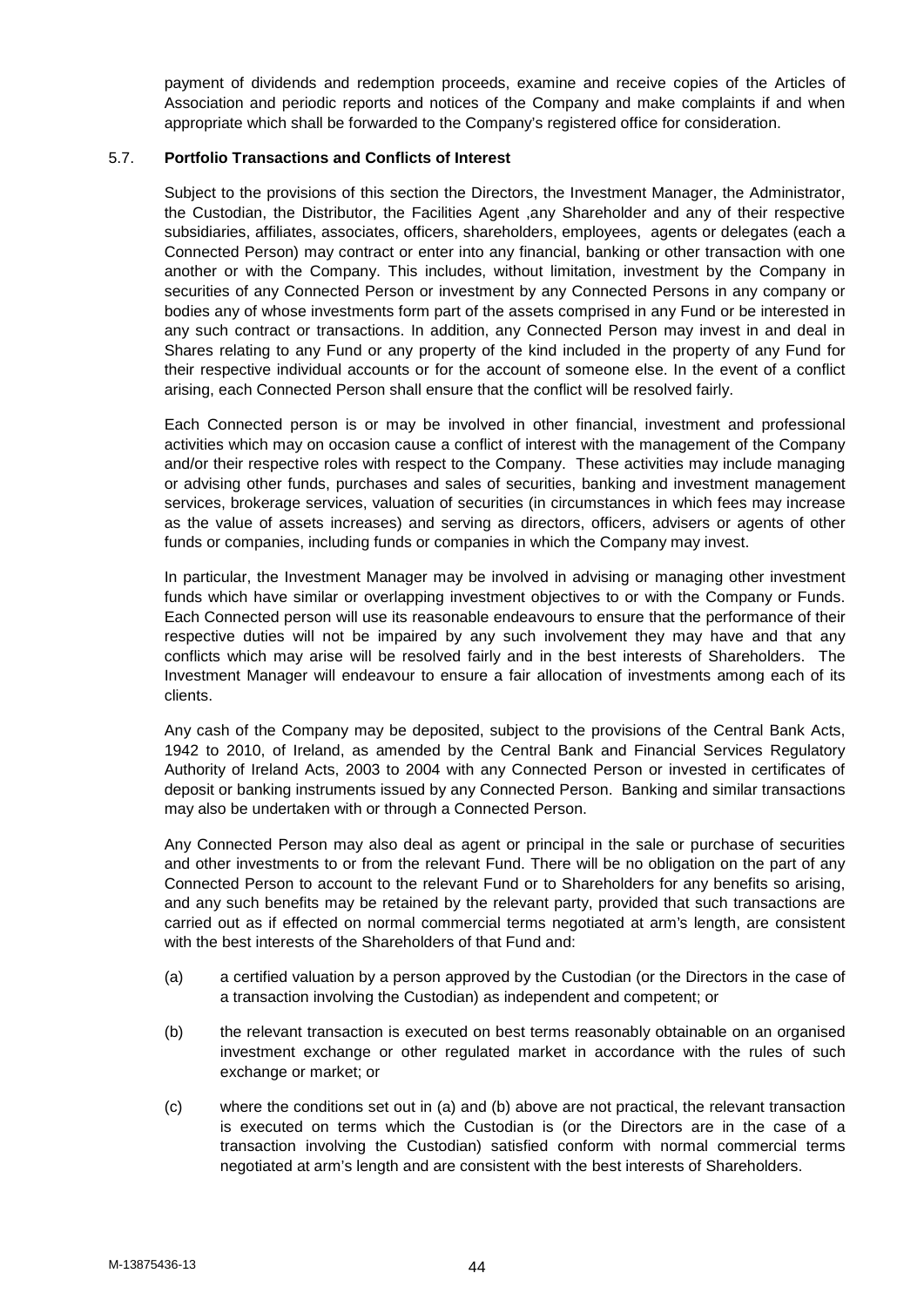The Investment Manager may also, in the course of its business, have potential conflicts of interest with the Company in circumstances other than those referred to above. The Investment Manager will, however, have regard in such event to its obligations under the Investment Management and Distribution Agreement and, in particular, to its obligations to act in the best interests of the Company so far as practicable, having regard to its obligations to other clients when undertaking any investments where conflicts of interest may arise and will endeavour to ensure that such conflicts are resolved fairly as between the Company, the relevant Funds and other clients. The Investment Manager will ensure that investment opportunities are allocated on a fair and equitable basis between the Company and its other clients.

As the fees of the Investment Manager are based on the Net Asset Value of a Fund, if the Net Asset Value of the Fund increases so too do the fees payable to the Investment Manager and accordingly there is a conflict of interest for the Investment Manager in cases where the Investment Manager is responsible for determining the valuation price of a Fund's investments.

Directors of the Company affiliated with the Investment Manager are not permitted to purchase Shares in the Company.

#### 5.8. **Soft Commissions**

It is not intended, unless disclosed in the relevant Supplement, that any soft commission arrangements will be entered into in relation to any Fund created in respect of the Company. In the event that the Investment Manager, the Custodian, the Administrator or any of their respective subsidiaries, affiliates, associates, agents or delegates does enter into soft commission arrangement(s) they shall ensure that such arrangement(s) shall (i) be consistent with best execution standards (ii) assist in the provision of investments services to the relevant Fund and (iii) brokerage rates will not be in excess of customary institutional full-service brokerage rates. Details of any such arrangement will be contained in the next following report of the Fund. In the event that this is the unaudited semi-annual report, details shall also be included in the following annual report.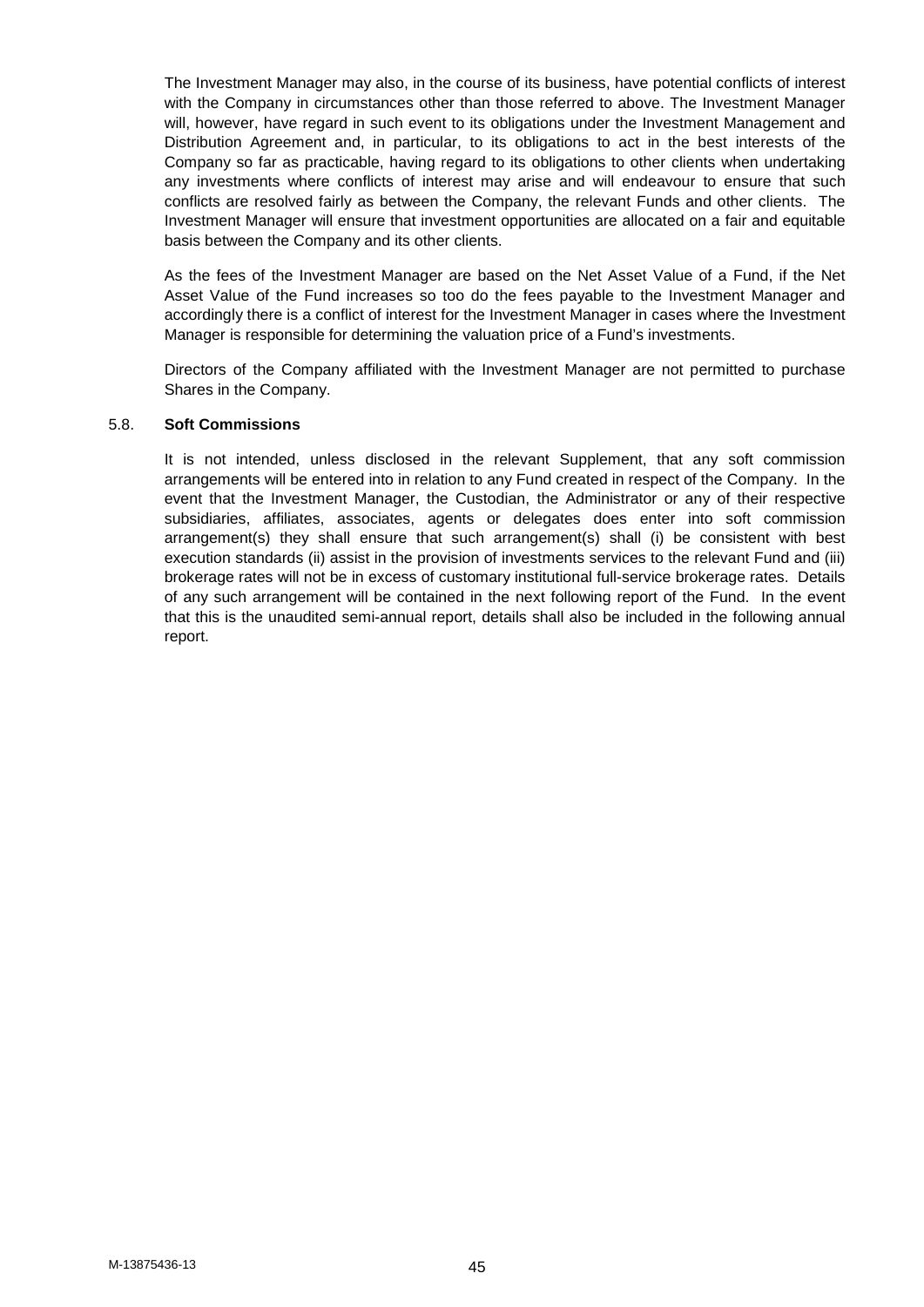### **6. SHARE DEALINGS**

### 6.1. **Subscription for Shares**

Issues of Shares will normally be made with effect from a Dealing Day in respect of applications received on or prior to the Dealing Deadline. The Dealing Deadline relating to each Fund is set out in the Supplement for the relevant Fund. The Directors may nominate additional Dealing Days upon advance notice to Shareholders.

Applications for the initial subscription for Shares should be submitted in writing or sent by facsimile (with the original and supporting documentation in relation to money laundering prevention checks to follow promptly by post) to the Administrator on or prior to the Dealing Deadline. A Subscription Agreement may be obtained from the Administrator or the Distributor. Applications received after the Dealing Deadline for the relevant Dealing Day shall be deemed to have been received by the next Dealing Deadline. The Administrator may in consultation with the Investment Manager, on an exceptional basis accept applications received after the Dealing Deadline provided they are received prior to the Valuation Point for the relevant Dealing Day. Applications will be irrevocable unless the Administrator in consultation with the Investment Manager otherwise agrees.

Subsequent subscription requests may be sent by facsimile. An original need not follow by post in respect of such applications for the additional issue of Shares. Any changes to a Shareholder's registration or payment details or payment instructions will only be made on receipt of an original instruction. No redemption payment may be made to a Shareholder until the original Subscription Agreement has been received (including any documentation required in connection with anti money laundering requirements) and the anti-money laundering procedures have been completed.

The Minimum Initial Investment Amount for Shares of each Fund that may be subscribed for by each Applicant on initial application and the Minimum Shareholding for Shares of each Fund is set out in the Supplement for the relevant Fund.

Fractions of up to three decimal places of a Share may be issued. Subscription moneys representing smaller fractions of Shares will not be returned to the Applicant but will be retained as part of the assets of the relevant Fund.

Under the Articles, the Directors have absolute discretion to accept or reject in whole or in part any applications for Shares without assigning any reason therefore. The Subscription Agreement contains certain conditions regarding the application procedure for and the holding of Shares in the Company and certain indemnities in favour of the Directors, the Investment Manager, the Administrator, the Custodian, the Distributor and the other Shareholders for any loss suffered by them as a result of certain Applicants acquiring or holding Shares.

If an application is rejected, the Administrator at the cost and risk of the Applicant will, subject to any applicable laws, return application monies or the balance thereof, without interest, by electronic transfer to the account from which it was paid within 6 Business Days of the rejection.

# 6.2. **Issue Price**

The Initial Issue Price for Shares in the relevant Fund shall be the amount set out in the Supplement for the relevant Fund.

Unless otherwise stated in the Supplement of the relevant Fund, the issue price at which Shares of any Class of any Fund will be issued on a Dealing Day when Shares are in issue after the Initial Offer Period is the Issue Price.

The Directors may make an adjustment by way of an addition to the subscription amount which will be reflected in the Issue Price when there are net subscriptions to include a charge/anti-dilution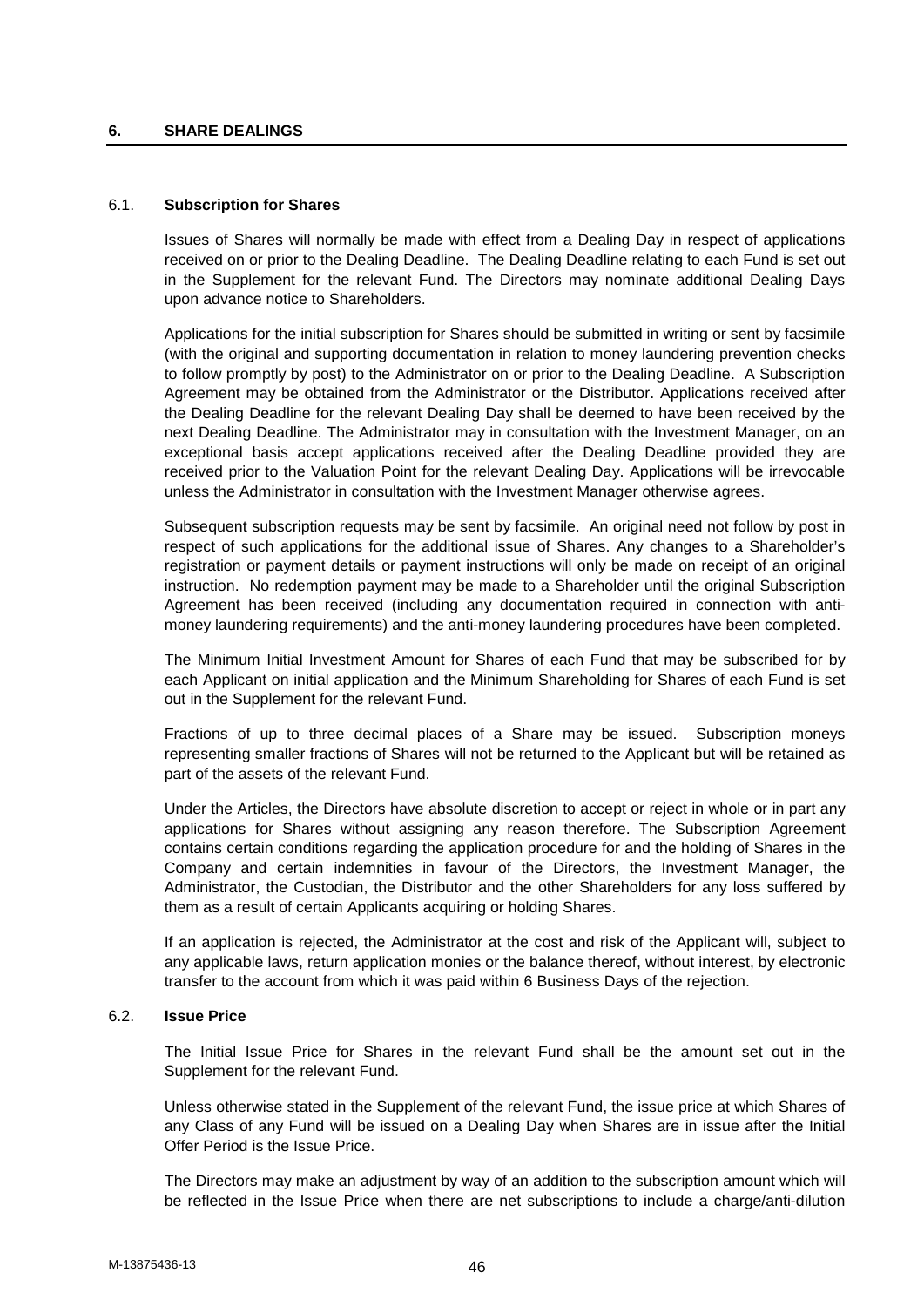levy which the Investment Manager considers represents an appropriate figure to cover dealing costs and/or to preserve the value of the underlying assets of the relevant Fund. Any such charge/levy shall be retained for the benefit of the relevant Fund and the Directors reserve the right to waive such charge at any time.

A Subscription Charge of up to 5% of the Issue Price may be charged by the Directors for payment to the Investment Manager or Distributor or their nominee. Details of such charge, if any, will be set out in the relevant Supplement.

# 6.3. **Payment for Shares**

Payment in respect of the issue of Shares must be made by the relevant Settlement Date by wire transfer in cleared funds in the currency of denomination of the relevant Share Class.

It is the responsibility of Applicants to transmit payment for subscriptions promptly, with clear customer identification. Applicants shall be responsible for their own bank charges, including any lifting fees or commissions. The value received in the Fund's bank account must equal the subscription amount.

If payment in full has not been received by the Settlement Date, or in the event of non-clearance of funds, all or part of any allotment of Shares made in respect of such application may, at the discretion of the Directors, be cancelled, or, alternatively, the Administrator may treat the application as an application for such number of Shares as may be purchased with such payment on the Dealing Day next following receipt of payment in full or of cleared funds. In such cases the Directors may charge the Applicant for any resulting loss incurred by the relevant Fund. The Directors reserve the right to charge interest at a reasonable commercial rate on subscriptions which are settled late.

### 6.4. **In Specie Issues**

The Directors may in their absolute discretion accept payment for Shares of a Fund in specie, and may allot Shares in the Fund provided that arrangements are made to vest in the Custodian on behalf of the Company investments which would form part of the assets of the relevant Fund and provided that (a) the Custodian is satisfied that there is unlikely to be any material prejudice to existing Shareholders in the relevant Fund; and (b) such investments would qualify as an investment of the relevant Fund in accordance with its investment objective, strategies and restrictions. The number of Shares to be issued in this way shall be the number which would have been issued for cash against the payment of a sum equal to the value of the investments. The value of the investments to be vested shall be calculated by applying the valuation methods described under the section entitled **Calculation of Net Asset Value/ Valuation of Assets** below.

# 6.5. **Anti-Money Laundering Provisions**

Measures provided for under the Criminal Justice (Money Laundering and Terrorist Financing) Act 2010 (the **AML Act**) which is aimed towards the prevention of money laundering, require identification and verification of the identity of each Applicant and its beneficial owners, as applicable, and on-going due diligence of the Applicant and the Applicant's account with the Company.

The Administrator reserves the right to request information and documentation to comply with its obligations to the Company or otherwise, including but not limited to information and documentation in relation to the verification of identity of an Applicant and its beneficial owners, as applicable, the source of funds and/or on-going due diligence of an Applicant and its account with the Company. In the event of delay or failure by the Applicant to produce any information or documentation required for such purposes, the Administrator may refuse to accept the application and return all subscription monies or compulsorily redeem such Shareholder's Shares and/or payment of redemption proceeds will be withheld and will not be dispatched to a Shareholder until such information or documentation is received by the Administrator and none of the Fund, the Directors, the Investment Manager, the Custodian or the Administrator shall be liable to the Applicant or Shareholder where an application for Shares is not processed or Shares are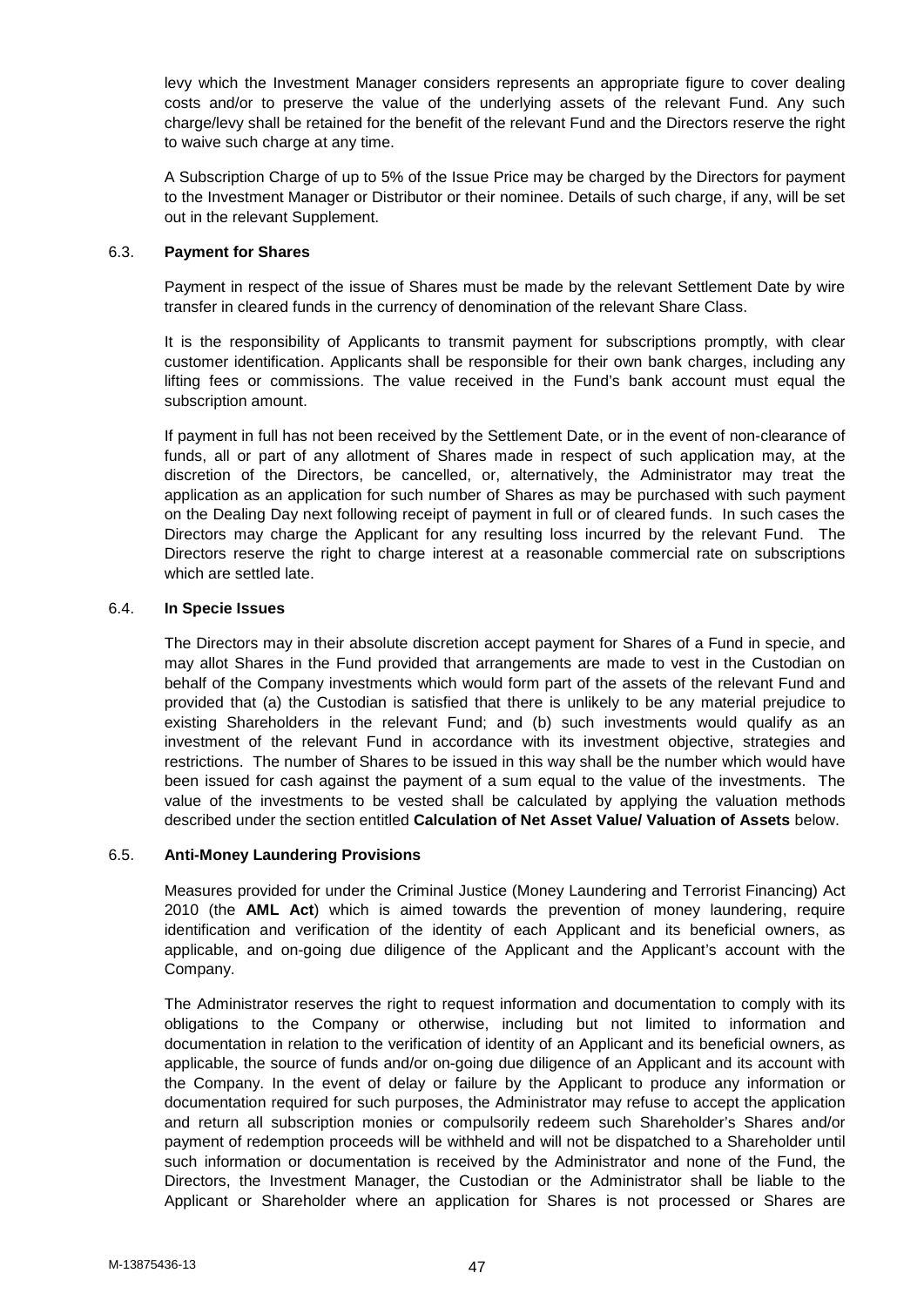compulsorily redeemed or redemption proceeds are withheld in such circumstances. If an application is rejected, the Administrator will return application monies or the balance thereof by electronic transfer in accordance with any applicable laws to the account from which it was paid at the cost and risk of the Applicant.

# 6.6. **Form of Shares and Confirmation of Ownership**

Shares will be in non-certificated and registered form. A contract note providing details of a trade on a Shareholder's account and confirmation of ownership evidencing entry in the register will normally be issued within 5 Business Days of the month end after the relevant Dealing Day and upon receipt of all original documentation required by the Administrator. Share certificates will not be issued.

### 6.7. **Data Protection**

Prospective investors should note that by completing the Subscription Agreement and providing any other personal information in connection with an application for or the holding of Shares in the Company they are providing to the Administrator personal information, which may constitute personal data within the meaning of the data protection legislation of Ireland. This data will be used for the purposes of administration, transfer agency, statistical analysis, research and disclosure to the Company, its delegates and agents. By signing the Subscription Agreement, investors acknowledge that they are providing their consent to the Company, its delegates and its or their duly authorised agents and any of their respective related, associated or affiliated companies obtaining, holding, using, disclosing and processing the data for any one or more of the following purposes:

- (a) to manage and administer the investor's holding in the relevant Fund and any related accounts on an on-going basis;
- (b) for any other specific purposes where the investor has given specific consent or for such specific purpose as set out in the Subscription Agreement;
- (c) to carry out statistical analysis and market research;
- (d) to comply with legal and regulatory obligations in any jurisdiction applicable to the investor and the Company;
- (e) for disclosure or transfer whether in Ireland or countries outside Ireland including without limitation the United States of America, which may not have the same data protection laws as Ireland, to third parties including financial advisers, regulatory bodies, tax authorities, auditors, technology providers or to the Company, the Investment Manager, the Custodian and their delegates or their duly appointed agents and any of their respective related, associated or affiliated companies for the purposes specified above; and
- (f) for other legitimate business interests of the Company.

Pursuant to data protection legislation in Ireland, Shareholders have a right of access to their personal data kept by the Administrator and the right to amend and rectify any inaccuracies in their personal data held by the Administrator by making a request to the Administrator in writing.

The Administrator will hold any personal information provided by investors in accordance with data protection legislation of Ireland.

By signing the Subscription Agreement, Applicants consent to the recording of telephone calls made to and received from Applicants and Shareholders by the Administrator, its delegates, its duly appointed agents and any of their respective related, associated or affiliated companies for record keeping, security and/or training purposes.

#### 6.8. **Limitations on Purchases**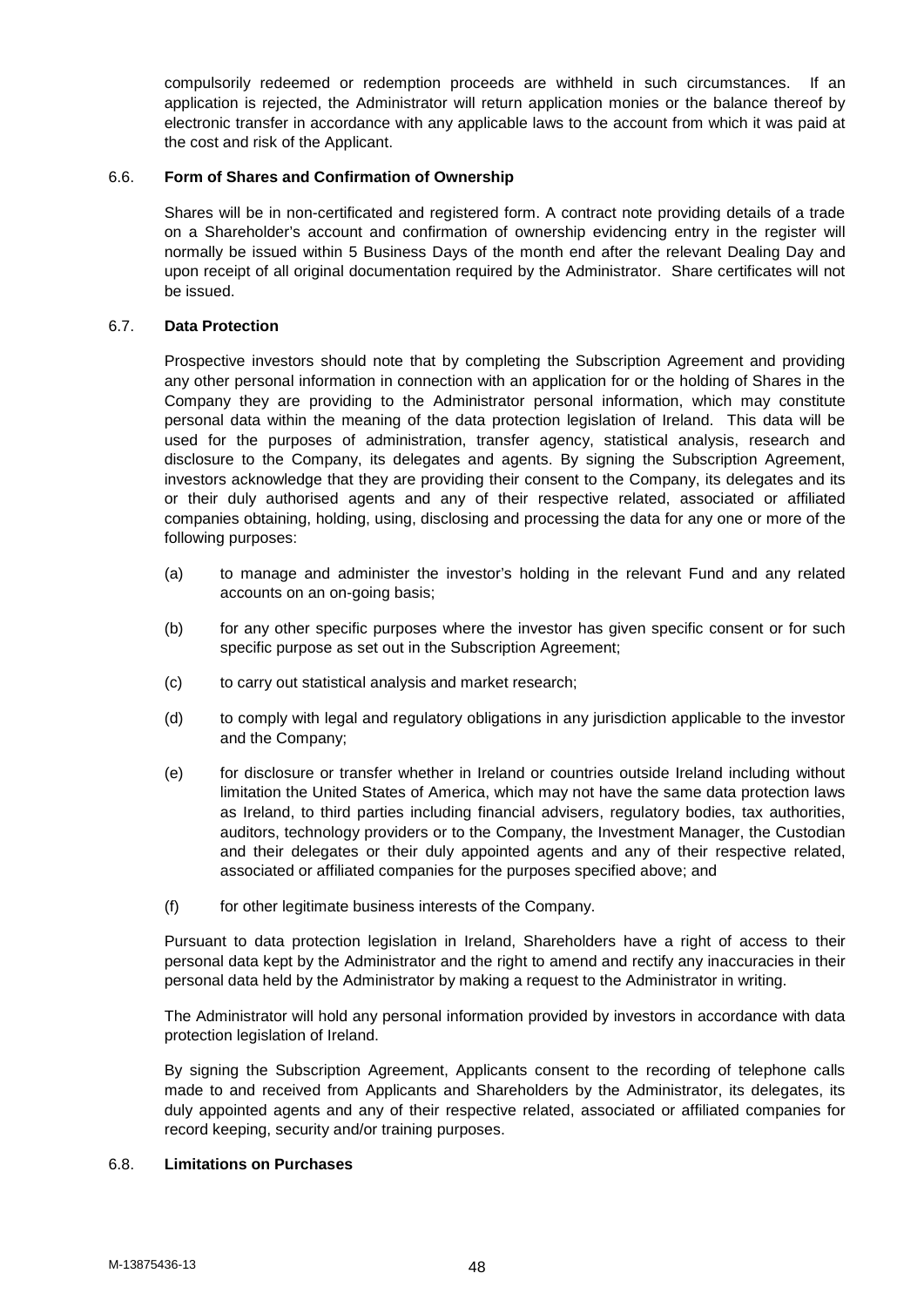Shares may not be issued or sold by the Company during any period when the calculation of the Net Asset Value of the relevant Fund is suspended in the manner described under **Suspension of Calculation of Net Asset Value** below. Applicants for Shares will be notified of such postponement and, unless withdrawn, their applications will be processed as at the next Dealing Day following the ending of such suspension.

Shares may not be directly or indirectly offered or sold in the United States or purchased or held by or for U.S. Persons unless the Directors determine that (i) the transaction is permitted under an exemption available under the Securities Act (ii) the relevant Fund and Company continues to be entitled to an exemption from registration as an investment company under the Investment Company Act if such person holds Shares and (iii) such holding of Shares shall not cause the Company to incur any adverse US taxation consequences .

Shareholders are required to notify the Company and the Administrator immediately in the event that they become a US Person and the Company may, at the discretion of the Directors, redeem or otherwise dispose of the Shares held by such Shareholder to non US Persons.

### 6.9. **Redemption of Shares**

All requests for the redemption of Shares should be made to the Administrator in writing or by facsimile. All such requests must quote the relevant Shareholder account number, the relevant Fund(s) and Share Class and any other information that the Administrator reasonably requires and must be signed by or on behalf of the Shareholder by a person authorised by the Shareholder with the ability to bind the Shareholder and where the details of any such authorised person have been previously provided to the Administrator before payment of Redemption Proceeds can be made.

Redemption requests by facsimile received in the prescribed format, containing all required information, and signed by or on behalf of the Shareholder by an authorised person will be treated as definite orders. Requests received on or prior to the relevant Dealing Deadline will, subject as mentioned in this section and in the relevant Supplement, normally be dealt with on the relevant Dealing Day. Redemption requests received after the Dealing Deadline shall, unless the Directors otherwise agree on an exceptional basis and provided they are received before the relevant Valuation Point, be treated as having been received by the following Dealing Deadline.

Shareholders must notify the Administrator with a copy to the Investment Manager of any withdrawals of a redemption request by the Dealing Deadline unless otherwise specified in the relevant Supplement. The Administrator, in consultation with Investment Manager may on an exceptional basis accept such withdrawals on less notice.

If requested, the Directors may, in their absolute discretion and subject to the prior approval of the Custodian and notification to all of the Shareholders in the relevant Fund, agree to designate additional Dealing Days and Valuation Points for the redemption of Shares relating to any Fund.

The Directors or the Administrator may decline to effect a redemption request which would have the effect of reducing the value of any holding of Shares relating to any Fund below the Minimum Shareholding for that Class of Shares of that Fund. Any redemption request having such an effect may be treated by the Company as a request to redeem the Shareholder's entire holding of that Class of Shares.

The Administrator will not accept redemption requests, which are incomplete, until all the necessary information is received in the prescribed form by the Administrator.

No redemption payment may be made to a Shareholder until the original Subscription Agreement and all documentation required by the Administrator, including any document in connection with the AML Act or other requirements and any anti-money laundering procedures have been completed, sent to and received by the Administrator.

#### 6.10. **Redemption Price**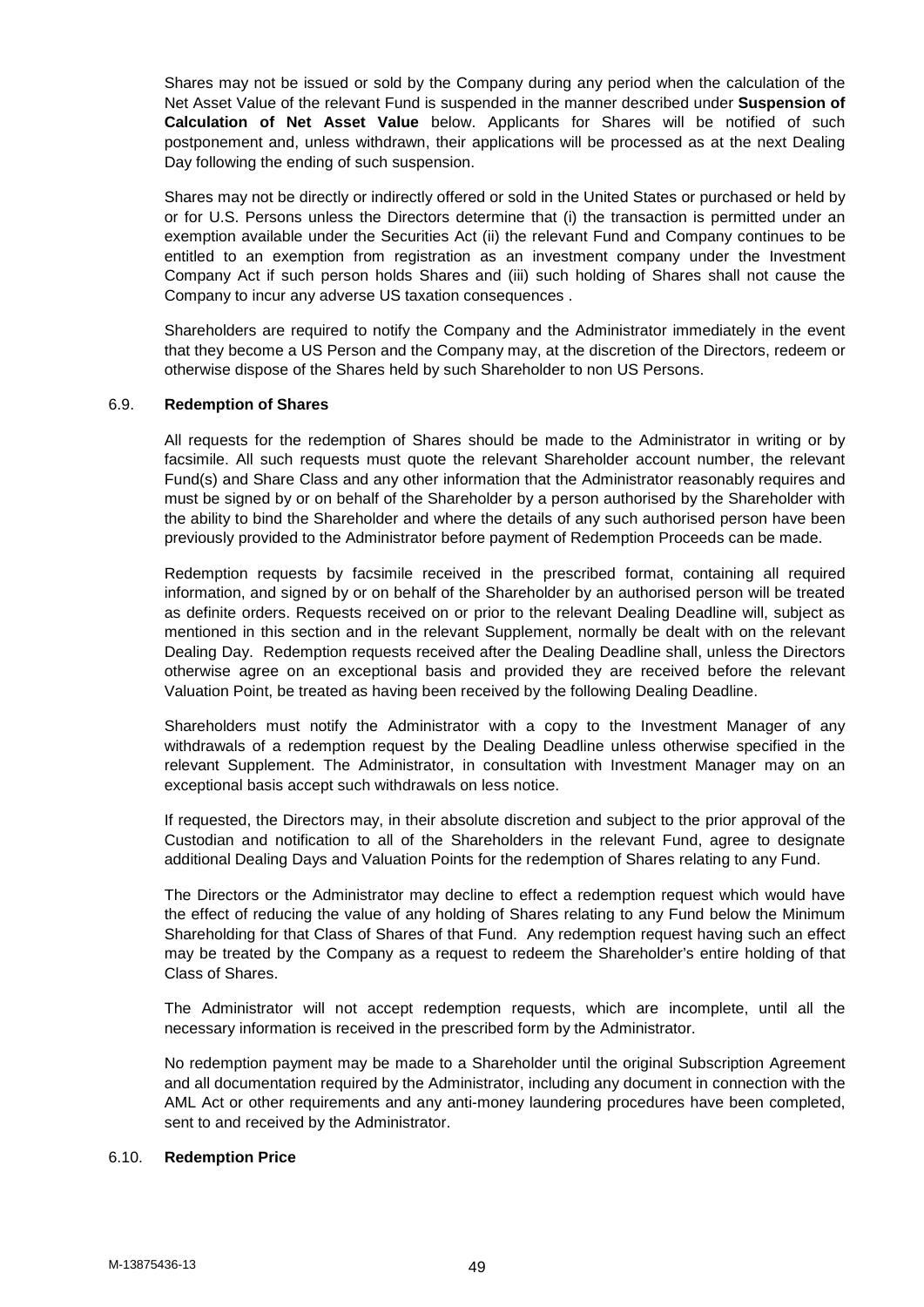The price at which Shares will be redeemed on a Dealing Day is the Net Asset Value per Share of the relevant Class on the relevant Dealing Day less any duties and charges as set out in this Prospectus or the relevant Supplement. The method of establishing the Net Asset Value of any Fund and the Net Asset Value per Share of any Class of Shares in a Fund is set out in the Articles as described herein under the section entitled **Calculation of Net Asset Value/Valuation of Assets** below.

A Redemption Charge of up to 3% of the Redemption Price may be charged by the Directors for payment to the Company. Details of such charge, if any, will be set out in the relevant Supplement.

The Directors may make an adjustment by way of a deduction from either the Redemption Price or the Redemption Proceeds when there are net redemptions to include a charge/anti-dilution levy which the Investment Manager considers represents an appropriate figure to cover dealing costs and to preserve the value of the underlying assets of the relevant Fund. Any such charge/levy shall be retained for the benefit of the relevant Fund and the Directors reserve the right to waive such charge at any time.

### 6.11. **Payment of Redemption Proceeds**

Redemption Proceeds will not be paid until the original Subscription Agreement and all documentation required by the Administrator, including any document in connection with the AML Act or other requirements and any anti-money laundering procedures have been completed, sent to and received by the Administrator.

The Redemption Proceeds (minus any charge provided for above or in the relevant Supplement and after deduction of Irish tax (if any) applicable to the payment) will be paid at the Shareholder's risk and expense by electronic transfer to an account in the name of the Shareholder in the currency of denomination of the relevant Share Class (or in such other currency as the Directors shall determine) by the Settlement Date. In respect of redemption requests received by facsimile or other electronic methods (such as in pdf format sent by email or FTP upload), payment of such Redemption Proceeds will be made to the registered Shareholder.

Any redemptions for which instructions are received within a 24 hour period of a change being made to the Shareholder's bank mandate instructions on record will be sent to the old mandate instructions.

#### 6.12. **Limitations on Redemption**

The Company may not redeem Shares of any Fund during any period when the calculation of the Net Asset Value of the relevant Fund is suspended in the manner described under the section entitled **Suspension of Calculation of Net Asset Value** below. Shareholders requesting redemption of Shares will be notified of such postponement and, unless withdrawn, their applications will be processed as at the next Dealing Day following the ending of such suspension.

The Directors may at their discretion limit the number of Shares of any Fund redeemed on any Dealing Day to Shares representing 10% or more of the outstanding Shares in any Fund or Shares representing 10% or more of the total Net Asset Value of that Fund on that Dealing Day. In this event, the limitation will apply *pro rata* so that all Shareholders wishing to have Shares of that Fund redeemed on that Dealing Day realise the same proportion of such Shares. Shares not redeemed, but which would otherwise have been redeemed, will be carried forward for redemption on the next Dealing Day and will be dealt with in priority (on a rateable basis) to redemption requests received subsequently (subject always to the foregoing limit). If requests for redemptions are so carried forward, the Administrator will inform the Shareholders affected.

#### 6.13. **In Specie Redemptions**

The Directors may at the request of the Shareholder satisfy a redemption request by a distribution of investments of the relevant Fund in specie provided that such a distribution would not be prejudicial to the interests of the remaining Shareholders of that Fund. In addition, the Articles contain special provisions where a redemption request received from a Shareholder would result in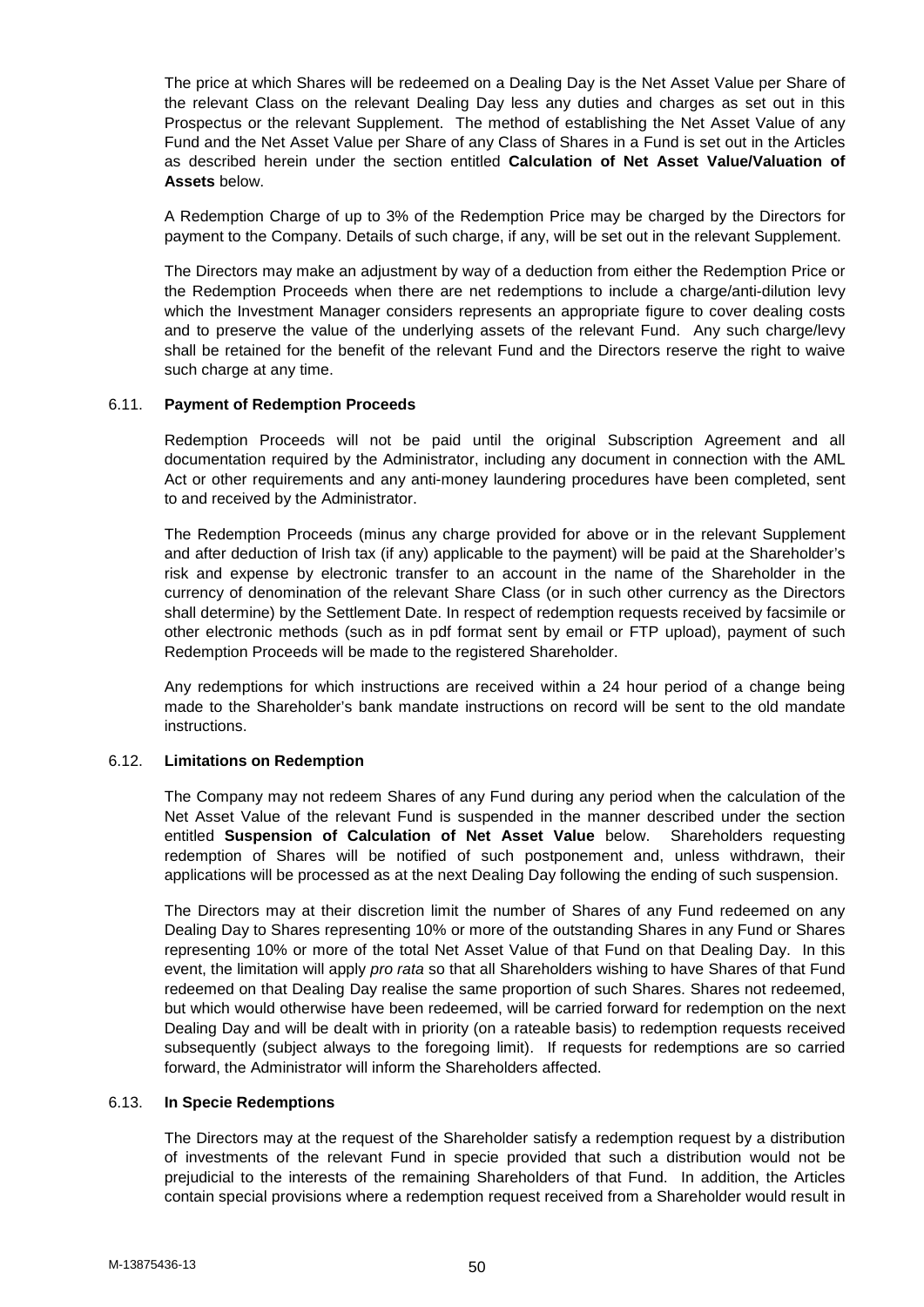Shares representing more than 5% of the Net Asset Value of any Fund being redeemed by the Company on any Dealing Day. In such a case, the Company may satisfy the redemption request by a distribution of investments of the relevant Fund in specie provided that such a distribution would not be prejudicial to the interests of the remaining Shareholders of that Fund. Where the Shareholder requesting such redemption receives notice of the Company's intention to elect to satisfy the redemption request by such a distribution of assets that Shareholder may require the Company, instead of transferring those assets, to arrange for their sale and the payment of the proceeds of sale to that Shareholder less any costs incurred in connection with such sale. The particular assets to be transferred will be determined by the Directors in consultation with the Investment Manager on such basis as the Directors in their discretion, with the approval of the Custodian, consider not to be prejudicial to the interests of the remaining Shareholders in the Fund. The value of the assets to be transferred will be determined on the same basis as used in calculating the Net Asset Value and may be adjusted as the Directors in consultation with the Investment Manager may be determine to reflect the liabilities of the Fund as a result of the transfer of such assets. Any shortfall between the value of the assets transferred on a redemption in specie and the redemption proceeds which would have been payable on a cash redemption will be satisfied in cash. Any decline in the value of the assets to be transferred in settlement of a redemption between the relevant Dealing Day and the day on which such assets are delivered to the redeeming Shareholder will be borne by the redeeming Shareholder.

### 6.14. **Mandatory Redemptions**

The Company, at the discretion of the Directors, may redeem any holding which is less than the Minimum Shareholding. In such circumstances, the Company will give thirty (30) days' prior written notice to Shareholders whose Shares are being redeemed to allow them to purchase sufficient additional Shares of the Fund to avoid such redemption.

The Company may compulsorily redeem all of the Shares of any Fund if the Net Asset Value of the relevant Fund is less than the Minimum Fund Size specified in the Supplement for the relevant Fund.

The Company reserves the right to impose restrictions on the holding or transfer of Shares directly or indirectly by or to (and consequently to redeem Shares held by):

- (i) a person or entity who, in the opinion of the Directors is a US Person as defined herein or falling within the definition of **U.S. Person** under FATCA unless the Directors determine (i) the transaction is permitted under an exemption available under the Securities Act and (ii) the relevant Fund and the Company continue to be entitled to an exemption from registration as an investment company under the securities laws of the US, including the Investment Company Act and (iii) does not cause the Company to incur any adverse US taxation or regulatory or legal consequences;
- (ii) a person or entity who breached or falsified representations on the Subscription Agreement;
- (iii) a person or entity who appears to be in breach of any law or requirement of any country or government authority or by virtue of which such person or entity is not qualified to hold Shares or if the holding of the Shares is unlawful;
- (iv) a person or entity who has not provided the required tax documentation or supporting documentation for money laundering prevention checks;
- (v) a person or entity if the holding of the Shares by that person or entity is unlawful or is less than the Minimum Shareholding or Minimum Initial Investment Amount set for that Class of Shares by the Directors;
- (vi) a person or entity in circumstances which (whether directly or indirectly affecting such person or persons, and whether taken alone or in conjunction with any other persons, connected or not, or any other circumstances appearing to the Directors to be relevant), in the opinion of the Directors, might result in the relevant Fund incurring any liability to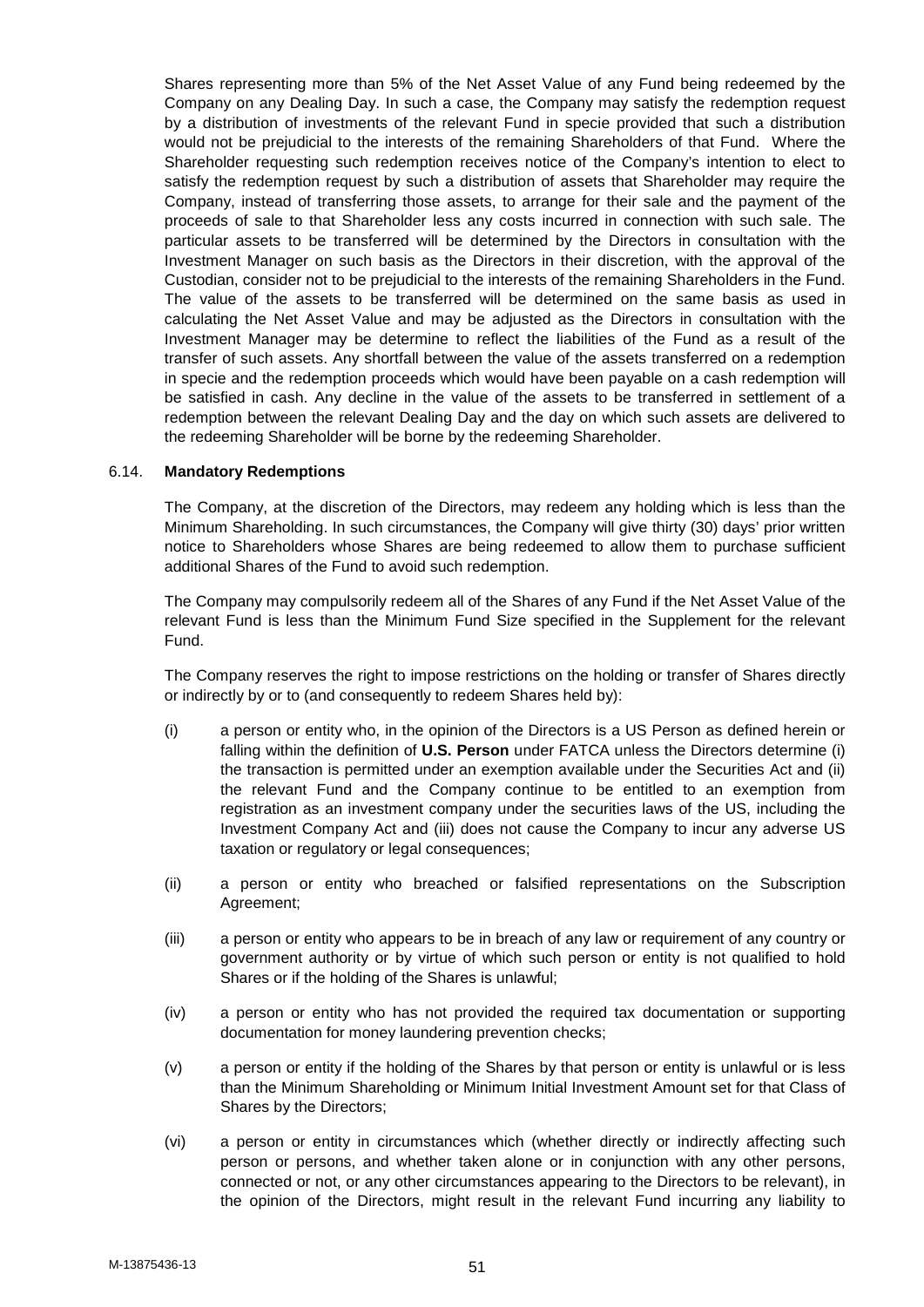taxation or suffering any pecuniary liability to taxation or suffering other pecuniary, legal, regulatory or material administrative disadvantage which the relevant Fund might not otherwise have incurred or suffered (including where the relevant Fund suspects market timing) or might result in the relevant Fund being required to comply with registration or filing requirements in any jurisdiction with which it would not otherwise be required to comply or is otherwise prohibited by the Articles of Association;

- (vii) a person under the age of 18 years or of unsound mind;
- (viii) any transfer in regard to which any payment of taxation remains outstanding; and
- (ix) in any other circumstances set out in the Articles.

If it shall come to the notice of the Directors or if the Directors shall have reason to believe that any Shares are owned directly or beneficially by any person or persons in breach of any restrictions imposed by the Directors, the Directors shall be entitled to (i) give notice (in such form as the Directors deem appropriate) to such person requiring such person to request in writing the redemption of such Shares in accordance with the Articles of Association and/or (ii) as appropriate, compulsorily redeem and/or cancel such number of Shares held by such person and may apply the proceeds of such compulsory redemption in the discharge of any taxation or withholding tax arising as a result of the holding or beneficial ownership of Shares by such person including any interest or penalties payable thereon.

Any outstanding proceeds of such compulsory redemption will not be paid unless the original Subscription Agreement signed by or on behalf of the Shareholder has been received by the Administrator and all documentation required by the Administrator, including any document in connection with the AML Act or other requirements and any anti-money laundering procedures have been completed.

### 6.15. **Exchange of Shares**

Unless otherwise determined by the Directors, Shareholders will be able to apply to exchange on any Dealing Day all or part of their holding of Shares of any Class in any Fund (the **Original Class**) for Shares in another Class in a Fund which are being offered at that time (the **New Class**) (such Class being in the same Fund or in a separate Fund) provided that all the criteria for applying for Shares in the New Class have been met (including being entitled to the same tax treatment/benefits under taxation treaties as the other Shareholders in the New Class) and by giving notice to the Administrator on or prior to the Dealing Deadline for the relevant Dealing Day. The Directors may in their sole and absolute discretion accept requests for exchange received after the relevant Dealing Deadline in exceptional circumstances provided they are received prior to the relevant Valuation Point. The Directors may at their discretion nominate an additional Dealing Day to facilitate applications for exchange of Shares which will be notified in advance to all Shareholders. The Investment Manager shall pay all costs associated with additional Dealing Days. The general provisions and procedures relating to the issue and redemption of Shares will apply equally to exchanges, save in relation to charges payable, details of which are set out below and in the relevant Supplement.

When requesting the exchange of Shares as an initial investment in a Fund, Shareholders should ensure that the value of the Shares exchanged is equal to, or exceeds, the Minimum Initial Investment Amount for the relevant New Class specified in the Supplement for the relevant Fund. In the case of an exchange of a partial holding only, the value of the remaining holding must also be at least equal to the Minimum Shareholding for the Original Class.

The Directors may deduct a charge on an exchange of Shares which the Investment Manager considers represents an appropriate figure to cover, inter alia, dealing costs, stamp duties, market impact and to preserve the value of the underlying assets of the Fund when there are net subscriptions and redemptions. Any such charge will be retained for the benefit of the relevant Fund the Directors reserve the right to waive such charge at any time.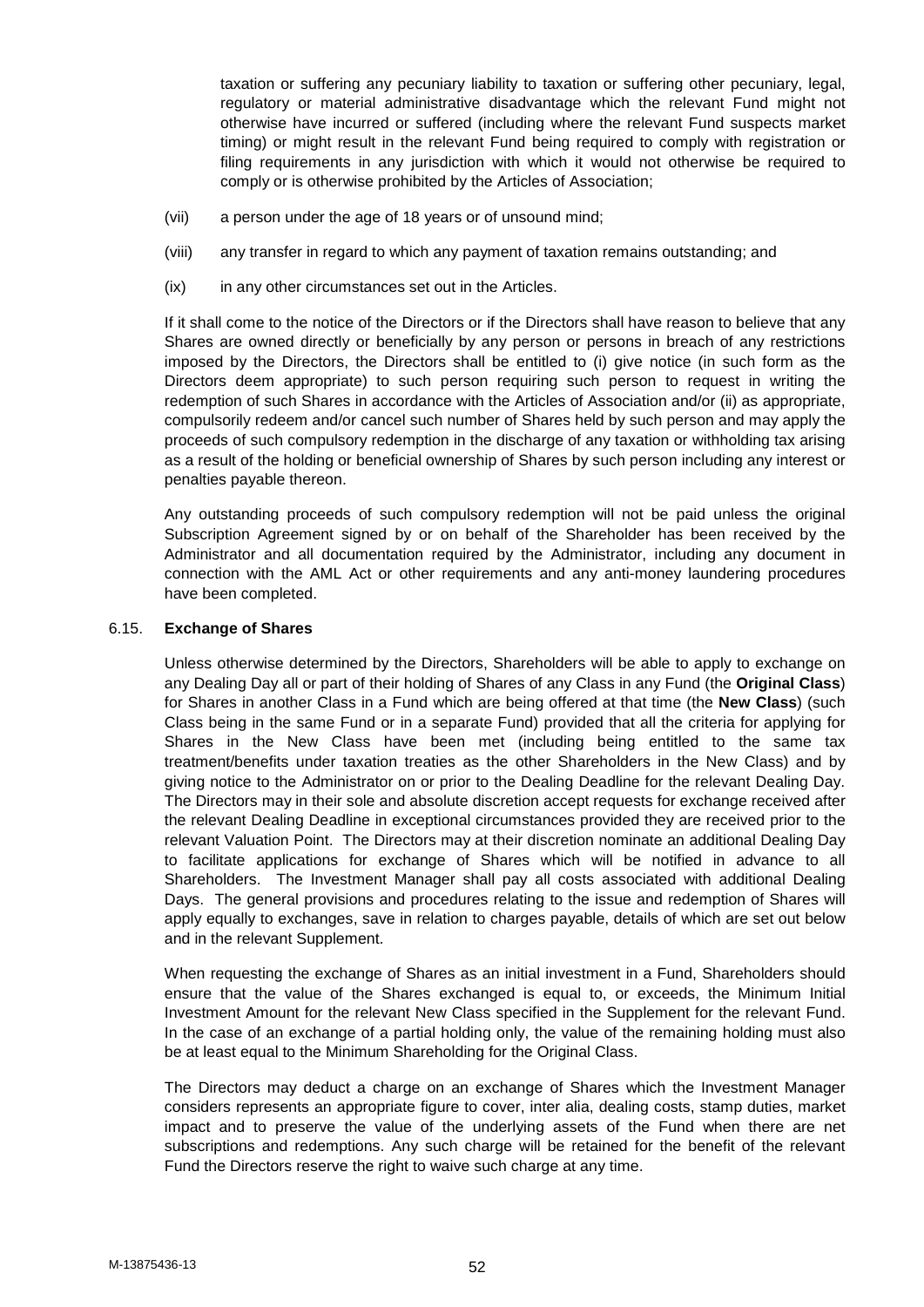The Directors may impose an exchange charge of up to 3% of the Redemption Proceeds of the Shares being exchanged which shall be payable as the Directors, in their discretion determine.

The number of Shares of the New Class to be issued will be calculated in accordance with the following formula:

# **S = [R x (RP x ER) - EC]**

**IP**

where:

- **R** = the number of Shares of the Original Class to be exchanged;
- **S** = the number of Shares of the New Class to be issued;
- **RP** = the Redemption Price per Share of the Original Class as at the Valuation Point for the relevant Dealing Day;
- **ER** = in the case of exchange of Shares designated in the same Base Currency is 1. In any other case, it is the currency conversion factor determined by the Directors at the Valuation Point for the relevant Dealing Day as representing the effective rate of exchange applicable to the transfer of assets relating to the Original and New Classes of Shares after adjusting such rate as may be necessary to reflect the effective costs of making such transfer;
- **EC =** the exchange charge and/or other charge when there are net subscriptions and redemptions (if any); and
- **IP** = the Issue Price per Share of the New Class as at the Valuation Point for the applicable Dealing Day.

Where there is an exchange of Shares, Shares of the New Class will be allotted and issued in respect of and in proportion to the Shares of the Original Class in the proportion S to R.

#### 6.16. **Limitations on Exchanges**

Shares may not be exchanged for Shares of a different Class during any period when the calculation of the Net Asset Value of the relevant Fund or Funds is suspended in the manner described under the section entitled Suspension of Calculation of Net Asset Value below. Applicants for the exchange of Shares will be notified of such postponement and, unless withdrawn, their applications will be considered as at the next Dealing Day following the ending of such suspension.

#### 6.17. **Transfer of Shares**

Shares in each Fund will be transferable by instrument in writing via the completion of a Stock Transfer Form, in common form or in any other written form approved by the Directors and signed by (or, in the case of a transfer by a body corporate, signed on behalf of or sealed by) the transferor and transferee. The Directors may decline to register any transfer of Shares unless the instrument of transfer is deposited at the registered office of the Company or with the Administrator together with such other evidence as may reasonably be required to show the right of the transferor to make the transfer and/or any evidence required to discharge the Company's and the Administrator's duties under the AML Act and any other applicable regulations or procedures.

The transferee will be required to complete a Subscription Agreement and any other documentation required by the Administrator in addition to providing any documentation or information under the AML Act or its anti-money laundering procedures.

No Share transfer will be permitted until the original Subscription Agreement and transfer instruction of the transferor and all documentation required by the Administrator, including any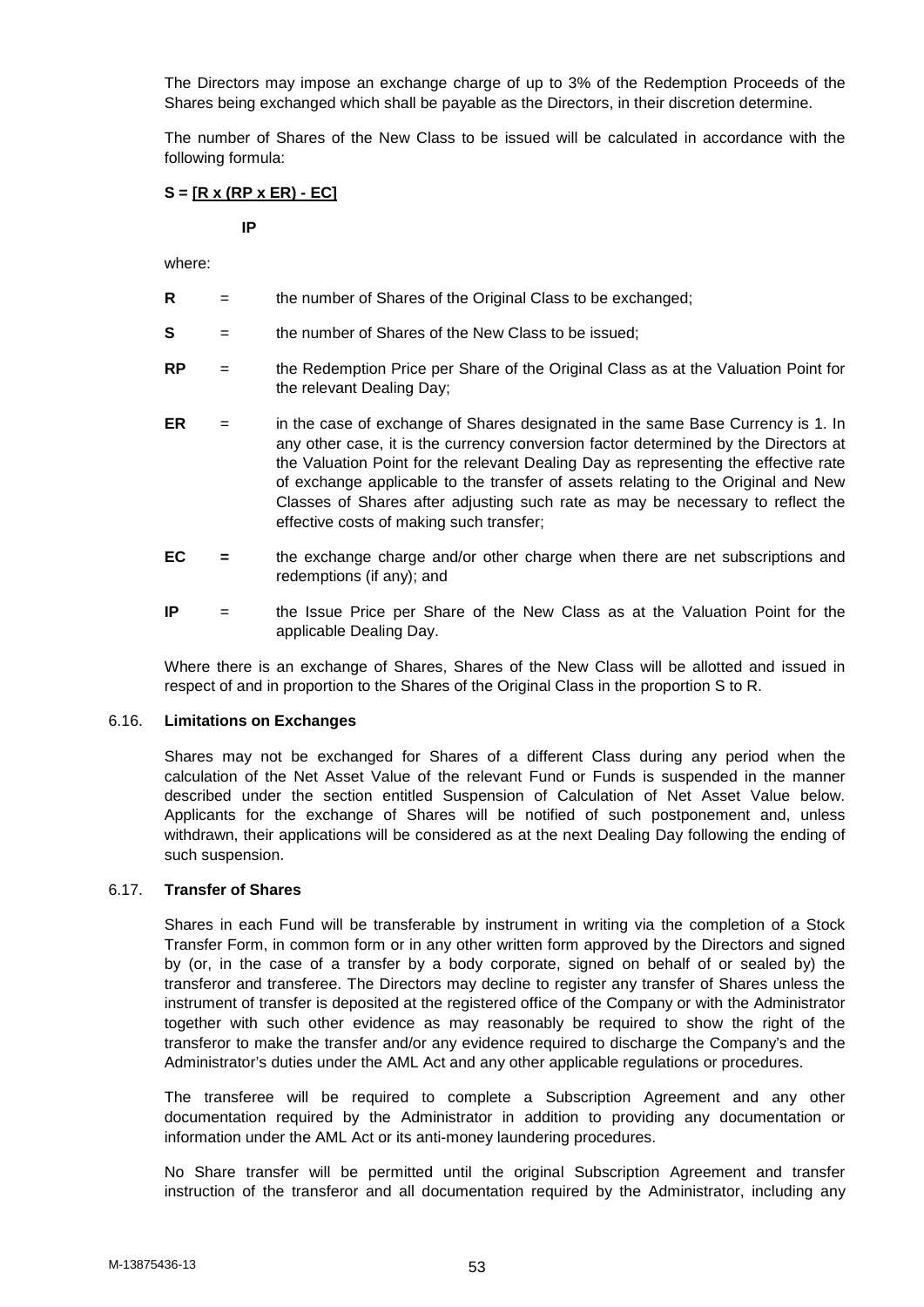document in connection with the AML Act or other requirements and any anti-money laundering procedures have been received by the Administrator from the transferor.

The transferor shall be deemed to remain the holder of the Share until the name of the transferee is entered in the share register in respect thereof.

Shares may not be transferred to any person as described in the **Mandatory Redemptions** section of the Prospectus.

If the transferor is, or is deemed to be, or is acting on behalf of a Taxable Irish Person, the Company is entitled to redeem and cancel a sufficient portion of the transferor's Shares as will enable the Company to pay the tax payable in respect of the transfer to the Revenue Commissioners in Ireland.

In the case of the death of one of joint Shareholders, the survivor or survivors will be the only person or persons recognised by the Company as having any title to or interest in the Shares registered in the names of such joint Shareholders.

# 6.18. **Dealing Restrictions**

#### *Market Timing*

The Company, at its discretion, reserves the right to refuse to accept any application for initial or subsequent subscription or to compulsorily redeem Shares held by any Shareholder, without giving any reason where the Company suspects market timing. Without limiting the foregoing, and as further described below, the Company may not be used as a vehicle for frequent trading in response to short term market fluctuations (so called **market timing**). Accordingly, the Company may reject any subscriptions (or compulsorily redeem Shares) from any investor that it determines is engaged in market timing or other activity which it believes is harmful to the Company or any Fund. If a subscription is rejected, subscription proceeds will be returned without interest to the Applicant, as soon as practicable.

# *Excessive Trading Policies*

The Company emphasises that all investors and Shareholders are bound to place their subscription, redemption or switching order(s) no later than the relevant Dealing Deadline for transactions in the Fund's Shares.

Excessive trading into and out of a Fund can disrupt portfolio investment strategies and increase the Fund's operating expenses. The Funds are not designed to accommodate excessive trading practices. The Directors reserve the right to restrict, reject or cancel purchase, redemption and switching orders as described above, which represent, in their sole judgment, excessive trading.

Shareholders seeking to engage in excessive trading practices may deploy a variety of strategies to avoid detection, and there is no guarantee that the Company or its agents will be able to recognise such Shareholders or curtail their trading practices. The ability of the Company and its agents to detect and curtail excessive trading practices may also be limited by operational systems and technological limitations.

To the extent that the Company or its agents are unable to curtail excessive trading practices in a Fund, these practices may interfere with the efficient management of the Fund's portfolio, and may result in the Fund engaging in certain activities to a greater extent than it otherwise would, such as maintaining higher cash balances, using a line of credit and engaging in portfolio transactions. Increased portfolio transactions and the use of a line of credit would correspondingly increase a Fund's operating costs and decrease the Fund's investment performance, and maintenance of a higher level of cash balances would likewise result in lower Fund investment performance during periods of rising markets.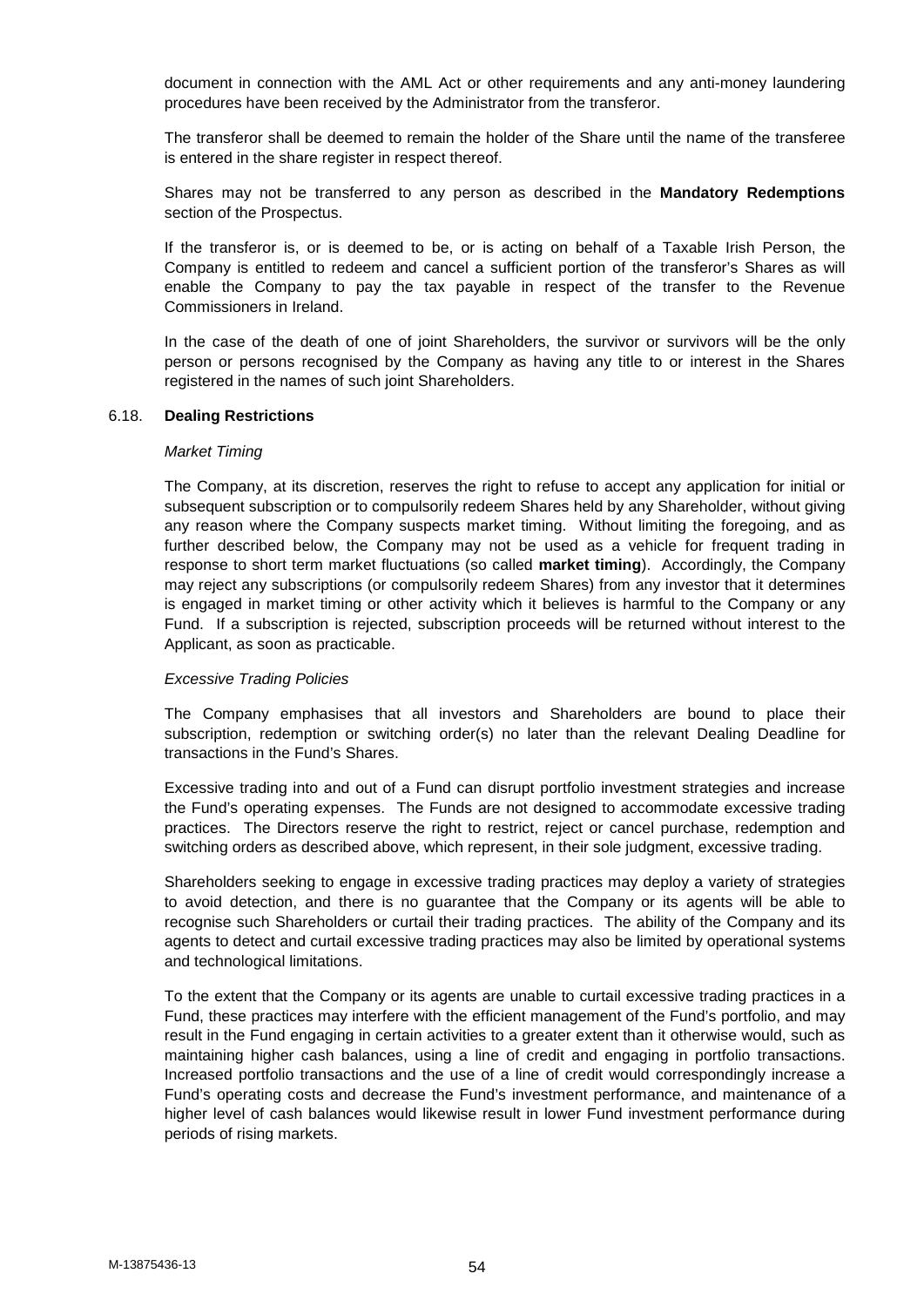The Net Asset Value of each Fund shall be calculated by the Administrator as at the Valuation Point for each Dealing Day by valuing the assets of the Fund and deducting therefrom the liabilities of the Fund. The Net Asset Value of a Fund divided by the number of Shares of the relevant Fund in issue as at the relevant Valuation Point is equal to the Net Asset Value of a Share of the relevant Fund. Where there is more than one Class in issue in a Fund, the Net Asset Value per Share of the relevant Class is calculated by determining that proportion of the Net Asset Value of the relevant Fund which is attributable to the relevant Class at the Valuation Point and by dividing this sum by the total number of Shares of the relevant Class in issue at the relevant Valuation Point (which is set out in the Supplement for the relevant Fund).

Where a Class of Shares is denominated in a currency other than the Base Currency of the relevant Fund the Directors shall at the time of creation of such Class determine if such Class of Shares shall be constituted as a Hedged Share Class or an Unhedged Currency Share Class. The costs and gains/losses of any hedging transactions relating to a Hedged Share Class shall accrue solely to the Shareholders in such Class and shall not form part of the assets of the relevant Fund or constitute a liability of the relevant Fund. Any hedging transaction relating to a Hedged Share Class shall be valued in accordance with the provisions of the Articles. Hedged Share Classes must not be leveraged as a result of such hedging transactions.

The price at which Shares of any Class will be issued on a Dealing Day, after the Initial Offer Period, is based on the Net Asset Value per Share or Net Asset Value per Share of the relevant Class (where there is more than one Class in issue in a Fund) plus a provision for any duties and charges, including such sum (if any) as the Administrator may consider represents the appropriate provision for fiscal and purchase charges, as set out in this Prospectus or in the relevant Supplement and which have not already been included in determining the Net Asset Value. At the discretion of the Directors, where there are net subscriptions on a Dealing Day, the Issue Price may be adjusted by adding an anti-dilution levy to cover dealing costs and preserve the value of the underlying assets of a Fund. Any such charge shall be retained for the benefit of the relevant Fund. The price at which Shares of any Class will be redeemed on a Dealing Day, is based on the Net Asset Value per Share or Net Asset Value per Share of the relevant Class (where there is more than one Class in issue in a Fund) less a provision for any duties and charges, including such sum (if any) as the Administrator may consider represents the appropriate provision for fiscal and sales charges, as set out in this Prospectus or in the relevant Supplement and which have not already been included in determining the Net Asset Value. At the discretion of the Directors, where there are net redemptions on a Dealing Day, the Redemption Price may be adjusted by deducting an anti-dilution levy to cover dealing costs and preserve the value of the underlying assets of a Fund. Any such charge shall be retained for the benefit of the relevant Fund. The Net Asset Value and the Net Asset Value per Share will in each case be rounded to three decimal places or such other number of decimal places as the Directors may determine.

In addition and at the discretion of the Directors, the Administrator may, in calculating the redemption price, deduct such sum as they consider fair and which is approved by the Custodian, in respect of redemption or exchange requests which will necessitate a Fund breaking deposits at a penalty or realising investments at a discount in order to realise assets to provide monies to meet such redemption or exchange requests or, in the event that the Fund borrows funds to meet any such redemption or exchange request, a sum to meet the cost of such borrowing.

The Articles provides for the method of valuation of the assets and liabilities of each Fund and of the Net Asset Value of each Fund. The Company has delegated the calculation of the Net Asset Value to the Administrator. The assets and liabilities of a Fund will be valued as follows:-

In general, the Articles provide that the value of any investments quoted, listed or dealt in on a Regulated Market shall be calculated by reference to the last traded price, except in the case of fixed income securities which will be valued at the latest mid-market prices, in each case as at the relevant Valuation Point provided that the value of any investment listed or dealt in on a Regulated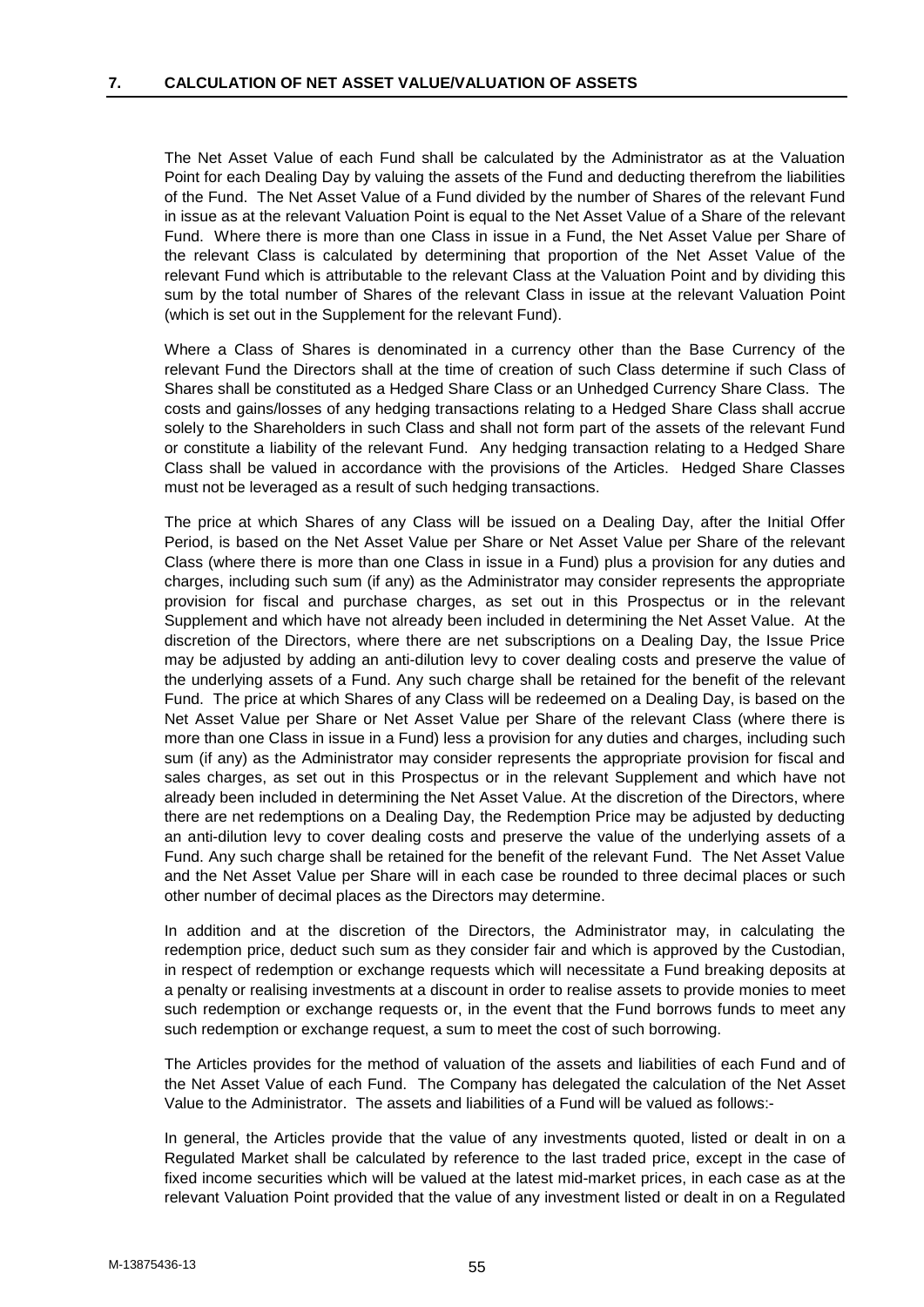Market but acquired or traded at a premium or at a discount outside the relevant market may with the approval of the Custodian be valued taking into account the level of premium or discount as at the date of valuation of the investment and the Custodian must ensure the adoption of such a procedure is justifiable in the context of establishing the probable realisation value of the security.

Where such investment is quoted, listed or dealt in on more than one Regulated Market, the price will be the last traded price on the exchange which constitutes the main Regulated Market for such security or the one which the Directors or their delegate determine provides the fairest criteria in ascribing a value to such security.

The value of any investment which is not quoted, listed or dealt in on a Regulated Market or of any investment which is normally quoted, listed or dealt in on a Regulated Market but in respect of which no price is currently available or the current price of which does not in the opinion of the Directors reflect the fair market value thereof in the context of currency, marketability dealing costs and/or such other considerations as are deemed relevant, shall be the probable realisation value estimated with care and in good faith by (i) the Directors or (ii) by a competent person appointed by the Directors and approved for such purpose by the Custodian or (iii) any other means provided that the value is approved by the Custodian. In determining the probable realisation value of any such investment, the Directors may accept a certified valuation from a competent independent person, or in the absence of any independent person, (notwithstanding that the Investment Manager has an interest in the valuation), the Investment Manager, who in each case shall be approved by the Custodian to value the relevant securities. Where reliable market quotations are not available for fixed income securities, the value of such securities may be determined by reference to the valuation of other securities which are comparable in rating, yield, due date and other characteristics. The matrix methodology will be compiled by the Directors or a competent person, firm or corporation appointed by the Directors and in each case approved for the purpose by the Custodian or any other means provided that the value is approved by the Custodian.

Units or shares in open-ended CIS other than those valued in accordance with the foregoing paragraphs shall be valued at the latest available net asset value per unit or share or class or bid price thereof as published by the CIS after deduction of any redemption charge as at the Valuation Point for the relevant Dealing Day.

The Articles further provide that cash in hand or on deposit and other liquid assets, prepaid expenses, cash dividends, interest declared or accrued and not yet received and tax reclaims filed and not yet received as at the relevant Valuation Point shall normally be valued at their face value (unless in any case the Directors are of the opinion that the same is unlikely to be paid or received in full in which case the value thereof shall be arrived at after making such discount as the Directors may consider appropriate in such case to reflect the true value thereof); certificates of deposit, treasury bills, bank acceptances, trade bills and other negotiable investments shall each be valued at each Valuation Point at the last traded price on the Regulated Market on which these assets are traded or admitted for trading (being the Regulated Market which is the sole Regulated Market or in the opinion of the Directors or the delegate the principal Regulated Market on which the assets in question are quoted or dealt in).

The value of any over the counter derivative contracts shall be the quotation from the counterparty to such contracts at the Valuation Point and shall be valued daily. The valuation will be approved or verified weekly by a party independent of the counterparty who has been approved, for such purpose, by the Custodian. Alternatively, the value of any over-the-counter derivative contract may be the quotation from an independent pricing vendor or that calculated by the Fund itself and shall be valued daily. Where an alternative valuation is used by the Fund, the Fund will follow international best practice and adhere to specific principles on such valuation by bodies such as IOSCO and AIMA. Any such alternative valuation must be provided by a competent person appointed by the Directors and approved for the purpose by the Custodian, or a valuation by any other means provided that such value is approved by the Custodian. Any such alternative valuation must be reconciled to the counterparty valuation on a monthly basis. Where significant differences arise they must be promptly investigated and explained.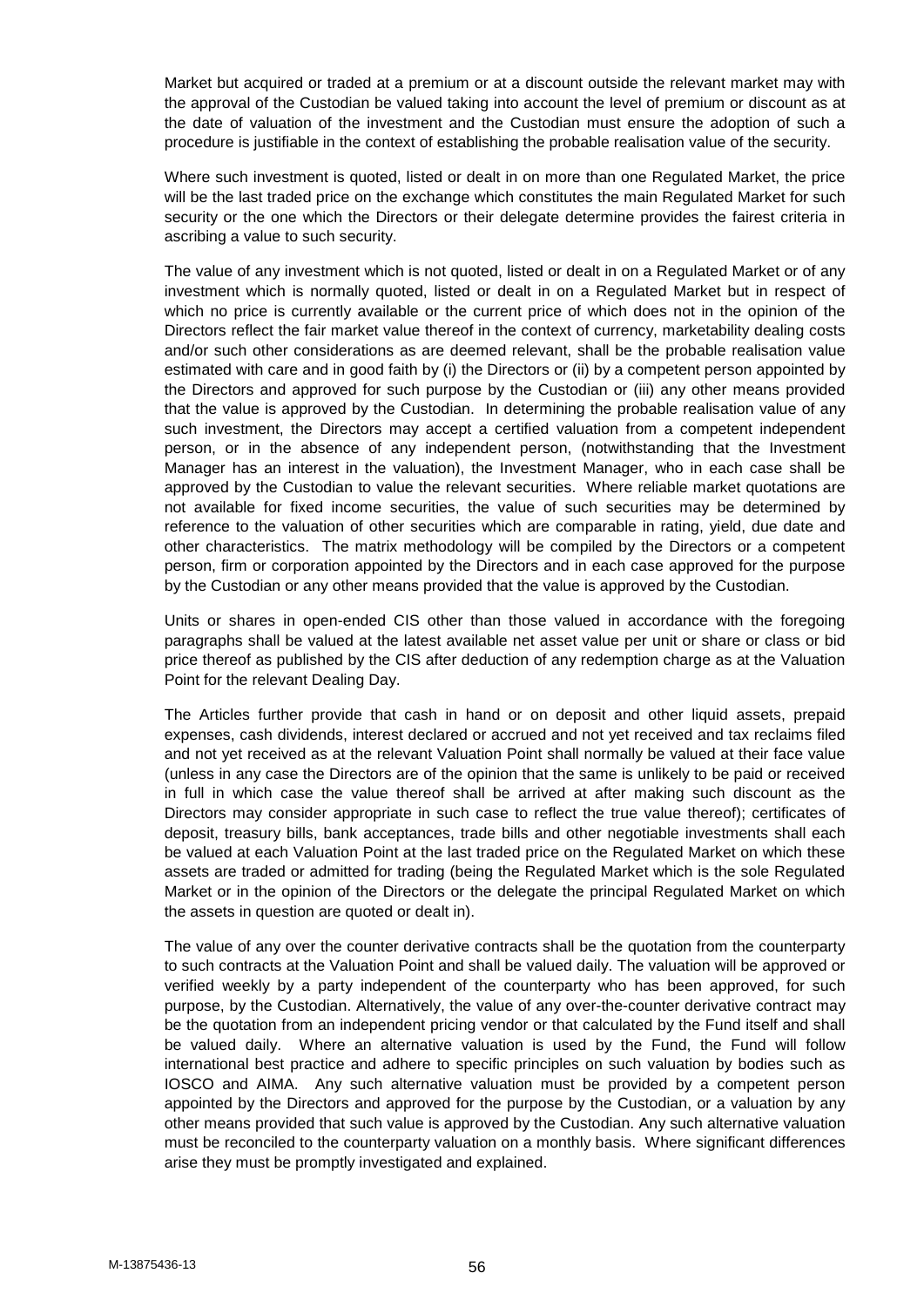The value of any exchange traded futures contracts, share price index, futures contracts and options and other derivative instruments shall be the settlement price as determined by the Regulated Market in question as at the Valuation Point provided that where such settlement price is not available for any reason as at a Valuation Point, such value shall be the probable realisation thereof estimated with care and in good faith by (i) the Directors or (ii) a competent person appointed by the Directors and approved for such purpose by the Custodian (iii) any other means provided that the value is approved by the Custodian.

Forward foreign exchange contracts shall be valued by reference to the prevailing market maker quotations, namely, the price as at the Valuation Point at which a new forward exchange contract of the same size and maturity could be undertaken, or if unavailable, at the settlement price provided by the counterparty. In the latter case, he settlement price shall be valued at least daily by the counterparty and shall be verified at least weekly by a party who is independent from the counterparty and approved for such purpose by the Custodian.

Notwithstanding the foregoing valuation rules, in the event of substantial or recurring net subscriptions (where total subscriptions of a Fund exceeds total redemptions), the Directors may adjust the Net Asset Value per Share to reflect the value of the Company's assets using the closing market dealing offer price, where available, as at the relevant Valuation Point in order to preserve the value of the shareholding of continuing Shareholders. In the event of substantial or recurring net redemptions (where total redemptions of any Fund exceeds total subscriptions), the Directors may adjust the Net Asset Value per Share to reflect the value of the Company's assets using the closing market dealing bid price, where available, in order to preserve the value of the shareholding of continuing Shareholders. Where any such adjustment is made, it shall be applied consistently with respect to the assets of the Fund and no additional charge or anti-dilution levy will be included in the Issue Price or deducted from the subscription monies received or deducted from the Redemption Price or Redemption Proceeds to preserve the value of the underlying assets of a Fund on the relevant Dealing Day. Valuation policies will be applied on a consistent basis throughout the life of the Company.

If in any case a particular value is not ascertainable as provided above or if the Directors shall consider that some other method of valuation better reflects the fair value of the relevant investment, then in such case the method of valuation of the relevant investment shall be such as the Directors or another competent person appointed by the Directors shall determine, such method of valuation to be approved by the Custodian.

Notwithstanding the generality of the foregoing, the Directors may with the approval of the Custodian adjust the value of any such assets if, having regard to currency, anticipated rate of dividend, applicable rate of interest, maturity, liquidity, marketability and/or such other considerations as the Directors or the Investment Manager may deem relevant, the Directors considers that such adjustment is required to reflect the fair value thereof as at any Valuation Point.

Any value expressed otherwise than in the Base Currency of the Fund (whether of any investment or cash) and any non-Base Currency borrowing shall be converted into the Base Currency at the rate which the Administrator shall determine to be appropriate in the circumstances.

Any particular valuation provisions applicable to a Fund are set out in the Supplement for the relevant Fund.

# 7.1. **Suspension of Calculation of Net Asset Value**

The Directors may at any time temporarily suspend the calculation of the Net Asset Value of any Fund and the issue, redemption and exchange of Shares and the payment of redemption proceeds during:

(i) during any period when any of the Regulated Markets on which a meaningful portion of the investments of the relevant Fund, from time to time, are quoted, listed or dealt in is closed, otherwise than for ordinary holidays, or during which dealings therein are restricted or suspended; or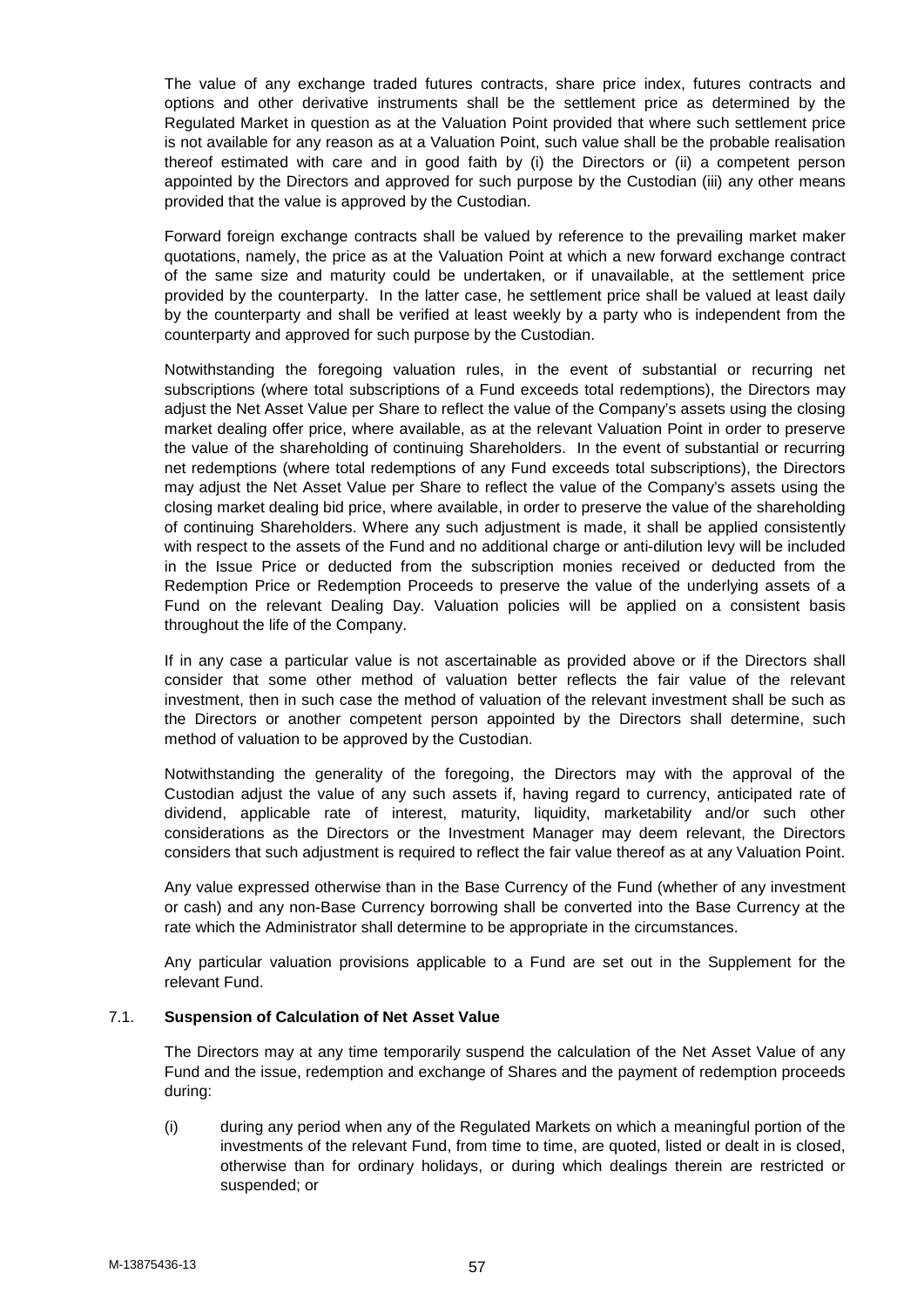- (ii) during any period when, as a result of political, economic, military or monetary events or any circumstances outside the control, responsibility and power of the Directors, disposal or valuation of a meaningful portion of the investments of the relevant Fund is not reasonably practicable without this being seriously detrimental to the interests of Shareholders of the relevant Fund or if, in the opinion of the Directors, the Net Asset Value of the Fund cannot be fairly calculated; or
- (iii) during any breakdown in the means of communication normally employed in determining the price of a meaningful portion of the investments of the relevant Fund, or when, for any other reason the current prices on any Regulated Market of any of the investments of the relevant Fund cannot be promptly and accurately ascertained; or
- (iv) during any period during which any transfer of funds involved in the realisation or acquisition of investments of the relevant Fund or when payments due on the redemption of Shares from Shareholders cannot, in the opinion of the Directors, be effected at normal prices or rates of exchange; or
- (v) during any period when the Directors are unable to repatriate funds required for the purpose of making payments due on the redemption of Shares in the relevant Fund; or
- (vi) during any period when the Directors consider it to be in the best interest of the Shareholders of the relevant Fund; or
- (vii) upon mutual agreement between the Company and the Custodian, any period following the circulation to Shareholders of a notice of a general meeting at which a resolution for the purpose of terminating the Company or any Fund is to be proposed; or
- (viii) when any other reason makes it impracticable to determine the value of a meaningful portion of the assets of the Company or any Fund; or
- (ix) during any period when the Directors consider it to be in the best interests of the Shareholders of the relevant Fund.

Where possible, all reasonable steps will be taken to bring any period of suspension to an end as soon as practicable.

Shareholders who have requested issue or redemption of Shares of any Class or the exchange of Shares of one Class to another will be notified of any such suspension in such manner as may be directed by the Directors and, unless withdrawn but subject to the limitation referred to above, their requests will be dealt with on the first relevant Dealing Day after the suspension is lifted. Any such suspension will be notified on the same Business Day to the Central Bank and if the Shares are listed on the Irish Stock Exchange or such other exchange within the same time frame and will be communicated without delay to the competent authorities in any country in which the Shares are registered for sale.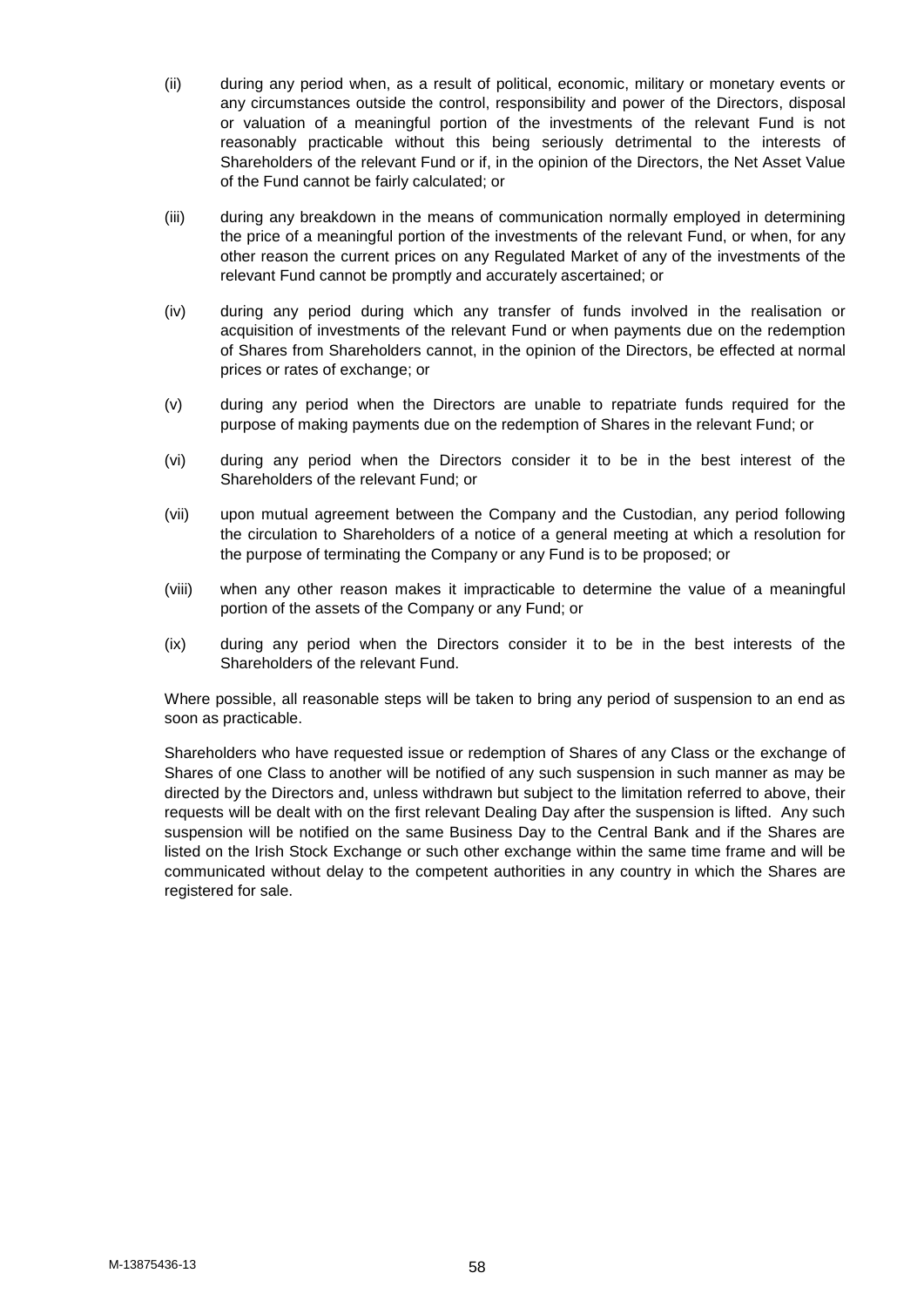## **8. NOTIFICATION OF PRICES**

The Net Asset Value per Share of each Class of Shares in each Fund will be available from the Administrator and will (where listed) be notified without delay to the Irish Stock Exchange following calculation on each Valuation Point and will be published on www.tendercapital.co.uk or such other websites or newspapers as the Directors may decide from time to time and as notified to the Shareholders in advance. Such prices will be the up to date prices applicable to the previous Dealing Day's trades and are therefore only indicative after the relevant Dealing Day.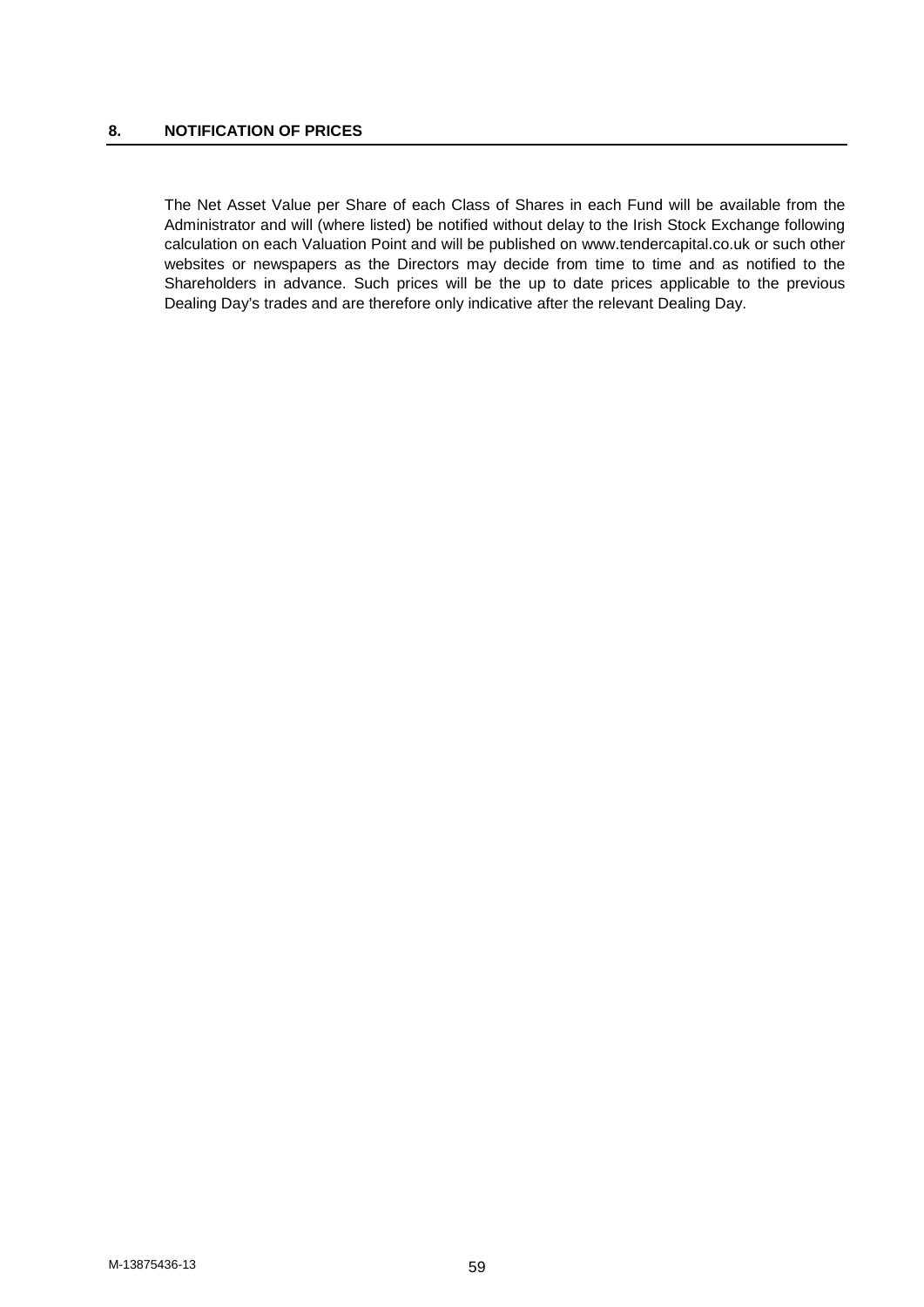### **9. FEES AND EXPENSES**

# 9.1. **Establishment Expenses**

The cost of establishing the Company, obtaining authorisation from any authority, listing the Shares on the Irish Stock Exchange, where applicable, filing fees, the preparation and printing of this Prospectus, marketing costs and the fees of all professionals relating to it will be borne by the Company. The costs of establishing Funds may be borne by the Company or the relevant Fund and where appropriate details thereof will be set out in the relevant Supplement. In the event of a merger between a Fund and any other fund whereby a Fund receives the assets and liabilities of a fund as a result of the merger, the merging fund's unamortised formation expenses may also be transferred as part of the merger and amortised over a period which shall be disclosed in the Supplement for the relevant Fund.

# 9.2. **Operating & Service Providers' Fees and Expenses**

The Company may pay out of the assets of each Fund the fees and expenses payable to the Investment Manager, Administrator, the Custodian, the Distributor, any other distributors, the Facilities Agent, any Paying Agent, the fees and expenses of sub-custodians (which in the case of the Facilities Agent, any Paying Agent and sub-custodians will be at normal commercial rates), the fees and expenses of any investment advisers or any other delegates of the Company, the fees (if any) and expenses of the Directors, any fees in respect of circulating details of the Net Asset Value, stamp duties, all taxes and VAT, company secretarial fees, any costs incurred in respect of meetings of Shareholders, marketing and distribution costs, investment transaction charges, costs incurred in respect of the distribution of income to Shareholders, pricing and bookkeeping costs, the fees and expenses of any other facilities agent or representative appointed in compliance with the requirements of another jurisdiction (which will be at normal commercial rates), any amount payable under indemnity provisions contained in the Articles or any agreement with any appointee of the Company, all sums payable in respect of directors' and officers' liability insurance cover, brokerage or other expenses of acquiring and disposing of investments, the fees and expenses of the auditors, tax and legal advisers, regulatory fees, the fees connected with listing the Shares on the Irish Stock Exchange, the fees connected with registering the Company for sale in other jurisdictions, the fees and expenses in connection with obtaining and maintaining a credit rating for any Fund, Class or Shares. The costs of printing and distributing this Prospectus, KIIDs, reports, accounts and any explanatory memoranda, any necessary translation fees, the costs of publishing prices and any costs incurred as a result of periodic updates of the Prospectus or KIIDs, or of a change in law or the introduction of any new law (including any costs incurred as a result of compliance with any applicable code, whether or not having the force of law) may also be paid out of the assets of the Company. In the event of a merger between a Fund and any other fund whereby a Fund receives the assets and liabilities of a fund as a result of the merger, the liabilities of the merging fund which have been transferred to the Fund and the costs and expenses of the merger may be paid out of the assets of the relevant Fund. Further details of such fee arrangements shall be disclosed in the Supplement for the relevant Fund. The fees payable out of the assets of each Fund to the Investment Manager and, if applicable, the Distributor shall be paid as the Investment Manager and/or Distributor shall direct the Company and/ or its delegates. All recurring expenses and fees will be charged against current income or against realised and unrealised capital gains, or, where there is not sufficient income or capital gains to cover the fees and expenses of the Company, against the capital or assets of the Company in such manner and over such period as the Directors may from time to time decide.

If a Fund invests a substantial proportion of its net assets in other CIS the maximum level of the management fees that may be charged in respect of that Fund and to the other CIS in which it intends to invest will be set out in the relevant Supplement. Details of such fees will also be contained in the Company's annual report.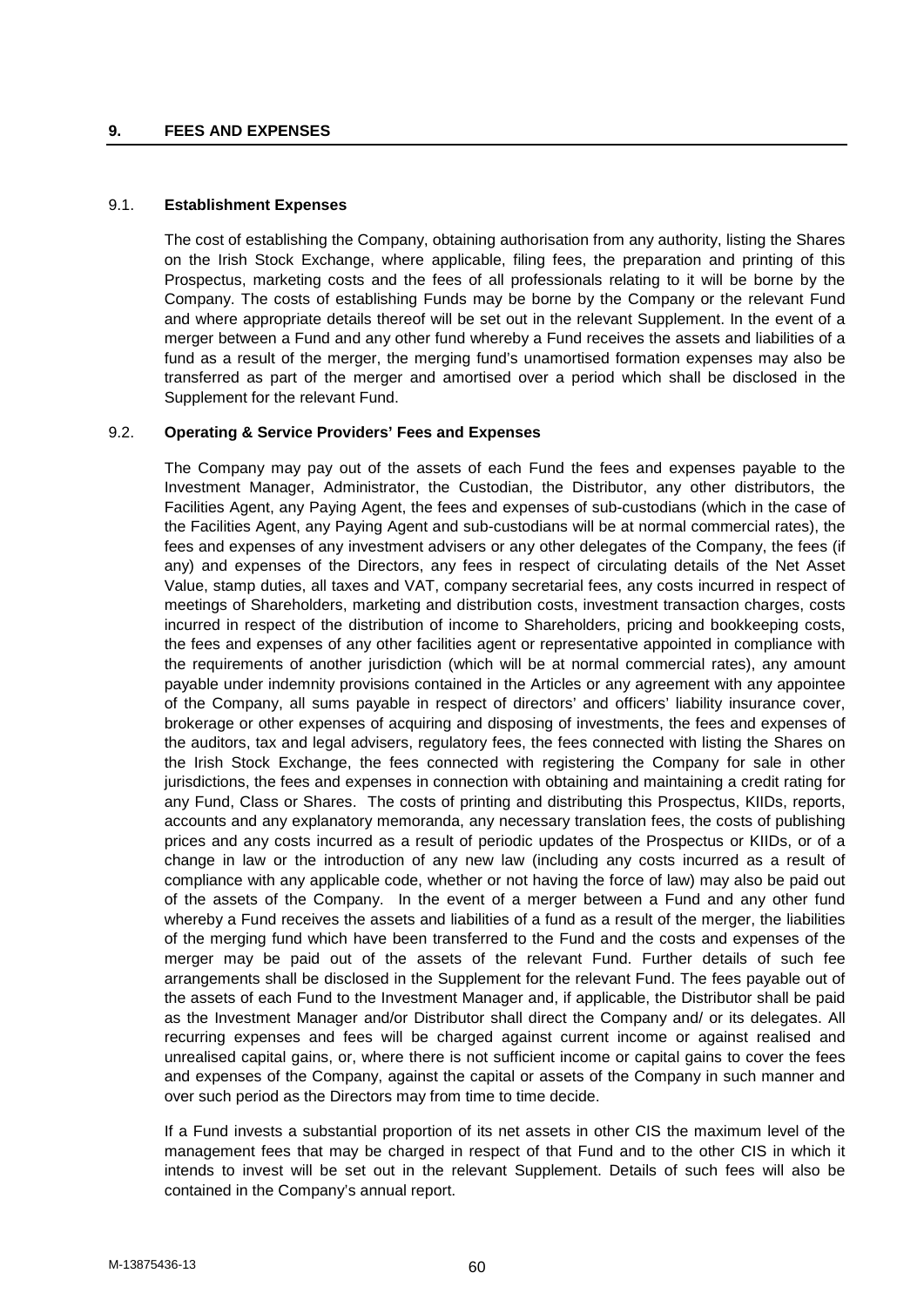When a Fund invests in the shares of other CIS and those other CIS are managed directly or by delegation, by the Investment Manager or by any other company with which the Investment Manager is linked by common management or control, or by a substantial direct or indirect holding, the Investment Manager or other company shall not charge subscription, conversion or redemption fees on account of the investment of the Fund in the shares of such other CIS.

# 9.3. **Investment Manager Fees**

The Investment Manager shall be paid such fees and in such manner as set out in the relevant Supplement.

# 9.4. **Administrator Fees**

The Administrator shall be paid such fees and in such manner as set out in the relevant Supplement.

### 9.5. **Custodian Fees**

The Custodian shall be paid such fees and in such manner as set out in the relevant Supplement.

### 9.6. **Distributor Fees**

Fees and expenses of the Distributor which will be at normal commercial rates together with VAT, if any, thereon may be borne by the Company.

# 9.7. **Facility Agent/Paying Agents Fees**

Fees and expenses of the Facilities Agent and any Paying Agents appointed by the Company on behalf of the Company or a Fund which will be at normal commercial rates together with VAT, if any, thereon may be borne by the Company or the Fund in respect of which the Facilities Agent and/or Paying Agent has been appointed.

#### 9.8. **Directors Fees**

Unless and until determined from time to time by the Company in general meeting, the ordinary remuneration of each Director shall be determined from time to time by resolution of the Directors. The Directors will be entitled to remuneration for their services as directors provided however that the aggregate emoluments of such Directors shall not exceed €50,000 (excluding VAT) or such other amount as may be approved by a resolution of the Directors or the Shareholders in general meeting. It is expected that for the first 12 months following the launch of the Company, the aggregate remuneration of the Directors will not exceed €25,000 (excluding VAT). In addition, all of the Directors will be entitled to be reimbursed out of the assets of each Fund for their reasonable out of pocket expenses incurred in discharging their duties as directors, including all travelling, hotel and other out of pocket expenses properly incurred by them in connection with their attendance at meetings of Directors or committees established by the Directors or separate meetings of the holders of any Class of Shares of the Company or otherwise in connection with the discharge of their duties.

# 9.9. **Subscription Charge**

Shareholders may be subject to an initial charge calculated as a percentage of Issue Price as specified in the relevant Supplement subject to a maximum of 5%. of the Issue Price of Shares purchased by Shareholders. The Subscription Charge may be waived or reduced at the absolute discretion of the Distributor or any sub-distributor appointed. Any such fee will be payable to the Distributor for its absolute use and benefit.

### 9.10. **Redemption Charge**

Shareholders may be subject to a redemption Charge calculated as a percentage of redemption monies as specified in the relevant Supplement, subject to a maximum of 3%. of the Redemption Price of Shares being redeemed. Any such Redemption Charge will be payable to the Company for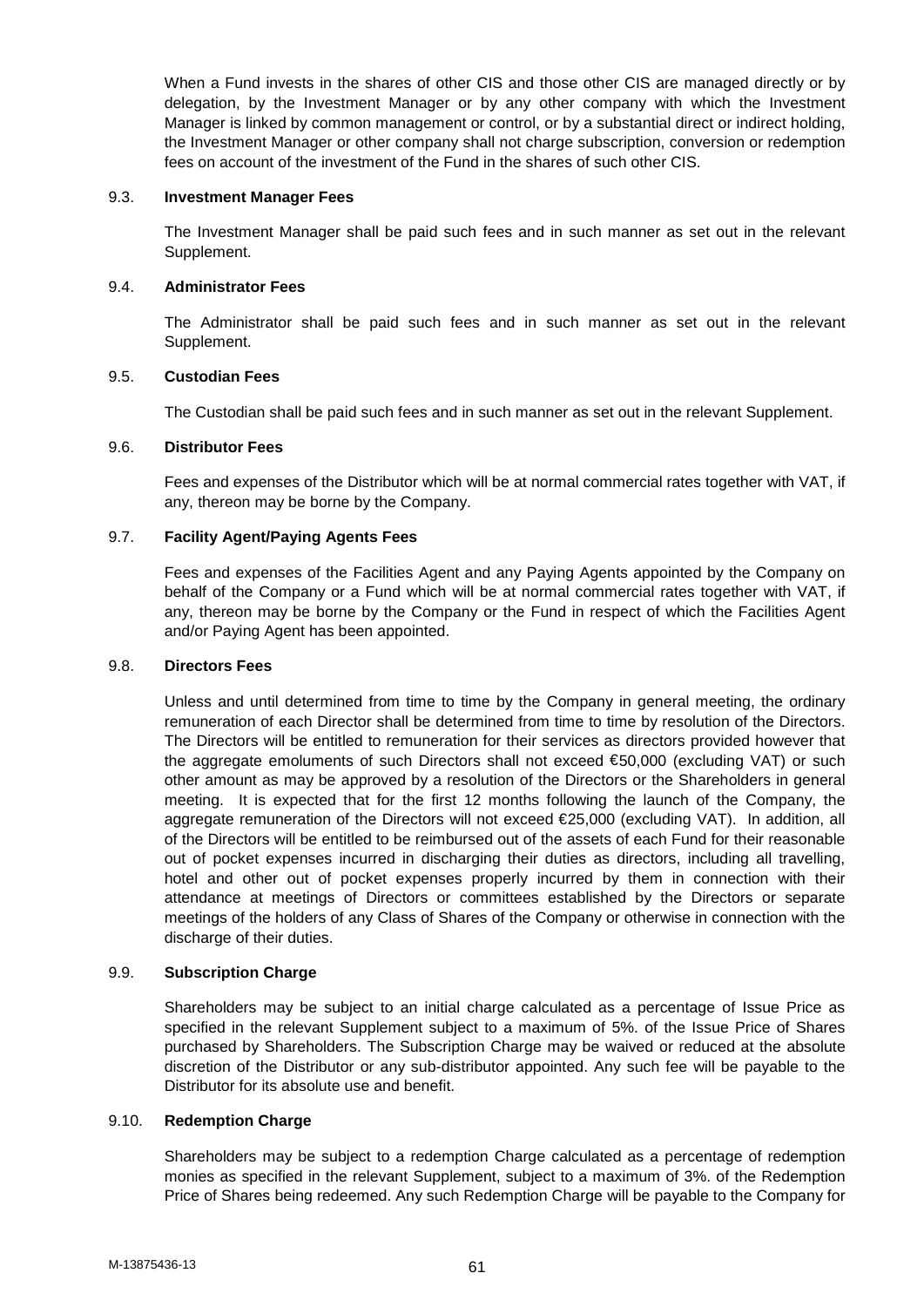its absolute use and benefit. In the event of a redemption fee being charged, Shareholders should view their investment as medium to long-term. The Directors may differentiate between Shareholders of the Fund by waiving or reducing the Redemption Charge chargeable to certain Shareholders.

# 9.11. **Exchange Charge**

The Directors may impose an exchange charge of up to 3% of the repurchase amount of the Shares being exchanged for Shares in another Fund or another Share Class.

### 9.12. **Anti-Dilution Levy/ Duties & Charges**

The Directors reserve the right to impose **an anti-dilution levy** representing a provision for market spreads (the difference between the prices at which assets are valued and/or bought or sold), duties and charges and other dealing costs relating to the acquisition or disposal of assets and to preserve the value of underlying assets of a Fund, in the event of receipt for processing of net subscription or redemption requests of a Fund, including as a result of requests for exchange from one Fund into another Fund which shall for this purpose be treated as a redemption request into another Fund (which shall for this purpose be treated as a subscription request). Any such provision will be determined by the Investment Manager as representing an appropriate figure for such purposes and will be agreed by the Directors and will be added to the price at which Shares will be issued in the case of net subscription requests of the Fund and deducted from the price at which Shares will be redeemed in the case of net redemption requests of the Fund. The Directors may also apply a provision for market spreads and duties and charges in any other case where it considers such a provision to be in the best interests of a Fund. Any such sum will be paid into the account of the relevant Fund.

#### 9.13. **Allocation of Fees**

Such fees, duties and charges will be charged to the Fund and within such Fund to the Class or Classes in respect of which they were incurred or, where an expense is not considered by the Directors to be attributable to any one Fund or Class, the expense will be allocated by the Directors with the approval of the Custodian, in such manner and on such basis as the Directors in their discretion deem fair and equitable. In the case of any fees or expenses of a regular or recurring nature, such as audit fees, the Directors may calculate such fees and expenses on an estimated figure for yearly or other periods in advance and accrue the same in equal proportions over any period.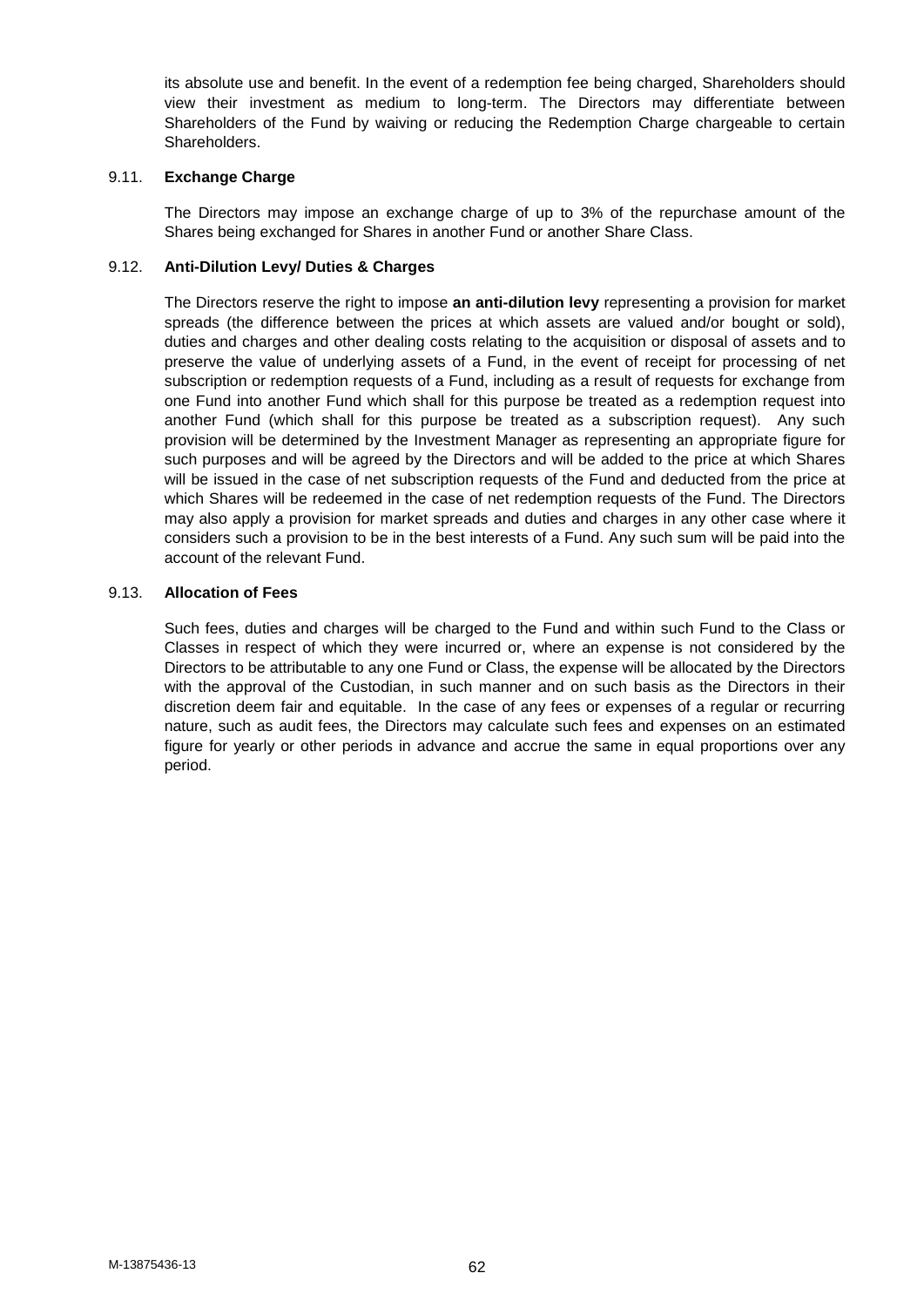#### 10.1. **General**

**The following statements are by way of a general guide to potential investors and Shareholders only and do not constitute tax advice. Shareholders and potential investors are therefore advised to consult their professional advisers concerning possible taxation or other consequences of purchasing, holding, selling or otherwise disposing of the Shares under the laws of their country of incorporation, establishment, citizenship, residence or domicile.**

**Shareholders and potential investors should note that the following statements on taxation are based on advice received by the Directors regarding the law and practice in force in the relevant jurisdiction at the date of this document and proposed regulations and legislation in draft form. As is the case with any investment, there can be no guarantee that the tax position or proposed tax position prevailing at the time an investment is made in the Company will endure indefinitely.**

## 10.2. **Ireland**

#### **Taxation of the Company in Ireland**

The Directors have been advised that on the basis that the Company is resident in Ireland for taxation purposes the taxation position of the Company and the Shareholders is as set out below.

The Company will be regarded as resident in Ireland for tax purposes if its central management and control is exercised in Ireland and the Company is not regarded as resident elsewhere. It is the intention of the Directors that the business of the Company will be conducted in such a manner as to ensure that it is Irish resident for tax purposes.

The Directors have been advised that the Company qualifies as an investment undertaking as defined in Section 739B TCA so long as the Company is resident in Ireland for tax purposes. Under current Irish law and practice, on that basis, it is generally not chargeable to Irish tax on its income and gains.

However, Irish tax can arise on a **chargeable event** in the Company. The Company will only be subject to tax on chargeable events in respect of Shareholders who are Taxable Irish Persons (as per the **Certain Irish Tax Definitions** section below).

A chargeable event occurs on:

- (1) a payment of any kind to a Shareholder by the Company;
- (2) a transfer of Shares; and
- (3) on the eighth anniversary of a Shareholder acquiring Shares and every subsequent eighth anniversary

but does not include any transaction in relation to Shares held in a clearing system recognised by the Irish Revenue Commissioners, certain transfers arising as a result of an amalgamation or reconstruction of fund vehicles and certain transfers between spouses or former spouses.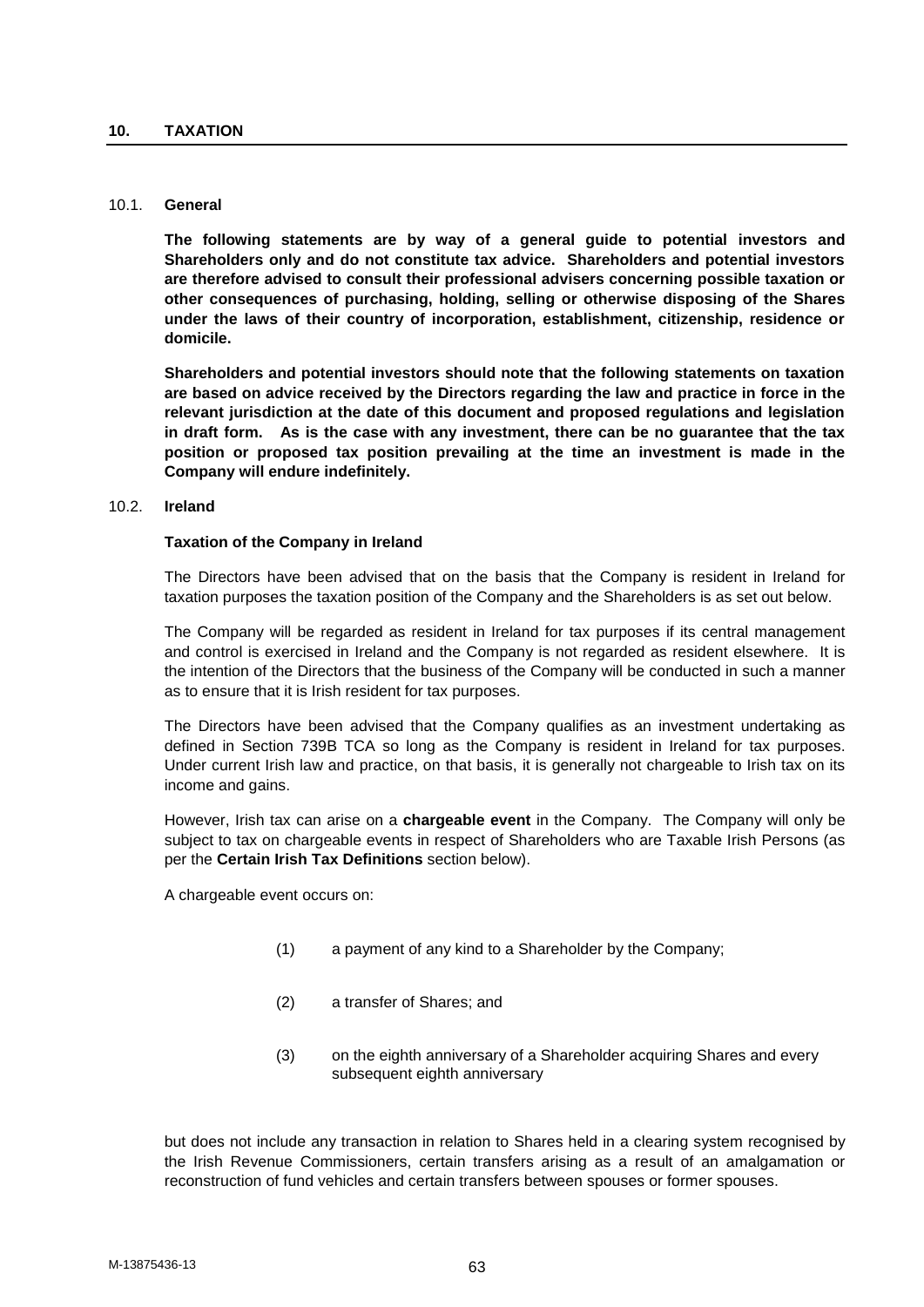If a Shareholder is not a Taxable Irish Person at the time a chargeable event arises, no Irish tax will be payable on that chargeable event in respect of that Shareholder.

No Irish tax will arise on the Company in respect of chargeable events in respect of a Shareholder who is a Foreign Person at the time of the chargeable event provided that a signed and completed Relevant Declaration is in place and the Company is not in possession of any information which would reasonably suggest that the information contained therein is no longer materially correct. In the absence of a signed and completed Relevant Declaration there is a presumption that the Shareholder is not a Foreign Person.

In the absence of a signed and completed Relevant Declaration being received by the Company that a Shareholder is not a Taxable Irish Person or if the Company has information that would reasonably suggest that a declaration is incorrect, there is a presumption that the Shareholder is a Taxable Irish Person and a charge to tax may arise on the occasion of a chargeable event.

If the Company becomes liable to account for tax on a chargeable event which, the Company shall be entitled to deduct from the payment arising on a chargeable event an amount equal to the appropriate tax and/or where applicable, to appropriate or cancel such number of Shares held by the Shareholder or the beneficial owner of the Shares as are required to meet the amount of tax.

Where the chargeable event relates to a payment to an Irish tax resident company or the transfer of Shares by an Irish tax resident company, tax will be deducted at the rate of 25%.

Where the chargeable event is an income distribution made annually or more frequently, tax will be deducted at the rate of 30% (33% from the 1 January 2013) on the amount of the distribution. Where the chargeable event occurs on any other payment to a Shareholder, on a transfer of Shares and on the eight year rolling chargeable event, tax will be deducted at the rate of 33% *(*36% from 1 January 2013) on the increase in value of the shares since their acquisition. In respect of the eight year rolling chargeable event, there is a mechanism for obtaining a refund of tax where the Shares are subsequently disposed of for a lesser value.

# **Payment**

The relevant Shareholder shall indemnify and keep the Company indemnified against loss arising to the Company by reason of the Company becoming liable to account for tax on the happening of a chargeable event if no such deduction, appropriation or cancellation has been made.

Finance Act 2010 has amended the legislation in relation to the obligation for a company to hold non-resident tax declarations in respect of certain shareholders. The amendment is designed to allow funds not actively promoting the sale of Irish shares to Irish residents to apply for a waiver from the obligation to obtain non-resident declarations from non-Irish resident Shareholders where **equivalent measures** are put in place by the Company. The **equivalent measures** approach requires that the investment undertaking confirms a number of specific matters to the Revenue Commissioners including that the fund will not actively promote the shares concerned to Irish investors or in Ireland and the fund will not actively distribute in Ireland any offering material in connection with such shares. In order to qualify for this waiver, appropriate approval must have been obtained from the Irish Revenue. The Company has not availed of this waiver as at the date of this prospectus and therefore it will be necessary for the Company to obtain Relevant Declarations from Shareholders until such a waiver is granted.

# **Irish Dividends**

Dividends received by the Company from investment in Irish equities may be subject to Irish dividend withholding tax at the standard rate of income tax (currently 20%). However, the Company can make an appropriate declaration (Under Schedule 2A TCA) to the payer that it is a collective investment undertaking within the meaning of Section 739B TCA beneficially entitled to the dividends which will entitle the Company to receive such dividends without deduction of Irish dividend withholding tax.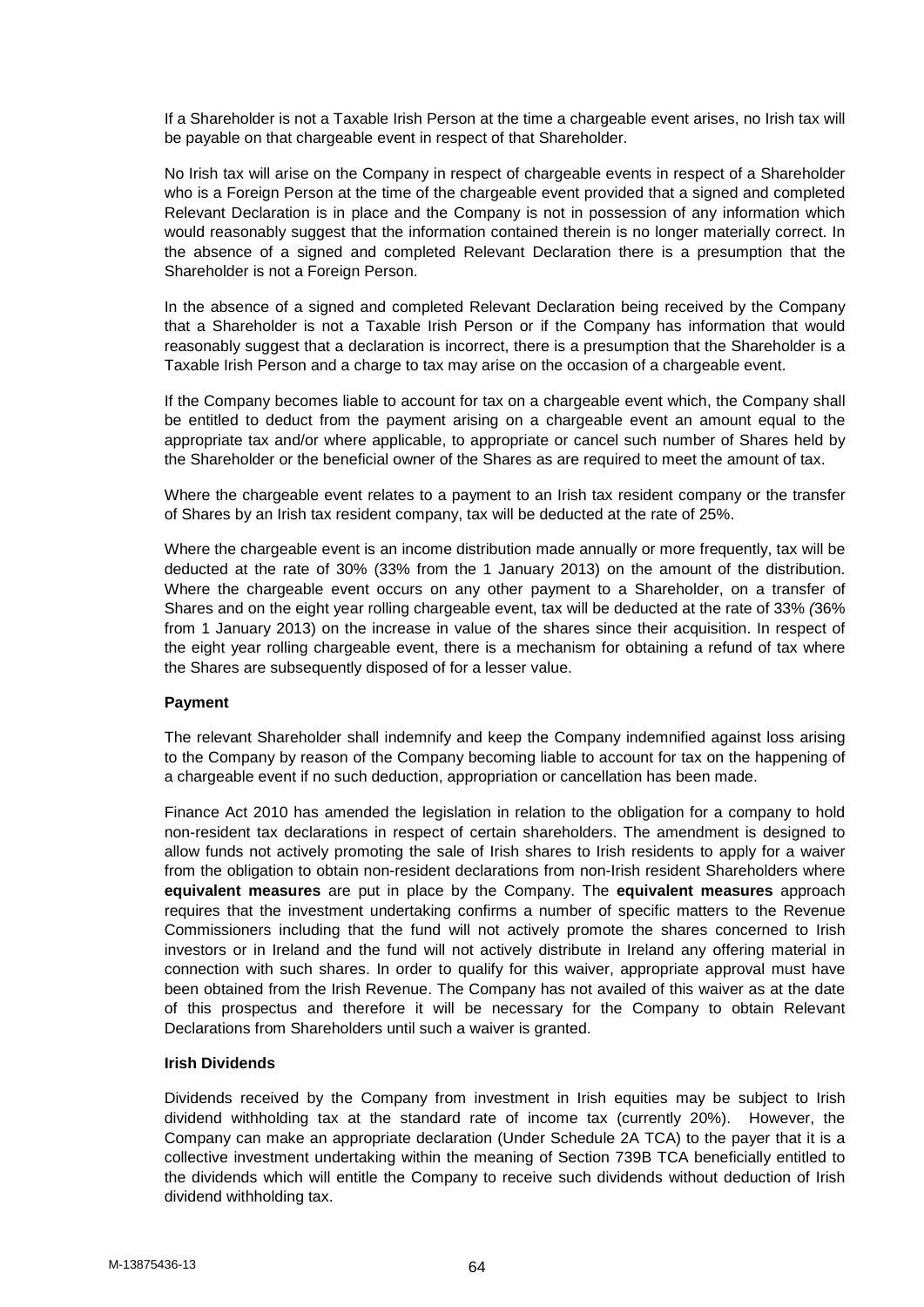Other than in the instances described above the Company will have no liability to Irish taxation on income or chargeable gains.

#### **Taxation of Shareholders**

#### **Interpretation**

Where Shares are denominated in currency other than a Euro denominated currency, certain Irish Resident Shareholders will be liable to tax on chargeable gains at a current rate of 30% on the foreign exchange difference between the foreign currency and the Euro for the duration of the Shareholding period. Persons who are neither Resident in the Republic of Ireland nor Ordinarily Resident in the Republic of Ireland would normally only be liable to this charge if the Shares are held for the purpose of a trade carried on through a branch or agency in the Republic of Ireland.

Where a Non Exempt Irish Investor realises a loss on disposal of Shares that loss cannot be utilised unless a gain from the Shares would be considered trading income.

#### **Non – Irish Resident Shareholders**

Shareholders who are Foreign Persons in respect of whom the Relevant Declarations have been made will not be subject to tax on any distributions from the Company or any gain arising on redemption, repurchase or transfer of their Shares provided the Shares are not held through a branch or agency in Ireland. No tax will be deducted from any payments made by the Company to those Shareholders who are Foreign Persons. In the absence of a Relevant Declaration, tax will arise on the happening of a chargeable event regardless of the fact that a Shareholder is a Foreign Person.

To the extent that a Shareholder is acting as an Intermediary on behalf of persons who are Foreign Persons no tax will have to be deducted by the Company on the occasion of a chargeable event provided that the Intermediary has made a Relevant Declaration that he/she is acting on behalf of such persons and the Company is not in possession of any information which would reasonably suggest that the information contained therein is no longer materially correct.

Where tax is withheld by the Company on the basis that no Relevant Declaration has been filed with the Company by the Shareholder, Irish legislation provides for a refund of tax only to companies within the charge to Irish corporation tax, to certain incapacitated persons and in certain other limited circumstances.

Where a Non-Irish Resident Company holds Shares in the Company which are attributable (directly or indirectly) to an Irish branch or agency, it will be liable to Irish corporation tax, in respect of any income or gains arising from their shareholding in the Company under the self-assessment system (as if it were an Irish taxable Shareholder).

#### **Taxation of Irish Resident Shareholders**

#### *Corporate Shareholders*

Corporate Non-Exempt Irish Investors who receive payments from the Company from which tax has been deducted will be treated as having received the net amount of an annual payment chargeable to tax under Case IV of Schedule D from which tax at 25% had been deducted. Such Shareholders may also be liable to tax on foreign currency gains as outlined above.

Corporate Non-Exempt Irish Investors whose Shares are held on trading account in connection with a trade will be taxable on any income or gains (grossed up for any tax deducted) as part of that trade with a set off against corporation tax payable for any tax deducted by the Company.

Any Non Exempt Corporate Shareholders who are Resident in the Republic of Ireland and receive a payment from the Company from which tax has not been deducted will be fully taxable on that payment under Case IV of Schedule D (except where the Shares are held on a trading account in which case they are taxable under Case I of Schedule D). However, where the payment is in respect of the cancellation, redemption, repurchase or transfer of Shares or the ending of a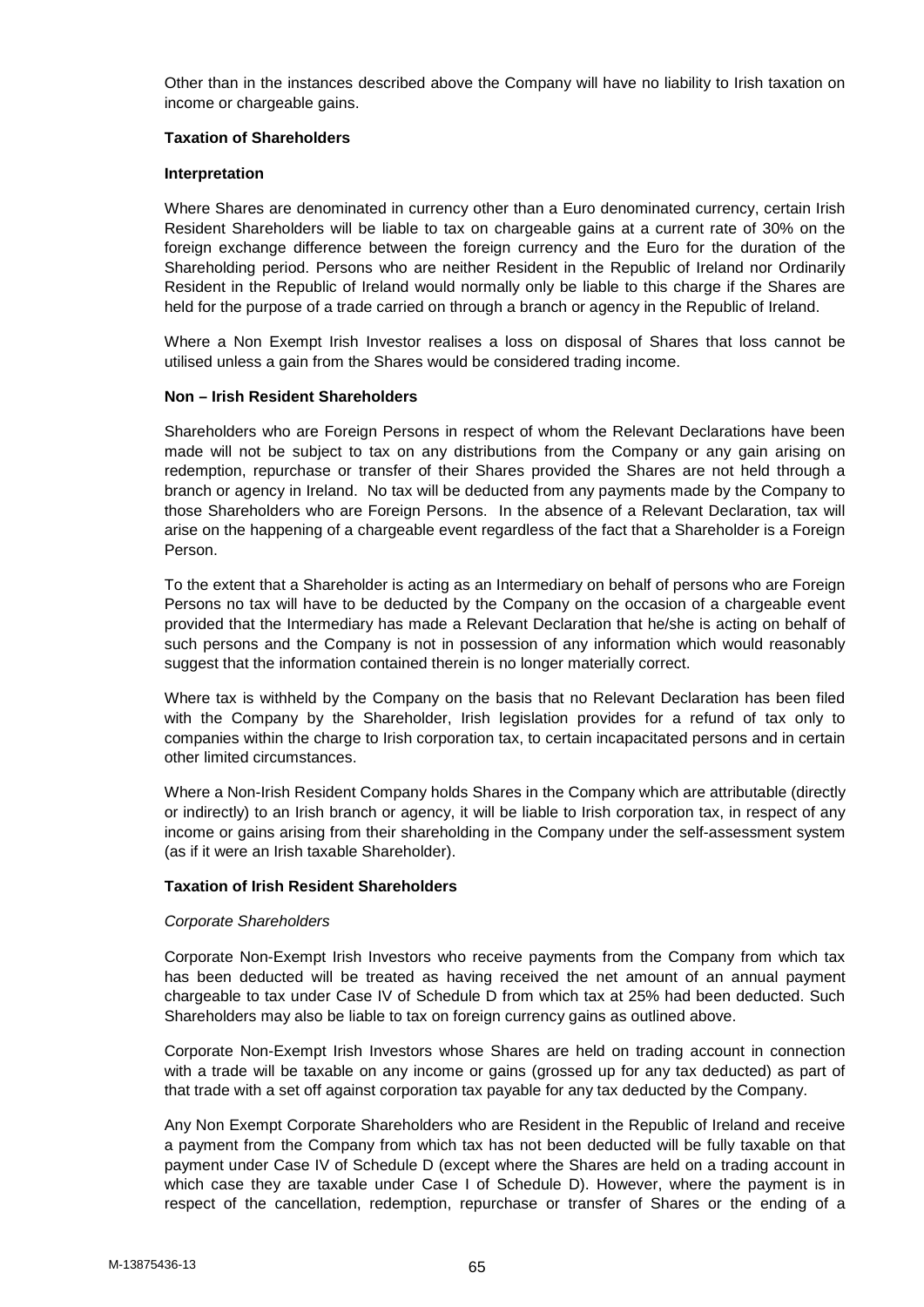Relevant Period, such income shall be reduced by the amount of the consideration in money or money's worth given by the Shareholders for the acquisition of the Shares. Such Shareholders may also be liable to tax on foreign currency gains as outlined in the interpretation section above.

#### *Non-Corporate Shareholders*

Tax at a rate of 33% will be deducted and remitted to the Revenue Commissioners by the Company from any income distributions which are made annually or at more frequent intervals to non-corporate Non Exempt Irish Investors.

Tax at the rate of 36% will also be deducted by the Company and remitted to the Revenue Commissioners from any other distribution or gain arising on an encashment, repurchase, transfer, redemption or other disposal of Shares by such a Shareholder.

Tax will also be required to be deducted by the Company and remitted to the Revenue Commissioners in respect of any deemed disposal (on the expiration of a Relevant Period) where the total value of Shares in the Company held by Irish Resident Shareholders (who are not Exempt Irish Residents) is 10% or more of the Net Asset Value of the Company. A deemed disposal will occur at the end of each Relevant Period.

The Company may elect (under Section 739E (2A)(ii) of the Taxes Act) not to account for tax arising on a deemed disposal where the total value of Shares in the Company held by Irish Resident Shareholders (who are not Exempt Irish Residents) is less than 10% of the Net Asset Value of the Company. In this case, such Shareholders will be obliged, on notification from the Company, to account for the tax arising on the deemed disposal under the self-assessment system themselves.

The deemed gain will be calculated as the difference between the increased value (if any) of the Shares held by the Shareholder since their purchase or since the previous deemed disposal of the Shares, if any, whichever is later.

Irish Resident Shareholders should normally only suffer tax once in relation to any income or gains arising related to their holding in the Company. Tax paid in relation to a deemed disposal may be set off against tax due in relation to a subsequent chargeable event.

Such Shareholders may also be liable to tax on foreign currency gains as outlined in the interpretation section above.

With regards to the taxation of Irish Resident individuals or individuals Ordinarily Resident in Ireland who hold Shares in investment undertakings consideration must be given to whether or not the investment undertaking could be considered a Personal Portfolio Investment Undertaking (**PPIU**). Essentially, an investment undertaking will be considered a PPIU in relation to a specific Shareholder where that Shareholder has influence over the selection of some or all of the property held by the investment undertaking, either directly or through persons acting on behalf of or connected to the Shareholder. Any gain arising on a Chargeable Event in relation to an investment undertaking which is a PPIU in respect of an individual will be taxed at the standard rate of income tax plus 36% (currently 56%). Specific exemptions apply where the property invested in has been clearly identified in the investment undertaking's marketing and promotional literature and the investment is widely marketing to the public. Further restrictions may be required in the case of investments in land or unquoted shares deriving their value from land.

#### **Stamp Duty**

On the basis that the Company qualifies as an investment undertaking within the meaning of Section 739B TCA, generally no Irish stamp duty will be payable in Ireland on the subscription, transfer, repurchase or redemption of Shares in the Company provided that no application for Shares or re-purchase or redemption of Shares is satisfied by an in specie transfer of any Irish situated property.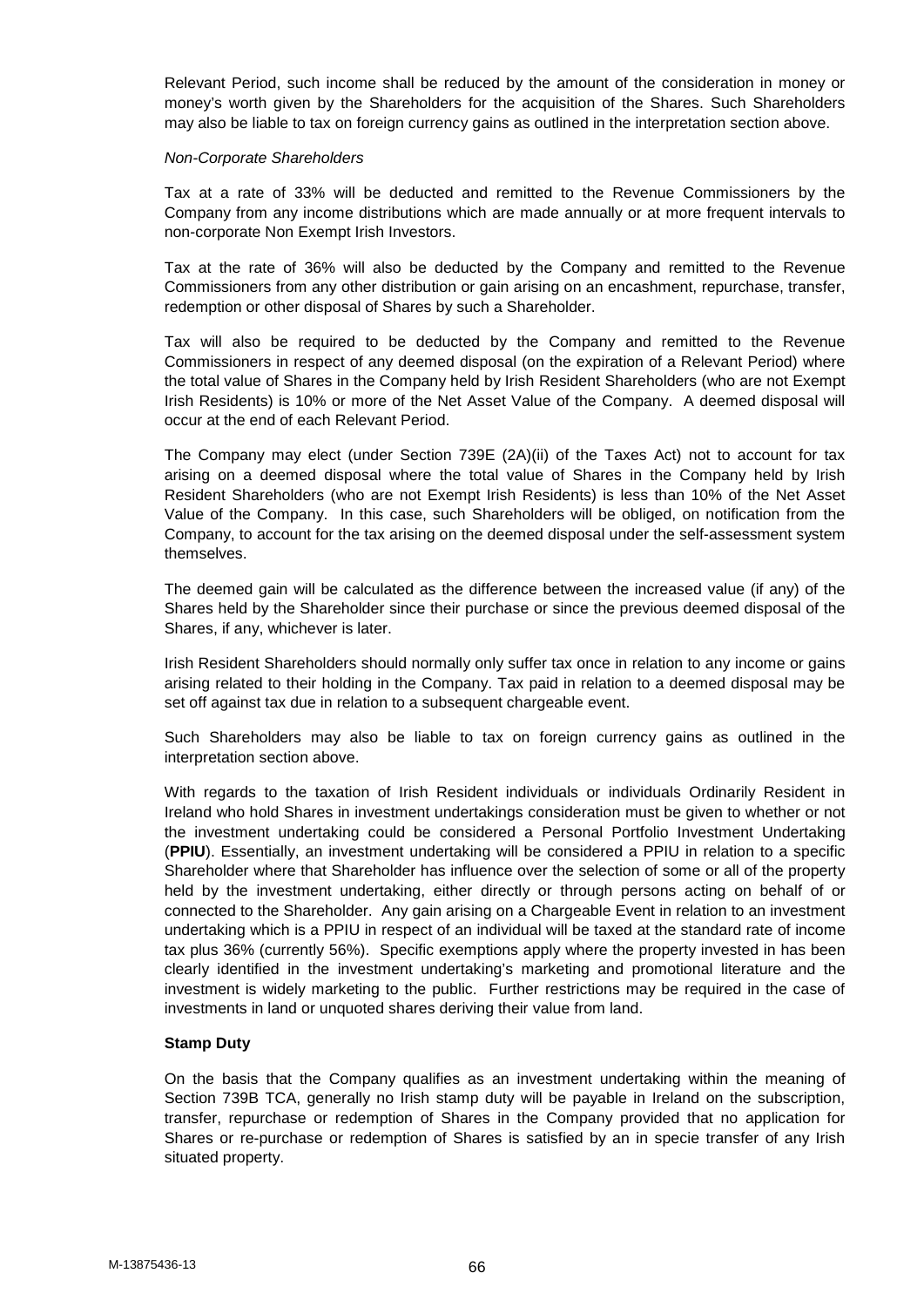No Irish stamp duty will be payable by the Company on the conveyance or transfer of stock or marketable securities provided that the stock or marketing securities in question has not been issued by a company registered in Ireland and provided that the conveyance or transfer does not relate to any immovable property situated in Ireland or any right over interest in such property or to any stocks or marketable securities of a company (other than a company which is an investment undertaking within the meaning of Section 739B TCA) which is registered in Ireland.

# **Capital acquisitions tax**

The disposal of Shares may be subject to Irish gift or inheritance tax (Capital Acquisitions Tax). However, provided that the Company falls within the definition of Investment Undertaking (within the meaning of Section 739B TCA), the disposal of Shares by a Shareholder is not liable to Capital Acquisitions Tax provided that:

- (a) at the date of the disposition the transferor is neither domiciled nor ordinarily resident in Ireland and at the date of the gift or inheritance the transferee of the Shares is neither domiciled nor ordinarily resident in Ireland; and
- (b) the Shares are comprised in the disposition at the date of the gift or inheritance and the valuation date.

### 10.3. **Other tax matters**

The income and/or gains of the Company from its securities and assets may suffer withholding tax in the countries where such income and/or gains arise. The Company may not be able to benefit from reduced rates of withholding tax in double taxation agreements between Ireland and such countries. If this position changes in the future and the application of a lower rate results in repayment to that Company, the net asset value of the Company will not be restated and the benefit will be allocated to the existing Shareholders rateably at the time of repayment.

Yearly interest received by the Company from other Irish tax resident companies is generally not subject to Irish withholding tax.

Foreign interest, dividends and other annual payments entrusted to any person in Ireland for payment to the Company are exempt from Irish encashment tax.

# **Compliance with US reporting and withholding requirements**

Due to recently enacted US tax legislation, beginning on January 1, 2012, a 30% withholding tax will be imposed on payments to the Company of any US source income and any proceeds from the sale of property that could give rise to US source income, unless the Company enters into an agreement with the United States Inland Revenue (the **IRS**) to disclose the name, address, and taxpayer identification number of certain **U.S. Persons** falling within the definition in FATCA that own, directly or indirectly, an interest in the Company, as well as certain other information relating to such interest. The Company will endeavour to satisfy any obligations imposed on it to avoid the imposition of this withholding tax.

The Company's ability to satisfy its obligations under an agreement with the IRS will depend on each Shareholder in the Company, providing the Company or its delegate with any information, including information concerning the direct or indirect owners of such Company, that the Company determines is necessary to satisfy such obligations. Each Shareholder will agree in its Subscription Agreement to provide such information upon request from the Company or its delegate which request will be made once the IRS has adopted a form of agreement. If the Company fails to satisfy such obligations, or if a Shareholder fails to provide the Company or its delegate with the necessary information, payments of US source income and payments of proceeds from the sale of property described in the previous paragraph will generally be subject to a 30% withholding tax. The Company may exercise its right to completely redeem a Shareholder (at any time upon any or no notice) that fails to provide the Company with the information the Company requests to satisfy its obligations under FATCA. Shareholders are encouraged to consult with their own tax advisors regarding the possible implications of FATCA on their interest in the Company.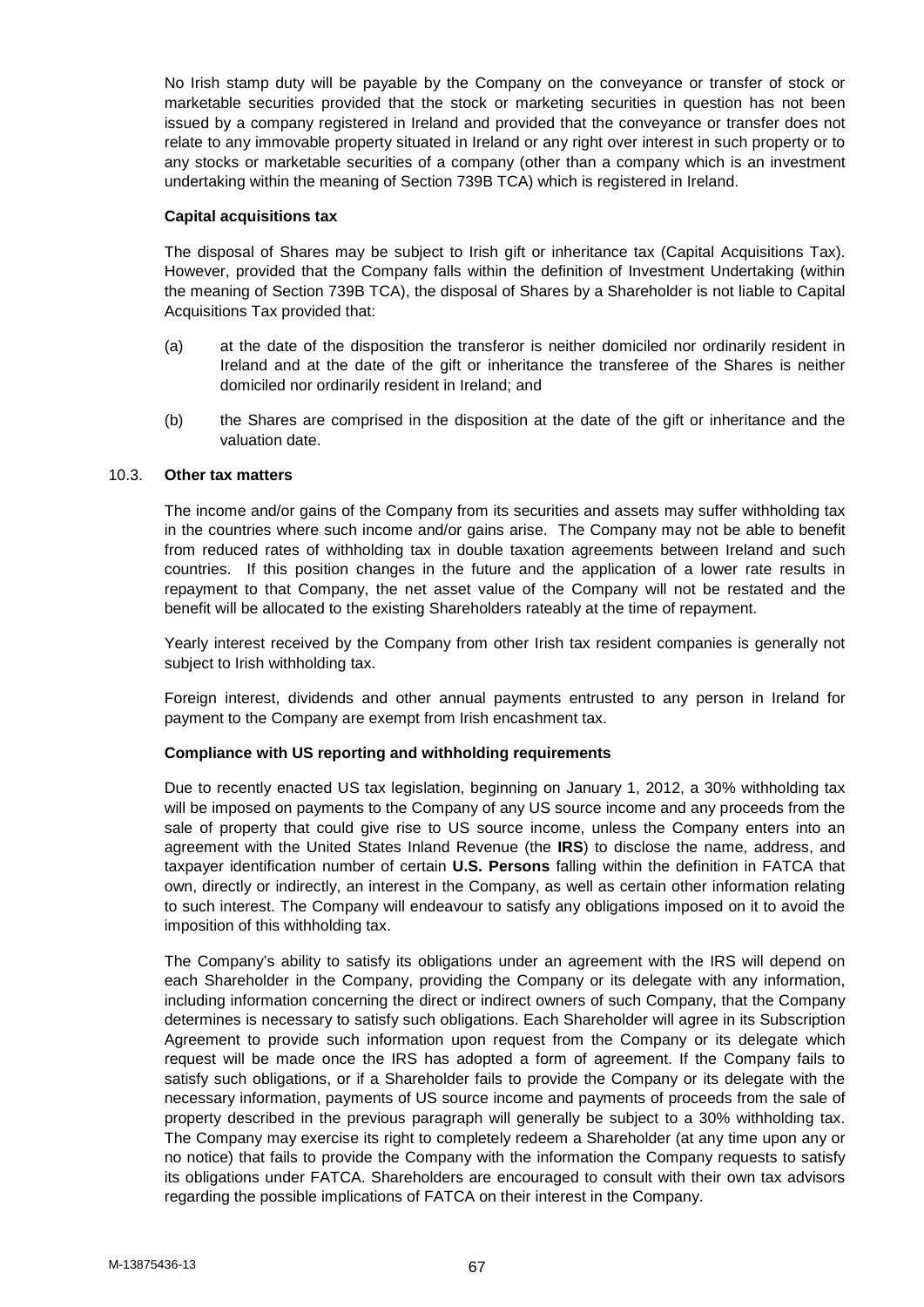### **EU Savings Tax Directive**

The EU has adopted EC Directive 2003/48/EC (the **Directive**) regarding the taxation of savings income. The Directive requires Member States and certain other relevant territories to provide to the tax authorities of other Member States details of payments of interest (which may include distributions or redemption payments by collective investment funds) or other similar income paid by a paying agent to an individual or to certain other persons in another Member State, except that Austria, Luxembourg and certain non-EU territories may instead impose a withholding system for a transitional period unless during such period they elect otherwise.

For the purposes of the Directive, interest payments include income distributions made by certain collective investment funds (in the case of EU domiciled funds, the Directive currently only applies to UCITS), to the extent that the fund has invested more than 15% of its assets directly or indirectly in interest bearing securities and income realised upon the sale, refund or redemption of fund units to the extent that the fund has invested 25% of its assets directly or indirectly in interest bearing securities.

# **Certain Irish Tax Definitions**

- 1. **Exempt Irish Resident** means the categories of persons Resident in the Republic of Ireland or Ordinarily Resident in the Republic of Ireland (the **State**), as listed below, that are exempt from tax on the occurrence of a chargeable event where a Relevant Declaration has been provided to the Company. In all cases where an investor considers they may be an Exempt Irish Resident they should contact their own taxation advisers to ensure that they meet all necessary requirements:
	- (i) an intermediary, including a nominee, for a Foreign Person;
	- (ii) a qualifying management company within the meaning of section 739(B) TCA;
	- (iii) a specified company within the meaning of section 734 TCA;
	- (iv) an investment undertaking within the meaning of section 739(B) of the TCA;
	- (v) an exempt approved scheme or a retirement annuity contract or trust scheme within the provisions of sections 774, 784 or 785 TCA;#
	- (vi) a company carrying on life business within the meaning of section 706 TCA;
	- (vii) a special investment scheme within the meaning of section 737 TCA;
	- (viii) a unit trust to which section 731(5)(a) TCA applies;
	- (ix) a charity entitled to an exemption from income tax or corporation tax under section 207(1)(b) TCA;
	- (x) a person entitled to exemption from income tax and capital gains tax under section 784A(2) TCA , section 787I TCA or section 848E TCA and the units held are assets of an approved retirement fund, an approved minimum retirement fund, a special savings incentive account or a personal retirement savings account (as defined in section 787A TCA);
	- (xi) the Courts Service;
	- (xii) a Credit Union;
	- (xiii) a company within the charge to corporation tax under section 739G(2) TCA, but only where the fund is a money market fund;
	- (xiv) a company within the charge to corporation tax under section 110(2) TCA;
	- (xv) the National Asset Management Agency;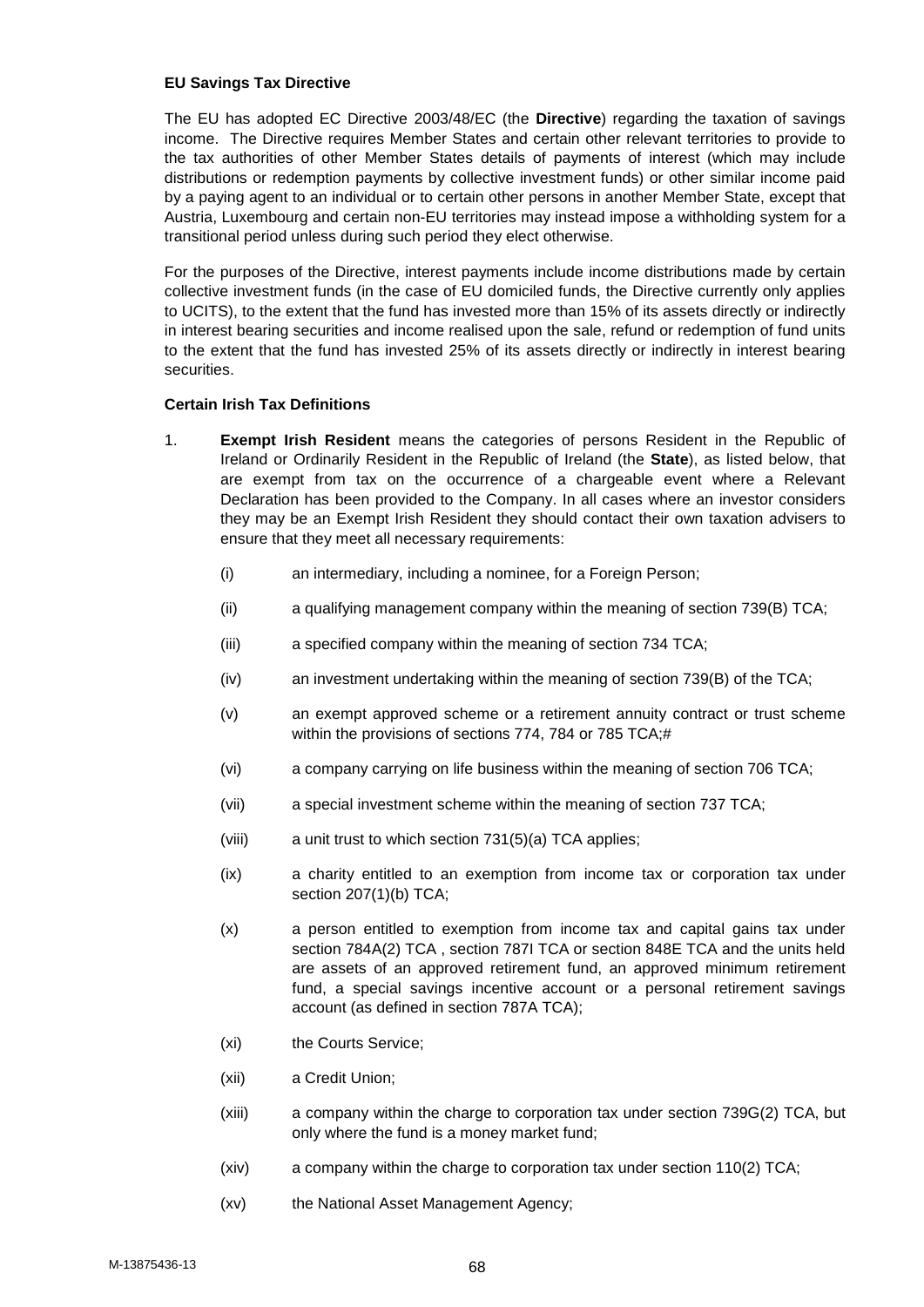- (xvi) the National Pensions Reserve Fund Commission or a Commission investment vehicle (within the meaning given by section 2 of the National Pensions Reserve Fund Act 2000 as amended);
- (xvii) the State acting through the National Pensions Reserve Fund Commission or a Commission investment vehicle within the meaning given by section 2 of the National Pensions Reserve Fund Act 2000 (as amended); and
- (xviii) any other person as may be approved by the directors from time to time provided the holding of Shares by such person does not result in a potential liability to tax arising to the Company in respect of that Shareholder under section 739 TCA

in respect of each of which the appropriate declaration set out in Schedule 2B TCA or otherwise and such other information evidencing such status is in the possession of the Company on the appropriate date.

- 2. **Taxable Irish Person** means any person, other than
	- (i) a Foreign Person; or
	- (ii) an Exempt Irish Resident.
- 3. **TCA** means the Taxes Consolidation Act, 1997, as amended.
- 4. **Foreign Person** means (i) a person who is neither resident nor ordinarily resident in Ireland for tax purposes who has provided the company with a Relevant Declaration and the Company is not in possession of any information that would reasonably suggest that the declaration is incorrect or has at any time been incorrect, or (ii) the company is in possession of written notice of approval from the Revenue Commissioners to the effect that the requirement to have been provided with such declaration is deemed to have been complied with in respect of that person or class of shareholder to which that person belongs, and that approval has not been withdrawn and any conditions to which that approval is subject have been satisfied".

#### 5. **Residence - Company**

A company which has its central management and control in the State is resident in the State irrespective of where it is incorporated. A company which does not have its central management and control in the State but which is incorporated in the State is resident in the State except where:-

 $N$  the company or a related company carries on a trade in the State, and either the company is ultimately controlled by persons resident in EU Member States or, resident in countries with which the State has a double taxation treaty, or the company or a related company are quoted companies on a recognised Stock Exchange in the EU or in a tax treaty country

or

 the company is regarded as not resident in the State under a double taxation treaty between the State and another country.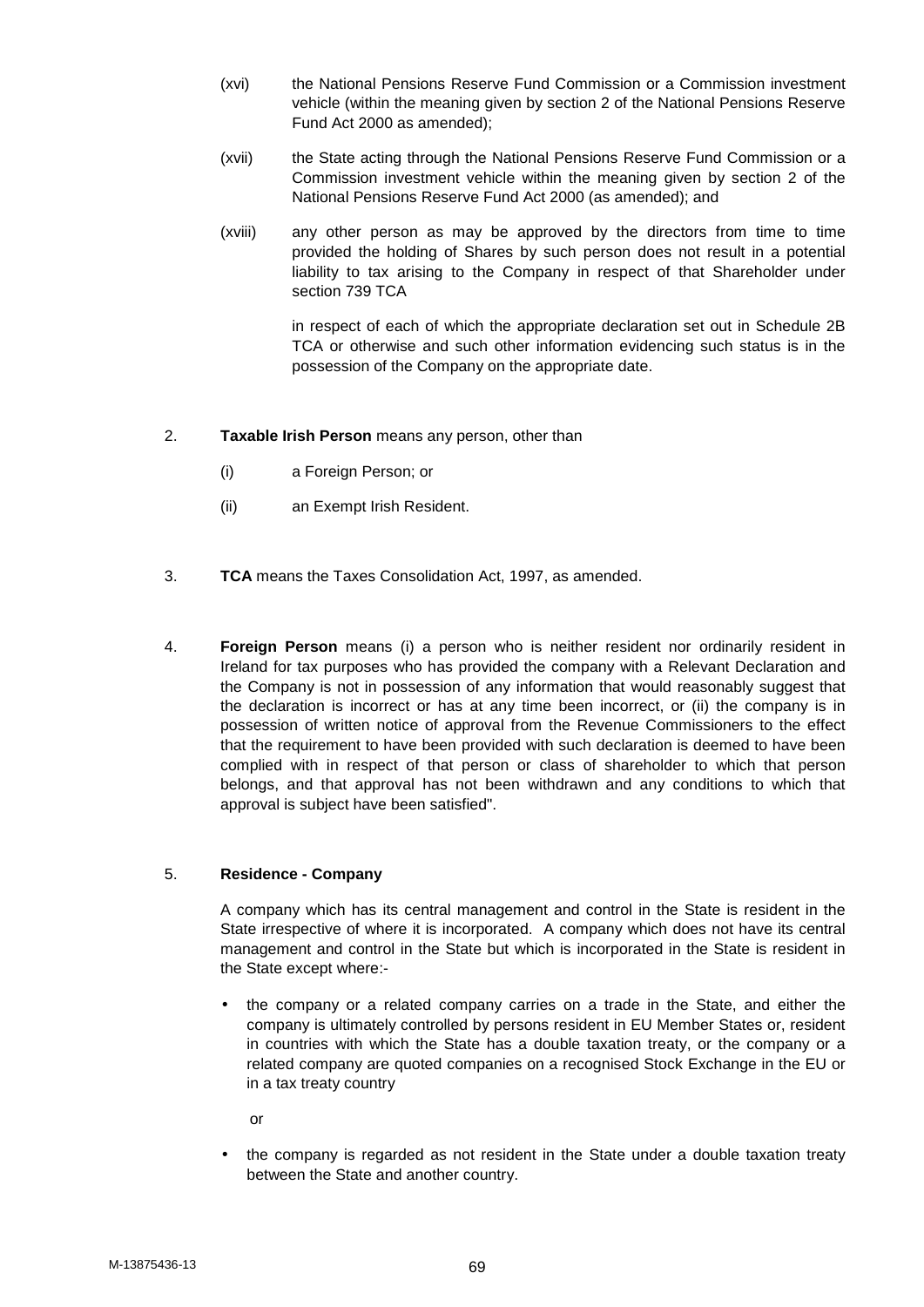It should be noted that the determination of a company's Residence for tax purposes can be complex in certain cases and companies completing Relevant Declarations in relation to their tax residency are referred to the specific legislative provisions which are contained in section 23A of the TCA.

# 6. **Residence - Individual**

An individual who will be regarded as being resident in Ireland for a twelve month tax year if s/he:

(1) Spends 183 days or more in the State in that twelve month tax year;

or

(2) has a combined presence of 280 days in the State, taking into account the number of days spent in the State in that tax year together with the number of days spent in the State in the preceding year.

Presence in a tax year by an individual of not more than 30 days in the State will not be reckoned for the purpose of applying the two year test. Presence in Ireland for a day means the personal presence of an individual at any point during that day.

If an individual is not resident in Ireland in a particular tax year the individual may, in certain circumstances, elect to be treated as resident.

### 7. **Ordinary Residence - Individual**

The term **Ordinary Residence** as distinct from **Residence**, relates to a person's normal pattern of life and denotes residence in a place with some degree of continuity.

An individual who has been resident in the State for three consecutive tax years becomes ordinarily resident with effect from the commencement of the fourth tax year.

An individual who has been ordinarily resident in the State ceases to be ordinarily resident at the end of the third consecutive tax year in which s/he is not resident. Thus, an individual who is resident and ordinarily resident in the State in the tax year 1 January 2011 to 31 December 2011 and departs from the State in that tax year will remain ordinarily resident up to the end of the tax year in 1 January 2014 to 31 December 2014.

# 8. **Intermediary**

This means a person who:-

- (a) carries on a business which consists of, or includes, the receipt of payments from an investment undertaking resident in Ireland on behalf of other persons; or
- (b) holds units in an investment undertaking on behalf of other persons

### 9. **PPIU means Personal Portfolio Investment Undertaking**

A PPIU is defined as an undertaking, under the terms of which some or all of the property of the undertaking may be, or was, selected by, or the selection of some or all of the property may be, or was, influenced by:-

- (i) the Shareholder;
- (ii) a person acting on behalf of the Shareholder;
- (iii) a person connected with the Shareholder;
- (iv) a person connected with a person acting on behalf of the Shareholder;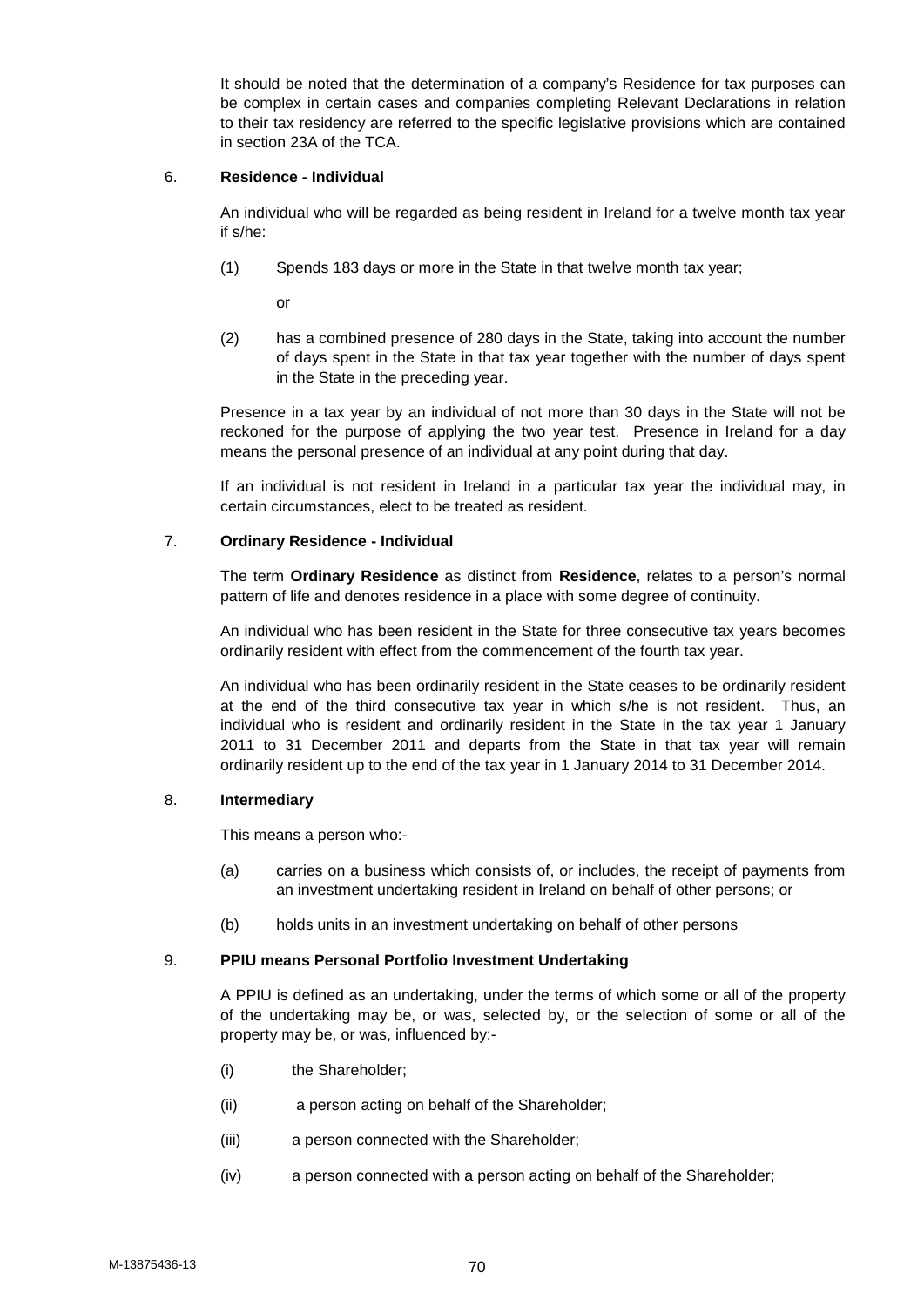- (v) the investor and a person connected with the Shareholder; or
- (vi) a person acting on behalf of both the Shareholder and a person connected with the Shareholder.

An investment undertaking is not a PPIU if the only property which may or has been selected was available to the public at the time that the property is available for selection by a Shareholder and is clearly identified in the investment undertaking's marketing or other promotional material. The investment undertaking must also deal with all Shareholders on a non-discriminatory basis. In the case of investments deriving 50% or more of their value from land, any investment made by an individual is limited to 1% of the total capital required;

# 10. **Relevant Declaration**

This means a correctly completed declaration relevant to Shareholders which meets the requirements set out in Schedule 2B of the TCA.

# 11. **Relevant Period**

This means an 8 year period beginning with the acquisition of the Shares by the Shareholder and each subsequent period of 8 years beginning immediately after the preceding Relevant Period.

### 10.4. **United Kingdom**

**Warning:** The information contained below is provided for UK resident investors only and is based on our understanding of UK tax legislation and the known current HMRC interpretation thereof. This can vary according to individual circumstances and is subject to change. It is intended as a guide only and not a substitute for professional advice. It does not purport to be a complete analysis of all tax considerations relating to the holding of Shares. The information given below does not constitute legal or tax advice, and prospective investors should consult their own professional advisers as to the overall legal and tax implications of subscribing for, purchasing, holding, switching or disposing of Shares under the laws of any jurisdiction in which they may be subject to tax.

This summary in particular does not address the tax consequences for non UK resident persons who hold the shares in connection with a trade, profession or vocation carried on in the UK (whether through a branch or agency or permanent establishment). In addition, the summary only addresses the tax consequences for UK Holders who hold the Shares as an investment and not as trading stock. It does not deal with the position of certain classes of investors, such as dealers in securities and insurance companies, trusts and persons who have acquired their Shares by reason of their or another's employment; nor does it deal with the position of individuals who are UK resident but non-domiciled.

As is the case with any investment, there can be no guarantee that the tax position or proposed tax position prevailing at the time an investment in the Company is made will endure indefinitely. The statements are based on current tax legislation, together with HMRC practice, all of which are subject to change at any time, possibly with retrospective effect.

#### **Nature of investment**

Investors will acquire shares in a particular Fund of the Company. The Company an Irish incorporated open-ended investment company with variable capital and is structured as an umbrella company. It is intended that the Company will be authorized as a UCITS scheme in Ireland by the Central Bank.

# **Taxation status of the Company**

We understand that the Company is not a transparent entity for UK taxation purposes. The Directors intend to conduct the affairs of the Company so that it does not become resident in the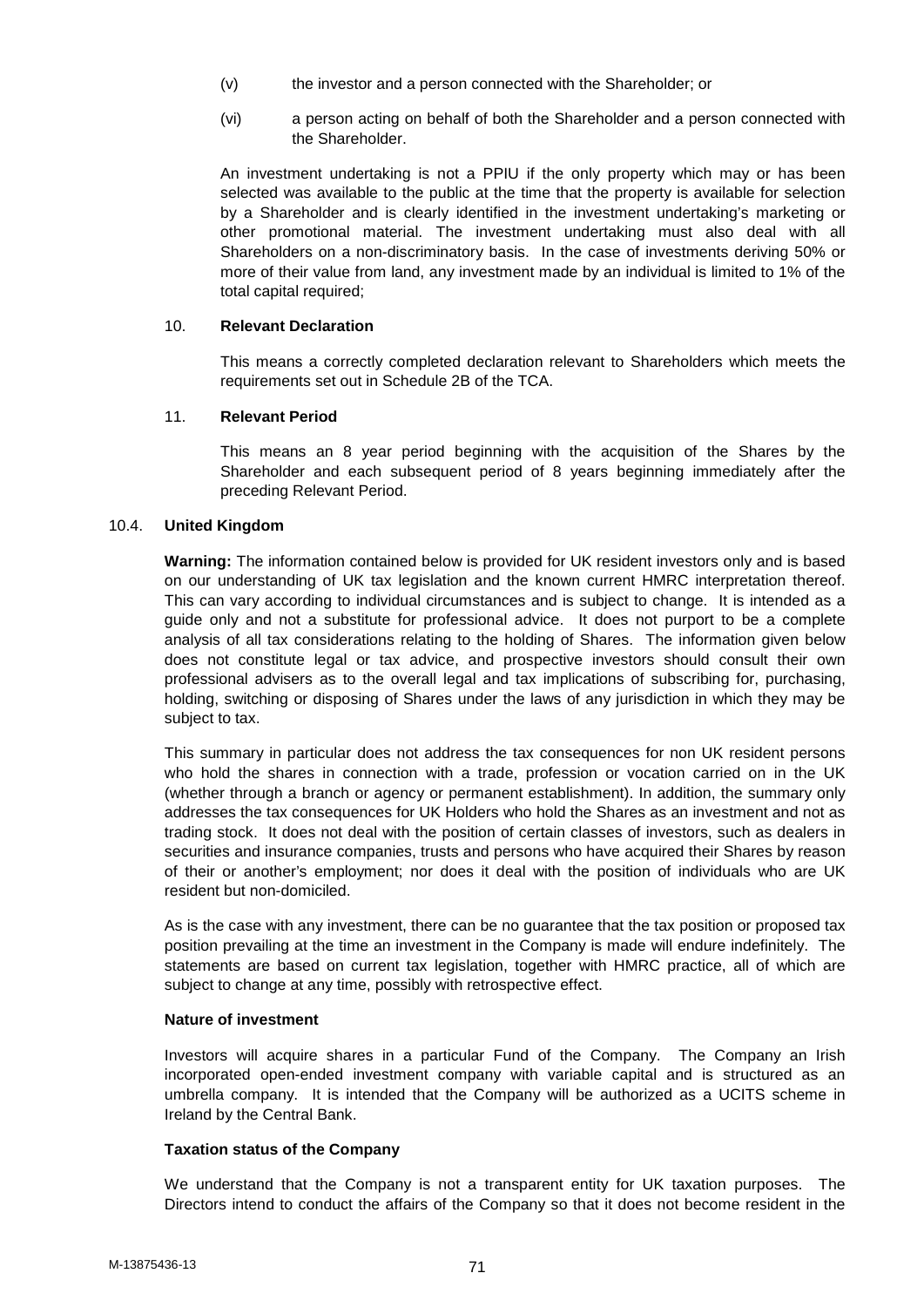United Kingdom and does not carry on a trade within the United Kingdom for United Kingdom taxation purposes. Accordingly, whilst the position cannot be guaranteed, the Company should not be subject to United Kingdom income tax or corporation tax other than on certain United Kingdom source income.

If the Company should invest in UK investments any UK source income arising may be subject to UK withholding tax depending on the nature of those investments and whether the Company can make a valid treaty claim to avoid or minimise such withholding tax.

The Investment Manager of the Company is a UK entity. The activity of the Investment Manager on behalf of the Company may, under UK tax legislation, cause the Company to be regarded as carrying on a trade in the UK. If certain conditions are met, the activity of the Investment Manager shall not constitute a UK branch or permanent establishment of the Company by reason of exemptions provided by Chapter 1 of Part 14 of the Income Tax Act 2007 and Chapter 2 of Part 24 Corporation Tax Act 2010. These exemptions, which apply in respect of income tax and corporation tax respectively, are substantially similar and are each often referred to as the Investment Manager Exemption (**IME**).

However, it cannot be assured that the conditions of the IME will be met at all times in respect of the Company. In this regard, further comfort can be obtained from the provisions of s363A Taxation (International and Other Provisions) Act 2010 which provide that, where a corporate fund that is authorised as a UCITS under Article 5 of the UCITS Directive in another EU member state (i.e. the Company) is also treated as resident in that other EU member state for the purposes of any tax imposed by that Member State on Income, then the corporate fund is not to be viewed as UK resident for UK income tax, corporation tax or capital gains tax purposes even if it would be so viewed under general UK tax principles.

Each Share Class of the Company should be treated as an **offshore fund** for the purposes of the UK Offshore Company's tax regime in Section 355 of the Taxation (International and Other Provisions) Act 2010. The UK's reporting fund regime, which is contained in the Offshore Funds (Tax) Regulations 2009 (Statutory Instrument 2009/3001), therefore applies to these Share Classes. Under the reporting fund regime, for UK taxpayers to secure capital gains tax treatment on the disposal of their investment in Shares in a Share Class of the Company, that Share Class would need to be certified as a **reporting fund** through the entire period over which the UK taxpayer held the investment.

To date, the Company has not registered or applied for UK reporting fund status with HMRC in respect of any of its Share Classes. Where it is expected that an application will be made to HMRC for UK reporting fund status in respect of each Share Class of any Fund, this will be specified in the Supplement for the relevant Fund (a **Reporting Fund**) and each of these Share Classes will have UK reporting fund status with effect from the beginning of the first period of account of the Company.

An application for UK reporting fund status for each of the Share Classes of the Reporting Funds must be received by HMRC by the later of (i) the end of first period of account of the Company, and (ii) the expiry of a period of three months beginning with the first day on which interests in the relevant Share Class are made available to investors resident in the UK, if the expectation is that each Share Class will have UK Reporting Fund Status effective from the beginning of the first period of account of the Company. The Company intends to make Reports to Participants, required under the UK Reporting Fund Regime via a website or by email.

In the event that any Share Class of any Reporting Fund does not apply to HMRC for UK reporting fund status for the first period of account of the Company it should be noted that UK reporting fund status cannot be obtained retrospectively for any period and would therefore generally only be available from the period in which the Directors made the appropriate applications to HMRC (and future periods).

The comments below in relation to the UK taxation of UK resident investors in the Company are based on the assumption that each Share Class of the Reporting Funds of the Company whose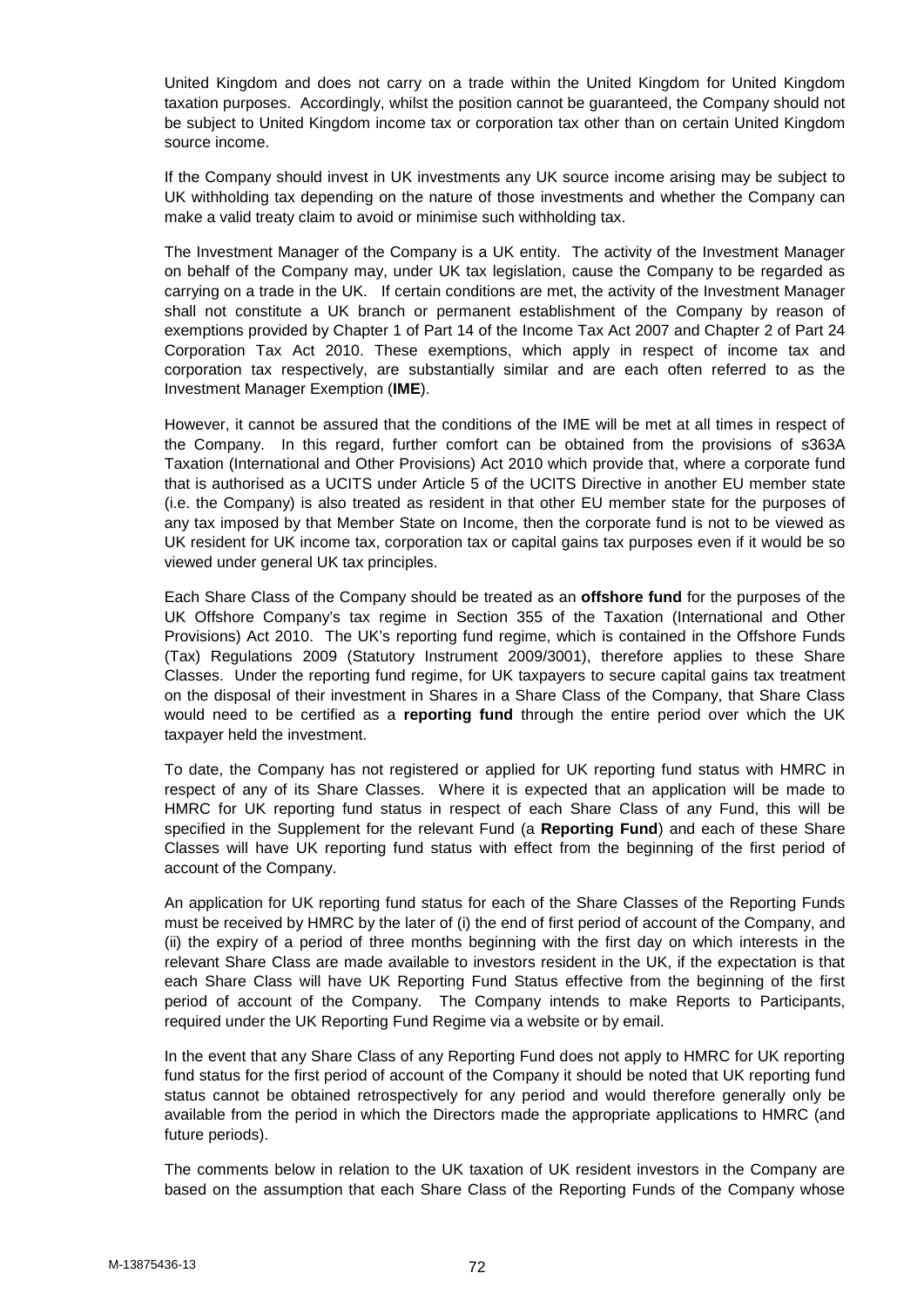will apply to HMRC to be a UK reporting fund from the beginning of the first period of account of the Company, and on the premise that each Reporting Fund Share Class (**RFSC**) will maintain reporting fund status with HMRC over the entire period in which it has UK resident investors. It is important to note that reporting fund status must be maintained on an annual basis by each Share Class. If reporting fund status is revoked by HMRC for any RFSC, that RFSC will be unable to regain reporting fund status and will thereafter be permanently outside the reporting fund regime.

The Directors current view is that the Share Classes of certain Funds of the Company will initially not apply for UK reporting fund status (as identified in the relevant Supplement).

However, in the future the Company may apply for UK reporting fund status with HMRC in respect of some of the Share Classes of such Funds. An application for UK reporting fund status must generally be received by HMRC by the end of first period of account for which it is proposed that a Share Class should have reporting fund status. In this regard it should be noted that UK reporting fund status cannot be obtained retrospectively and would therefore generally only be available from the period in which the Directors made the appropriate applications to HMRC (and future periods). Existing shareholders in a Share Class which subsequently obtained reporting fund status would then need to consider making specified elections to access certain of the benefits associated with reporting fund status.

For completeness, and in the event that the situation may arise, section D below includes some comments in relation to the UK taxation implications of UK resident investors in any Shares Class of any Fund of the company that eventually prove not to have UK Reporting Fund Status (**non RFSC**).

#### **Taxation of UK resident investors**

The general comments at C.1 and C.2 are prepared on the basis that none of the RFSC in the Company are categorised as 'bond funds' under the relevant UK legislation. Broadly, a share class is likely to be viewed as a 'bond fund' for an accounting period if at any time in that accounting period the market value of its 'qualifying investments' being broadly government and corporate debt, securities or cash on deposit (other than cash awaiting investment) or certain derivative contracts or holdings in other funds which at any time in the relevant accounting period are categorised as 'bond funds' exceed more than 60% of the market value of its total assets.

The investment objective for the Funds indicates that certain Funds may invest mainly in a broad range of debt securities including bonds and bond related instruments (i.e. convertible bonds and bonds with warrants) commercial paper and certificates of deposit. Investors' attention is therefore drawn to the fact that each share class in these Funds are likely to be viewed as 'bond funds' for UK tax purposes along with share classes in any other Fund of the Company who fail the 'bond fund' test for any period. However, this would need to be formally confirmed on an annual basis by review of the proportional weighting of the 'qualifying investments' to total assets throughout that period on a Fund basis (as a separate pool of assets is maintained for each Fund).

Dividends and other income distributions paid or deemed to be paid to UK resident and domiciled individual Shareholders in respect of Shares in the Company which are deemed to be 'bond funds' may instead be taxed as 'interest' (as opposed to 'dividends' – discussed in C.2 below). If such dividends are taxed as 'interest' no tax credit would be available in respect of the dividend and the applicable rates of tax would be 20% for basic rate tax payers, 40% for higher rate taxpayers and 50% for additional rate taxpayers.

UK resident corporate Shareholders within the charge to UK corporation tax should note that under the loan relationships regime, if at any time in an accounting period they hold an interest in a 'bond fund' that interest will be treated for that period as if it were rights under a creditor relationship for the purposes of the regime – which is likely to mean total returns from the share class are subject to corporation tax on a mark-to-market basis, and the offshore income gain regime should not apply.

#### *Capital gains – general principles*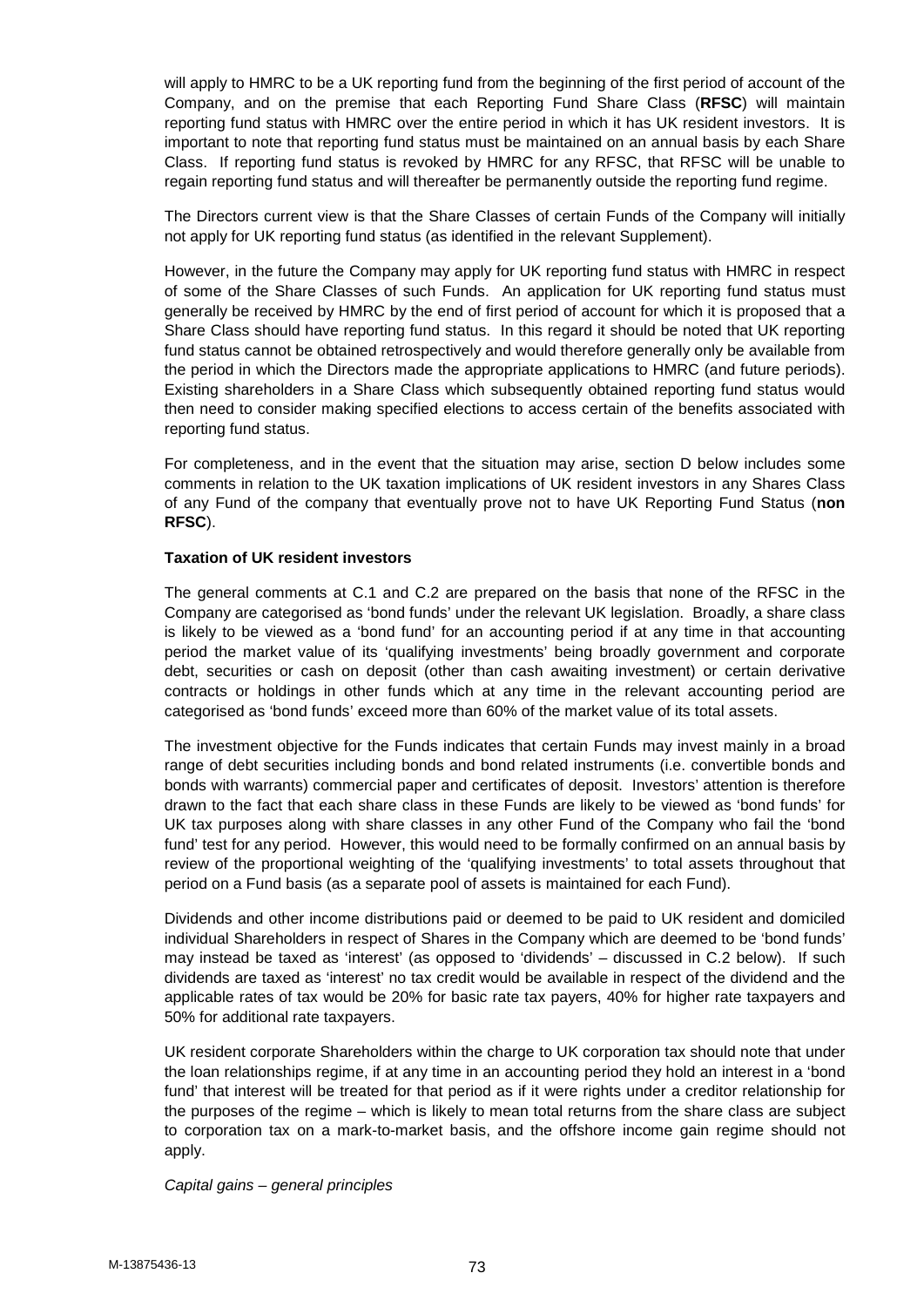The relevance of reporting fund status for UK investors is that gains realized by investors on disposals of investments in reporting funds, which retain their reporting fund status for the entire period in which the investors holds the investment, will in most circumstances be treated as a 'capital disposal' for UK taxation purposes.

#### *UK individual investors in RFSC*

Shareholders who are resident or, if applicable, ordinarily resident in the UK for tax purposes may be liable to capital gains tax in respect of capital disposals of their RFSC Shares.

Any capital increase in the value of the RFSC Shares realised on eventual sale (when compared to deductible costs) is likely to be taxable under the UK capital gains code (current headline rate of 28%), subject to the availability of various exemptions and/ or reliefs. Deductible costs should include the amount initially paid for the RFSC Shares, as well as any accumulated and not distributed amounts that have been taxable as income in the hands of the individual under C.2.1 below.

## *UK corporate investors in RFSC*

UK corporates may be liable to UK corporation tax at their marginal rate in respect of capital disposals of RFSC Shares.

The deemed distributions received by the corporate throughout their period of ownership of the RFSC Shares may in certain circumstances represent additional base cost on sale of the RFSC Shares.

## *Income and deemed distributions – general principles*

There are currently three rates of UK income tax charged on gross dividends received by UK individuals: basic rate of 10% (for dividends within the first slice of taxable income up to £ 34,370), higher rate of 32.5% (for dividends within the next £115,630 of taxable income; £150,000 cumulatively) and additional rate of 42.5% (for the dividends within any income over £150,000). A tax credit equivalent to  $1/9<sup>th</sup>$  of the deemed net distribution may be available in certain circumstances. This tax credit, if available, can be offset against the income tax payable on the deemed dividend but cannot give rise to a cash refund from HMRC.

UK corporate investors may be exempt from UK corporation tax on distributions if the distribution falls within one of the dividend exemption categories.

# *UK individual investors in RFSC*

An investor will be taxed on income accruing in a RFSC on an annual basis, rather than when it is distributed to the investor.

This is the case irrespective of whether any income is physically distributed/ accumulated to a RFSC shareholder in any period in respect of his/ her holding.

UK investors will be viewed as receiving income equivalent to their proportionate share of the **reported income** of the RFSC; which will be the excess of the reportable income over any distributions/ accumulations actually made by the RFSC in respect of that reporting period. If actual dividends/ accumulations received by the Investor for any period exceed their proportionate share of the **reportable income** of the share class for that period then the UK Investor will be taxed on the higher amount.

The tax point for distributions/ accumulations actually received by investors should be the date such distributions/ accumulations were paid/ made. The tax point for any **reported income** should be the date falling 6 months after the end of the reporting period.

For any share class that is not a 'bond fund' the excess of reported income over actual distributions/ accumulations should be viewed as foreign dividends for UK taxation purposes. For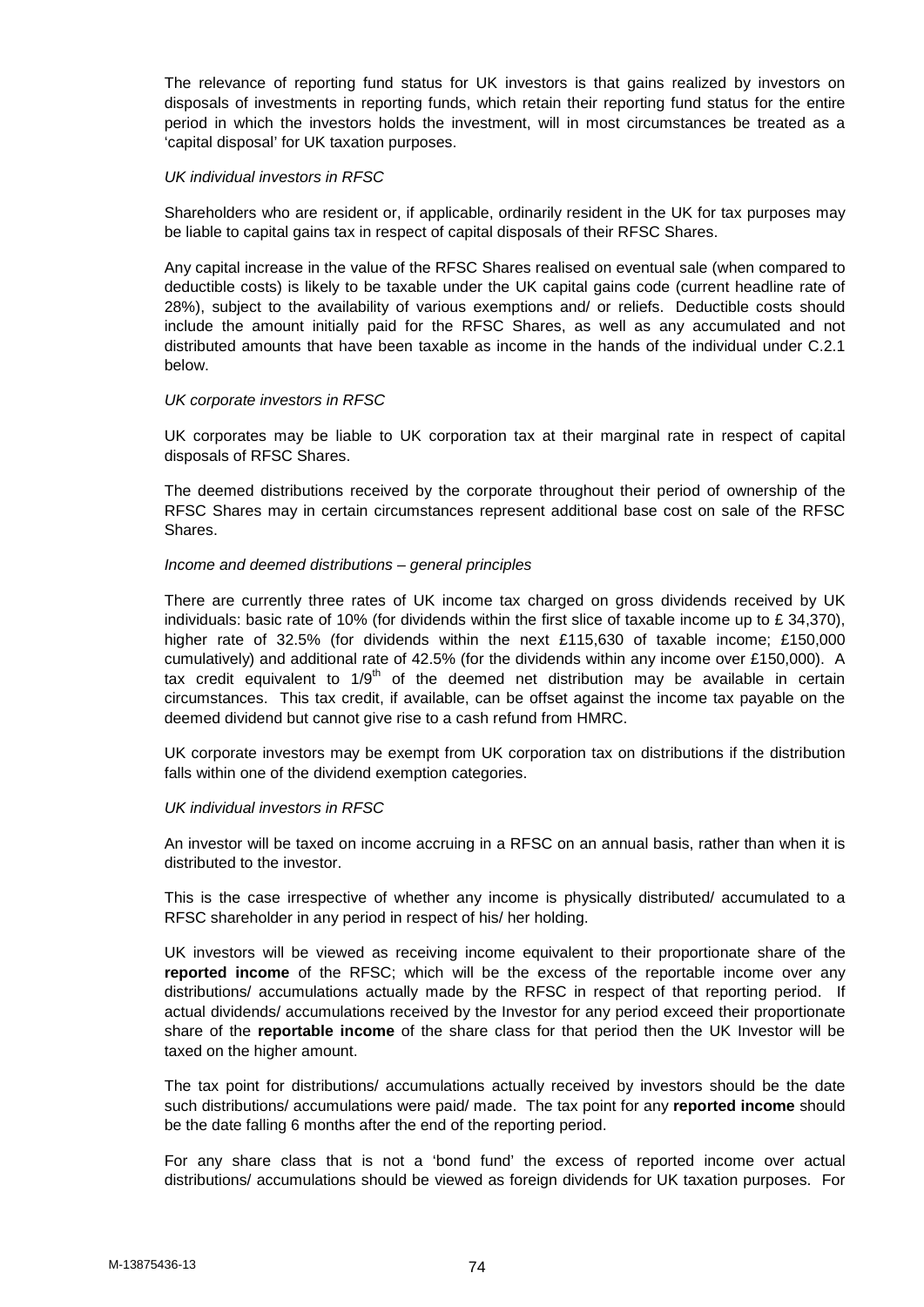any share class that is a 'bond fund' the excess of reported income over actual distributions/ accumulations should be viewed as interest income for UK taxation purposes.

In certain specified circumstances, investors in receipt of dividends can be viewed as receiving trading income. The above summary assumes that all investors will be viewed as holding the shares as investment assets and that the dividends are treated as investment, rather than trading, income for tax purposes.

#### *UK corporate investors*

UK corporate investors may be exempt from UK corporation tax on the the excess of reported income over actual distributions/ accumulations if any actual distribution from the RFSC would fall within one of the dividend exemption categories for corporate recipients.

If the deemed dividends do not fall within one of the dividend exemption categories, then they are likely to represent taxable income in the hands of the corporate investor at their marginal rate of UK corporation tax.

## *UK exempt investors*

Some investors (e.g. approved pension funds) may be exempt from tax. Different rules may also apply in the case of certain non-residents (for more details, please consult your tax advisor).

# **UK resident investors in non RFSC**

## *Capital Gains*

Shareholders who are resident or, if applicable, ordinarily resident in the UK for tax purposes may be liable to capital gains tax in respect of capital disposals of their non RFSC Shares. In broad terms, gains realised on disposals of investments in non RFSC are likely to taxable as an income receipt (without credit for any indexation which would otherwise be available) in the hands of the investors as an offshore income gain under the UK offshore fund regime.

# *Income received from non RFSC*

A UK resident investor in a non RFSC should only have a potential liability to UK tax in respect of actual distributions received. The tax point for such distributions is likely to be the date on which such distributions were paid. These distributions should be viewed as foreign dividend income for UK individual investors.

Dividends and other income distributions paid or deemed to be paid to UK resident and domiciled individual Shareholders in respect of Shares in the Company which are deemed to be 'bond funds' may instead be taxed as 'interest' (as opposed to 'dividends'). If such dividends are taxed as 'interest' no tax credit would be available in respect of the dividend and the applicable rates of tax would be 20% for basic rate tax payers, 40% for higher rate taxpayers and 50% for additional rate taxpayers.

UK resident corporate Shareholders within the charge to UK corporation tax should note that under the loan relationships regime, if at any time in an accounting period they hold an interest in a 'bond fund' that interest will be treated for that period as if it were rights under a creditor relationship for the purposes of the regime – which is likely to mean total returns from the share class are subject to corporation tax on a mark-to-market basis, and the offshore income gain regime should not apply.

# **Certain UK anti-avoidance legislation**

The UK tax legislation contains a wide range of anti-avoidance legislation which could, depending on the specific circumstances of an investor, apply to Shareholdings in the company. The comments below are not intended to be an exhaustive list of such anti-avoidance legislation, or a comprehensive summary of any of the provisions referred to. Investors who are concerned about the potential application of these provisions, or any other UK anti-avoidance provisions should seek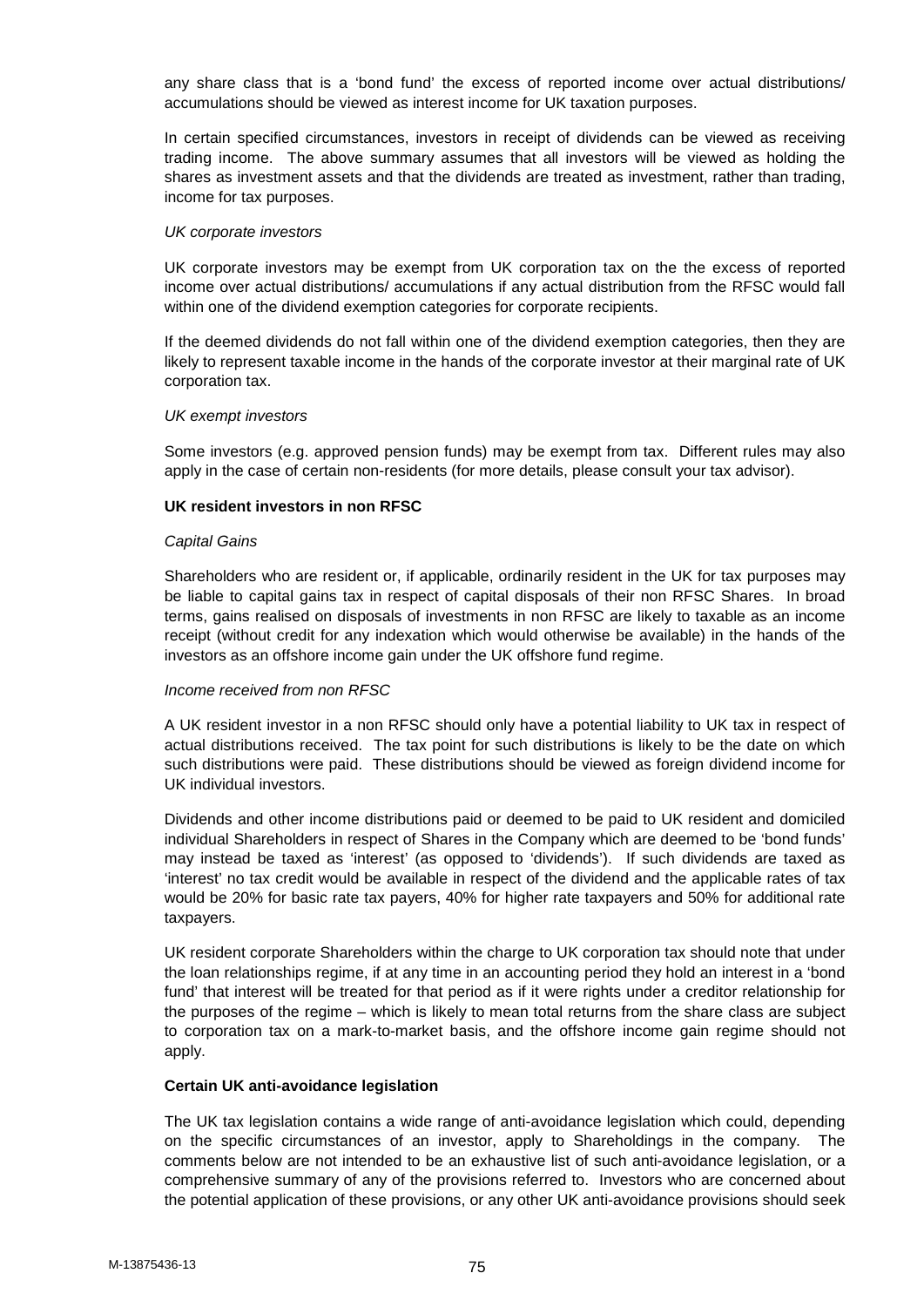detailed tax advice based on their own circumstances. However, as a high level guide the attention of prospective investors resident or ordinarily resident in the United Kingdom for taxation purposes is particularly drawn to the following anti-avoidance provisions.

# *Section 13 of the Taxation of Chargeable Gains Act 1992 (Section 13).*

Section 13 applies to a **participator** in a Company for UK taxation purposes (the term **participator** includes, but is not limited to, a Shareholder) if the Company is controlled by a sufficiently small number of persons such that, if it were a body corporate resident in the UK for taxation purposes, it would be a **close company**.

If at any time when (i) a gain accrues to the Company which constitutes a chargeable gain for UK purposes (such as on a disposal by the Company of any of its investments) and (ii) the provisions of Section 13 apply; a participator can be treated for the purposes of UK taxation as if a part of any chargeable gain accruing to the Company had accrued to that Shareholder directly. The gain accruing to the Shareholder is equal to the proportion of the gain that corresponds to that Shareholder's proportionate interest in the Company as a participator. A Shareholder could therefore incur a liability to tax even if the gain accruing to the Company had not been distributed by the Company. No liability under Section 13 will be incurred by such a Shareholder, however, where the proportionate interest of the Shareholder in the company, together with their associates, means that 10% or less of the chargeable gain is apportioned to them under the Section 13 rules.

#### *Chapter 2 of Part 13 of the United Kingdom Income Tax Act 2007 (transfer of assets abroad).*

The attention of individuals ordinarily resident in the UK for taxation purposes is drawn to the provisions of Chapter 2 of Part 13 of the United Kingdom Income Tax Act 2007 (transfer of assets abroad). These provisions are aimed at preventing the avoidance of income tax by individuals through the transfer of assets or income to persons (including companies) resident or domiciled outside the UK. These provisions may render them liable to taxation in respect of undistributed amounts which would be treated as UK taxable income and profits of the Company (including, if the Company or any Company thereof were treated as carrying on a financial trade, profits on the disposition of securities and financial profits) on an annual basis. We would not expect these provisions to apply to income relating to a share class which has been certified by HMRC as a RFSC. Where a share class has not been certified as a RFSC, the provisions could apply but there are potential exemptions available where the transactions are genuine commercial transactions and avoidance of tax was not the purpose or one of the purposes for which the transactions were effected.

#### **UK stamp duty**

The following comments are intended as a guide to the general UK stamp duty position and may not relate to persons such as market makers, brokers, dealers, intermediaries and persons connected with depositary arrangements or clearance services to whom special rules apply.

No UK stamp duty will be payable on the issue of the Shares. Legal instruments transferring the Shares should not be subject to UK stamp duty provided that such instruments are executed outside the UK and do not relate to matters done or to be done in the UK.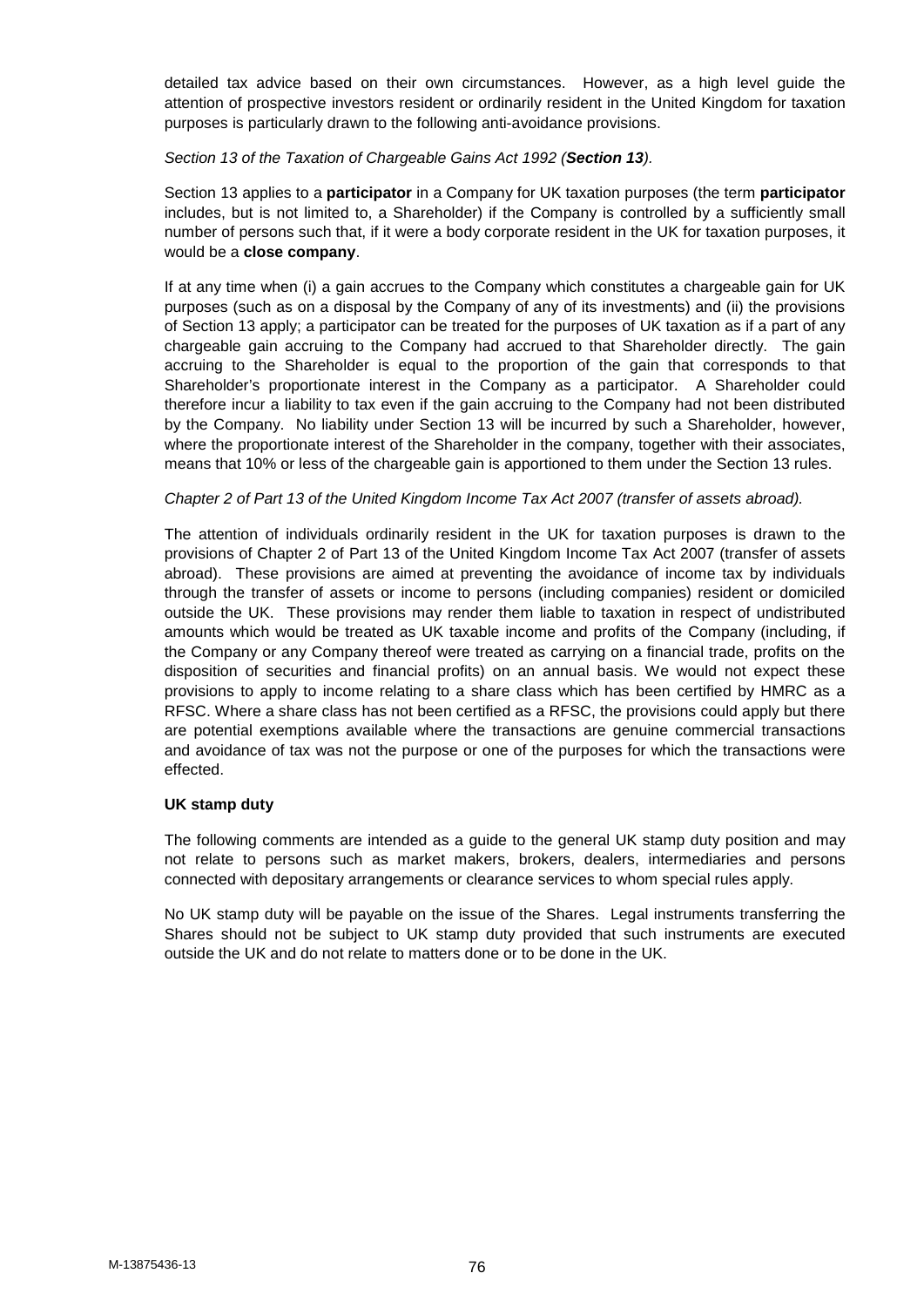## **11. GENERAL INFORMATION**

#### 11.1. **Reports and Accounts**

The Company's year end is 31 December in each year. The annual report and audited accounts of the Company will be made available to Shareholders and the Irish Stock Exchange, where applicable, within four months after the conclusion of each accounting year and at least 21 days before the general meeting of the Company at which they are to be submitted for approval. In any event, the annual report and audited accounts of the Company will be sent to Shareholders or prospective investors on request. The first annual report and the first audited annual accounts will be published within four months of 31 December 2013. The Company will also prepare semi annual report and unaudited accounts which will be sent to the Irish Stock Exchange, where applicable, and made available to Shareholders within two months after the six month period ending on 30 June in each year. The first semi-annual report will be published within two months of 30 June 2013.

Such reports and accounts will contain a statement of the Net Asset Value of each Fund and of the investments comprised therein as at the year end or the end of such semi-annual period.

## 11.2. **Directors' Confirmation – Commencement of Business**

The Directors confirm that the Company was incorporated on 8 November 2012 and at the date of this Prospectus has not yet commenced business and accordingly no accounts have been made up for presentation to its members and no dividends have been declared or paid. The Company does not have any subsidiaries at the date of this Prospectus.

## 11.3. **Incorporation and Share Capital**

The Company was incorporated and registered in Ireland under the Companies Acts as an open ended umbrella investment company with variable capital and with segregated liability between sub funds on 8 November 2012 with registered number 519833.

At the date hereof the authorised share capital of the Company is 1,000,000,000,000 Shares of no par value initially designated as unclassified shares. The issued share capital of the Company is  $\epsilon$ 2 represented by 2 shares (the **Subscriber Shares**) issued for the purposes of the incorporation of the Company and obtaining authorisation from the Central Bank at an issue price of €1 per Share which are fully paid up.

#### 11.4. **Memorandum and Articles of Association**

Clause 2 of the Memorandum of Association provides that the sole object of the Company is the collective investment in transferable securities and/or other liquid financial instruments of capital raised from the public operating on the principle of risk-spreading in accordance with the Regulations.

The Articles contain provisions to the following effect:

- (i) **Directors' Authority to Allot Shares**. The Directors are generally and unconditionally authorised to exercise all powers of the Company to allot relevant securities, including fractions thereof, up to an amount equal to the authorised but as yet unissued share capital of the Company;
- (ii) **Variation of rights**. The rights attached to any Class may, be varied or abrogated with the consent in writing of the shareholders of three-fourths in number of the issued Shares of that Class, or with the sanction of a special resolution passed at a separate general meeting of the shareholders of the Shares of the Class, and may be so varied or abrogated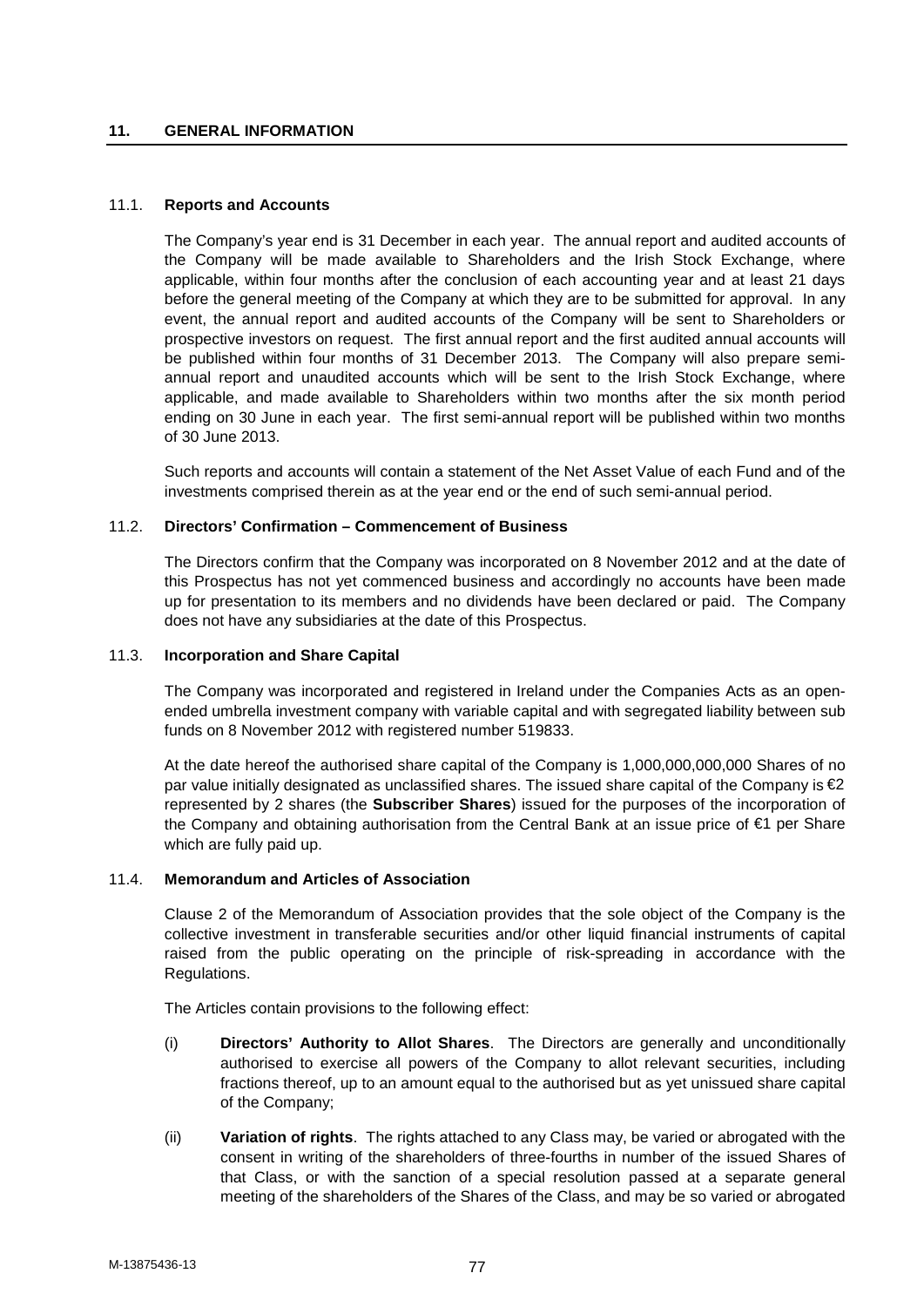either whilst the Company is a going concern or during or in contemplation of a winding-up but such consent or sanction will not be required in the case of a variation, amendment or abrogation of the rights attached to any Shares of any Class if, in the view of the Directors, such variation, amendment or abrogation does not materially prejudice the interests of the relevant Shareholders or any of them. Any such variation, amendment or abrogation will be set out in a supplement to (or re-statement of) the relevant Supplement originally issued in connection with the relevant shares, a copy of which will be sent to the relevant Shareholders on the date of issue of such document and will be binding on the relevant Shareholders. The quorum at any such separate general meeting, other than an adjourned meeting, shall be two persons holding or representing by proxy at least one third of the issued Shares of the Class in question and the quorum at an adjourned meeting shall be one person holding Shares of the Class in question or his proxy.

- (iii) **Voting Rights**. Subject to any rights or restrictions for the time being attached to any Class or Classes of Shares, on a show of hands every Shareholder who is present in person or by proxy shall have one vote and the holder(s) of subscriber shares present in person or by proxy shall have one vote in respect of all the subscriber shares in issue. On a poll every Shareholder present in person or by proxy shall have one vote for every Share of which he is the holder and every holder of a subscriber share present in person or by proxy shall have one vote in respect of his holding of subscriber shares. Shareholders who hold a fraction of a Share may not exercise any voting rights, whether on a show of hands or on a poll, in respect of such fraction of a Share;
- (iv) **Alteration of Share Capital**. The Company may from time to time by ordinary resolution increase the share capital by such amount and/or number as the resolution may prescribe;

The Company may also by ordinary resolution:

- (a) consolidate and divide all or any of its share capital into Shares of larger amount;
- (b) subdivide its Shares, or any of them, into Shares of smaller amount or value;
- (c) cancel any Shares which, at the date of the passing of the resolution, have not been taken or agreed to be taken by any person and reduce the amount of its authorised share capital by the amount of the Shares so cancelled; or
- (d) redenominate the currency of any Class of Shares.
- (v) **Directors' Interests**. Provided that the nature and extent of his interest shall be disclosed as set out below, no Director or intending Director shall be disqualified by his office from contracting with the Company nor shall any such contract or any contract or arrangement entered into by or on behalf of any other company in which any Director shall be in any way interested be avoided nor shall any Director so contracting or being so interested be liable to account to the Company for any profit realised by any such contract or arrangement by reason of such Director holding that office or of the fiduciary relationship thereby established.

The nature of a Director's interest must be declared by him at the meeting of the Directors at which the question of entering into the contract or arrangement is first taken into consideration, or if the Director was not at the date of that meeting interested in the proposed contract or arrangement at the next meeting of the Directors held after he became so interested, and in a case where the Director becomes interested in a contract or arrangement after it is made, at the first meeting of the Directors held after he becomes so interested.

A Director shall not vote at a meeting of the Directors or of any committee established by the Directors on any resolution concerning a matter in which he has, directly or indirectly, an interest which is material (other than an interest arising by virtue of his interest in Shares or debentures or other securities or otherwise in or through the Company or another company) or a duty which conflicts or may conflict with the interests of the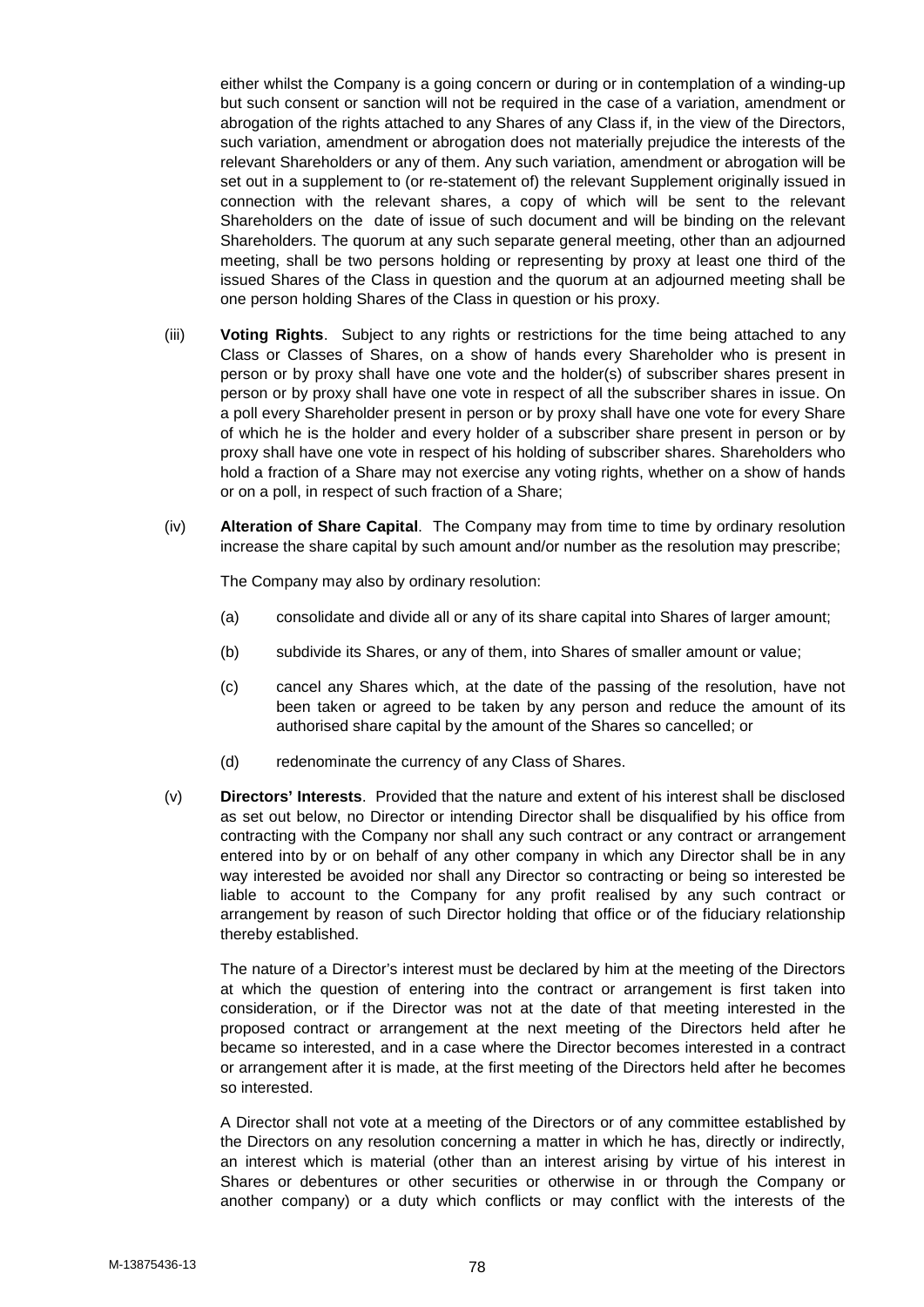Company. A Director shall not be counted in the quorum present at a meeting in relation to any such resolution on which he is not entitled to vote.

- (vi) **Borrowing Powers**. The Directors may exercise all of the powers of the Company to borrow or raise money and to mortgage, or charge its undertaking, property and assets (both present and future) and uncalled capital or any part thereof as collateral security for any debt, liability or obligation of the Company provided that all such borrowings shall be within the limits and conditions laid down by the Central Bank;
- (vii) **Delegation to Committee***.* The Directors may delegate any of their powers to any committee whether or not consisting of Directors. Any such delegation may be made subject to any conditions the Directors may impose, and either collaterally with or to the exclusion of their own powers and may be revoked. Subject to any such conditions, the proceedings of a committee with two or more members shall be governed by the provisions of the Articles of Association regulating the proceedings of Directors so far as they are capable of applying;
- (viii) **Retirement of Directors**. The Directors shall not be required to retire by rotation or by virtue of their attaining a certain age;
- (ix) **Directors' Remuneration**. Unless and until otherwise determined from time to time by the Company in general meeting, the ordinary remuneration of each Director shall be determined from time to time by resolution of the Directors. Any Director who is appointed as an executive director (including for this purpose the office of chairman or deputy chairman) or who serves on any committee, or who otherwise performs services which in the opinion of the Directors are outside the scope of the ordinary duties of a Director, may be paid such extra remuneration by way of fees, commission or otherwise as the Directors may determine. The Directors may be paid all travelling, hotel and other out-of-pocket expenses properly incurred by them in connection with their attendance at meetings of the Directors or committees established by the Directors or general meetings or separate meetings of the holders of any Class of Shares or of Shares in a Fund of the Company or otherwise in connection with the discharge of their duties;
- (x) **Transfer of Shares**. Subject to the restrictions set out below, the Shares of any holder may be transferred by instrument in writing in any usual or common form or any other form, which the Directors may approve.

The Directors in their absolute discretion and without assigning any reason therefor may decline to register any transfer of a Share or Shares to a U.S. Person (other than pursuant to an exemption available under the laws of the United States and which does not cause the Company to incur adverse US tax consequences or regulatory or legal consequences), any person or entity who, by holding Shares, would appear to be in breach of any law or requirement of any country or governmental authority or by virtue of which such person is not qualified to hold such Shares or might result in the relevant Fund incurring any liability to taxation or suffering pecuniary, legal, regulatory or material administrative disadvantage which the Company might not otherwise have incurred, suffered or breached or which might result in the Company having to comply with registration or filing requirements in any jurisdiction which it would not otherwise be required to comply with, any transfer to an individual under the age of 18 or such other age as the Directors think fit, any transfer to a person of unsound mind, any transfer unless the transferee of such Shares would following such transfer be the holder of Shares with a value at the then current subscription price equal to or greater than the Minimum Initial Investment Amount, any transfer in circumstances where as a result of such transfer the transferor or transferee would hold less than the Minimum Shareholding or, any transfer in regard to which any payment of taxation remains outstanding, any transfer to a person who breached or falsified representations on the Subscription Agreement and any transfer to a person who has not provided the required tax documentation or supporting documentation for money laundering prevention checks or clear such checks, if the Directors determine in their sole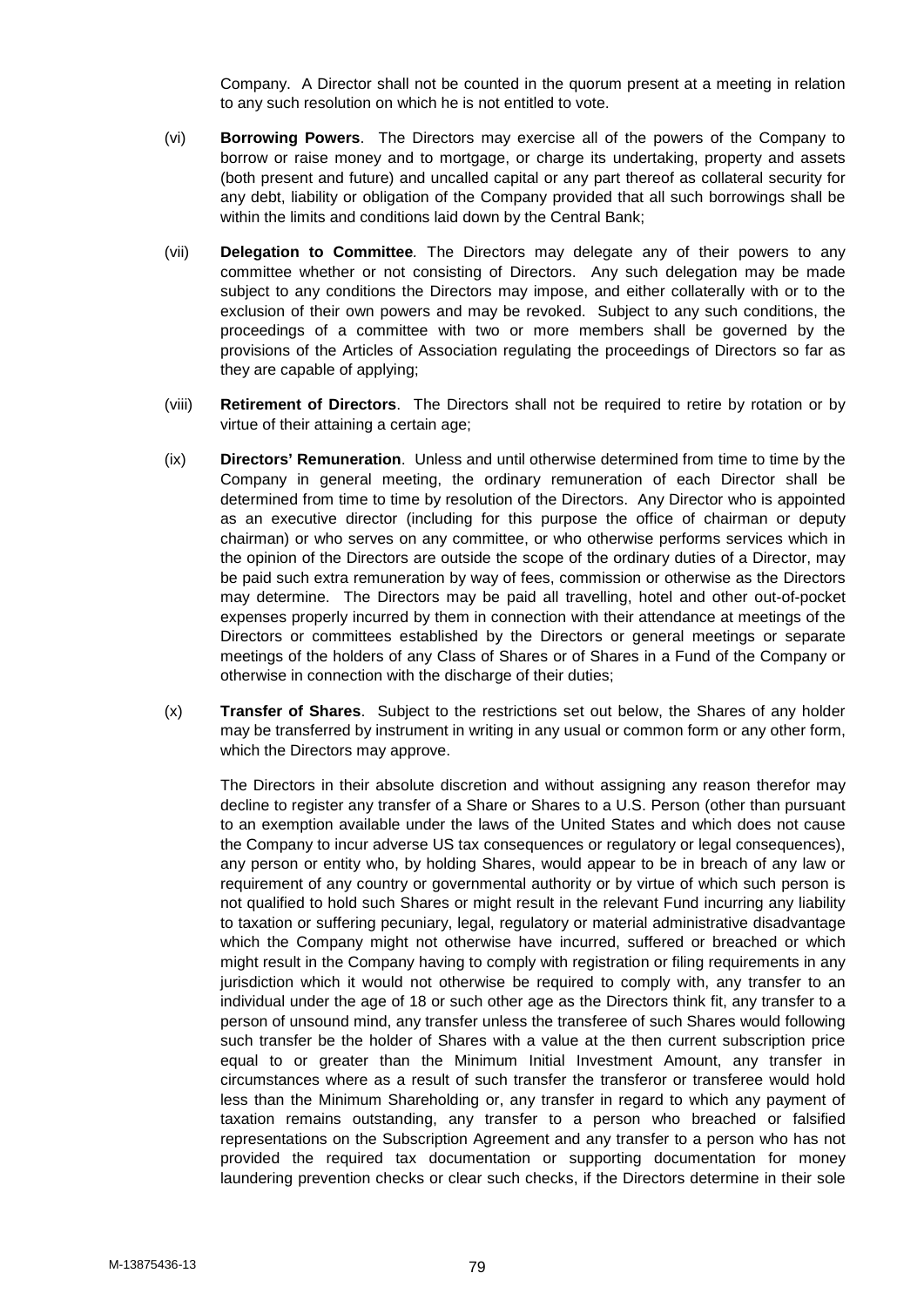and absolute discretion that the holding of Shares by such person or entity is not in the best interests of the Shareholders of the relevant Fund or Class thereof.

The Directors may decline to recognise any instrument of transfer unless it is accompanied by the certificate for the Shares to which it relates (if issued), is in respect of one Class of Share only, is in favour of not more than four transferees and is lodged at the registered office or at such other place as the Directors may appoint;

- (xi) **Right of Redemption**. Shareholders have the right to request the Company to redeem their Shares in accordance with the provisions of the Articles of Association;
- (xii) **Dividends**. The Articles of Association permit the Directors to declare such dividends on any Class of Shares as appear to the Directors to be justified by the profits of the relevant Fund. The Directors may satisfy any dividend due to Shareholders of Shares in whole or in part by distributing to them in specie any of the assets of the relevant Fund and, in particular, any investments to which the relevant Fund is entitled. A Shareholder may require the Directors instead of transferring any assets in specie to him, to arrange for a sale of the assets and for payment to the holder of the net proceeds of same. Any dividend unclaimed for six years from the date of declaration of such dividend shall be forfeited and shall revert to the relevant Fund;
- (xiii) **Funds**. The Directors are required to establish a separate portfolio of assets for each Fund created by the Company from time to time, to which the following shall apply:-
	- (a) for each Fund the Company shall keep separate books and records in which all transactions relating to the relevant Fund shall be recorded and, in particular, the proceeds from the allotment and issue of Shares of each Class in the Fund, and the investments and the liabilities and income and expenditure attributable thereto shall be applied to such Fund subject to the provisions of the Articles;
	- (b) any asset derived from any other asset(s) (whether cash or otherwise) comprised in any Fund, shall be applied in the books and records of the Company to the same Fund as the asset from which it was derived and any increase or diminution in the value of such an asset shall be applied to the relevant Fund;
	- (c) no Shares will be issued on the terms that entitle the Shareholder of any Shares in a Fund to participate in the assets of the Company other than the assets (if any) of the Fund relating to such Shares. If the realised net assets of any Fund are insufficient to pay any amounts due on the relevant shares in full, in accordance with the terms of the relevant Fund, the relevant Shareholders of that Fund will have no further right of payment in respect of such shares or any claim against the Company, any other Fund or any assets of the Company in respect of any shortfall;
	- (d) in the event that there are any assets of the Company which the Directors do not consider are attributable to a particular Fund or Funds, the Directors shall, with the approval of the Custodian, allocate such assets to and among any one or more of the Funds in such manner and on such basis as they, in their discretion, deems fair and equitable; and the Directors shall have the power to and may at any time and from time to time, with the approval of the Custodian, vary the basis in relation to assets previously allocated;
	- (e) each Fund shall be charged with the liabilities, expenses, costs, charges or reserves of the Company in respect of or attributable to that Fund and any such liabilities, expenses, costs, charges, or reserves of the Company not attributable to any particular Fund or Funds shall be allocated and charged by the Directors, with the approval of the Custodian, in such manner and on such basis as the Directors, in their sole and absolute discretion deem fair and equitable, and the Directors shall have the power to and may at any time and from time to time, with the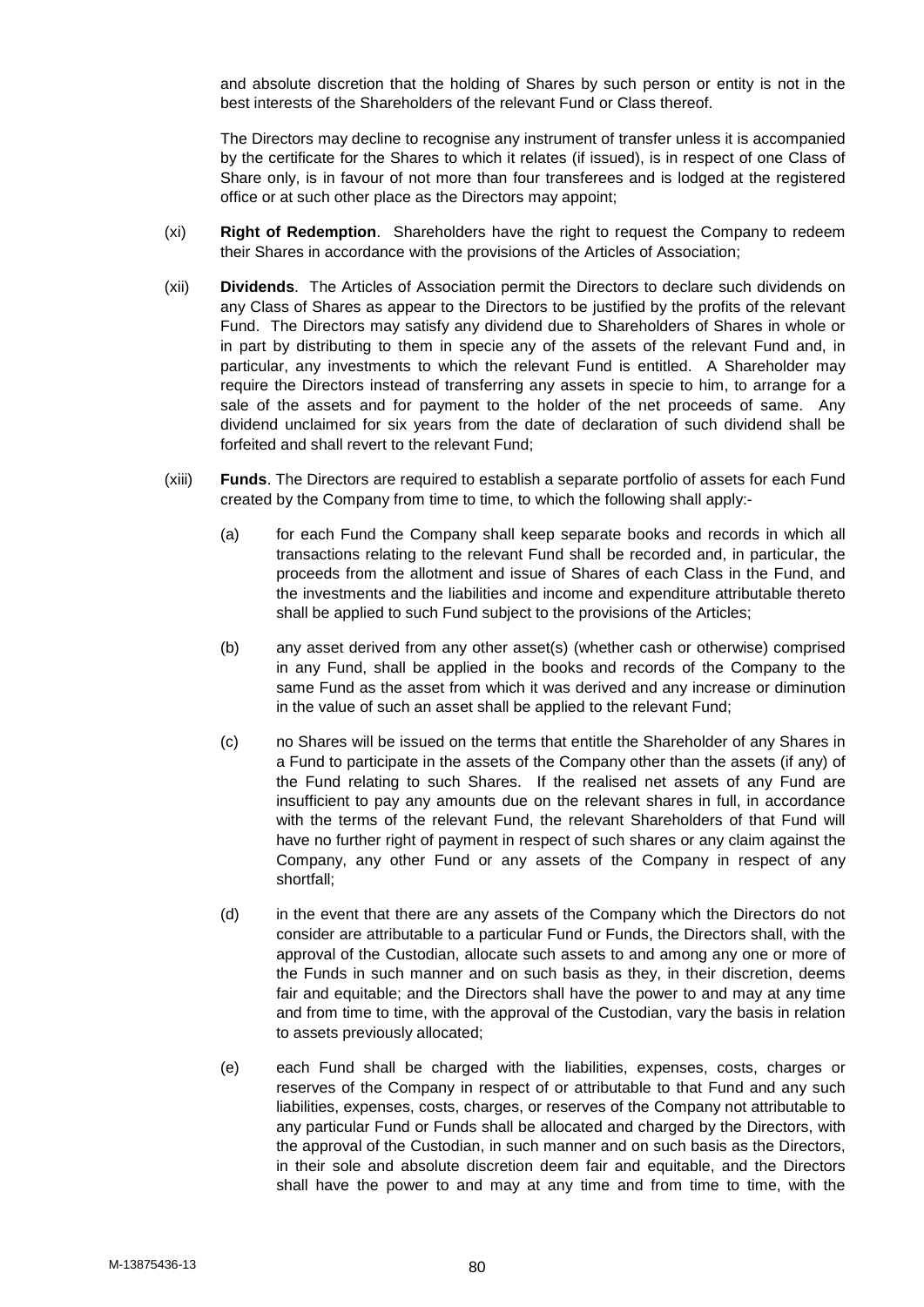approval of the Custodian, vary such basis including, where circumstances so permit, the re-allocation of such liabilities, expenses, costs, charges and reserves;

- (f) where derivative and/or hedging strategies are used in relation to a Fund or Class of Shares, the financial instruments used to implement such strategies shall be deemed to be assets or liabilities (as the case may be) of the relevant Fund as a whole but will be clearly attributable to a specific Class and the gains/losses on and the costs of the relevant financial instruments will accrue solely to the relevant Class of shares;
- (g) in the event that any Asset attributable to a Fund is taken in execution of a liability not attributable to that Fund, the provisions of section 256E of the Companies Act, 1990 shall apply;
- (xiv) **Fund Exchanges**. Subject to the provisions of the Articles of Association, a Shareholder holding Shares in any Class in a Fund on any Dealing Day shall have the right from time to time to exchange all or any of such Shares for Shares of another Class (such Class being either an existing Class or a Class agreed by the Directors to be brought into existence with effect from that Dealing Day);
- (xv) **Winding up***.* The Articles contain provisions to the following effect:
	- (a) If the Company shall be wound up the liquidator shall, subject to the provisions of the Companies Acts, apply the assets of each Fund in such manner and order as he thinks fit in satisfaction of creditors' claims relating to that Fund;
	- (b) Following deduction of the estimated expenses relating to the winding up and liquidation, the assets available for distribution amongst the Shareholders shall be applied as follows: first the proportion of the assets in a Fund attributable to each Class of Share shall be distributed to the Shareholders of Shares in the relevant Class in the proportion that the number of Shares held by each Shareholder bears to the total number of Shares relating to each such Class of Shares in issue as at the date of commencement to wind up; secondly, in the payment to the holder(s) of the subscriber shares of sums up to the notional amount paid thereon out of the assets of the Company not attributable to any Class of Share. In the event that there are insufficient assets to enable such payment in full to be made, no recourse shall be had to the assets of the Company attributable to other Classes of Shares; and thirdly, any balance then remaining and not attributable to any of the Classes of Shares shall be apportioned pro-rata as between the Classes of Shares based on the Net Asset Value attributable to each Class of Shares as at the date of commencement to wind up and the amount so apportioned to a Class shall be distributed to Shareholders pro-rata to the number of Shares in that Class of Shares held by them;
	- (c) A Fund may be wound up pursuant to section 256E of the Companies Act, 1990 and in such event the provisions reflected in this paragraph 15 shall apply mutatis mutandis in respect of that Fund;
	- (d) If the Company shall be wound up (whether the liquidation is voluntary, under supervision or by the court) the liquidator may, with the authority of a special resolution of the relevant Shareholders and any other sanction required by the Companies Acts, divide among the holders of Shares of any Class or Classes in specie the whole or any part of the assets of the Company and whether or not the assets shall consist of property of a single kind, and may for such purposes set such value as he deems fair upon any one or more class or classes of property, and may determine how such division shall be carried out as between all the holders of Shares of different Classes of Shares. The liquidator may, with the like authority, vest any part of the assets in trustees upon such trusts for the benefit of holders as the liquidator, with the like authority, shall think fit, and the liquidation of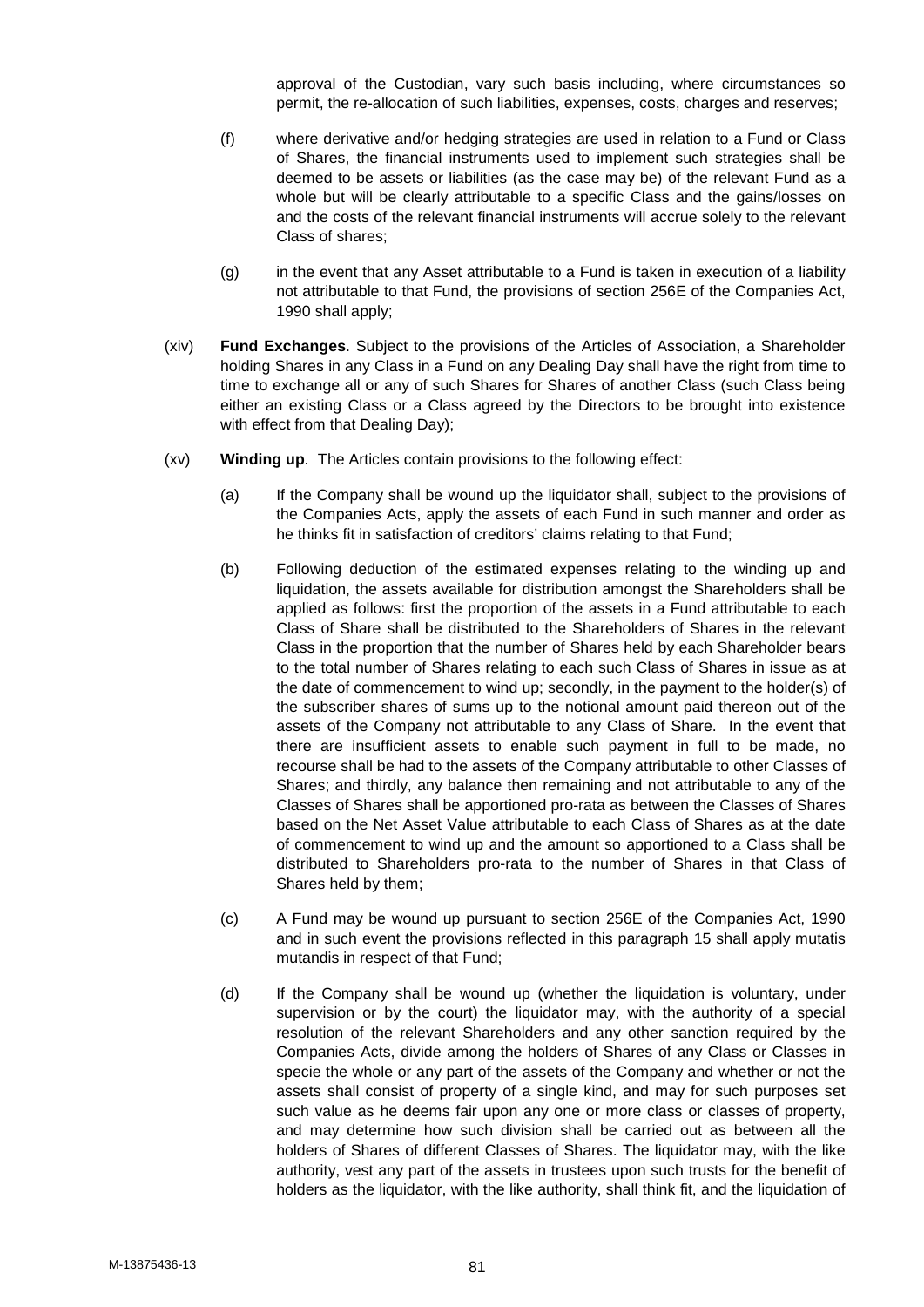the Company may be closed and the Company dissolved, but so that no Shareholder shall be compelled to accept any assets in respect of which there is a liability. A Shareholder may require the liquidator instead of transferring any asset in specie to him/her, to arrange for a sale of the assets and for payment to the holder of the net proceeds of same.

(xvi) **Share Qualification***.* The Articles do not contain a share qualification for Directors.

## (xvii) **Termination of Funds**

Any Fund may be terminated by the Directors, in their sole and absolute discretion, by notice in writing to the Custodian in any of the following events:-

- (a) if at any time the Net Asset Value of the relevant Fund shall be less than such amount as may be determined by the Directors in respect of that Fund; or
- (b) if any Fund shall cease to be authorised or otherwise officially approved; or
- (c) if any law shall be passed which renders it illegal or in the opinion of the Directors impracticable or inadvisable to continue the relevant Fund; or
- (d) if there is a change in material aspects of the business, in the economic or political situations relating to a Fund which the Directors consider would have material adverse consequences on the holders and/or investments of the Funds; or
- (e) if there is any material change in the tax status of the Company or any Fund in Ireland or in any other jurisdiction (including any adverse tax ruling by the relevant authorities in Ireland or any jurisdiction affecting the Company or any Fund) which the Directors consider would result in material adverse consequences on the Shareholders and/or the Investments of the Fund; or
- (f) the Directors shall have resolved that it is impracticable or inadvisable for a Fund to continue to operate having regard to prevailing market conditions and/or the best interests of the Shareholders; or
- (g) if the Assets held in respect of a Fund are terminated or redeemed and the Directors determine that it is not commercially practical to reinvest the realisation proceeds of such Assets in replacement Assets on terms that will enable the relevant Fund achieve its investment objective and/or to comply with its investment policy; or
- (h) if any Fund is established as a feeder fund in accordance with the Central Bank's requirements, where the master fund into which such a feeder Fund feeds is terminated, merges into another fund or is divided into two or more funds, the relevant feeder Fund must also be terminated unless the feeder Fund has obtained approval from the Central Bank to invest as a feeder Fund into another master fund (or the master fund resulting from the merger) or convert to a non-feeder fund; or
- (i) if, in the opinion of the Directors, such termination is in the best interests of Shareholders of Shares in the Fund.

# 11.5. **Litigation and Arbitration**

Since incorporation the Company has not been involved in any litigation or arbitration nor are the Directors aware of any pending or threatened litigation or arbitration.

#### 11.6. **Directors' Interests**

(i) There are no service contracts in existence between the Company and any of its Directors, or are any such contracts proposed;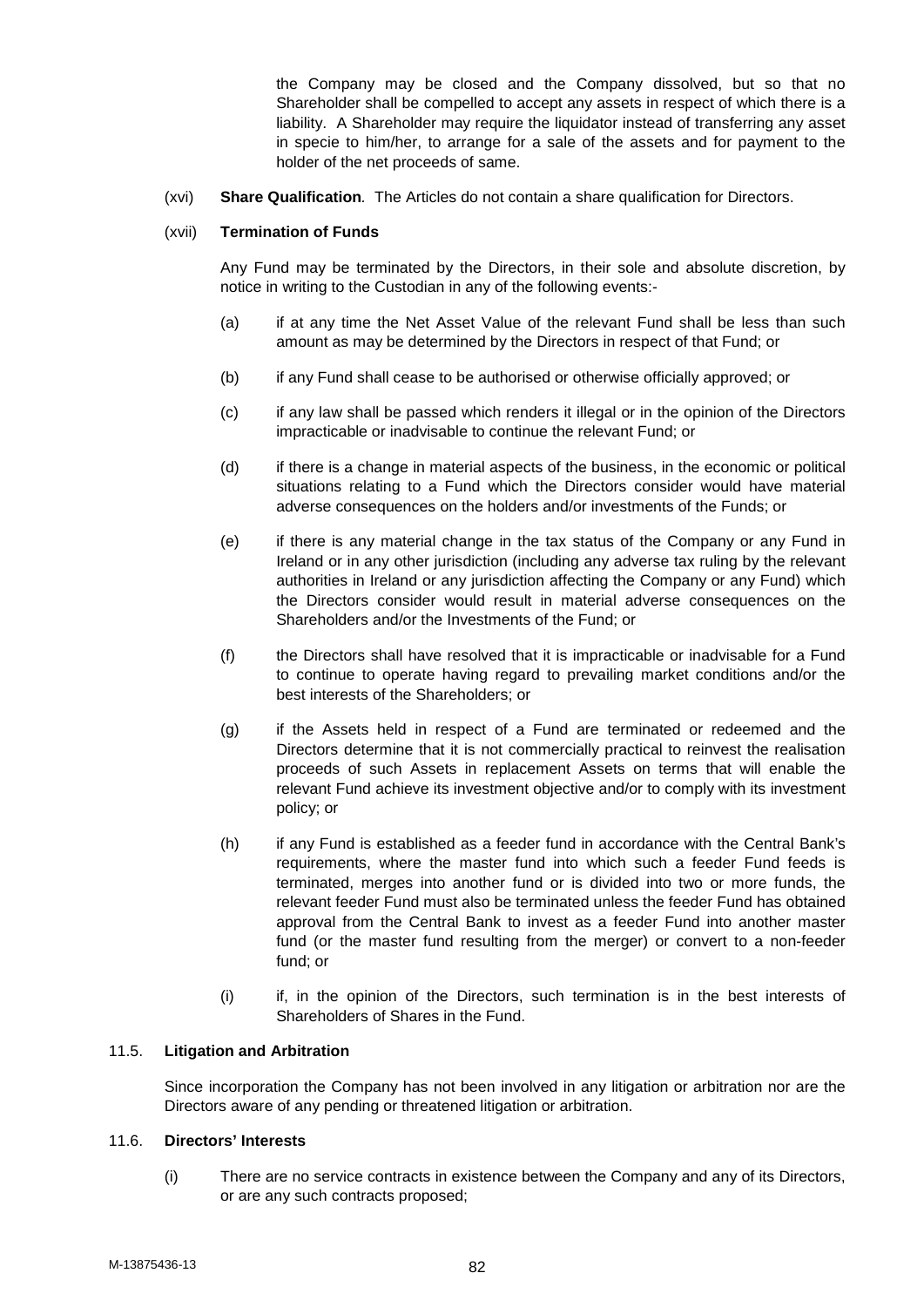- (ii) At the date of this Prospectus, no Director has any interest, direct or indirect, in any assets which have been or are proposed to be acquired or disposed of by, or issued to, the Company and save as provided in (iv) below, no Director is materially interested in any contract or arrangement subsisting at the date hereof which is unusual in its nature and conditions or significant in relation to the business of the Company;
- (iii) At the date of this Prospectus none of the Directors nor any Associated Person have any beneficial interest in the share capital of the Company or any options in respect of such capital;
- (iv) Alessandro Chiarini and Moreno Zani are employees of the Investment Manager.

Save for the information disclosed herein no further information is required to be given in respect of the Directors pursuant to the listing requirements of the Irish Stock Exchange.

## 11.7. **Material Contracts**

The following contracts have been entered into otherwise than in the ordinary course of the business intended to be carried on by the Company and are or may be material:

- (a) the Investment Management and Distribution Agreement dated 19 February 2013 between the Company and the Investment Manager; this agreement provides that the appointment of the Investment Manager as investment manager and distributor will continue in force unless and until terminated by either party giving to the other 90 days' notice in writing although in certain circumstances the agreement may be terminated forthwith by notice in writing by either party to the other. Under this agreement, the Investment Manager and Distributor shall not be liable to the Company or any Shareholders or otherwise for any error of judgement or loss suffered by the Company or any such Shareholder in connection with the Investment Management and Distribution Agreement unless such loss arises from the negligence, fraud, bad faith, wilful default or wilful misfeasance in the performance or non-performance by the Investment Manager and Distributor or persons designated by it of its obligations or duties under the agreement or breach of contract on the part of the Investment Manager or any of its agents or delegates or their agents;
- (b) the Custodian Agreement between the Company and the Custodian dated 19 February 2013. This Agreement provides that the appointment of the Custodian shall continue until terminated by either party on not less than **90** days' prior written notice or earlier upon certain breaches or the insolvency of either party. The Custodian Agreement contains provisions governing the responsibility and limitations on the responsibility of the Custodian and provides for its indemnification in certain circumstances, subject to exclusion in the case of matters arising by reason on its unjustifiable failure to perform its obligations or its improper performance of its obligations in the performance of its duties; and
- (c) the Administration Agreement dated 19 February 2013 between the Company and the Administrator. This Agreement provides that the appointment of the Administrator shall continue until terminated by either party on not less than 90 days' prior written notice or earlier upon certain breaches or the insolvency of either party. In the absence of fraud, negligence, recklessness, bad faith or wilful default, the Administrator will not be liable for any loss arising as a result of the performance or non-performance by the Administrator of its obligations and duties under the Administration Agreement. The Fund has agreed to indemnify the Administrator against losses suffered by the Administrator in the performance or non-performance of its duties and obligations under the Administration Agreement, except for losses arising out of the fraud, recklessness, negligence, bad faith or wilful default of the Administrator in the performance or non-performance of its duties under the Administration Agreement.

Please refer to each Supplement for details of any other relevant material contracts (if any) in respect of a Fund.

# 11.8. **Miscellaneous**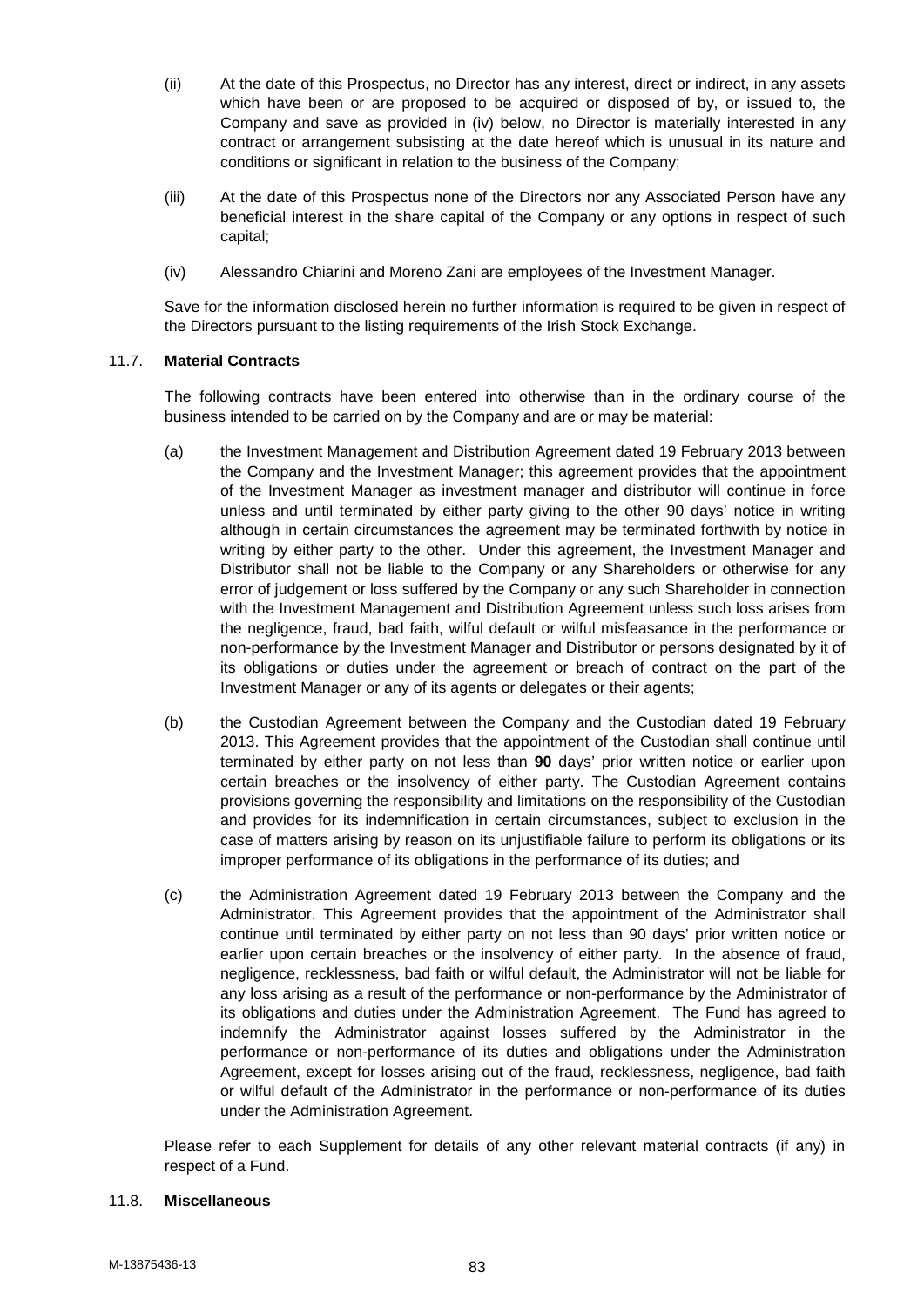Save as disclosed under the section entitled Incorporation and Share Capital above, no share or loan capital of the Company has been issued or agreed to be issued, is under option or otherwise. As of the date of this Prospectus, the Company does not have any loan capital (including term loans) outstanding or created but unissued or any outstanding mortgages, charges, debentures or other borrowings or indebtedness in the nature of borrowings, including bank overdrafts, liabilities under acceptance or acceptance credits, hire purchase or finance lease commitments, guarantee or other contingent liabilities which are material in nature.

Save as may result from the entry by the Company into the agreements listed under the section entitled Material Contracts above or any other fees, commissions or expenses discharged, no amount or benefit has been paid or given or is intended to be paid or given to any promoter of the Company.

Save as disclosed under the Portfolio Transactions and Conflicts of Interest section above, no commissions, discounts, brokerages or other special terms have been paid or granted or are payable for subscribing or agreeing to subscribe, or procuring or agreeing to procure subscriptions, for any Shares or loan capital of the Company.

## 11.9. **Documents Available for Inspection**

Copies of the Memorandum and Articles of Association of the Company, Prospectus, KIIDs and, after publication thereof, the periodic reports and accounts may be obtained free of charge on request from the Investment Manager/ Administrator. They are also available on **www. tendercapital.co.uk**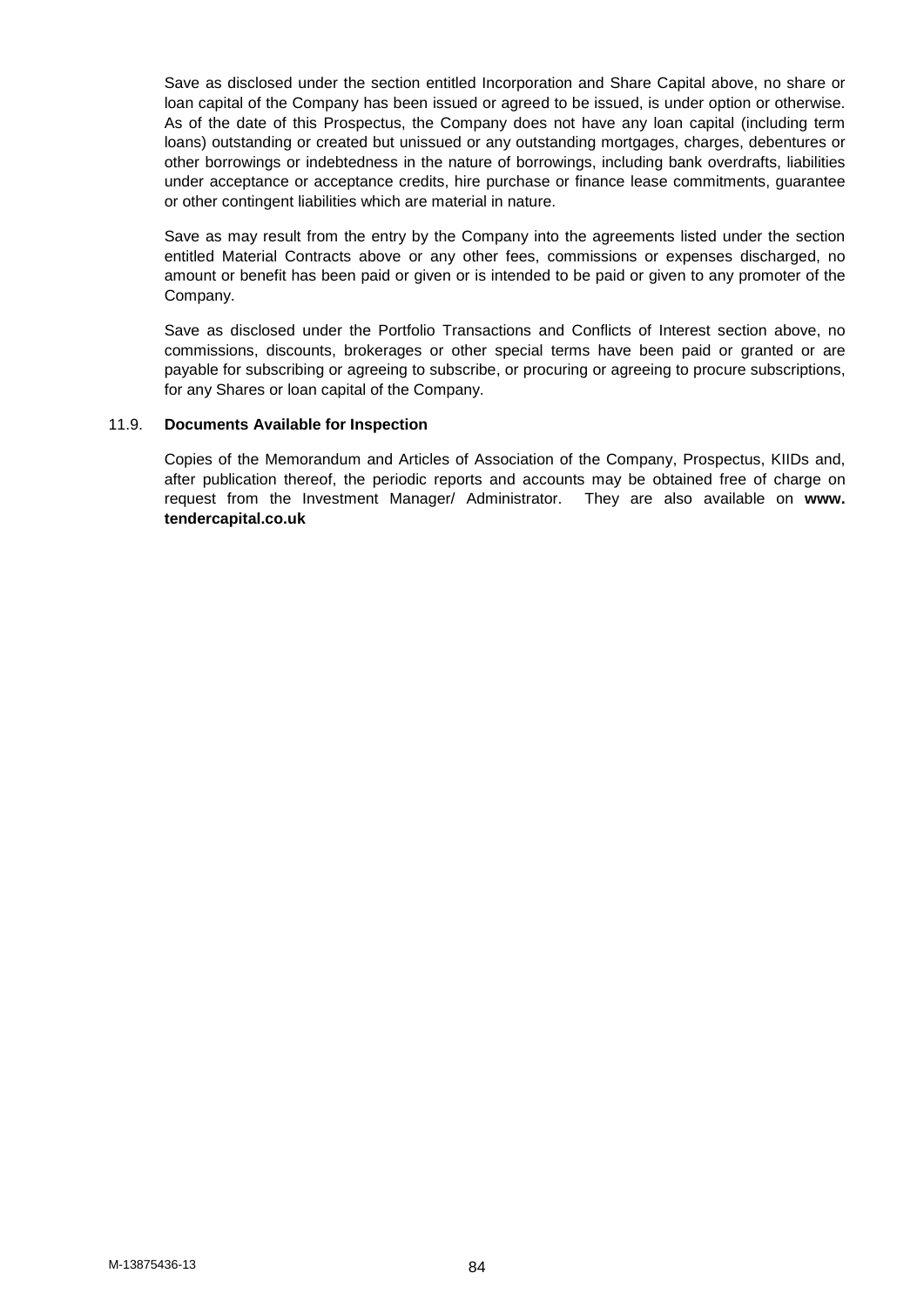# **Registered Office**

**Company Secretary**

**Goodbody Secretarial**

**Administrator**

# 25/28 North Wall Quay

International Financial Services **Centre** 

Dublin 1

**Limited** International Financial Services **Centre** North Wall Quay

Dublin 1

# **RBC Investor Services Ireland Limited**

George's Quay House

43 Townsend Street

Dublin 2, Ireland

| <b>Investment Manager</b>     | Custodian                         | <b>Distributor</b>            |  |
|-------------------------------|-----------------------------------|-------------------------------|--|
| <b>Tender Capital Limited</b> | <b>RBC Investor Services Bank</b> | <b>Tender Capital Limited</b> |  |
| 12 Old Bond Street            | S.A., Dublin Branch               | 42 Brook Street               |  |
| Mayfair                       | George's Quay House               | W1K 5DB, London               |  |
| London W1S 4PW                | 43 Townsend Street                | United Kingdom                |  |
| United Kingdom                | Dublin 2, Ireland                 |                               |  |

| <b>UK Facilities Agent</b>    | <b>Legal Advisers in Ireland</b> | <b>Auditors</b>              |  |
|-------------------------------|----------------------------------|------------------------------|--|
| <b>Tender Capital Limited</b> | <b>A&amp;L Goodbody</b>          | <b>Deloitte &amp; Touche</b> |  |
| 42 Brook Street               | <b>IFSC</b>                      | Deloitte & Touche House      |  |
| W1K 5DB, London               | North Wall Quay                  | <b>Earlsfort Terrace</b>     |  |
| United Kingdom                | Dublin 1                         | Dublin 2                     |  |
|                               | Ireland                          | Ireland                      |  |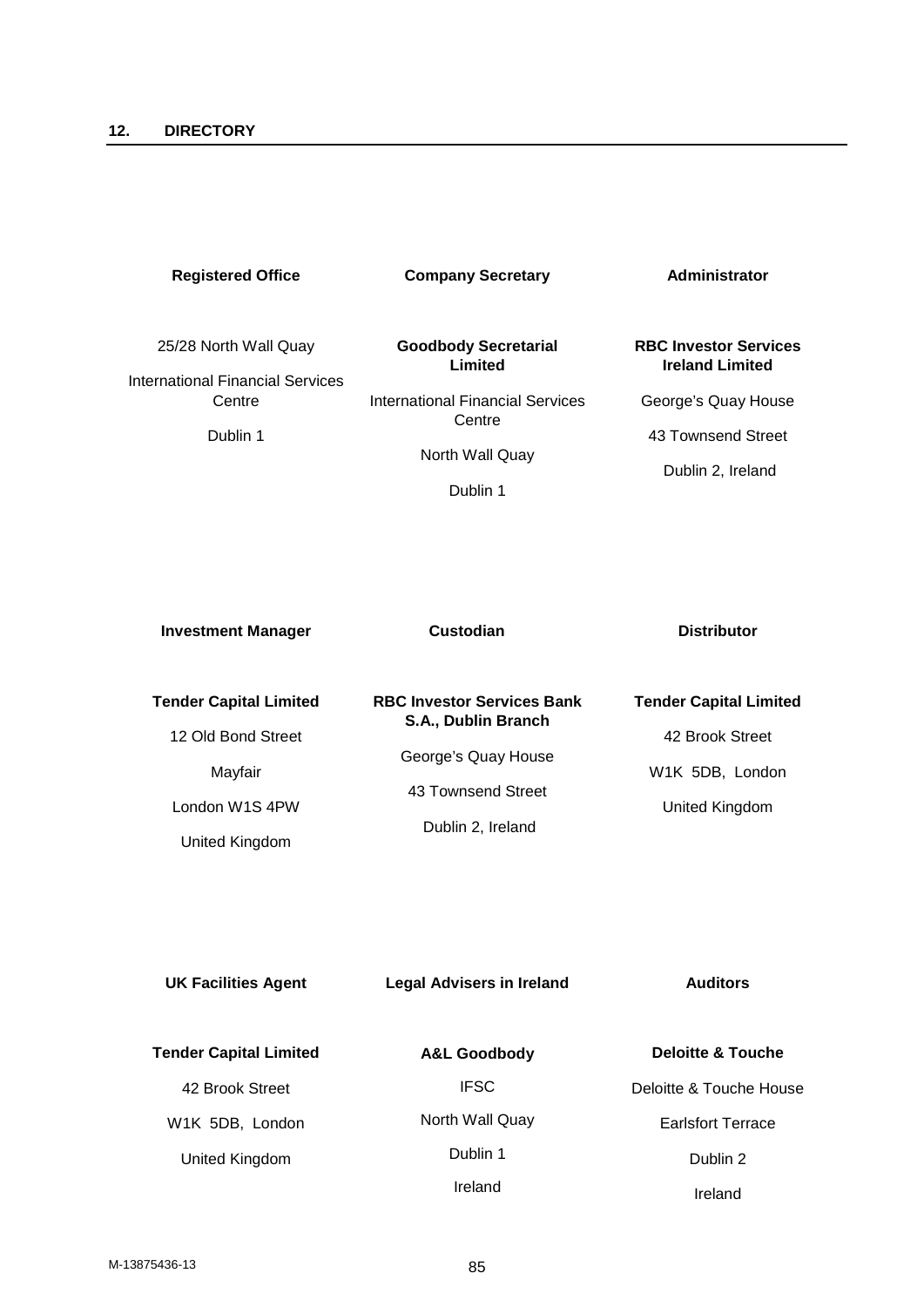#### **13. APPENDIX 1**

#### The Regulated Markets

With the exception of permitted investments in unlisted investments and over-the-counter derivative instruments, the investments of any Fund will be restricted to the following exchanges and markets:

(i) any stock exchange which is:-

located in any Member State of the European Union; or

located in any Member State of the European Economic Area (EEA) (Norway, Iceland and Liechtenstein); or

located in any of the following countries:-

- Australia
- Canada
- Japan
- Hong Kong
- New Zealand
- Switzerland
- United States of America
- (ii) any of the following stock exchanges or markets:-

| Argentina                |   | Bolsa de Comercio de Buenos Aires  |
|--------------------------|---|------------------------------------|
| Argentina                | ۰ | Bolsa de Comercio de Cordoba       |
| Argentina                |   | Bolsa de Comercio de Rosario       |
| <b>Bahrain</b>           | - | Bahrain Stock Exchange             |
| Bangladesh               |   | Dhaka Stock Exchange               |
| Bangladesh               | ۰ | Chittagong Stock Exchange          |
| <b>Botswana</b>          | - | Botswana Stock Exchange            |
| <b>Brazil</b>            | - | Bolsa de Valores do Rio de Janeiro |
| <b>Brazil</b>            | - | Bolsa de Valores de Sao Paulo      |
| Chile                    | ۰ | Bolsa de Comercio de Santiago      |
| Chile                    | ۰ | Bolsa Electronica de Chile         |
| Chile                    | ۰ | Bolsa de Valparaiso                |
| Peoples' Rep. of China - |   | Shanghai Securities Exchange       |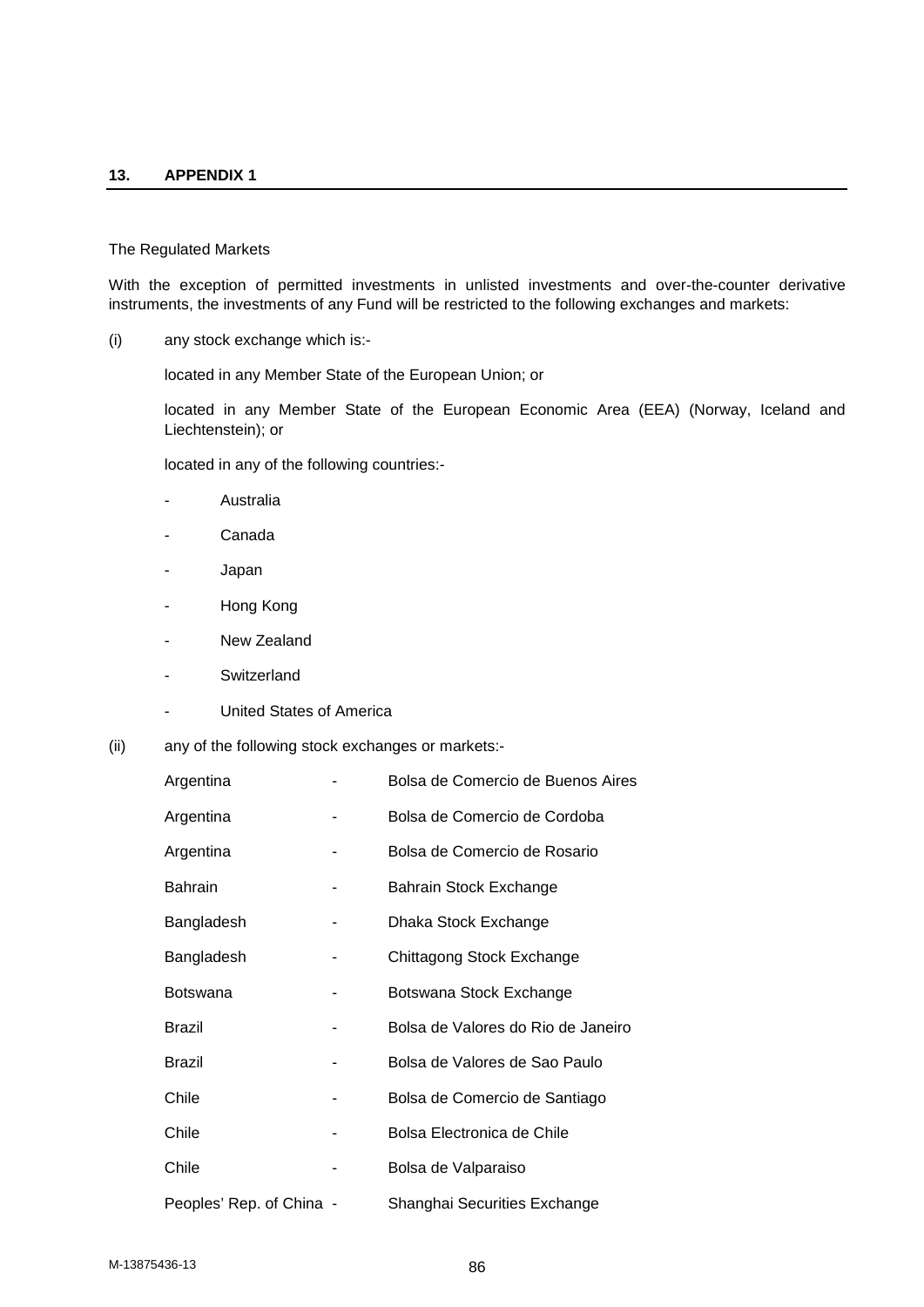|                      |                              | Shenzhen Stock Exchange                        |
|----------------------|------------------------------|------------------------------------------------|
| Colombia             |                              | Bolsa de Bogota                                |
| Colombia             |                              | Bolsa de Medellin                              |
| Colombia             |                              | Bolsa de Occidente                             |
| Croatia              |                              | Zagreb Stock Exchange                          |
| Egypt                |                              | Alexandria Stock Exchange                      |
| Egypt                |                              | Cairo Stock Exchange                           |
| Ghana                |                              | Ghana Stock Exchange                           |
| India                |                              | Bangalore Stock Exchange                       |
| India                |                              | Delhi Stock Exchange                           |
| India                |                              | Mumbai Stock Exchange                          |
| India                |                              | National Stock Exchange of India               |
| Indonesia            |                              | Jakarta Stock Exchange                         |
| Indonesia            |                              | Surabaya Stock Exchange                        |
| Israel               |                              | Tel-Aviv Stock Exchange                        |
| Jordan               |                              | Amman Financial Market                         |
| Kazakhstan (Rep. Of) | $\qquad \qquad \blacksquare$ | Central Asian Stock Exchange                   |
| Kazakhstan (Rep. Of) | $\overline{\phantom{a}}$     | Kazakhstan Stock Exchange                      |
| Kenya                |                              | Nairobi Stock Exchange                         |
| Lebanon              |                              | <b>Beirut Stock Exchange</b>                   |
| Malaysia             |                              | Kuala Lumpur Stock Exchange                    |
| <b>Mauritius</b>     |                              | <b>Stock Exchange of Mauritius</b>             |
| Mexico               |                              | Bolsa Mexicana de Valores                      |
| Mexico               |                              | Mercado Mexicano de Derivados                  |
| Morocco              |                              | Societe de la Bourse des Valeurs de Casablanca |
| New Zealand          |                              | New Zealand Stock Exchange                     |
| Nigeria              |                              | Nigerian Stock Exchange                        |
| Pakistan             |                              | <b>Islamabad Stock Exchange</b>                |
| Pakistan             |                              | Karachi Stock Exchange                         |
| Pakistan             |                              | Lahore Stock Exchange                          |
| Peru                 |                              | Bolsa de Valores de Lima                       |
| Philippines          |                              | Philippine Stock Exchange                      |
| Russia               |                              | Moscow Stock Exchange                          |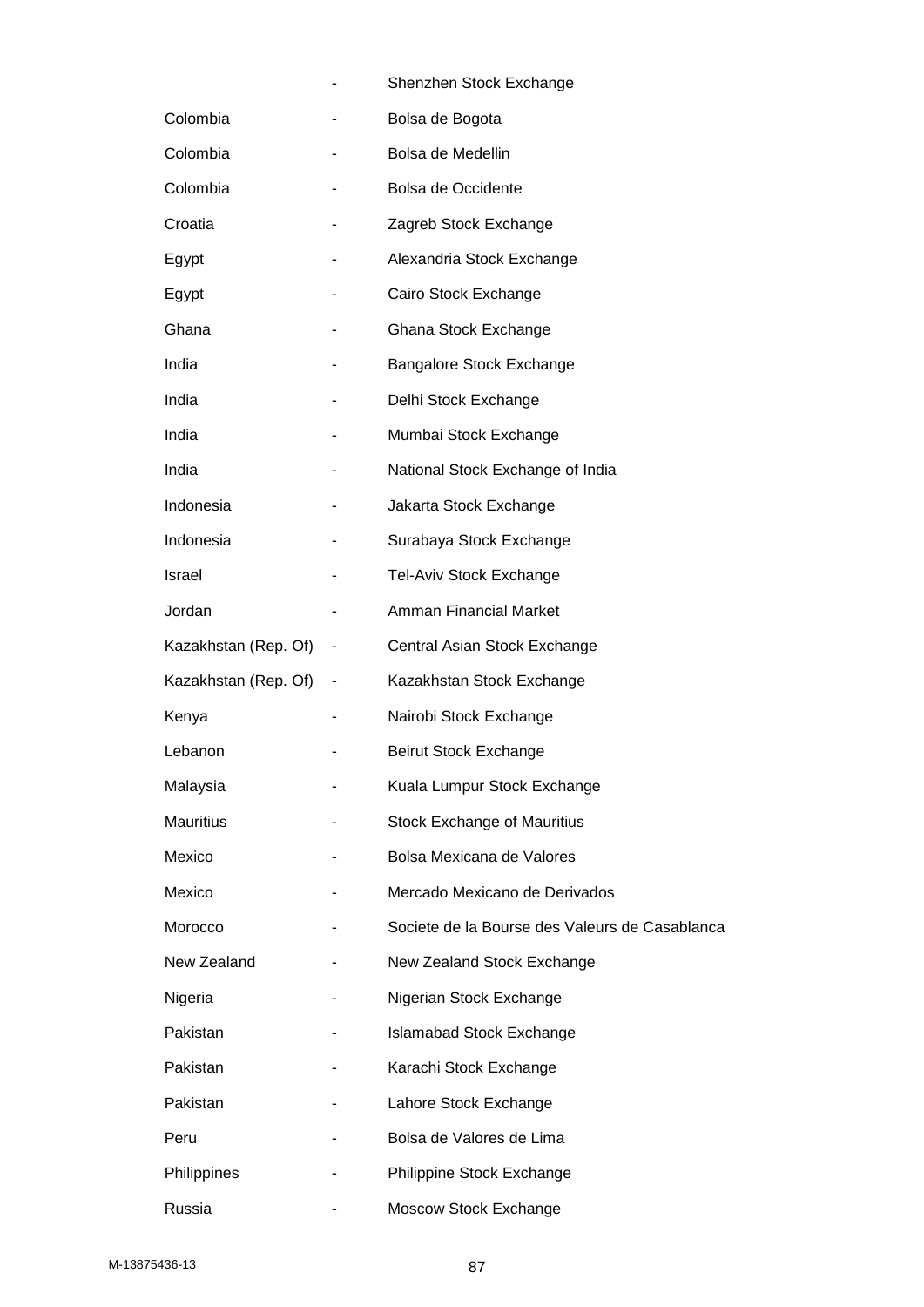| Russia              |                | <b>Russian Trading System</b>               |
|---------------------|----------------|---------------------------------------------|
| Russia              | ۰              | Moscow Interbank Currency Exchange          |
| Singapore           | ٠              | Singapore Stock Exchange                    |
| South Africa        | ۰              | Johannesburg Stock Exchange                 |
| South Africa        | ۰              | South African Futures Exchange              |
| South Africa        | ۰              | Bond Exchange of South Africa               |
| South Korea         | ۰              | Korea Stock Exchange/KOSDAQ Market          |
| Sri Lanka           |                | Colombo Stock Exchange                      |
| Taiwan              |                |                                             |
| (Republic of China) | ٠              | <b>Taiwan Stock Exchange Corporation</b>    |
| Taiwan              |                |                                             |
| (Republic of China) |                | <b>Gre Tai Securities Market</b>            |
| Taiwan              |                |                                             |
| (Republic of China) | $\blacksquare$ | Taiwan Futures Exchange                     |
| Thailand            | ۰              | Stock Exchange of Thailand                  |
| Thailand            | ۰              | Market for Alternative Investments          |
| Thailand            |                | <b>Bond Electronic Exchange</b>             |
| Thailand            |                | <b>Thailand Futures Exchange</b>            |
| Tunisia             |                | Bourse des Valeurs Mobilieres de Tunis      |
| Turkey              |                | <b>Istanbul Stock Exchange</b>              |
| Turkey              |                | <b>Turkish Derivatives Exchange</b>         |
| Ukraine             |                | Ukrainian Stock Exchange                    |
| Uruguay             |                | Bolsa de Valores de Montevideo              |
| Uruguay             |                | Bolsa Electronica de Valores del Uruguay SA |
| Venezuela           |                | Caracas Stock Exchange                      |
| Venezuela           |                | Maracaibo Stock Exchange                    |
| Venezuela           |                | Venezuela Electronic Stock Exchange         |
| Zimbabwe            |                | Zimbabwe Stock Exchange                     |
| Zimbabwe            |                | Zimbabwe Derivatives Exchange               |
| Zambia              |                | Lusaka Stock Exchange                       |

(iii) any of the following markets:

MICEX (equity securities that are traded on level 1 or level 2 only);

RTS1 (equity securities that are traded on level 1 or level 2 only);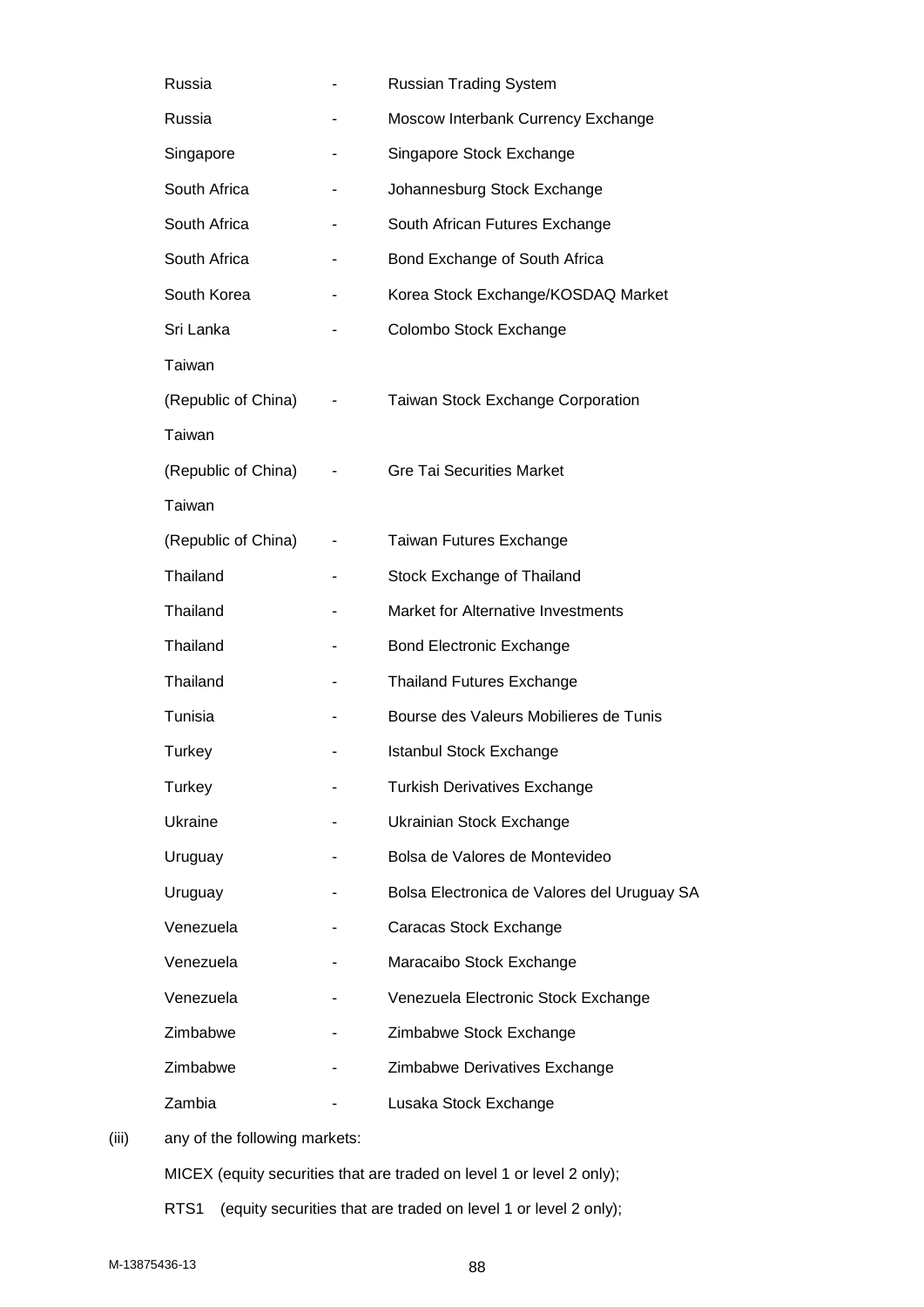RTS2 (equity securities that are traded on level 1 or level 2 only);

the market organised by the International Securities Market Association;

the market conducted by the **listed money market institutions**, as described in the Financial Services Authority publication **The Investment Business Interim Prudential Sourcebook** which replaces the **Grey Paper** as amended from time to time;

AIM - the Alternative Investment Market in the UK, regulated and operated by the London Stock Exchange;

The over-the-counter market in Japan regulated by the Securities Dealers Association of Japan;

NASDAQ in the United States;

The market in US government securities conducted by primary dealers regulated by the Federal Reserve Bank of New York;

The over-the-counter market in the United States regulated by the National Association of Securities Dealers Inc. (also described as the over-the-counter market in the United States conducted by primary and secondary dealers regulated by the Securities and Exchanges Commission and by the National Association of Securities Dealers (and by banking institutions regulated by the US Comptroller of the Currency, the Federal Reserve System or Federal Deposit Insurance Corporation);

The French market for Titres de Créances Négotiables (over-the-counter market in negotiable debt instruments);

NASDAQ Europe (is a recently formed market and the general level of liquidity may not compare favourably to that found on more established exchanges);

the over-the-counter market in Canadian Government Bonds, regulated by the Investment Dealers Association of Canada.

SESDAQ (the second tier of the Singapore Stock Exchange.)

(iv) All derivatives exchanges on which permitted financial derivative instruments may be listed or traded:

in a Member State;

in a Member State in the European Economic Area (European Union Norway, Iceland Liechtenstein);

in the United States of America, on the

- Chicago Board of Trade;
- Chicago Board Options Exchange;
- Chicago Mercantile Exchange;
- Eurex US;
- New York Futures Exchange;
- New York Board of Trade:
- New York Mercantile Exchange:

in China, on the Shanghai Futures Exchange;

in Hong Kong, on the Hong Kong Futures Exchange;